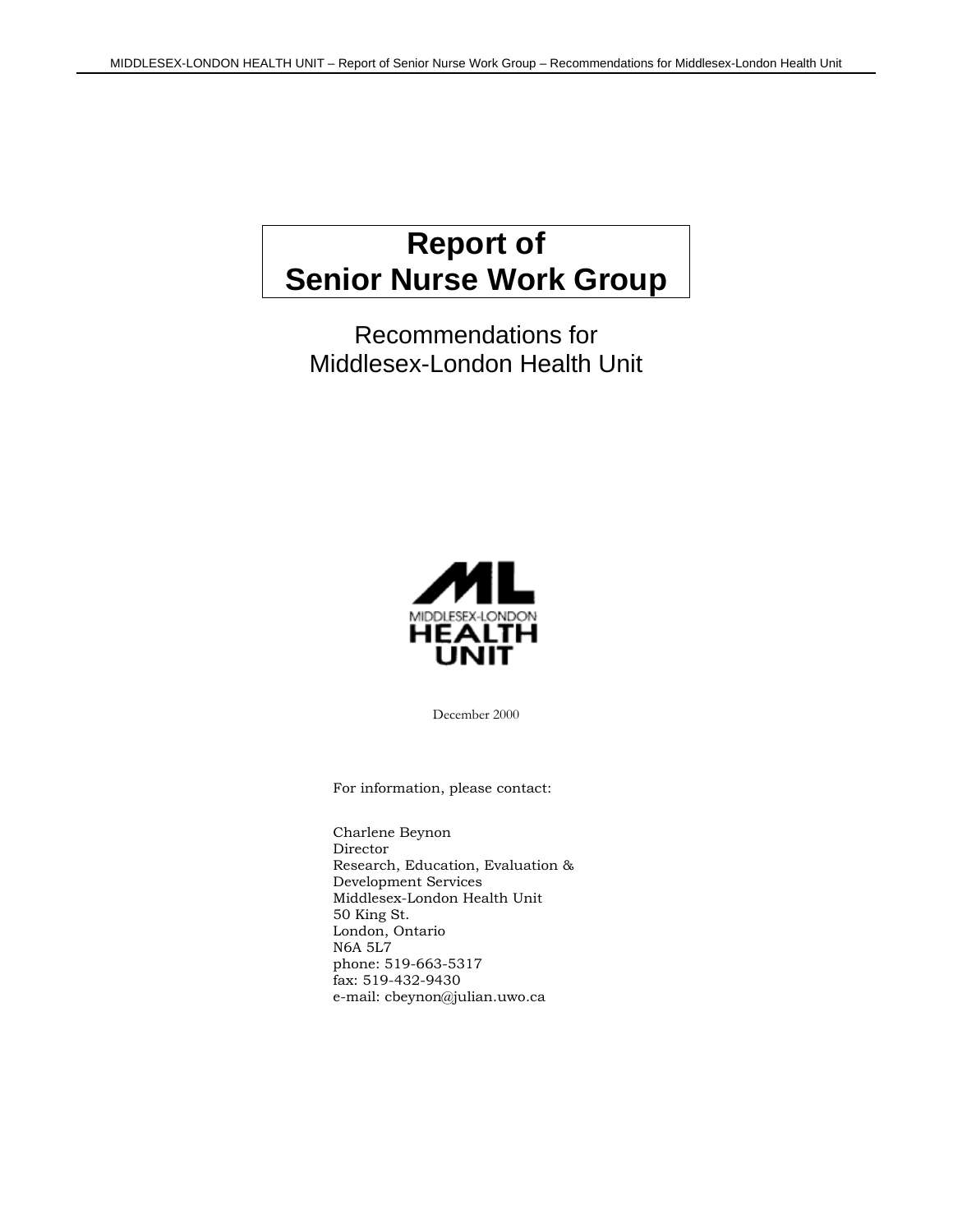© Copyright information Middlesex-London Health Unit 50 King Street London, Ontario N6A 5L7

Cite reference as: Middlesex-London Health Unit (2000). Report of Senior Nurse Work Group – Recommendations for Middlesex-London Health Unit. London, Ontario: Author.

This report was prepared by: Charlene Beynon, Director, REED Services Yolanda Camiletti, Community Health Nursing Specialist Nancy Forbes, Administrative Assistant Amy Mak, Public Health Nurse Sharon Mytka, Manager, Public Health Nursing, Prevention Team Barb Sussex, Public Health Nurse Louise Tyler, Manager Human Resources & Labour Relations Bonnie Lynn Wright, Nurse Researcher/Educator

All rights reserved.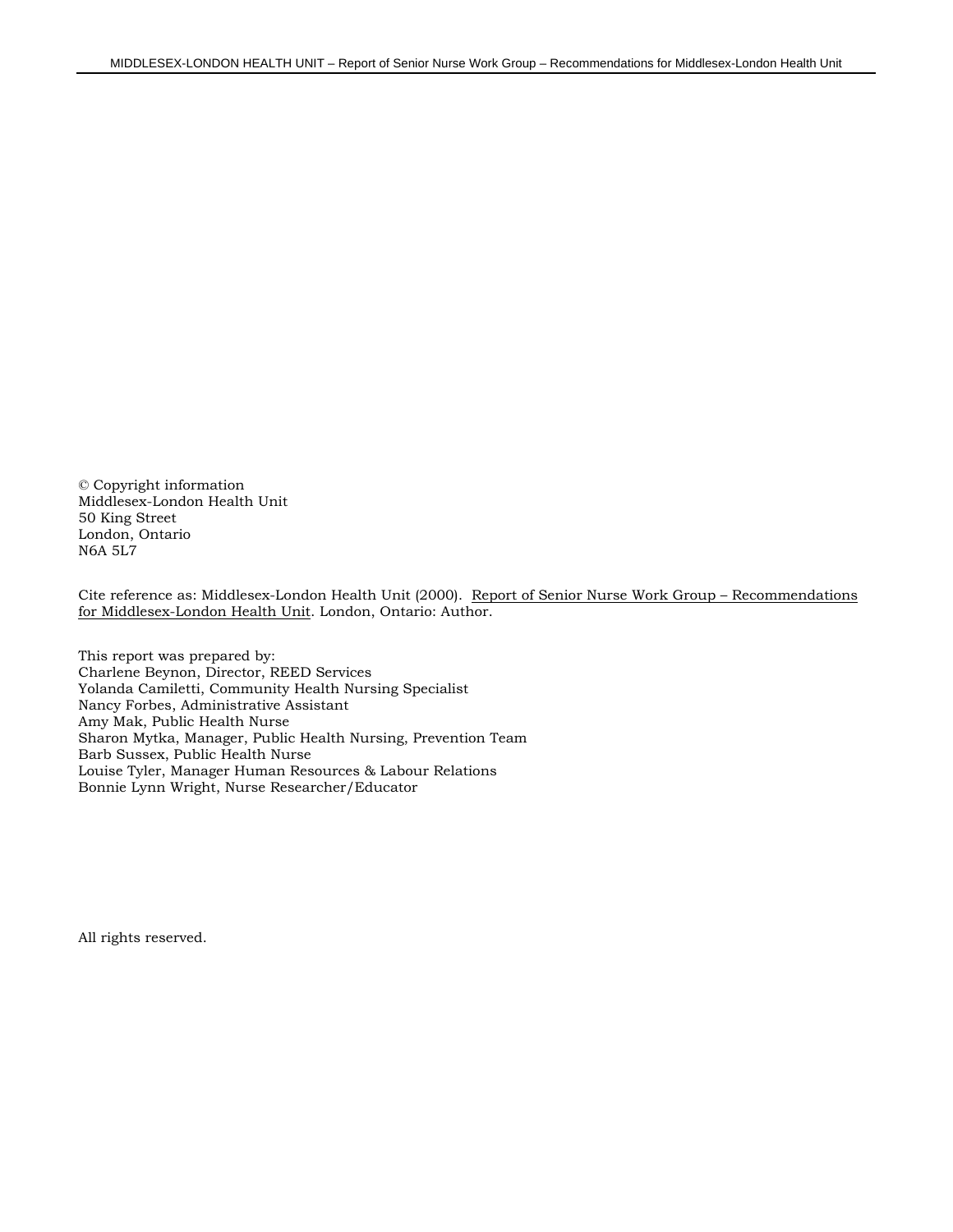# **Table of Contents**

| Recruitment, Selection, and Necessary Skills for Position(s) to Address Nursing Practice Issues 16 |  |
|----------------------------------------------------------------------------------------------------|--|
|                                                                                                    |  |
|                                                                                                    |  |
|                                                                                                    |  |
|                                                                                                    |  |
|                                                                                                    |  |
|                                                                                                    |  |
|                                                                                                    |  |
|                                                                                                    |  |
|                                                                                                    |  |
|                                                                                                    |  |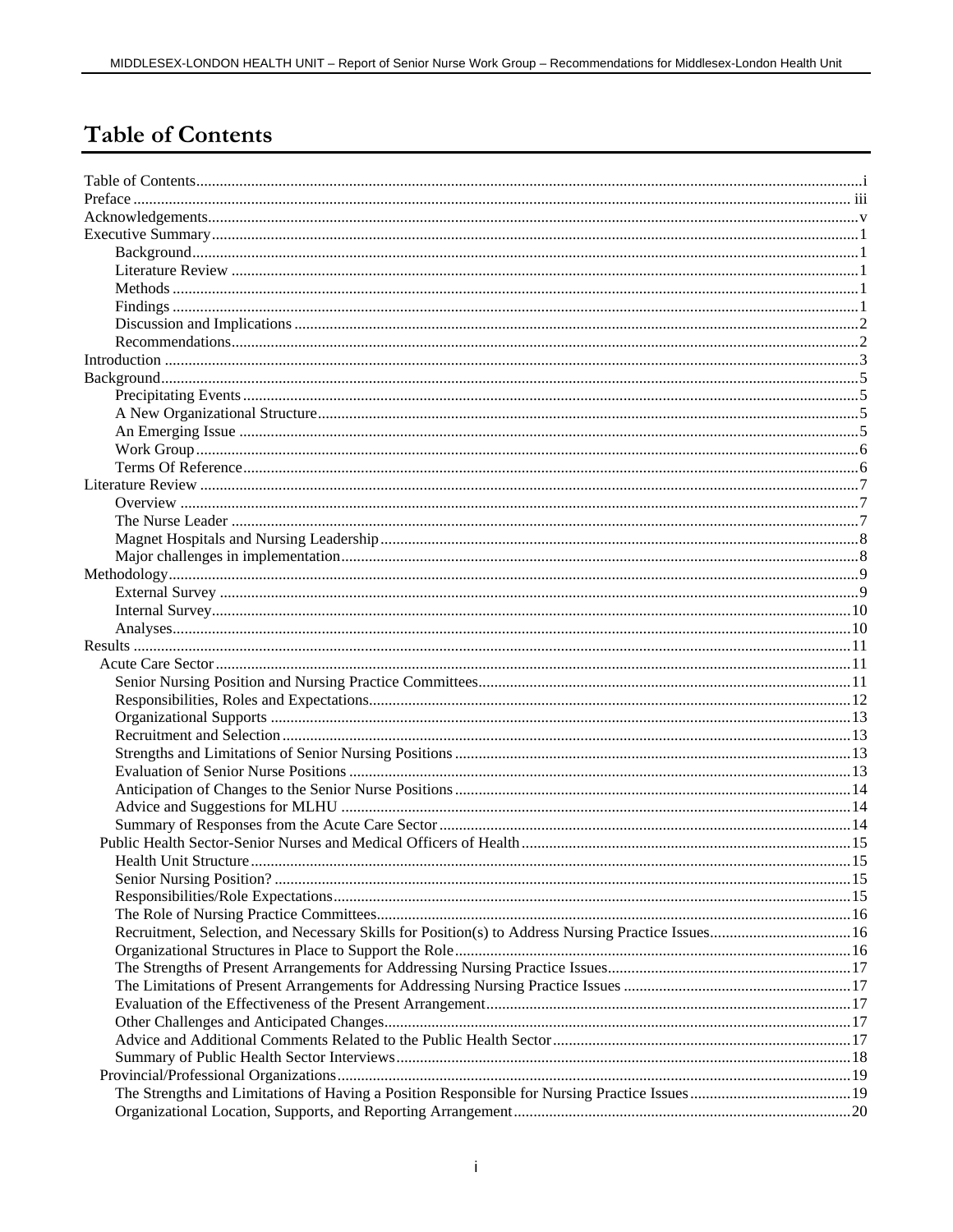|--|--|--|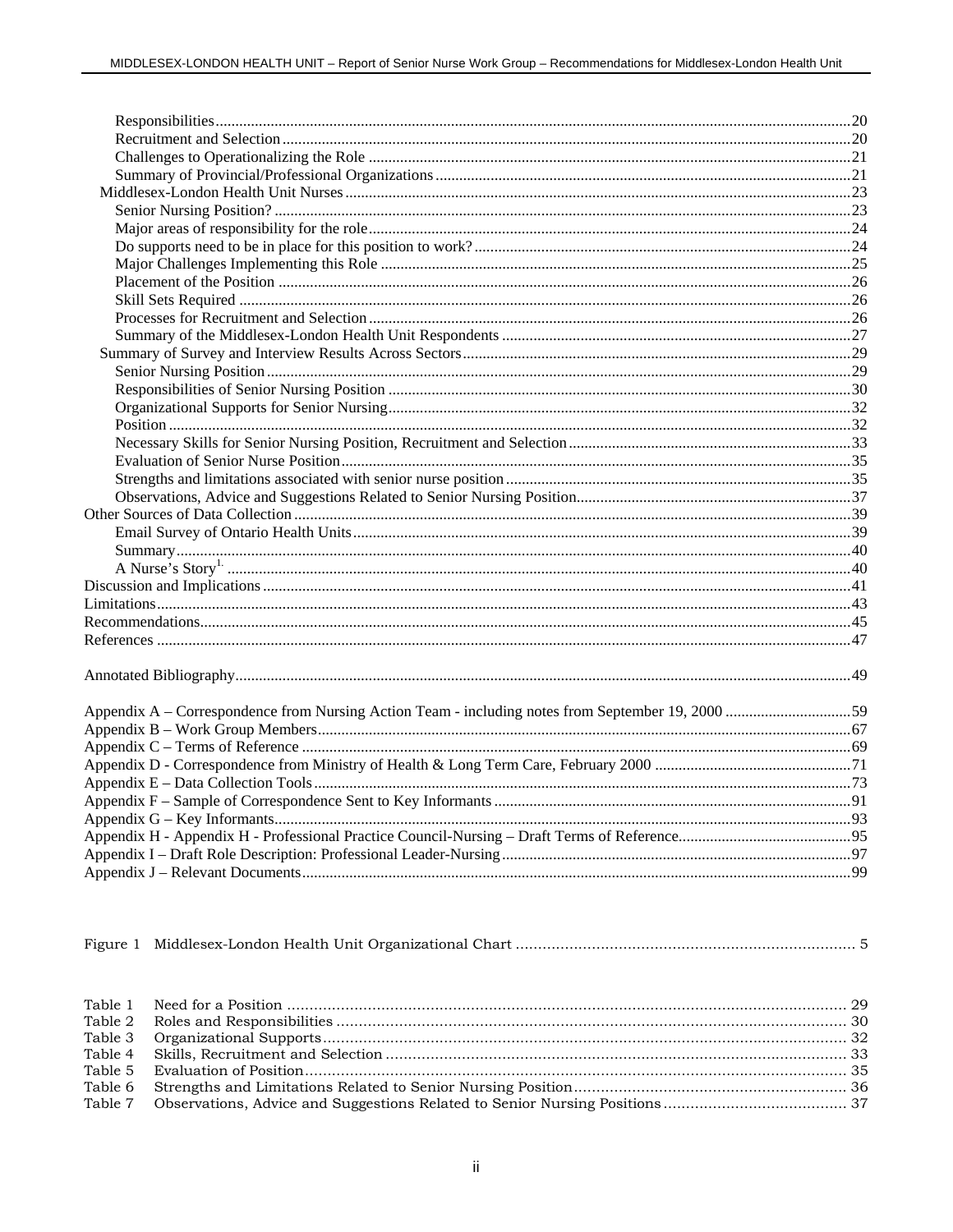# **Preface**

The Work Group presented their findings including 10 recommendations at the December 13, 2000 meeting of Directors' Committee, the Health Unit's senior management group. The report that follows was distributed to Directors as a confidential document on December 22, 2000. Directors' Committee reviewed the report and had extensive dialogue regarding the findings and recommendations proposed by the Work Group. The outcome of this dialogue is as follows:

| Proposed Recommendation <sup>1.</sup>                                                                                                                                                                                                                                                                                                                                                                                                                               | <b>Action Taken</b>                                                                                                                                                                                                                                                                                                                                                                                                                                                                                                                                                                                                       |
|---------------------------------------------------------------------------------------------------------------------------------------------------------------------------------------------------------------------------------------------------------------------------------------------------------------------------------------------------------------------------------------------------------------------------------------------------------------------|---------------------------------------------------------------------------------------------------------------------------------------------------------------------------------------------------------------------------------------------------------------------------------------------------------------------------------------------------------------------------------------------------------------------------------------------------------------------------------------------------------------------------------------------------------------------------------------------------------------------------|
| Recommendation 1:                                                                                                                                                                                                                                                                                                                                                                                                                                                   |                                                                                                                                                                                                                                                                                                                                                                                                                                                                                                                                                                                                                           |
| A Professional Practice Council-Nursing and a formal<br>role of Professional Leader-Nursing be created.                                                                                                                                                                                                                                                                                                                                                             | It was agreed to create the role of Professional Leader-<br>Nursing. The job description (see Appendix I) for this<br>position is to be revised as follows:                                                                                                                                                                                                                                                                                                                                                                                                                                                               |
|                                                                                                                                                                                                                                                                                                                                                                                                                                                                     | Reports to: It was agreed the position will report to<br>$\bullet$<br>the Medical Officer of Health                                                                                                                                                                                                                                                                                                                                                                                                                                                                                                                       |
|                                                                                                                                                                                                                                                                                                                                                                                                                                                                     | Time Allocation: This section is to be deleted.<br>$\bullet$                                                                                                                                                                                                                                                                                                                                                                                                                                                                                                                                                              |
|                                                                                                                                                                                                                                                                                                                                                                                                                                                                     | Responsibilities: The following is to be added:<br>$\bullet$<br>Upholds a shared sense of responsibility for the<br>whole organization. (see Appendix J)                                                                                                                                                                                                                                                                                                                                                                                                                                                                  |
|                                                                                                                                                                                                                                                                                                                                                                                                                                                                     | Qualifications: Number of years of experience is to be<br>$\bullet$<br>specified.                                                                                                                                                                                                                                                                                                                                                                                                                                                                                                                                         |
|                                                                                                                                                                                                                                                                                                                                                                                                                                                                     | An issue related to the establishment of the<br>$\bullet$<br>Professional Practice Council-Nursing was identified.<br>That is, the Ontario Nurses Association Local 036<br>Collective Agreement has a clause calling for the<br>establishment of a Nursing Liaison Committee to deal<br>with nursing practice issues. This Committee has<br>been meeting on a regular basis. Rather than have<br>two Committees with similar mandates it was agreed<br>that the Nursing Liaison Committee will be asked to<br>incorporate as it sees fit, the proposed Terms of<br>Reference for a Professional Practice Council-Nursing. |
| Recommendation 2:                                                                                                                                                                                                                                                                                                                                                                                                                                                   |                                                                                                                                                                                                                                                                                                                                                                                                                                                                                                                                                                                                                           |
| The Professional Practice Council-Nursing be<br>comprised of nursing staff representatives from each<br>Service in which nurses work. This mechanism and<br>the Professional Leader-Nursing should commence<br>January 8, 2001 to coincide with the implementation<br>of the program-based structure.                                                                                                                                                               | There was agreement regarding the implementation of<br>this recommendation subject to the provisions specified<br>above under Recommendation 1.                                                                                                                                                                                                                                                                                                                                                                                                                                                                           |
| Recommendation 3:                                                                                                                                                                                                                                                                                                                                                                                                                                                   |                                                                                                                                                                                                                                                                                                                                                                                                                                                                                                                                                                                                                           |
| The Medical Officer of Health assign the role of<br>Professional Leader-Nursing to a Service Director who<br>is a nurse, for a two year term. The Professional<br>Leader-Nursing will have dual accountability: to the<br>Council and Directors' Committee. At the end of the<br>two year assigned term, the Professional Practice<br>Council-Nursing will assign the role to a candidate<br>who has the qualifications and attributes established<br>for the role. | It was agreed that the Professional Leader-Nursing is to<br>be appointed by the Medical Officer of Health (see<br>Recommendation 1 above regarding that aspect of<br>Recommendation 3 dealing with the Professional Practice<br>Council-Nursing).<br>It was agreed not to limit the appointment of the<br>Professional Leader-Nursing to a two-year term. As per<br>the decision in Recommendation 1 above, the<br>Professional Leader-Nursing will be directly accountable<br>to the Medical Officer of Health.                                                                                                          |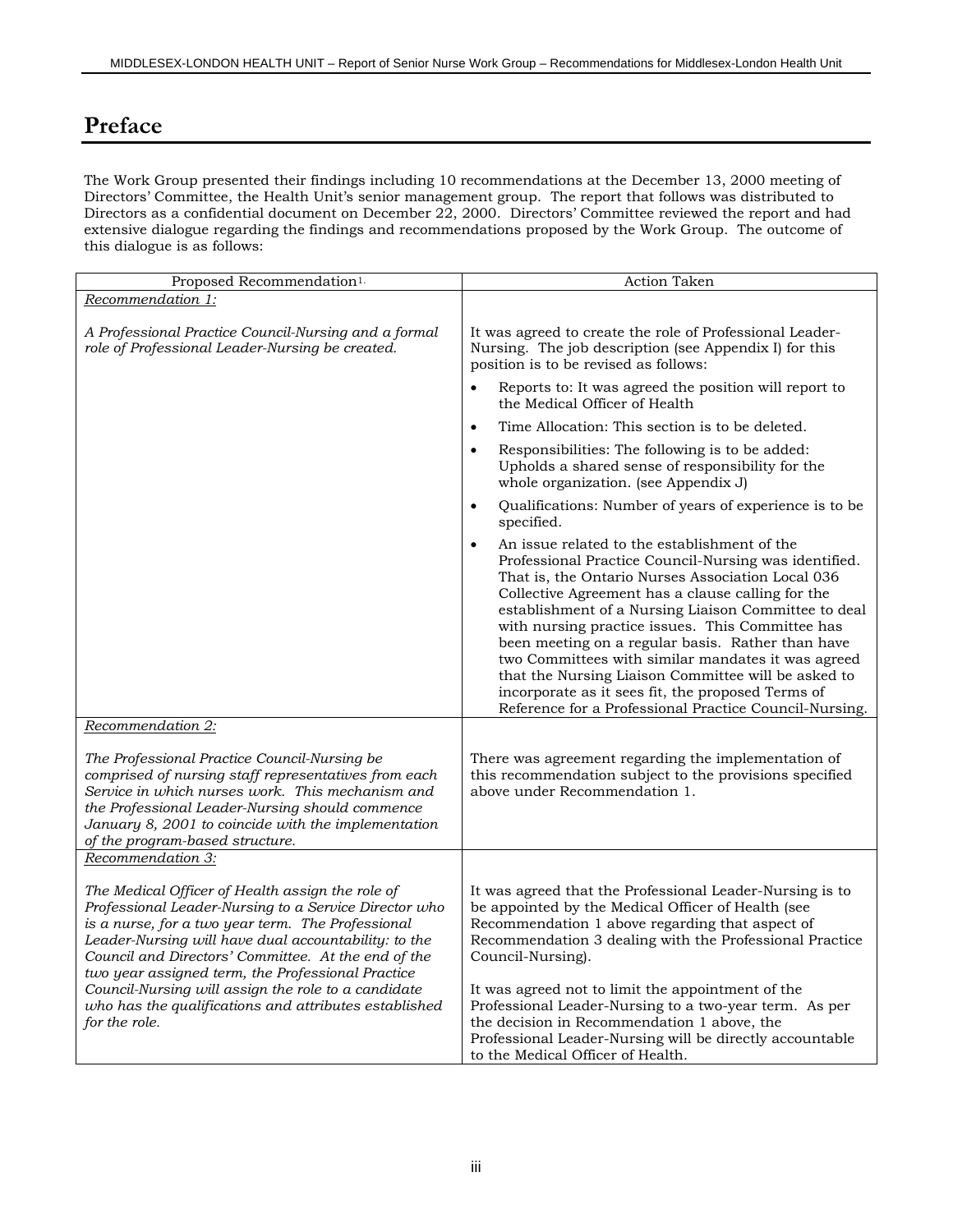| Recommendation 4:                                                                                                                                                                                                                                                                                          |                                                                                                                                                                                                                                        |
|------------------------------------------------------------------------------------------------------------------------------------------------------------------------------------------------------------------------------------------------------------------------------------------------------------|----------------------------------------------------------------------------------------------------------------------------------------------------------------------------------------------------------------------------------------|
| Budget and support staff time be allocated to the<br>Leader and Council to support implementation of their<br>action plan.                                                                                                                                                                                 | There was agreement in principle that a budget and<br>support staff time are necessary for the Professional<br>Leader-Nursing position to be successful. It was agreed<br>to investigate mechanisms on how best to accomplish<br>this. |
| Recommendation 5:                                                                                                                                                                                                                                                                                          |                                                                                                                                                                                                                                        |
| All staff at MLHU be oriented to the role of the<br>Professional Leader-Nursing.                                                                                                                                                                                                                           | There was unanimous agreement to support this<br>Recommendation.                                                                                                                                                                       |
| Recommendation 6:                                                                                                                                                                                                                                                                                          |                                                                                                                                                                                                                                        |
| A formal evaluation of the effectiveness of the roles of<br>Professional Leader and Professional Practice Council-<br>Nursing be completed in the final six months of the<br>second year.                                                                                                                  | There was unanimous agreement subject to the decision<br>regarding the Professional Practice Council identified<br>above in Recommendation 1.                                                                                          |
| Recommendation 7:                                                                                                                                                                                                                                                                                          |                                                                                                                                                                                                                                        |
| A Board Report be given annually, outlining the<br>activities and outcomes of the Professional Practice<br>Council-Nursing and the Professional Leader-Nursing.                                                                                                                                            | There was unanimous agreement.                                                                                                                                                                                                         |
| Recommendation 8:                                                                                                                                                                                                                                                                                          |                                                                                                                                                                                                                                        |
| Concurrent with implementing the other<br>recommendations, the Middlesex-London Health Unit<br>explore the feasibility of negotiating with other health<br>units in Southwestern Ontario to cost share a full-time<br>Professional Leader-Nursing who would serve all of<br>the cost-sharing health units. | There was unanimous agreement not to pursue this<br>Recommendation at this time.                                                                                                                                                       |
| Recommendation 9:                                                                                                                                                                                                                                                                                          |                                                                                                                                                                                                                                        |
| MLHU widely disseminate this report to all staff, the<br>MLHU Board of Health, the MLHU Library, all Ontario<br>Health Units, all professional nursing groups and all<br>respondents who participated in the interviews for this<br>report.                                                                | There was unanimous agreement to support this<br>Recommendation.                                                                                                                                                                       |
| Recommendation 10:                                                                                                                                                                                                                                                                                         |                                                                                                                                                                                                                                        |
| The Medical Officer of Health disband the Work Group.                                                                                                                                                                                                                                                      | There was unanimous agreement to support this.<br>Recommendation.                                                                                                                                                                      |

1. For full text of the Recommendations see p. 45

Ms. Diane Bewick, Director, Family Health Services was appointed by the Medical Officer of Health as the Professional Leader-Nursing on March 19, 2001.

2001 03 22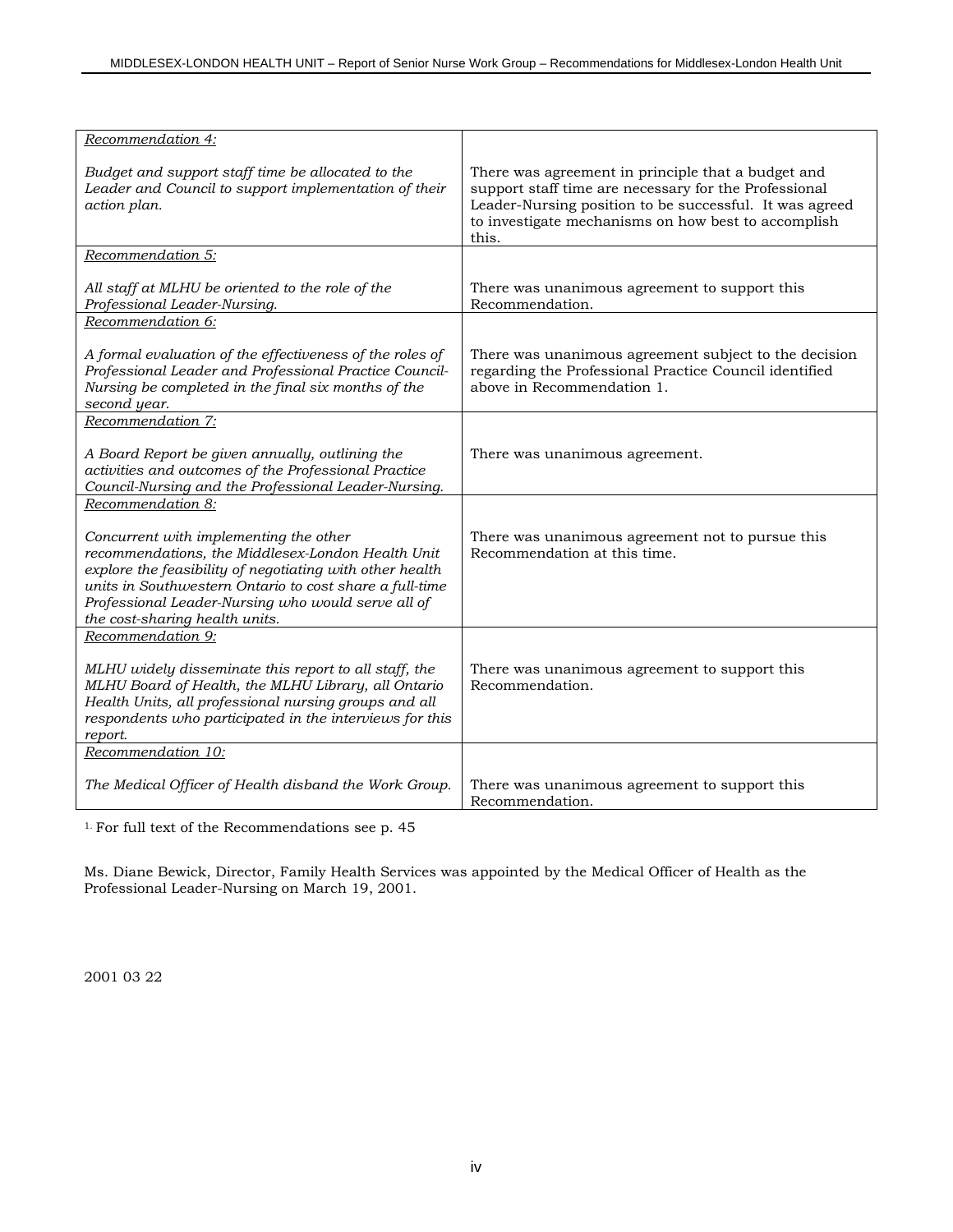# **Acknowledgements**

A report such as this requires the foresight, commitment and diligence of many people. Specifically, we wish to thank:

- Dr. Graham Pollett, Medical Officer of Health, and Directors for providing us with the opportunity to explore a question critical to how nursing is practiced at Middlesex-London Health Unit (MLHU)
- Nurses at MLHU who shared their perspectives and key informants who agreed to be interviewed
- Kathy Ellis who conducted and analyzed the key informant interviews and provided drafts of preliminary findings
- Heather McHale who collated and analyzed MLHU survey results and provided drafts of preliminary findings.

As the Chair, I wish to express my personal thanks to all members of the Work Group. Each member participated fully in the process, including writing sections of the report and critiquing the text. In addition, I wish to specifically recognize:

- Sharon Mytka, who, in addition to her role as a Work Group member, assisted us with the final edits and
- Nancy Forbes who provided invaluable administrative support throughout the entire project.

Laure Begron

Charlene Beynon Chair, Senior Nurse Work Group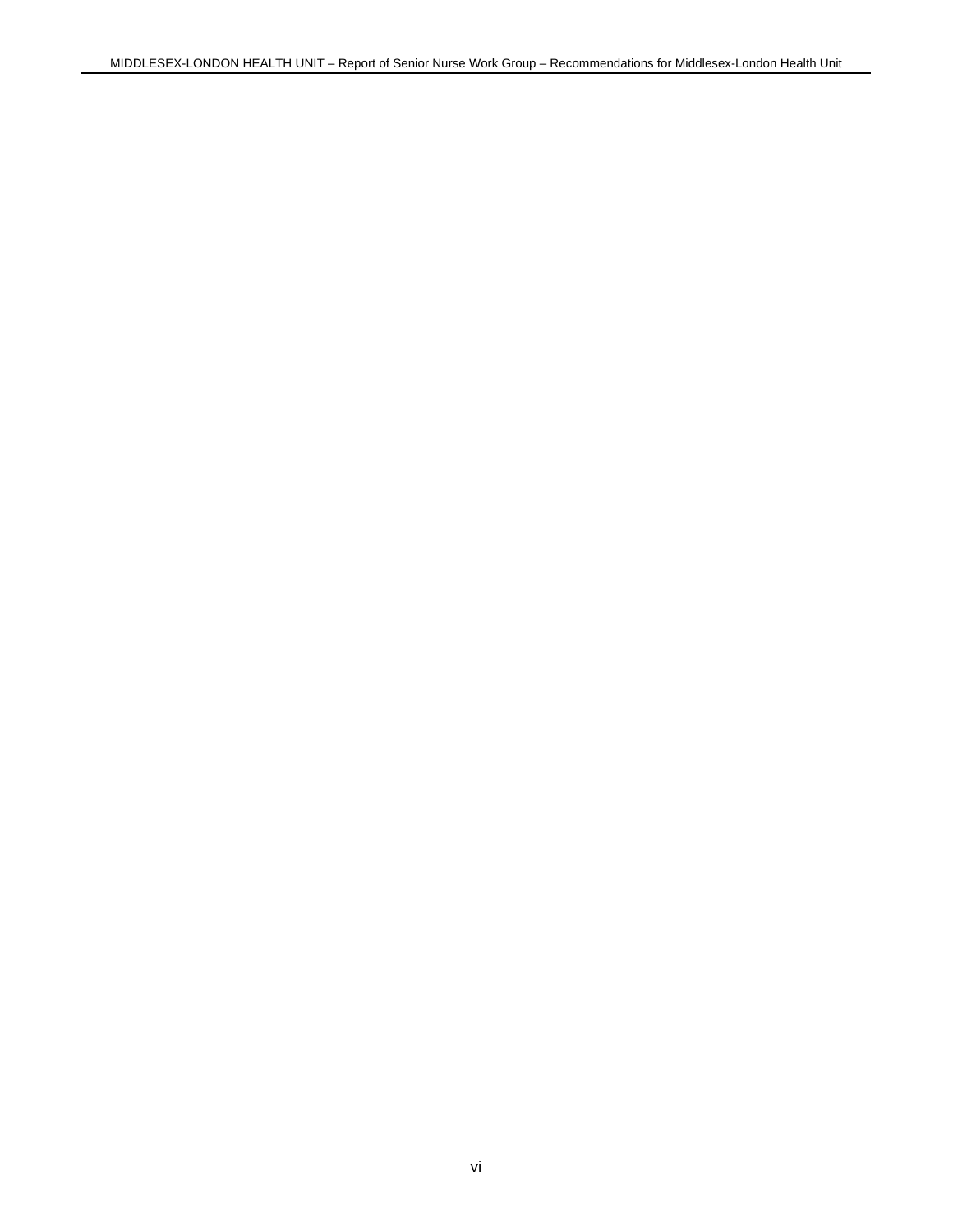# **Executive Summary**

How should professional nursing practice issues be addressed within the new program-based structure being implemented at Middlesex-London Health Unit (MLHU)? This question was answered through a qualitative study done over a three and a half month period by a group of MLHU staff determined to review all options that fit within the given parameters. Ten recommendations have been made as a result of the completed study.

### **Background**

Strategic planning in 1999 led to a new programbased structure designed to maximize multidisciplinary teams and flatten the existing structure, all within existing resources. The realignment of disciplines, teams, divisions and managers led to the realization that without a Director of Nursing position at Senior Management, nursing, as a discipline might not be represented. The Work Group was formed to conduct this study and make recommendations before the new structure was put in place.

#### **Literature Review**

Program-based restructuring has occurred in many areas of the health care industry, including many other health units, resulting in concerns that nurses have been distanced from the decision-making levels of their organizations. In recognition of this established concern, the Director of the Public Health Branch/Chief Medical Officer of Health and the Provincial Chief Nursing Officer recommended that a visible nursing leadership position be established in each health unit. The literature reveals no published data on the institution of such a position in Public Health and its outcomes to nurses.

Other sectors, such as acute care, have published their experience, sharing information on the skills, abilities and roles such positions can and should include and the pitfalls encountered. The literature regarding magnet hospitals also yielded good information on the dynamics of an organization that attracts and retains effective staff. Overall, the solution created must have the commitment of all levels in the organization and be carefully crafted to address even the deeper issues over time rather than just the obvious ones quickly. Trust, shared vision and strong nursing leadership and a supportive environment are the keys to success.

### **Methods**

One outside consultant interviewed and analyzed the findings from the key informants, using a semistructured interview format. Another analyzed the questionnaires completed and returned by MLHU nursing staff. In this way, Work Group members introduced no bias. The results were analyzed for common and recurrent themes and also for diversity of opinions so that a full range of options could be explored in making recommendations.

#### **Findings**

From the **Acute Care Sector**, strong support was given for a senior nurse position. This individual provides guidance on professional practice issues, resolves problems regarding nursing roles and liaises with professional nursing organizations. In the acute care sector these positions are held by Master's prepared clinical and leadership experts at senior levels. Role clarity and evaluation are important.

From the **Public Health Sector**, there was overall support for a senior nurse role. Responses varied due to the diversity of solutions implemented and their lack of formalization. Responsibilities were relatively consistent with those in the acute care sector regarding responsibilities, such as bringing nursing issues to senior management. Moreover, they strongly identified a need for flexibility in a constantly changing environment.

Key informants from the **Provincial and Professional Organizations** interviewed were able to share extensive information on the role, selection and recruitment and advantages of having a senior nurse position. Consistent with the acute care sector, they felt responsibilities should include issues related to standards of nursing practice and nursing educational opportunities, resource allocation and liaison with and advocacy for nursing.

**MLHU Nurses** support the need for a senior nurse position to ensure that the nursing voice is at the decision-making table and that the quality of nursing practice is protected and maintained. Role definition and collaboration were identified as both a challenge and a necessity. MLHU nurses see this position being at the senior level, held by an incumbent educated at the Master's level with a strong nursing background.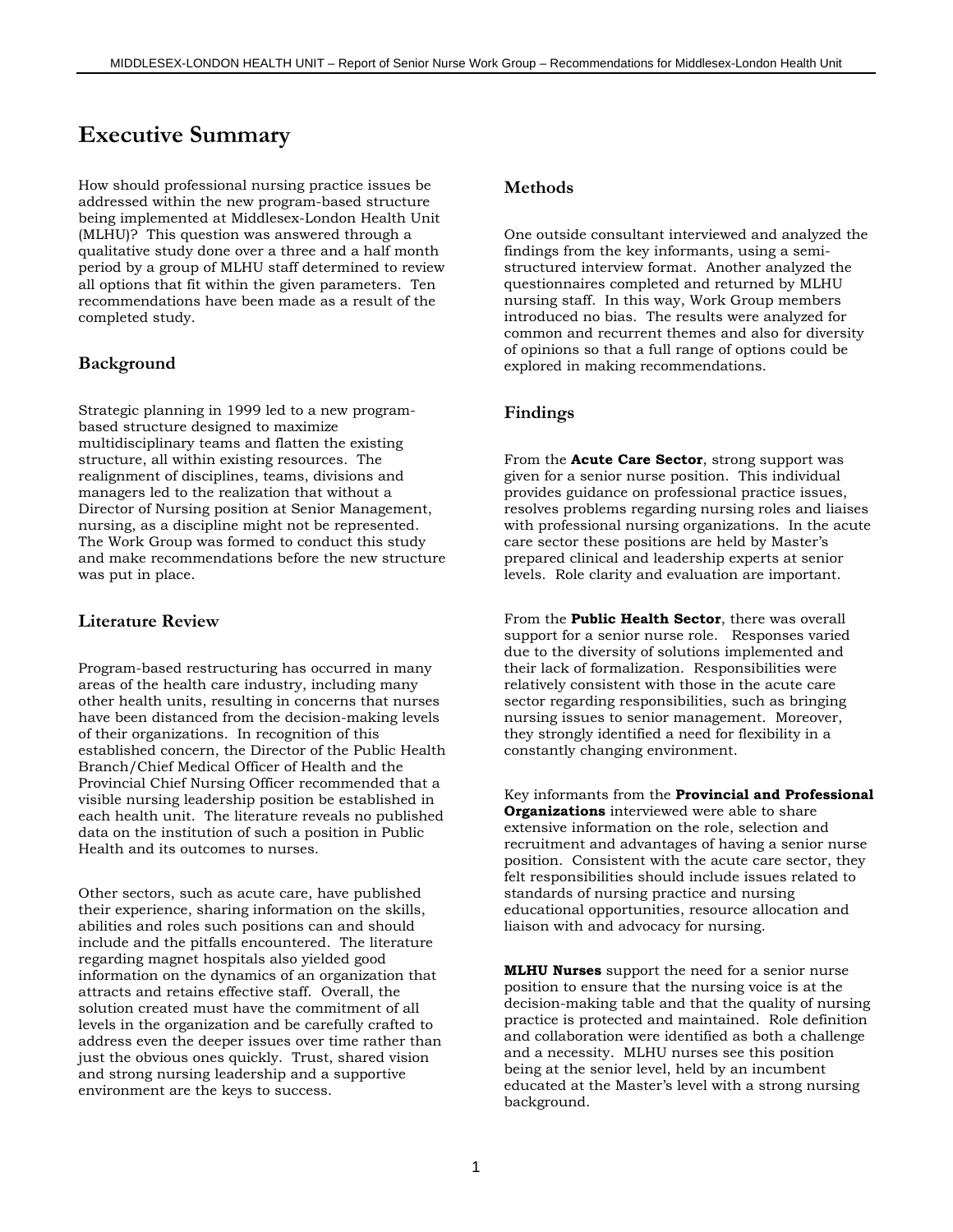#### **Discussion and Implications**

Both external key informants and MLHU nursing staff indicated overwhelming support for a formalized senior nurse position that has decision-making authority at the senior management level. Leadership qualities, relevant experience, and graduate education are the requisites for this nurse leader position (Comack, Brady & Porter-O'Grady, 1997). Role clarity, with clear levels of authority, accountability, and working relationships, is important to ensure successful implementation of the nurse leader role. (Brittain & Langill, 1997)

Both the external and internal respondents recognized evaluation and organizational support at all levels were essential elements to sustain the senior nurse role. Organizational support was also identified as a major challenge. The Work Group recognized that whatever mechanism was put in place, the person(s) responsible would be accountable to the nurses working in the agency as well as to the agency.

Along with need for visible, cross-disciplinary support, they decided that a mechanism for ensured nursing representation at the senior management level was imperative. The Work Group also discussed the feasibility of one mechanism/role that would serve several health units or even the entire region.

#### **Recommendations**

The Work Group recommends that:

- 1. A Professional Practice Council-Nursing and a formal role of Professional Leader–Nursing be created.
- 2. The Professional Practice Council-Nursing be comprised of nursing staff representatives from each service in which nurses work. This mechanism and the Professional Leader - Nursing should commence January 8, 2001 to coincide with the implementation of the programbased structure.
- 3. The Medical Officer of Health assign the role of Professional Leader–Nursing to a Service Director who is a nurse, for a two year term. The Professional Leader-Nursing will have dual accountability: to the Council and Directors' Committee. At the end of the two-year assigned term, the Professional Practice Council–Nursing will assign the role to a candidate who has the

qualifications and attributes established for the role.

- 4. Budget and support staff time be allocated to the Leader and Council to support implementation of their action plan.
- 5. All staff at MLHU be oriented to the role of the Professional Leader-Nursing
- 6. A formal evaluation of the effectiveness of the roles of Professional Leader and Professional Practice Council-Nursing be completed in the final six months of the second year.
- 7. A Board Report be given annually, outlining the activities and outcomes of the Professional Practice Council-Nursing and the Professional Leader–Nursing.
- 8. Concurrent with implementing the other recommendations, the Middlesex-London Health Unit explore the feasibility of negotiating with other health units in Southwestern Ontario to cost share a full-time Professional Leader– Nursing who would serve all of the cost-sharing health units.
- 9. MLHU widely disseminate this report to all staff, the MLHU Board of Health, the MLHU Library, all Ontario Health Units, all professional nursing groups and all respondents who participated in the interviews for this report.
- 10. The Medical Officer of Health disband the Work Group.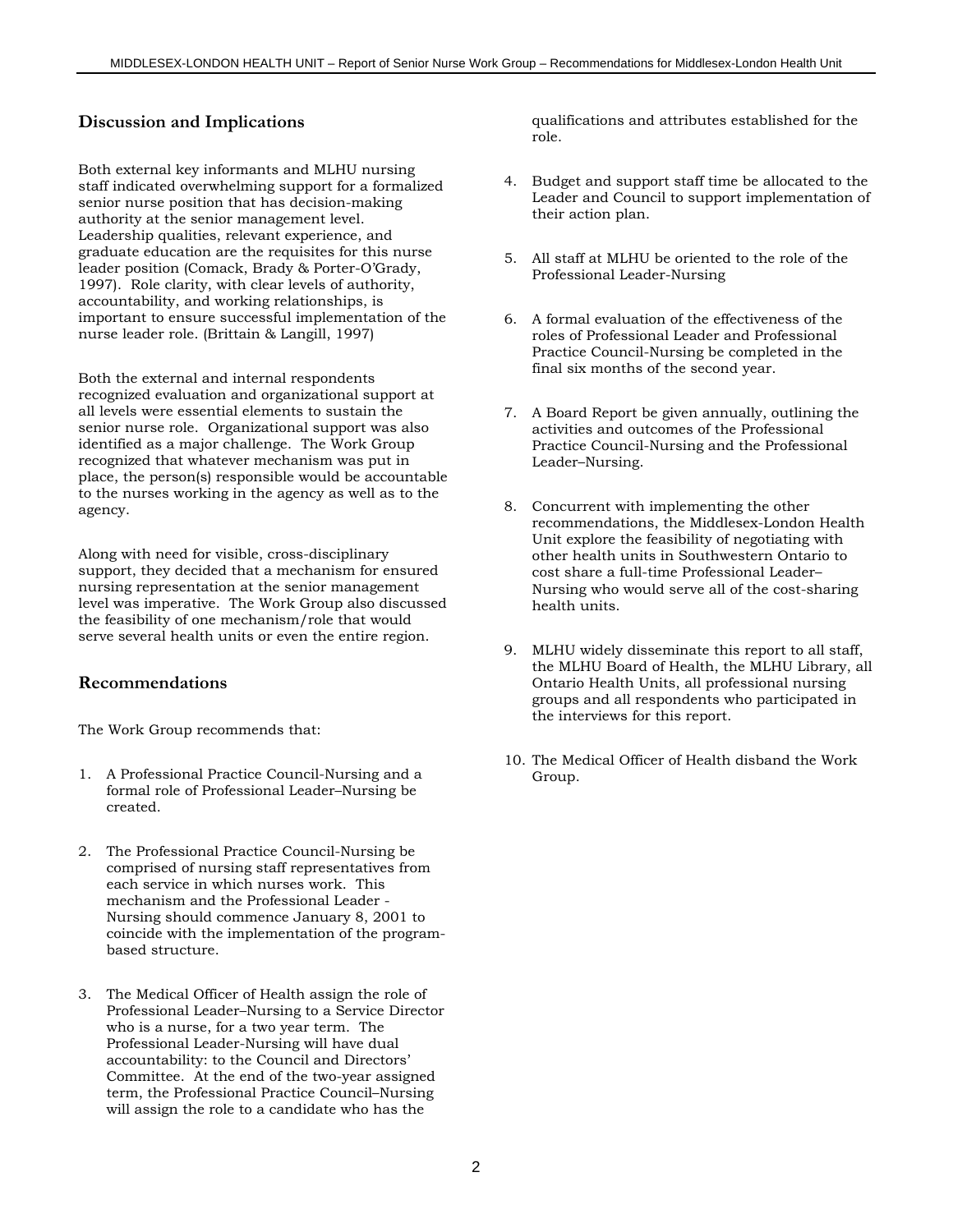# **Introduction**

"…challenge what is, incite what could be and help imagine a world that is not yet imagined," (Fine, 1994, p. 23).

This report seeks to address the question: How should professional nursing practice issues be addressed within the new program-based structure being implemented at Middlesex-London Health Unit (MLHU)? A Work Group was convened to address this question. It was understood from the outset that the proposed solutions must be found within the existing staff complement and that creating a new position was not a viable alternative at this time. Although Work Group members initially focused on the potential role for a senior nurse position, they were committed to examining a variety of options and to proposing recommendations that would best meet the needs of MLHU.

The report includes 10 recommendations developed by the Work Group. These recommendations are based on:

- A review of the literature
- Responses from an e-mail survey of nurse managers in other Ontario health units
- Interviews with key informants in acute care, public health, academia, and provincial nursing organizations
- An interview with the Provincial Chief Nursing Officer for the Province of Ontario
- Correspondence from the Nursing Action Team (MLHU) and
- Input from nurses at MLHU including program managers who are nurses.

A qualitative approach was selected as it is best suited to an in-depth analysis of complex and multi-faceted issues. A consensus approach was used to develop the recommendations. When consensus could not be achieved exceptions are noted. Project limitations are identified and the report concludes by identifying an action plan through its recommendations.

The timeline to complete the task was restrictive – August 30 until December 13, 2000. Nevertheless, the evidence collected and the resulting recommendations offer Middlesex-London Health Unit a solid foundation on which to take action. In addition, the action plan provides an opportunity to demonstrate leadership and innovation within Ontario's public health system.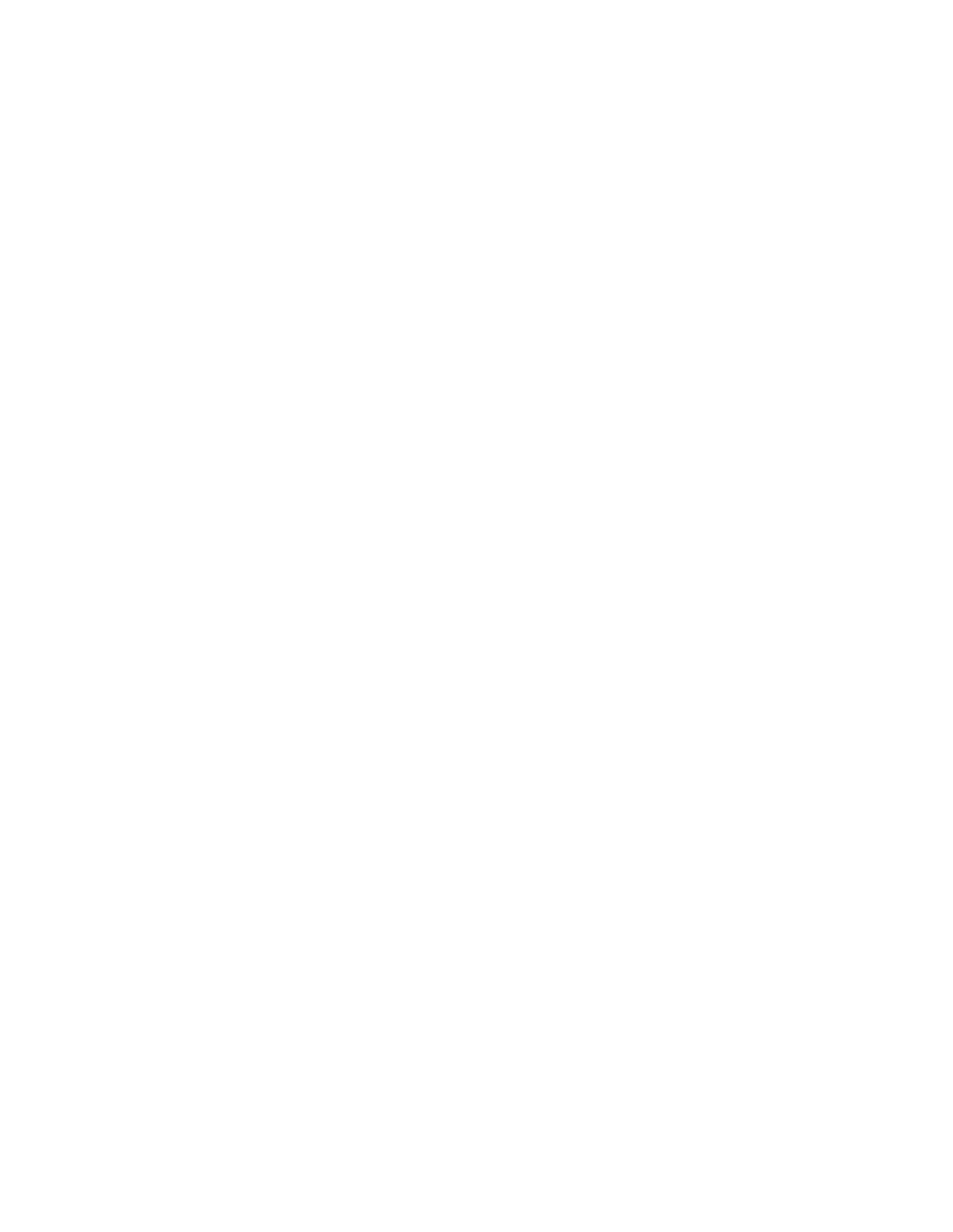# **Background**

### **Precipitating Events**

In 1999, the Board of Health of the Middlesex-London Health Unit (MLHU) initiated a strategic planning process to revisit the health unit's vision, mission, principles and values. The process was facilitated by an external consultant and involved front line staff, middle and senior managers, the Medical Officer of Health and board members. Three distinct areas of effort were identified that focused on:

- Developing a planning framework
- Enhancing communication strategies, and
- Reviewing the organizational structure.

The outcome of the third area of effort was the creation of a new organizational structure.

# **A New Organizational Structure**

The following parameters for the new structure were identified at the outset by the Medical Officer of Health. The new model would:

- Be program-based, with a more even distribution of resources in contrast to the current discipline-based structure
- Where appropriate, maximize multidisciplinary teams
- Be flat/horizontal, i.e., no more than two layers of management; and
- Be accomplished within existing resources.

The external consultant, noted above, facilitated a brainstorming session with all managers to explore possible program groupings in a new organizational structure. Following this exercise, Directors reviewed organizational models from 17 health units, which had responded to a request from the MLHU Medical Officer of Health to share their organizational structure. Directors, then continued to examine, critique and customize possible structures to meet local needs. The end result was a structure consistent with the above parameters that was subsequently endorsed on June 15, 2000 by the Board of Health (see Figure 1).

# **An Emerging Issue**

With the shift to a program-based structure, it was important to ensure that a nursing perspective and a strong nursing presence continue. A commitment was made at the outset by the Medical Officer of Health to have a "senior nurse position". However, without a designated Director of Nursing position, concern existed that there could be a potential lack of nursing leadership at the senior management level. In addition to discussion at the senior management level, this issue was further discussed with nursing managers and nursing staff as well as with the local

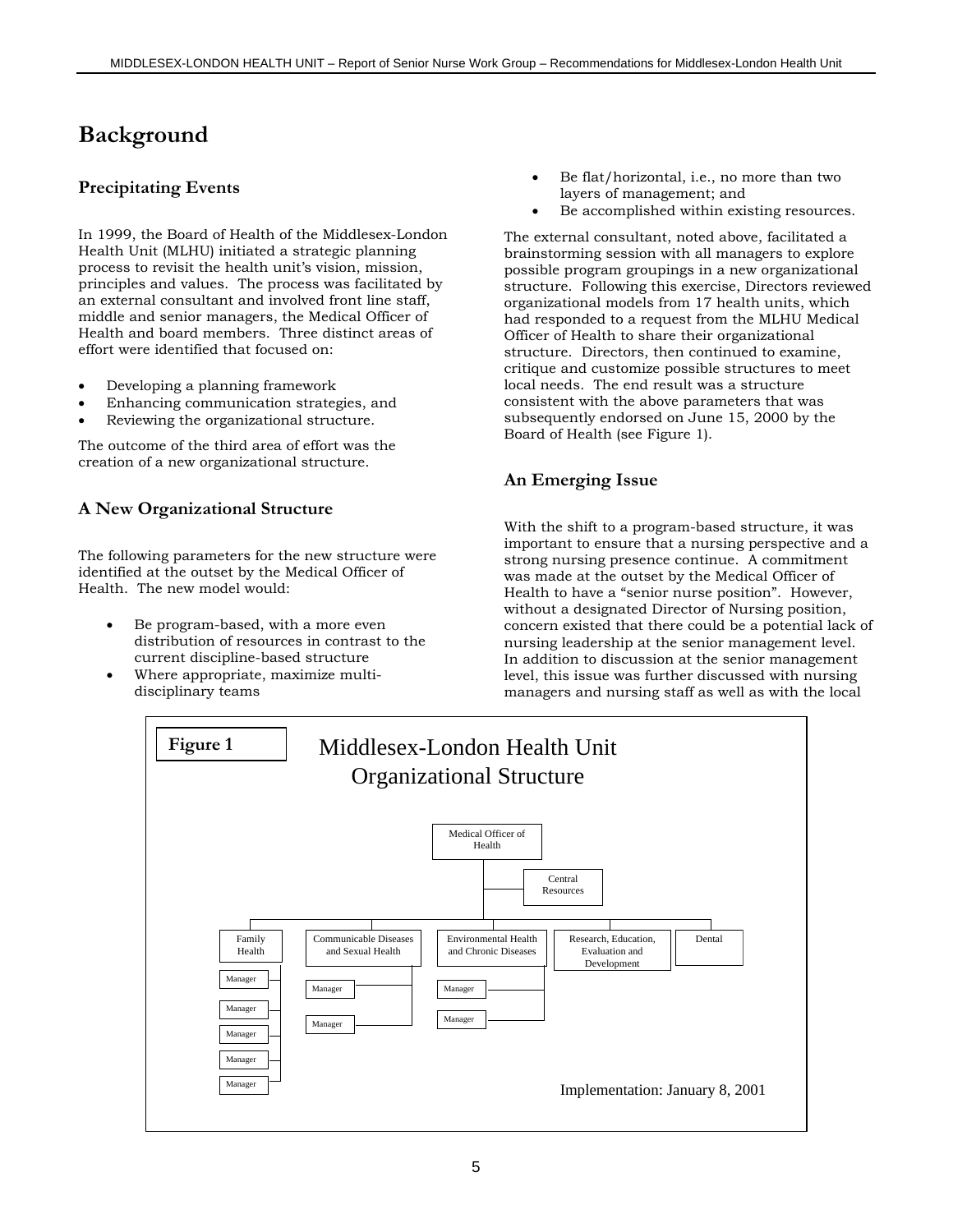executive of the Ontario Nurses Association at specially convened meetings with the Medical Officer of Health (See Appendix A)

The Director, Education & Research (since renamed Research, Education, Evaluation & Development (REED) Services) and the Director, Public Health Nursing were directed by the Medical Officer of Health to explore this issue in collaboration with the Ontario Nurses Association local, with the understanding that the current nursing complement could not be increased. Because the Director, Public Health Nursing perceived the possibility of a potential conflict of interest, she withdrew from the process shortly thereafter, but remained available as a resource. In contrast, the Director, Education & Research agreed to continue. Although this latter position is held by a nurse, this Director did not identify a conflict. It was the incumbent's assessment that the current scope of the Education & Research position precluded her from assuming a "nursing" portfolio in the new structure.

### **Work Group**

A Work Group was formed with representatives from ONA, and additional members were recruited from nursing staff and nurse managers. Administrative assistance was provided through the Education & Research Division. Work Group members selected the Director, Education & Research as their Chair (See Appendix B for Work Group members). The Work Group acknowledged that their outputs could serve the needs of other public health disciplines but due to the proposed implementation date of November 15, 2000 for the new structure and because the Work Group's issue focused on the need for nursing leadership, they decided against inviting other health unit disciplines to join the deliberations.

The Work Group identified the importance of reviewing the literature and learning from others' experiences. Members also articulated that MLHU nurses were experiencing a variety of feelings about the shift to an organizational model that no longer included a Public Health Nursing Division. Recognizing this context and the need for credible and sound recommendations, the Work Group determined that the group's mandate would be more fully realized if the data collection and preliminary analysis were done by an external third party with no vested interest in the outcome.

### **Terms Of Reference**

Progress was delayed while a common understanding was reached between the Work Group's proposed action plan and the expectations of the Medical Officer of Health. Clarification focused on the potential scope of responsibilities and the organizational level for a position that would address nursing leadership issues.

As a result of ongoing dialogue and revisiting the issue at Directors' Committee, the Work Group was advised to proceed, and to include the Acting Manager of Human Resources & Labour Relations as a member. Early in the Work Group's development, one nursing representative asked to be replaced due to other competing demands and was replaced by another nurse who volunteered. Later, a permanent Manager of Human Resources & Labour Relations was hired and joined the group, replacing the Acting Manager.

Directors also requested that the Work Group develop explicit Terms of Reference consistent with the parameters they had been given and that they share these Terms of Reference with all nurses at MLHU (See Appendix C, Terms of Reference). The date of full implementation of the new structure was rescheduled to January 8, 2001; subsequently, the time line for the Work Group was extended to December 31, 2000. It was agreed that the recommendations would be developed from the literature and the experience of others and would be presented to Directors' Committee. The Work Group decided to present their report and recommendations to Directors' Committee at its December 13, 2000 meeting.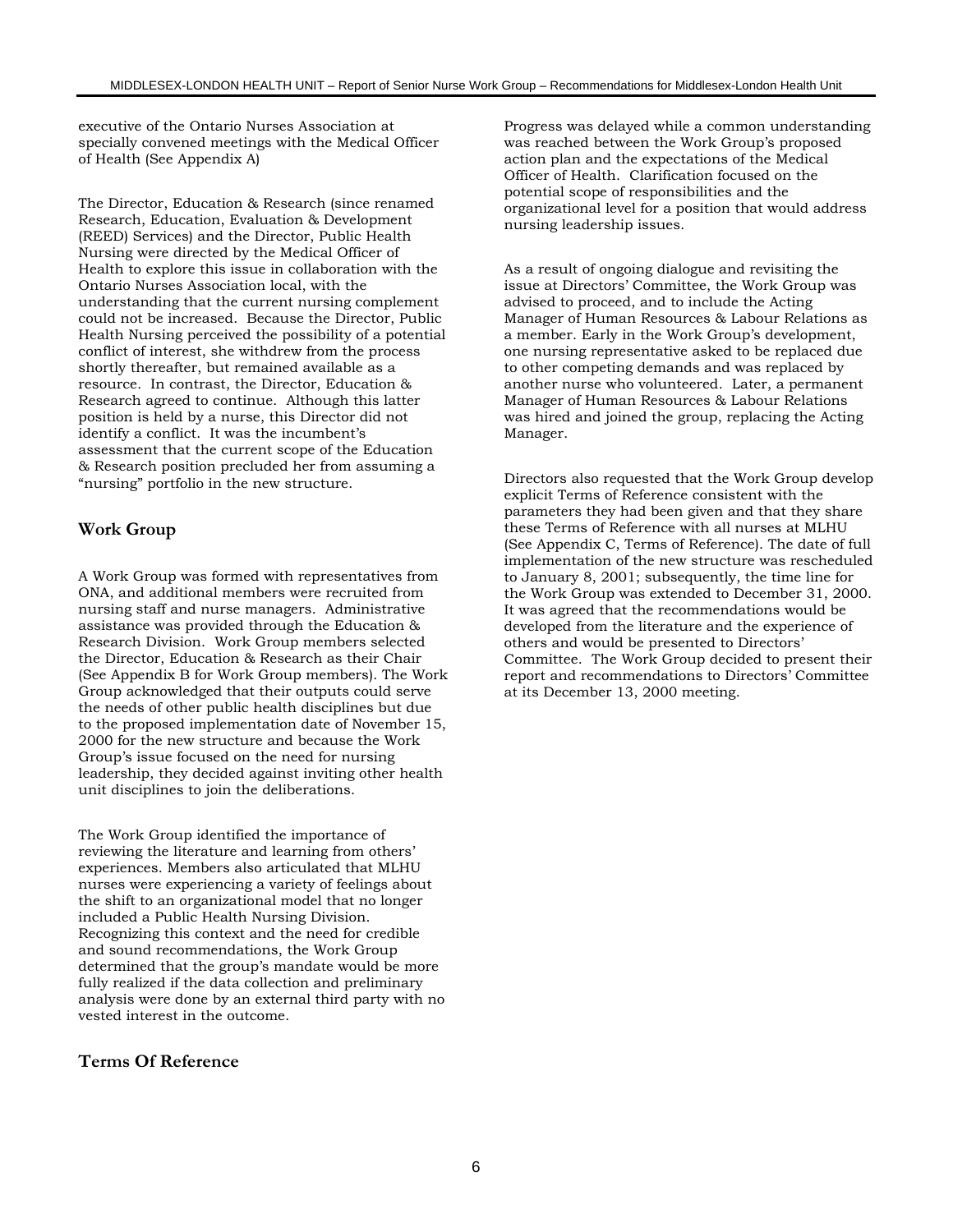# **Literature Review**

#### **Overview**

In recent years health care organizational structures have been undergoing rapid change. The trend is towards a flatter hierarchy with emphasis on flexibility, cost-effectiveness, efficiency, and partnership. Many health care facilities have moved from departmental organizational structures to program-based management models. Consequently, nursing divisions and many nursing management positions have been eliminated (Sorells-Jones, 1997).

These structural changes have raised issues within the nursing profession regarding the effect on nursing leadership (Registered Nurses Association of Ontario, 1999; Young, Ang & Findlay, 1997). The main concerns are the maintenance of nursing standards and practice, nursing representation at the senior management level, and the linkage to external communities (Ross, Macdonald, McDermott & Veldhorst, 1996). Examples of external communities are the academic community, other health care sectors and all levels of government.

A Nursing Task Force established in 1998 primarily focused on the nursing profession and its impact on the quality of health care in Ontario. The Task Force's final report, "Good Nursing, Good Health: An Investment for the 21st Century", presents eight recommendations to the Ministry of Health. The second recommendation states:

> *In order to improve patient outcomes and the level of nursing services provided to consumers, it is recommended that ongoing structured opportunities be provided for RNs and RPNs to participate in a meaningful way in decisions that affect patient care on both a corporate and an operational level. In addition, health care delivery organizations must ensure that there is specific responsibility and accountability, at a senior management level, for professional nursing resources. It is also recommended that this be achieved through amendments to relevant legislation. It is recommended that the Ministry of Health work with health care facilities and educational institutions to ensure nurses are prepared for their on-going leadership roles* (Ontario Ministry of Health and Long-Term Care, 1999 Appendix J).

In response to the Nursing Task Force's recommendation, Dr. Colin D'Cunha, the Ontario Chief Medical Officer of Health and Kathleen MacMillan, the Provincial Chief Nursing Officer proposed the creation of "a visible *(nursing)* leadership position with the Public Health Unit" (A memorandum to Medical Officers of Health re: Public Health Nurses, Ministry of Health and Long-Term Care, 2000) (see Appendix D).

#### **The Nurse Leader**

A recent literature search found no published articles on the topic of nursing leadership in public health units that have restructured to program-based practice. Articles reviewed were from acute or longterm care facilities. The nursing leadership positions in these settings were diverse with varying titles, role expectations, responsibilities, and accountability. For example, the BC Rehab has created a practice leader who is involved in decision-making. Responsibilities of the practice leader include establishment of nursing standards of practice, student education, staff development, clinical service and research. This position reports to and is accountable to the Vice-President of Rehabilitation and Residential Program (Young et al., 1997). In contrast, The Academic Medical Centers in Virginia have implemented a 'professional nursing staff' position that is a staff role and has no administrative responsibilities. It focuses on discipline-specific practice issues and standards. This position is responsible to the patient care services administrator (Sorrells-Jones, 1997).

The suggested personal qualities and skill sets required by the nurse leader in the reviewed literature are similar despite the differing placement of the position in the hierarchy. They are vision, creativity, sensitivity, honesty, integrity, enthusiasm, and excellent problem-solving, collaborative, change agent and communication skills (Adamson, Shackleton, Wong, Prendergast & Payne, 1999; Comack, Brady & Porter-O'Grady, 1997). Ross, Macdonald, McDermott, & Veldhorst, (1996) suggest that the nurse leader have a Master's degree in nursing as a minimum qualification and also have advanced knowledge in nursing research and practice, and contact with nursing and community organizations.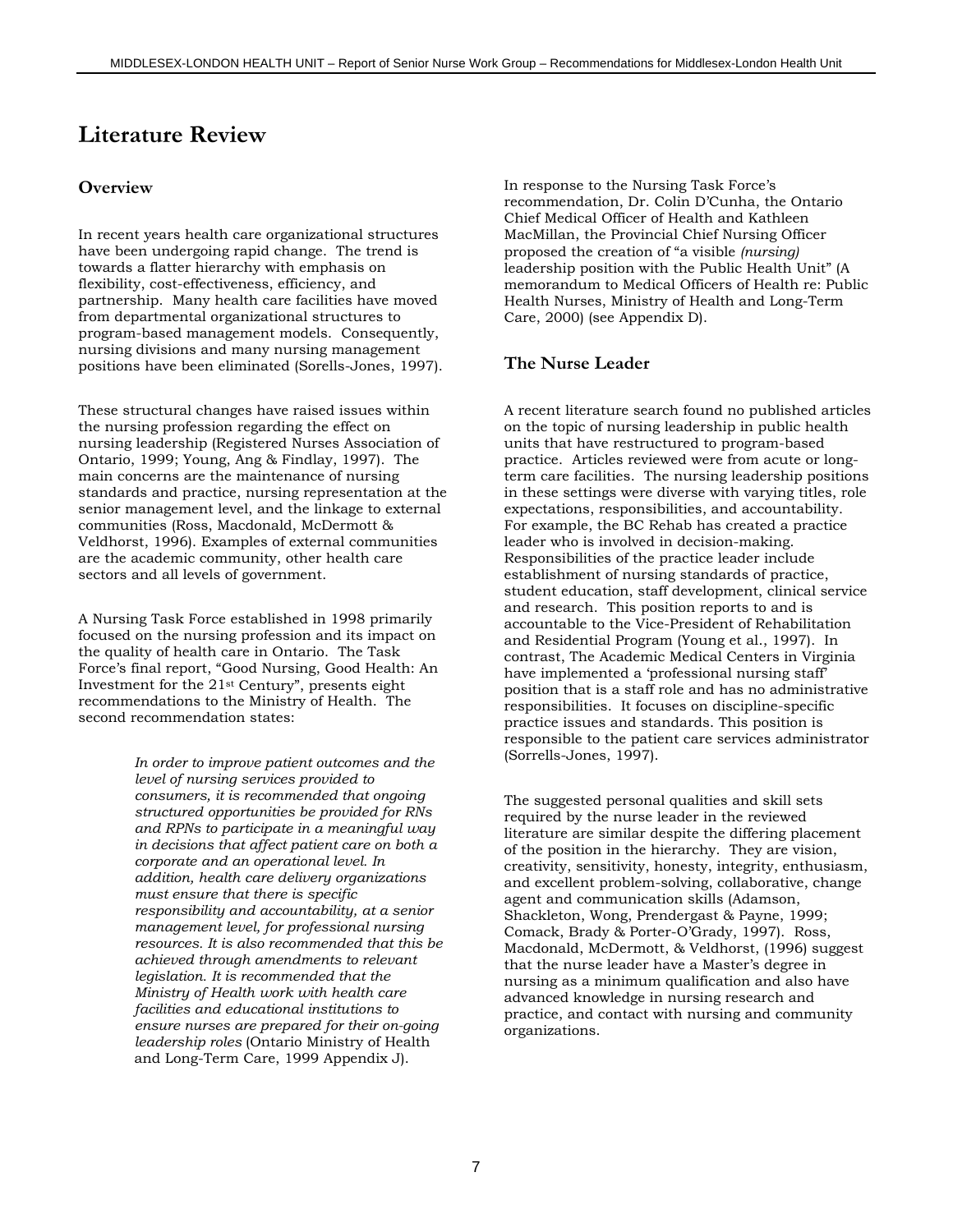### **Magnet Hospitals and Nursing Leadership**

The concept of "magnet hospitals" was first described in the USA. Such hospitals create a culture and working conditions that serve to attract and retain nurses, even in times of nursing shortages. Over a period of two decades, studies of these hospitals have further shown that they have lower mortality rates, higher patient satisfaction and lower rates of nurse burnout than do hospitals without magnet status (Buchan, 1994, 1999; Mason, 2000). Nursing leadership was identified as one key factor contributing to the magnet status in these hospitals. These nursing leaders were consistently described with the following attributes:

- *Visionary and enthusiastic*
- *Supportive and knowledgeable*
- *Maintains high standards and high staff expectations*
- *Values staff education and professional development of all nurses within the organization*
- *Upholds position of power and status within the hospital organization*
- *Highly visible to staff nurses*
- *Responsive and maintains open lines of communication*
- *Actively involved in state and national professional organizations* (Scott, Sochalski and Aiken, 1999, p.10).

These qualities are congruent with the characteristics linked to transformational leadership (McDaniel and Wolf, 1992).

#### **Major challenges in implementation**

The creation of a Nurse Leader role can be an important part of the organization's plan for restructuring. The shift to program-based management creates both new structures and new working relationships within the organization. Successful implementation requires a well thought out strategic plan. Some strategies used to encourage communication and staff participation in the change process include forums, dialogue sessions, professional practice committees and nursing practice councils. Clear role descriptions and lines of accountability and authority minimize ambiguity and promote cross-functional teamwork (Brittan & Langill, 1997).

Adaptation to cultural change consumes energy (Rose & Reynolds, 1995). Comack et al. (1997), commented that "impatient for improvement, many people design superficial structural changes that leave deeper

problems untouched" (p.39), and thus lead to confusion, fear and resentment. Trust, shared vision, strong leadership, a supportive environment, and the commitment to change at all levels are key elements to successful transformation when working in a new organizational structure (Bournes & DasGupta, 1997; Comack et al., 1997). The nurse leader position can help to establish these critical elements. Ongoing review and evaluation of the effectiveness of the nurse leadership role within the new organizational structure will ensure early identification and resolution of problems (Adamson et al., 1999).

The issue of compensation and rewards for such a position remain unresolved in the reviewed literature (Comack et al., 1997; Hoffart & Woods, 1996).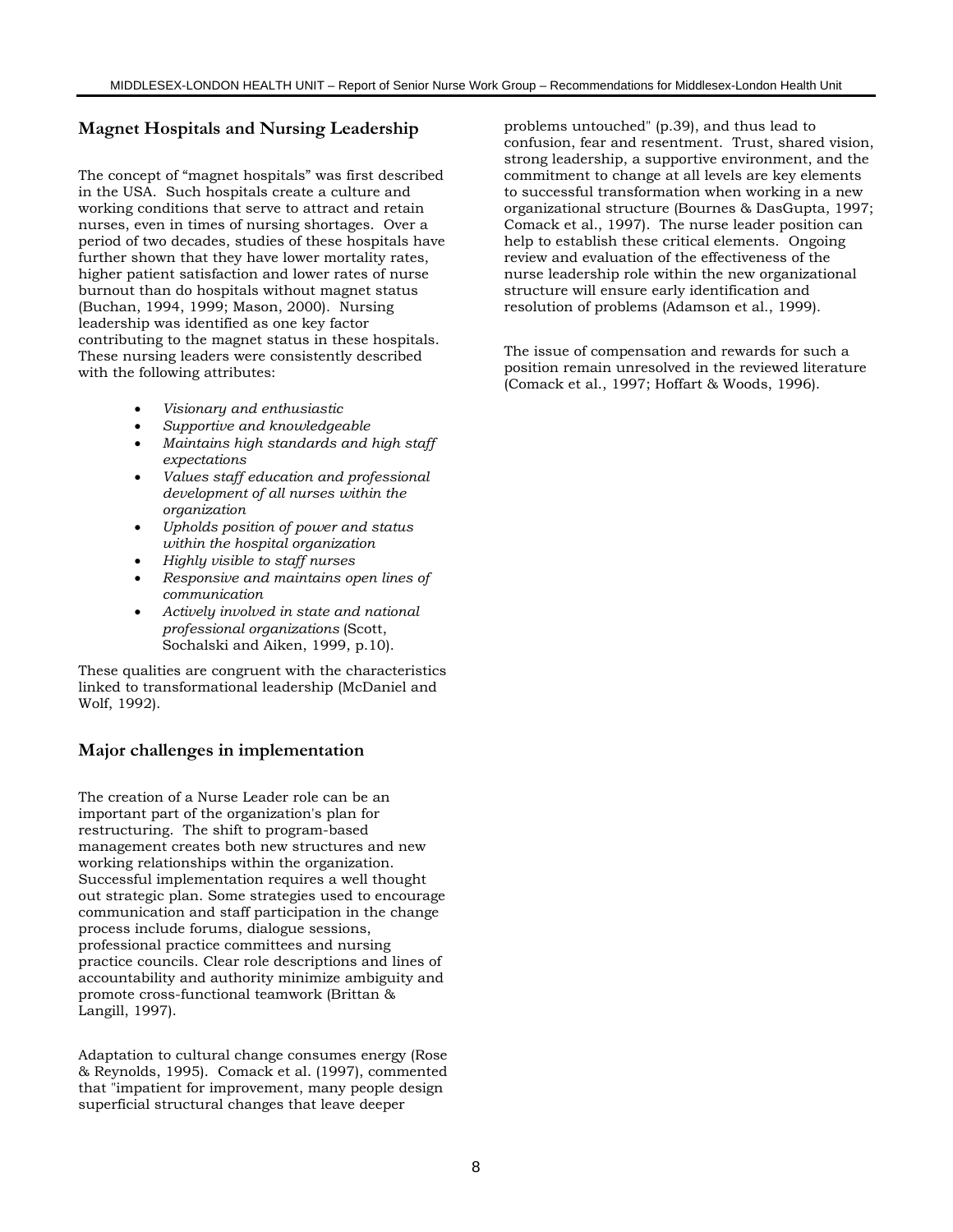# **Methodology**

As the Work Group set about planning how best to accomplish their task, they quickly realized that the short timeline for the study was a key determinant of the methods they would use. Recognizing the value of tapping into the wisdom of others who had experience with similar issues in other health care areas, the group decided to utilize key informant interviews as the main tool for data collection from external sources. The literature review had revealed that most of the documented experience with senior nurse positions rested in the acute sector of health care. A roster of possible key informants from this sector was drafted. Information was also needed from other Ontario public health units. A list of possible health units, their Medical Officers of Health and nursing contacts was also generated. The Work Group identified that provincial nursing organizations were likely to have a broad perspective on what worked when creating mechanisms for attending to professional nursing issues; a list of contacts in provincial/professional nursing organizations was drafted. Equally important was the need to know what the nurses at the Middlesex-London Health Unit (MLHU) believed would work for them in their setting. Therefore, the Work Group decided to distribute a self-administered survey to all nurses at MLHU. For a variety of reasons, but especially because of the need to eliminate bias and to complete the task in a timely fashion, the Work Group arranged for an external consultant to conduct the key informant interviews, analyze data from the survey tools and bring preliminary findings to them. Similarly an external consultant was hired to analyze MLHU survey responses and to identify findings.

The Work Group developed both the internal and external survey tools (Appendix E). All tools were pilot tested by members of the Work Group and revised to ensure that questions would be clear in meaning to respondents. The *external* survey was a semi-structured telephone interview, administered to key informants identified by the Work Group. There were two exceptions to the external survey. One respondent was interviewed in person and the second respondent returned comments by fax, as it was not feasible to schedule an appointment. All interviews were conducted between October 13 and November 2, 2000. The *internal* survey consisted of a semistructured, self-administered written questionnaire given to all nurses at the Middlesex-London Health Unit.

#### **External Survey**

Semi-structured telephone interviews were conducted over a three-week period with key informants from three health care sectors (Appendix G).

This convenience sample included seven participants from public health, representing four health units; four participants from the acute care sector; and five participants including Ontario's Chief Nursing Officer from professional/provincial nursing organizations. All informants agreed to be interviewed. It should be noted that the interview respondents were selected on the basis of their knowledge and varied experiences with the topic. Interviews lasted approximately 30 minutes and were audiotape-recorded with permission. There was one exception and that interview was done in person and not taped. Introductory letters (Appendix F) were sent by fax in advance of the interviews. Shortly thereafter, an Administrative Assistant from Research, Education, Evaluation and Development Services made a followup telephone call. A time for the telephone interview was scheduled and the questionnaire was sent by fax. Responses to questions were transcribed and sent by email to the respondents to ensure perspectives were accurately represented.

There were two key informant questionnaires (Appendix E): one for the provincial representatives and one for all other participants. The provincial questionnaire was broad-based and asked questions related to: the pros/cons of a senior nurse position, organizational fit, reporting structure, responsibilities, supports, skill sets, and process for recruitment and selection. The second key informant questionnaire included specific questions related to whether a senior nurse position existed in their organization, particulars about the position, role expectations, supports, strengths/limitations of the role, evaluation, and how practice issues were handled. Both tools invited additional comments at the end of the interview. The Work Group advised the consultant to probe as needed to seek clarification of respondent comments.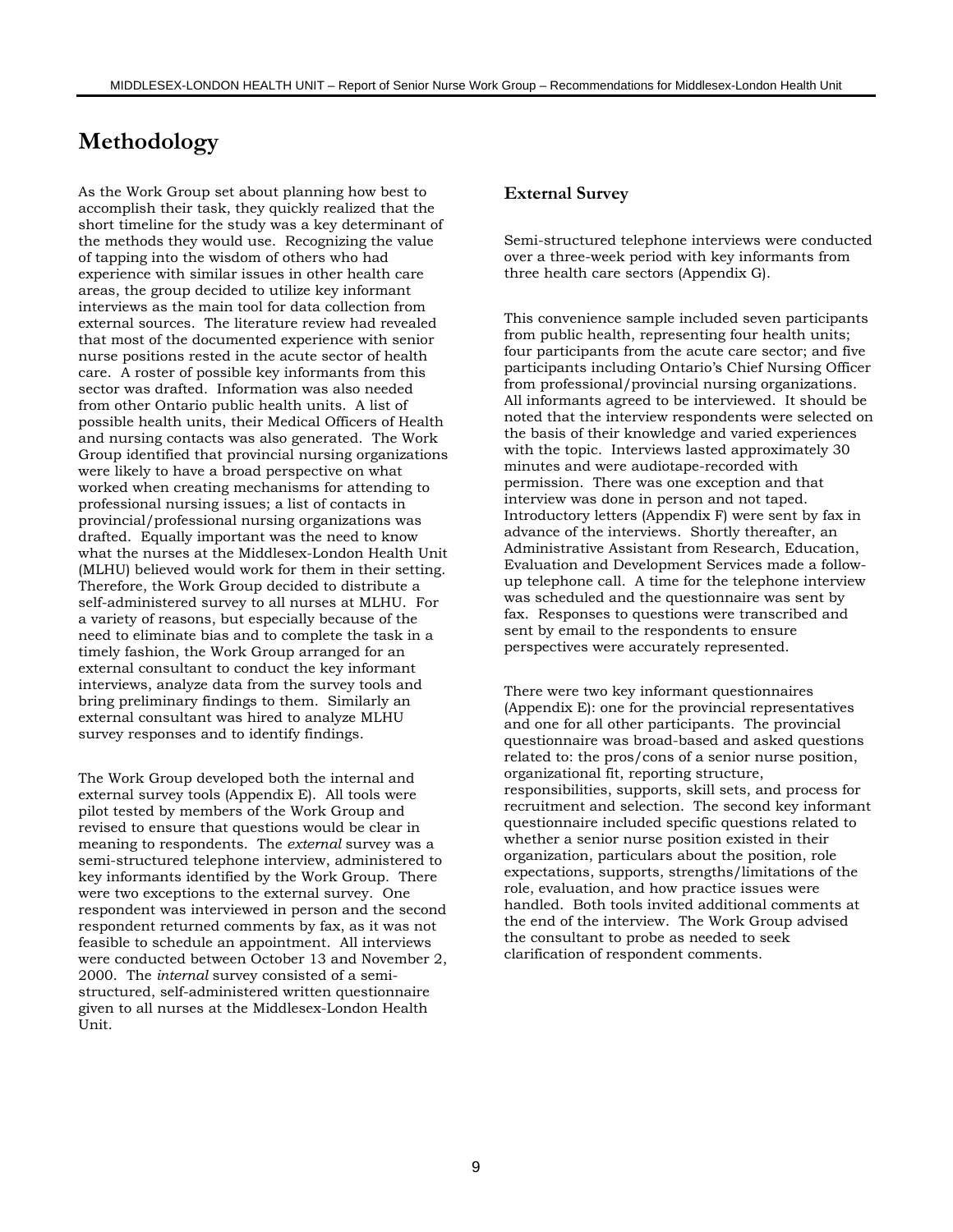### **Internal Survey**

In October 2000, 117 nurses including nurses in management positions, at the Middlesex-London Health Unit, were sent a questionnaire with a covering letter explaining the survey and a return envelope. All questionnaires were placed in each nurse's health unit mailbox. In addition, a voice mail message about the survey was sent to each nurse to ensure that all nurses at MLHU, including casual staff, were aware of the survey. The questionnaire took approximately 20-30 minutes to complete. All responses were anonymous. Nurses were asked to complete the questionnaire within a one-week time frame. Two reminder phone messages were sent to all nurses in the organization and an extension of one week was given to ensure as many respondents as possible returned the questionnaire. When the questionnaire was completed, the nurse placed it in a labeled box in the Public Health Nursing Division mailroom.

The internal questionnaire included questions specific to the role of a senior nurse, the qualifications, skill sets, process for selection, and support systems required for the position (Appendix E).

#### **Analyses**

The focus of analysis was to gain a broad understanding of how nursing practice and professional issues were addressed in the health care sectors represented. The consultants treated all raw data collected from both the internal and external surveys as confidential. Responses to each question were reduced to individual units of text or phrases conveying individual concepts and were summarized within each health care sector. Themes were identified from the observations, comments and suggestions of the respondents as they pertained to topics such as: recruitment and selection of a position(s) responsible for addressing and resolving on an ongoing basis, issues related to the discipline and practice of nursing; roles and responsibilities; skills necessary to be successful in the role; organizational supports for the role; and strengths and limitations of the role. Common and unique themes were identified and compared both within each sector and across sectors. All summarized data were reviewed by the Work Group and recommendations were developed.

Results for the semi-structured interviews and questionnaires are presented in the following pages in four sections, on a question-by-question basis: Acute

Care Sector, Public Health Sector, Provincial/ Professional Organizations and the Middlesex-London Health Unit nurses. As a means of adding support to the identified themes, individual quotes that best represent the theme are included.

During the course of the project, the Work Group received additional sources of information to contribute to their deliberations. This information is included in the section titled *Other Sources of Data Collection.* The results in the following sections represent the full range of responses.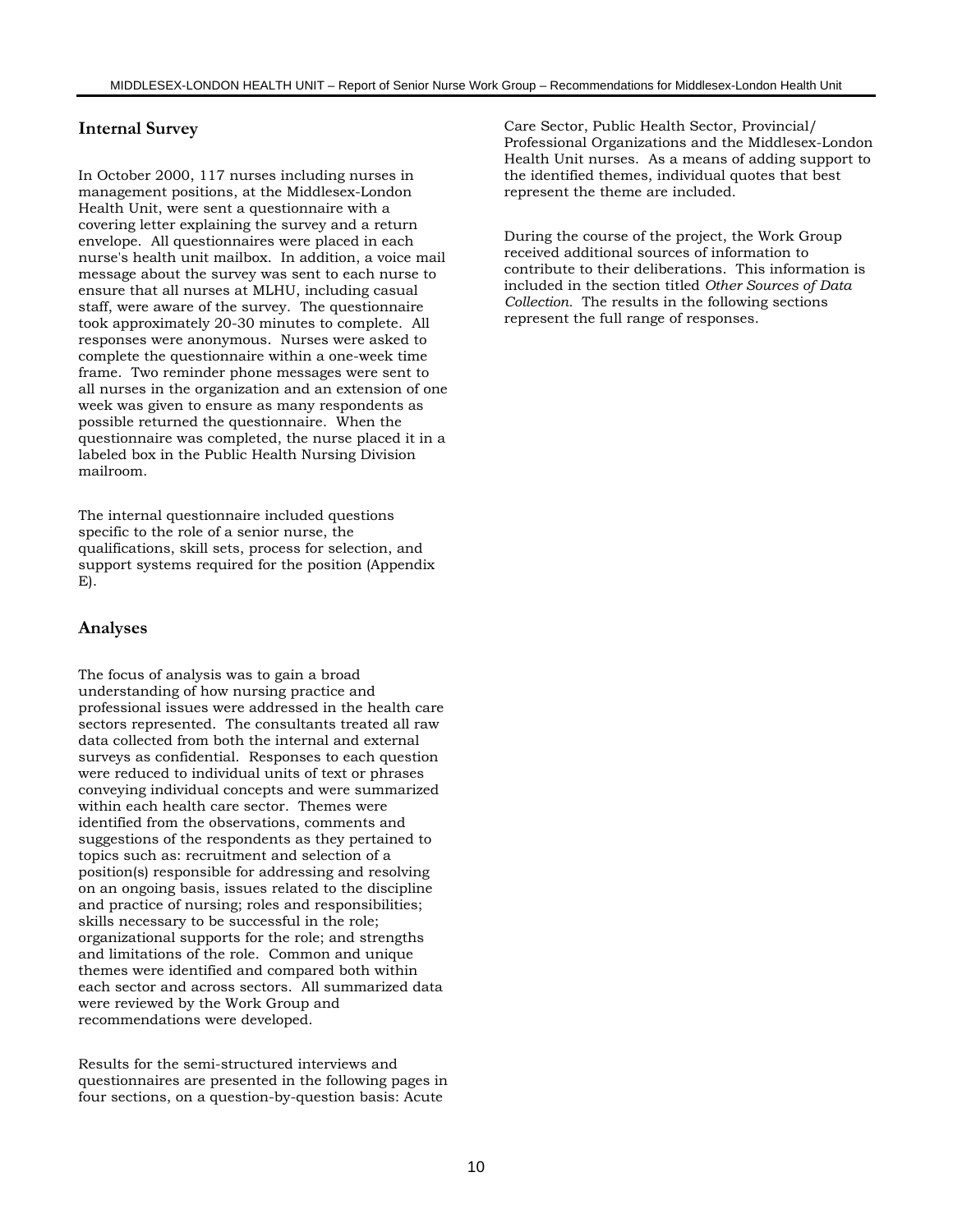# **Results**

# **Acute Care Sector**

Four individuals with nursing backgrounds, differing experiences and roles in large acute care centres were interviewed for this section. Two respondents are currently in positions related to nursing practice, and two who are not currently in senior nursing practice positions represent broader perspectives regarding acute care. All of the respondents have experience with a senior nurse position. Three acute care centres are represented by these interviews. All of the centres underwent restructuring from a discipline-base to a program-based structure more than three years prior to the interviews.

Three of the four respondents stated a preference for a program-based, interdisciplinary model for acute care, although their experiences and observations about nurses reporting to non-nurse managers are varied. Two of the respondents strongly advised against this potential outcome of a program-based system, their reason being that non-nurse managers simply do not understand the complexities of nursing practice.

> *We've done that here, and it doesn't work. In a clinical setting, it doesn't work…. At a clinical level, if you have people who are functioning as clinicians and the bulk of them as nurses, and you have non-nurse managers, they don't understand what the nurses do. [these individuals are] Master's [degree] prepared people and very good people, like people who are clinicians in their own practice, and excellent managers. And it doesn't work and they are no longer in these roles.… They don't understand the practice .. the practice is so complex.... The kinds of things you do as a nurse, the assessment, the nursing care plan.*

The other two respondents, acknowledged that dealing with issues related to this outcome (nurses reporting to non-nurses) is part of the senior nurse role and did not describe it as problematic.

> *It can be an issue, that's where I am often consulted. It would not be uncommon for a nurse in the area to call me, for example, if the manager is a social worker. And they call me, both the manager and the* [nurse]*. I am actually consulted more frequently in that area than other areas... And mostly because*

*the manager is very encouraging to call... So they may call and say they have a question about standards, or they can't have that level of dialogue with the manager. So a lot of times, that's what these* [professional practice leader] *roles do, is support nurses.*

#### **Senior Nursing Position and Nursing Practice Committees**

All four of the respondents strongly supported the need for a senior nursing position. Two of the acute care settings have formalized, full-time positions devoted to nursing practice issues. One of the respondents, in one of these settings, is in a senior nursing position, with the role of providing leadership for nurses within the multidisciplinary hospital setting. A respondent from the third setting has formalized responsibility, on a part-time basis, for facilitation of practice committees for both nursing and non-nursing professions (e.g., physiotherapy, occupational therapy, nutrition, social work).

As three of the respondents described the roles and responsibilities associated with a senior nurse position in their respective centres, it became very clear that professional practice committees at each site also play an integral and ongoing part in ensuring that practice-related issues are addressed. Senior nurse positions function as either heads of these committees, and/or are members of crossdisciplinary committees. In one case, a nursing practice committee, composed of front-line nurses and nurses representing other nursing roles, predated the move to a program-based model. This committee was responsible for customizing a generic job description for a professional practice leader to address the nursing practice needs within a new, program-based structure. Further, professional practice committees associated with nursing and other professions were described as key to a smooth transition from a departmental approach to an interdisciplinary team approach. One respondent described the importance of the professional committees during the reorganization to a programbased structure:

> *When we started into the program structure, everybody was just .. you can imagine, we used to have department structures and people thought, "Oh my .. I am going to have my identity stolen away", and "I won't ever go to an educational conference again because my manager will never understand why I need to go to it." It was just huge. So a lot of*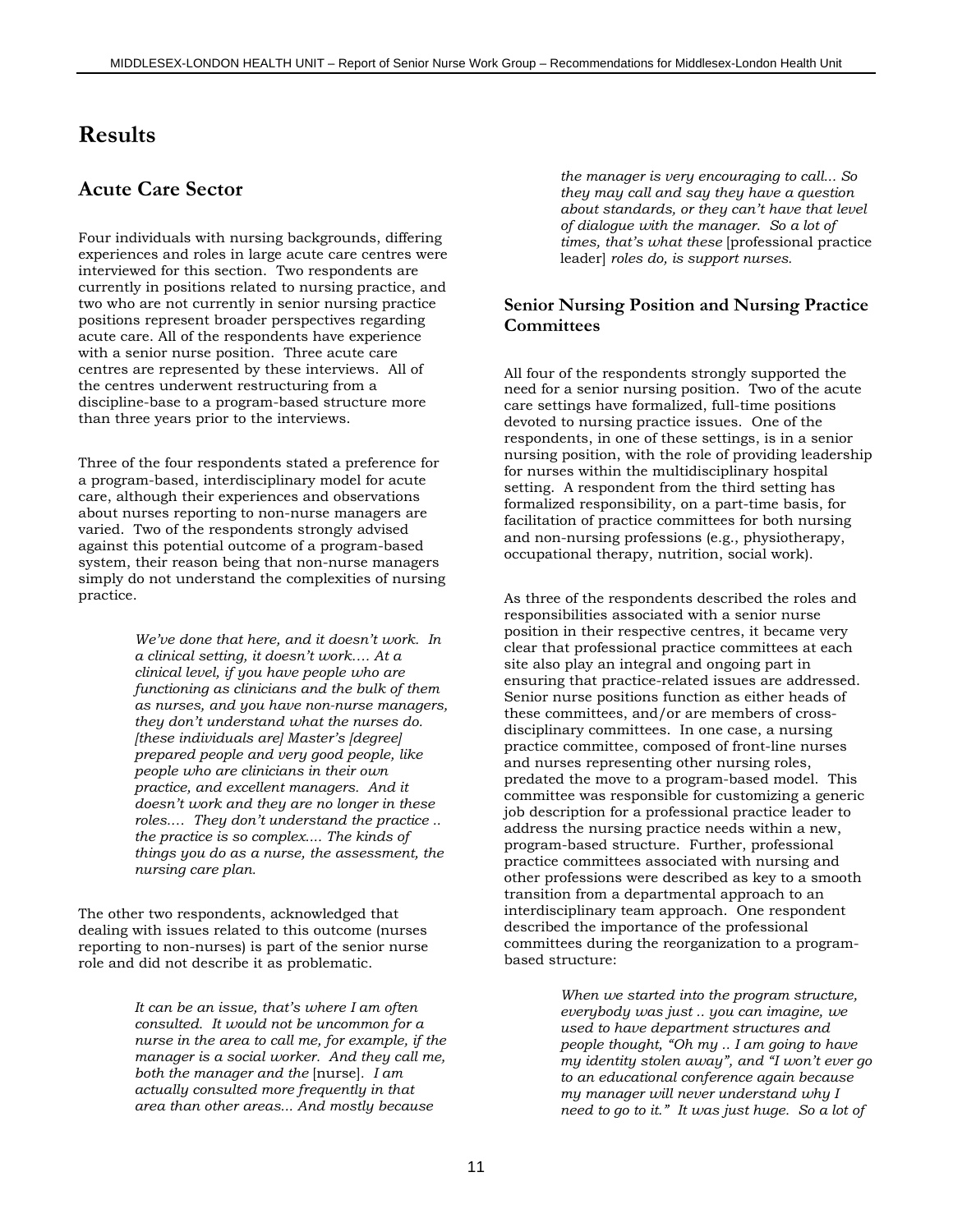*what we did at the beginning of our work was work with managers to create principles of how teams could make decisions with reasonable and equitable principles,* [and] *still provide for those opportunities for within discipline.*

#### **Responsibilities, Roles and Expectations**

In response to the question, *What are the role expectations for this position?* a wide variety of roles, responsibilities and expectations were described*.* Utmost was the recognition of the need for professional support, at a senior level, for nurses. "Supporting nurses professionally with a strong voice" was the typical response. Roles, responsibilities and expectations of a senior nurse position were extensive, and often related to the size and complexity of these multi-site acute care centres. Respondents volunteered their perceptions of the differences between these large acute care environments and the much smaller health unit environment and highlighted some of the consequential issues with which practice leaders deal in acute care environments. These include the number of nursing staff, their varied educational backgrounds and the wide variety of nursing roles and responsibilities. One respondent observed that the wide variety of [educational] preparation led to issues of role clarity.

> *I have currently 1600 plus nurses that I am accountable to.*

*I think preparation is an issue. In the health unit, if my interpretation is accurate, is that there is a higher level of preparation. So all of the nurses are baccalaureate prepared, whereas in the hospital systems we deal with more of a range of preparation. So role clarity and role blurring issue come up maybe more.*

All of the respondents mentioned that encouraging educational opportunities for nurses was part of the role supporting nursing practice. The position responsible for practice issues was described as needing to understand the variety of contexts in which nurses work. This requires talking to nurses in their various work environments, asking the right questions around issues, such as how standards are applied, or discussing the rights of sedated patients, or of resident/non-resident patients of the facility.

> *Another difference is the wider range of nursing roles in the acute care centres. It's really being able to think. I am not an emergency nurse and I am not a long-term*

*care nurse from my clinical background days. And yet I need to be able to apply the practice, understand the environment, listen to the people, and understand context. Although I am not a content expert, I am a* [nursing] *context expert ...*

In general, the role of the senior nursing leader (or professional practice leader) involves providing leadership for nursing and promoting the discipline through interdisciplinary teamwork, within the context of the organization's mission and goals. These duties span broad areas of interdisciplinary teamwork, education, discipline-specific practice development, and regulatory functions. One job description outlines the roles of a senior practice leader in the acute care organizations to include:

- Collaborates with interdisciplinary teams to address systems issues related to the practice of nursing and patient care
- Represents nursing on the interdisciplinary [team]
- Assists teams to understand the contribution of nursing to specific patient outcomes
- Works collaboratively to develop a model of education which supports nursing development and agreed upon patient outcomes
- Ensures there is a system for integration of students into patient care teams for learning
- Maintains collaborative relationships with colleges, universities and other academic bodies
- Ensures there is a system to facilitate continuous inquiry and learning by nurses
- Provides leadership within the discipline at the community level
- Acts as a mentor and facilitator for [the nursing practice committee]
- Foresees implications of impending legislation, professional standards and trends in practice and facilitates appropriate action.

It should be noted that the responding acute care organizations have generic professional leader job descriptions that have been adapted to specific disciplines. The role of the nursing leader includes consulting on problematic issues and finding resolution through common agreement, interpreting standards of practice, ensuring that the standards are understood so that appropriate decisions can be made, participating in provincial and national professional organizations, sitting on College of Nurses committees, encouraging nurses to take advantage of educational opportunities and, in general, helping nurses understand their role.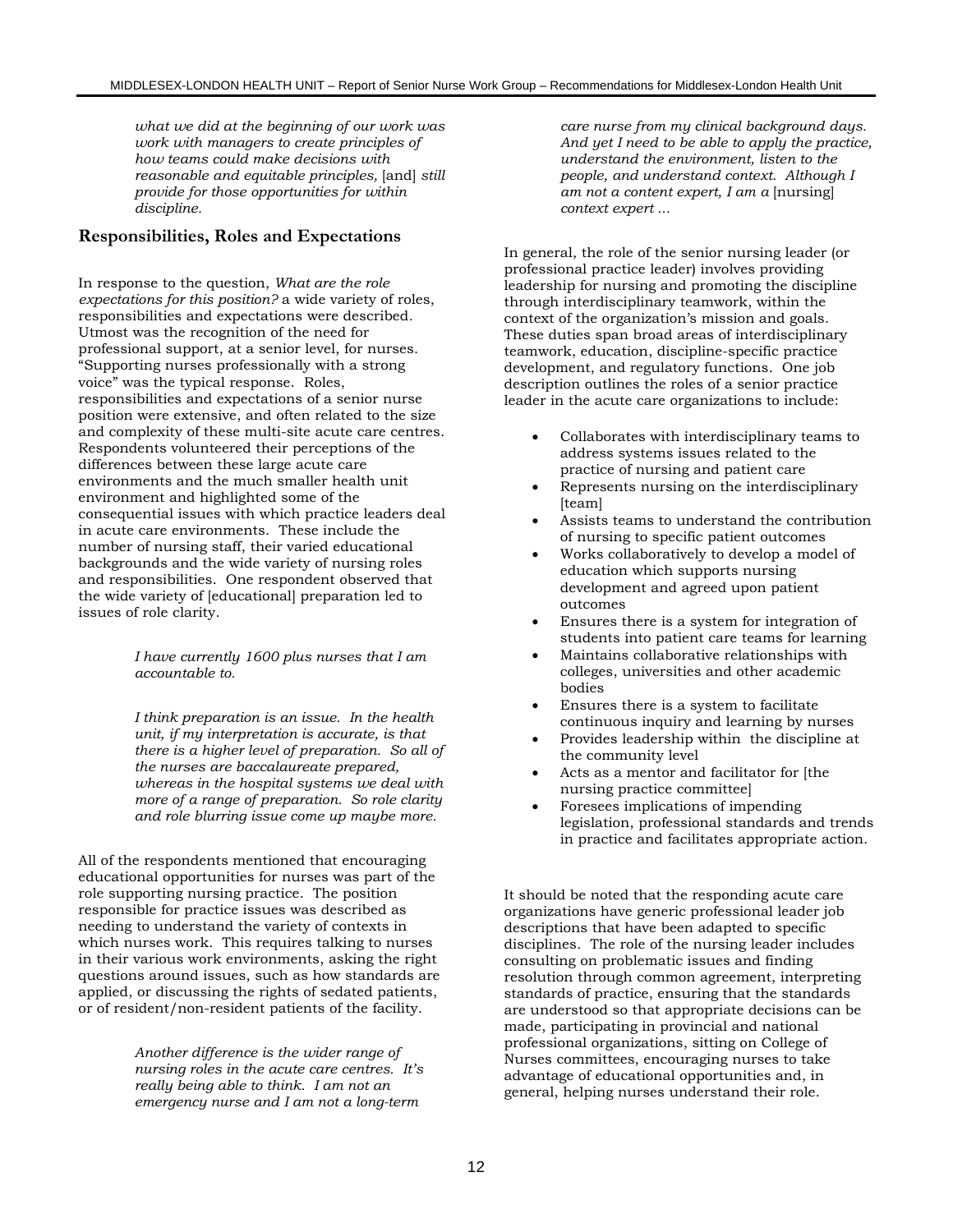#### **Organizational Supports**

The senior positions described by these respondents are all formalized, with written job descriptions (fulltime at two sites, part-time at the third) and report to at least a vice-president level (patient care, nursing) or higher. Integral to feeling supported is a close relationship between these senior nurse positions and their supervisors, who clearly understand the senior nurse position's role:

> *I would say that having a close relationship… is very important. I have strong support from the person I report to in terms of understanding my role and having somebody I can knock around issues with. And being very clear about what I need to tell that person and what she needs to tell me.*

One respondent observed that having and meeting with senior positions in other disciplines allows these professions to work together better and serves as an organizational support.

#### **Recruitment and Selection**

All of the respondents stated that the successful candidate for the senior nurse position must be a nurse with a background in clinical nursing practice and with leadership experience. One generic job description for a professional practice leader includes discipline specific "Educational/Professional Certification/Registration", that the individual be licensed with their discipline's College and be a member in professional association(s).

Other required skills include:

- Effective interpersonal and group skills
- Demonstrated clinical expertise
- Effective teamwork
- Ability to apply research to practice
- Demonstrated leadership
- Shared decision-making ability
- Demonstrated consultative/collaborative skills
- Strong organizational skills.

Additional requirements for a nursing position include a Master's or doctorate degree, "demonstrated experience in integration of practice, education and research" and "demonstrated skills in facilitation, coaching and mentoring", "have a clear understanding and delineation" of the differences between operational and professional practice issues; have "wonderful professional presentation skills", and be "prepared to look out of the box and find new ways of addressing professional practice issues separate from operational issues."

#### **Strengths and Limitations of Senior Nursing Positions**

Because these positions are formal, with written job descriptions, responses to the question, *What do you see as the strengths and limitations of this role?* are less specific than those identified in interviews with other sectors of health care. One strength identified is being a member of interdisciplinary teams, which facilitates resolution of issues as well as understanding and communication across disciplines. Being in a senior position and one in which the supervisor (e.g., a vice-president) understands the role clearly is also identified as a strength. One respondent views being full time in her position as a strength: "I think we have more of a focus on nursing here because this is my full-time job to attend to nursing, and … how nursing fits within the context of a full interdisciplinary team."

These positions are described as challenging; role clarity of the position is an issue, at times, in these organizations that are large and multi-site. The most consistent limitation mentioned is having the time to address everything that needs to be addressed.

#### **Evaluation of Senior Nurse Positions**

There was a mixed response to the question, *Has the effectiveness of this role, i.e., not the person holding the position, been evaluated?* One respondent described evaluation in the form of developing goals for each year and discussing her accomplishments during an annual appraisal. Another respondent identified that a nursing practice committee established outcomes for the integration of nursing leadership across agency sites. These outcomes included a stronger voice for nursing as well as influence, continuity, and consistency across the sites. Role clarity is considered very important because, as one respondent stated: "You can't have accountability until you know what your role is". This respondent goes on to say:

> *Some of the dilemmas are issues of confusion. Because of the large organization and because the role is confusing, ... I get asked the question* [What is your role as professional practice leader] *a lot. It's not like if I am a director, I could say to people "I am a director".… So* [evaluation includes] *Are you*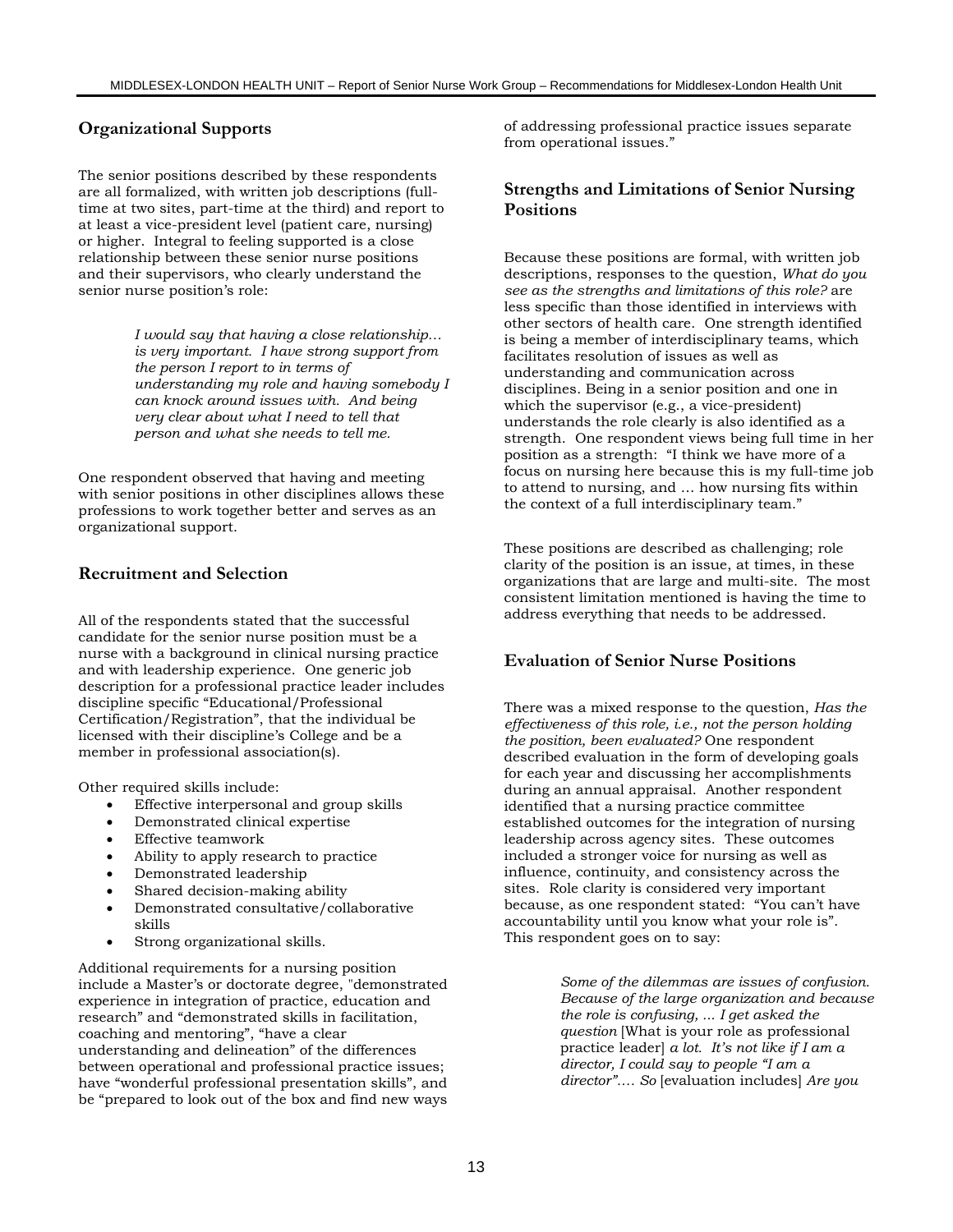*hearing what you need to be hearing, or being in the right places.*

#### **Anticipation of Changes to the Senior Nurse Positions**

One respondent did not anticipate any changes to the part-time portion of the position addressing nursing practice issues. Another respondent indicated that her role is changing and adapting in response to continuing changes in the acute care sector (e.g., mergers, new roles).

> *... and we have to keep redefining ourselves based on what the need is and* [we] *can't keep doing the same thing. It's a matter of still coming together and being clear about what the need is and not holding on to the old. Making sure we have systems and people in positions to deal with that.*

#### **Advice and Suggestions for MLHU**

The respondents acknowledged that there are professional challenges when a health agency changes from the traditional discipline-based to a program-based structure. They strongly recommended that a position dedicated to addressing nursing practice issues be put into place. One respondent suggested that the health unit try a model for two or three years. Other observations included the need for organization-wide support for the position, and making sure that the "right" person is put into the position.

> *It has to be a position that is supported by the entire institution, including the physicians. Because of course, at our place they are the big drivers of the system. So it's one thing to have nursing think this is a good idea, but you have to have doctors on board.*

*… its all in getting the right people in the right place. .. It is all in the person they put at the top, in the* [nursing] *leadership position, whether she will make it. And around her attitudes and needs, how people view this whole role. If people come into it negatively, it won't work. If people come in seeing an opportunity with this new model, outside of line control, they will make it work.*

*It's hard when you've had a very traditional organizational structure. My recommendation* *would be that the health unit try a model for two or three years and see if there is a difference. I don't think they will be unhappy. .. I think they could make it work.*

#### **Summary of Responses from the Acute Care Sector**

All four of the respondents strongly supported the need for a senior nurse position whose role would be to support nursing practice issues. Such roles exist in the three multi-site acute care centres represented. Respondents described two full-time and one parttime formalized senior positions, supported by written job descriptions, and reporting to the vicepresident level or higher. The roles and responsibilities are extensive and include providing leadership for nursing, and promoting the discipline of nursing through interdisciplinary teamwork with professional practice leaders of other professions. Respondents reported that a large nursing staff, with varied educational backgrounds, provides unique challenges to the senior nurse positions in their acute care settings that may not exist in health units. Nurses in these leadership positions provide guidance related to standards of nursing in a variety of contexts, help resolve problems with regards to nursing roles, liaise with the College of Nurses and other professional organizations, liaise with educational institutions, and suggest educational opportunities for nurses. Their ideal candidate would be a nurse with a Master's degree and a background in clinical nursing and strong leadership skills. Also seen as essential are strong interpersonal and group skills, experience in integrating and applying nursing practice, education and research, and being able to "think outside of the box and find new ways of addressing professional practice issues".

The senior nursing positions described by these respondents are all at senior levels within their organizations. Described as essential to their success, is a good relationship with their supervisor who has a clear understanding of the senior nurse role. Participation in committees with professional practice leaders from other disciplines is described as a strength. Occasional lack of role clarity and lack of time to address all of the relevant issues in the job are some limitations. The need for evaluation of the position is recognized as important, and is formalized in one case. One respondent suggests that her role will change and adapt as the whole organization goes through changes. Finally, the respondents acknowledge that there will be nursing practice challenges facing the MLHU in moving to a programbased structure.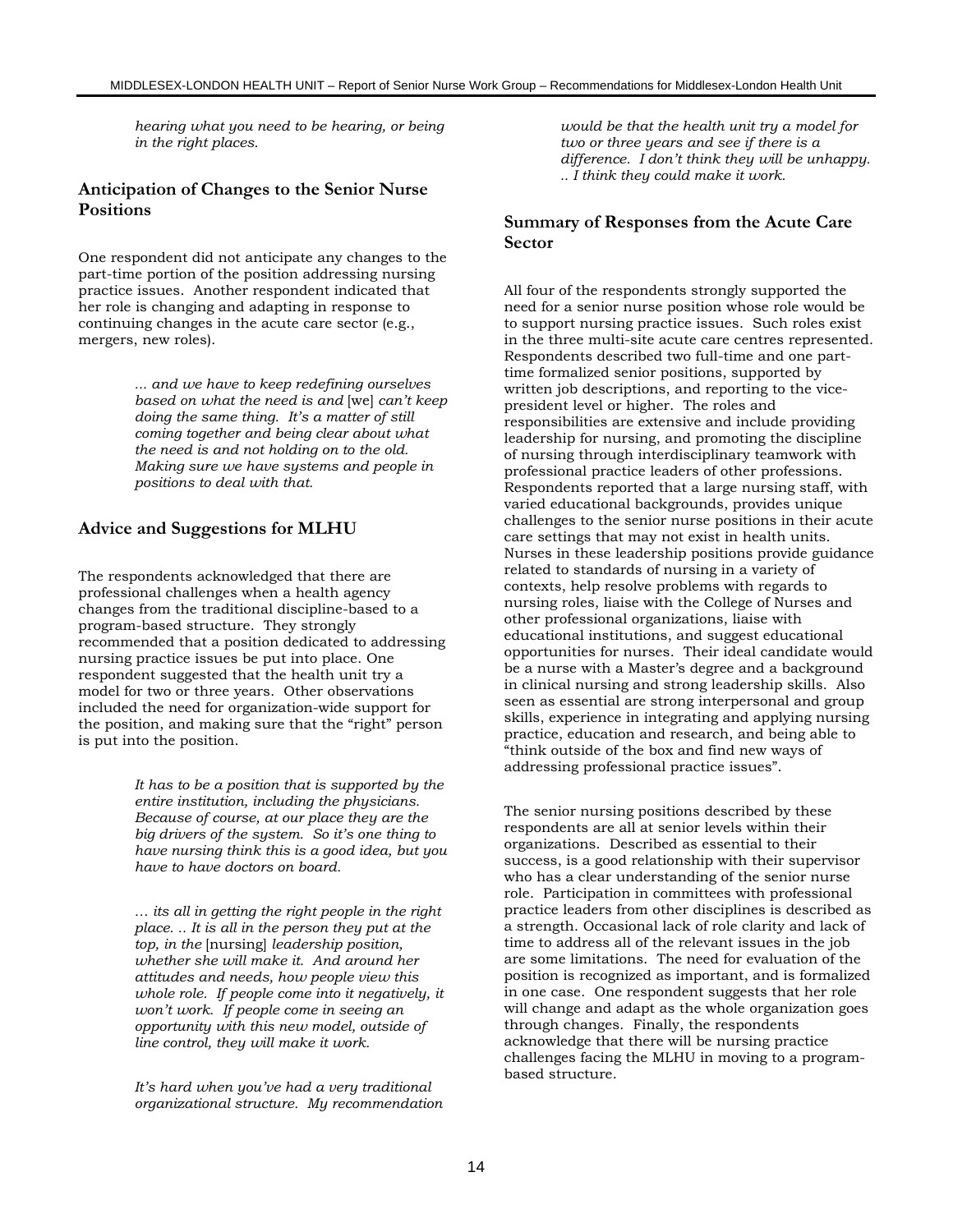# **Public Health Sector-Senior Nurses and Medical Officers of Health**

#### **Health Unit Structure**

Four of the five health units<sup>1</sup> represented through these interviews had gone through a process of restructuring from a discipline-base to a programbase, usually involving the creation of multidisciplinary teams. Nurses are members of program teams, reporting to the managers of those teams, across the organizations. There is one exception in which the respondent is responding from a provincial perspective and also is in a senior nursing position at a health unit that has retained a discipline-based structure. It is apparent that, in three of the health units, the process of restructuring is ongoing and organizational change is constant.

1. one respondent provided a provincial perspective in addition to experiences in her health unit.

#### **Senior Nursing Position?**

Of the four restructured health units, none have identified formal positions responsible for addressing and resolving, on an ongoing basis, issues related to the discipline and practice of nursing. However, all have some informal mechanism in place, whether as part of one director's position, or a shared responsibility, or in combination with senior managers who are nurses and/or a nursing practice committee. At one agency, the nursing practice responsibilities are shared among two directors, two community nurse specialists, and a nursing task force committee. This health unit also has nurse managers who provide consultation to non-nurse managers. At another health unit, the senior managers who are nurses advise the non-nurse director on nursing practice-specific issues. This health unit also has a division director who is a nurse and brings nursing issues to the senior management team. Some of the diversity across health units appears to be related to the ongoing evolution of health unit structures, resulting in interim solutions. Even a simple response to the question, *Is there a position(s) in your organization responsible for addressing and resolving on ongoing basis, issues related to the discipline and practice of nursing?* is contradicted within health units. In one health unit, the Medical Officer answered 'Yes', while the nurse, a Program Director whose informal duties include dealing with nursing practice issues, responded, 'No, not at this time'. In another health unit the Medical Officer responded that there is not, while the nurse

replied that such a position does exist. Perceptions differ as to whether the position/role of dealing with nurse practice issues is formalized in a job description, or informal, under 'other duties'. Those positions situated at the level of a division director report to their respective Medical Officers of Health and also are members of the senior management or executive committees of their health units. Middle managers who deal with nursing practice issues report to their division director. The community nurse specialists are described as being front line members of specific multidisciplinary teams.

> *I wouldn't say* [it's a position per se]*.... And it's changed over time. But currently it's a small part of my role and a small part of another director's, and a small part of two positions we have which are community nurse specialist positions. And that group has together a cross-divisional working group called a "Nursing Task Force Group". And they meet periodically. And in that forum we raise any nursing issues, any nursing policy issues, and deal with it there.*

*No. We have identified people within senior management who take the lead in discipline – based problem solving.* [The] *Leader for nurses is a nurse and a* [division] *director.*

*She* [Director of Health Promotion] *has reporting to her several managers who supervise nurses who deliver our programs. So she is working in conjunction with her managers* [and] *certainly provides expertise in the professional nursing area.*

#### **Responsibilities/Role Expectations**

All four of the restructured health units describe generic senior management positions: being a nurse is not a requirement. At the senior management meetings, these directors represent the interests of both the nurses and non-nurses who work within their divisions. All four health units have at least one nurse as part of their senior management structure; several have non-nurse directors who have nursemanagers reporting to them. At the discipline-based health unit, a senior nurse represents both nursing and nutrition practice issues at the senior management level. This respondent acknowledged that representing other disciplines is a challenge. With the exception of one discipline-based health unit, addressing and resolving issues related to nursing practice issues is a part-time role. In addition to bringing nursing practice issues to the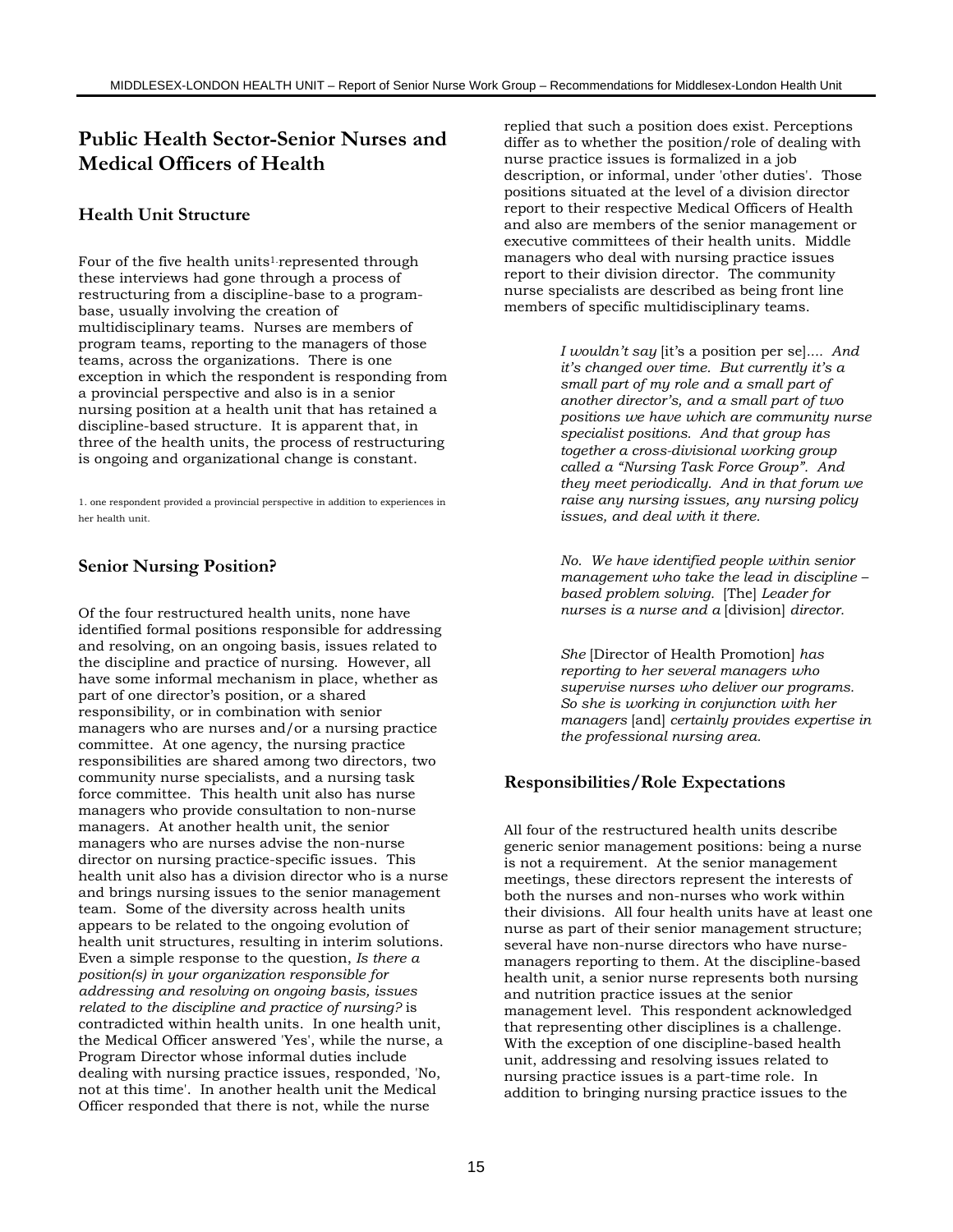senior management committee, other role expectations include:

- Liaise with the College of Nurses around policies and standards for nursing
- Understand and ensure the Regulated Health Professions Act is followed
- Bring issues related to other disciplines from assigned program areas to the senior management committee
- Communicate with nurses across organization when need arises
- Other duties as needed; this may include being a member of a nursing practice committee.

#### **The Role of Nursing Practice Committees**

Several of the respondents made references to nursing committees; one restructured health unit described a formalized committee that includes managers who are nurses from each division and staff nurses from each division, who act as representatives for their sections. Activities of the committee include: bringing nursing practice issues for discussion and resolution, sharing information about new practices, considering new kinds of initiatives that are happening someplace else; looking after special activities such as "Nurses' Week", and responding to requests from external nursing organizations. This committee also addresses specific issues, such as the need for additional training, or gaps in nursing services (e.g., bilingual nurses). Committee recommendations and requests that require senior management input are brought to senior management by a division director who is also a nurse.

> *What I think works well is that people have a forum to get together and identify issues if there are any … so they feel that it is not pushed under the table, it is dealt with, things will happen if required. They feel that someone is at least looking after 'it' so to speak. And it's a forum where there is crossfertilization across programs. … Because when you go to a program-based interdisciplinary structure, you get so scattered. And for them [the nurses] they can connect a little bit.*

### **Recruitment, Selection, and Necessary Skills for Position(s) to Address Nursing Practice Issues**

The four program-based health units demonstrate variation in their processes for recruitment and selection of individuals to address nursing practice issues. In one health unit, the senior management committee made decisions about the need for a position and its requirements; while in another agency, nurses in management identified gaps and the need for a role related to nursing practice issues. In all four restructured health units, selection was from within an existing group of nurse managers, or by 'mutual agreement' between the two nurse directors to continue an existing role. The respondents identified the skills necessary for someone in the role(s) of addressing nursing practice issues. These include being a nurse who has worked in the public health environment and, therefore, can identify issues important to public health. Other necessary skills are: an understanding of the nursing profession in its broadest sense, the legal environment, the rules and laws under which nurses function, and the Regulated Health Professions Act.

> *..I think it fits under that category of "other"... It's where your job description gets particularized for you. Like you would never recruit for that if I left.*

#### **Organizational Structures in Place to Support the Role**

Given the informal nature of the roles addressing nursing practice issues in the four restructured health units, it is not surprising that the descriptions of organizational structures supporting such roles also vary. However, in response to the question, *Are there organizational structures in place to support this role?*, all of respondents mentioned the importance of having nursing represented at the senior management level, whether the role is informal or formalized. Having a voice, and nursing perspectives recognized at that level is identified as essential. At the time of the interview, one health unit's Medical Officer of Health and a nurse-director were developing a Board of Health report about the need for recognition of discipline-based issues (all disciplines covered by the Regulated Health Professions Act) and planned to include a request for a Board by-law. This by-law would make the role formal and ensure that there is a 'contact person' to bring practice-related issues to the senior management committee; it would not change job descriptions. One respondent viewed having a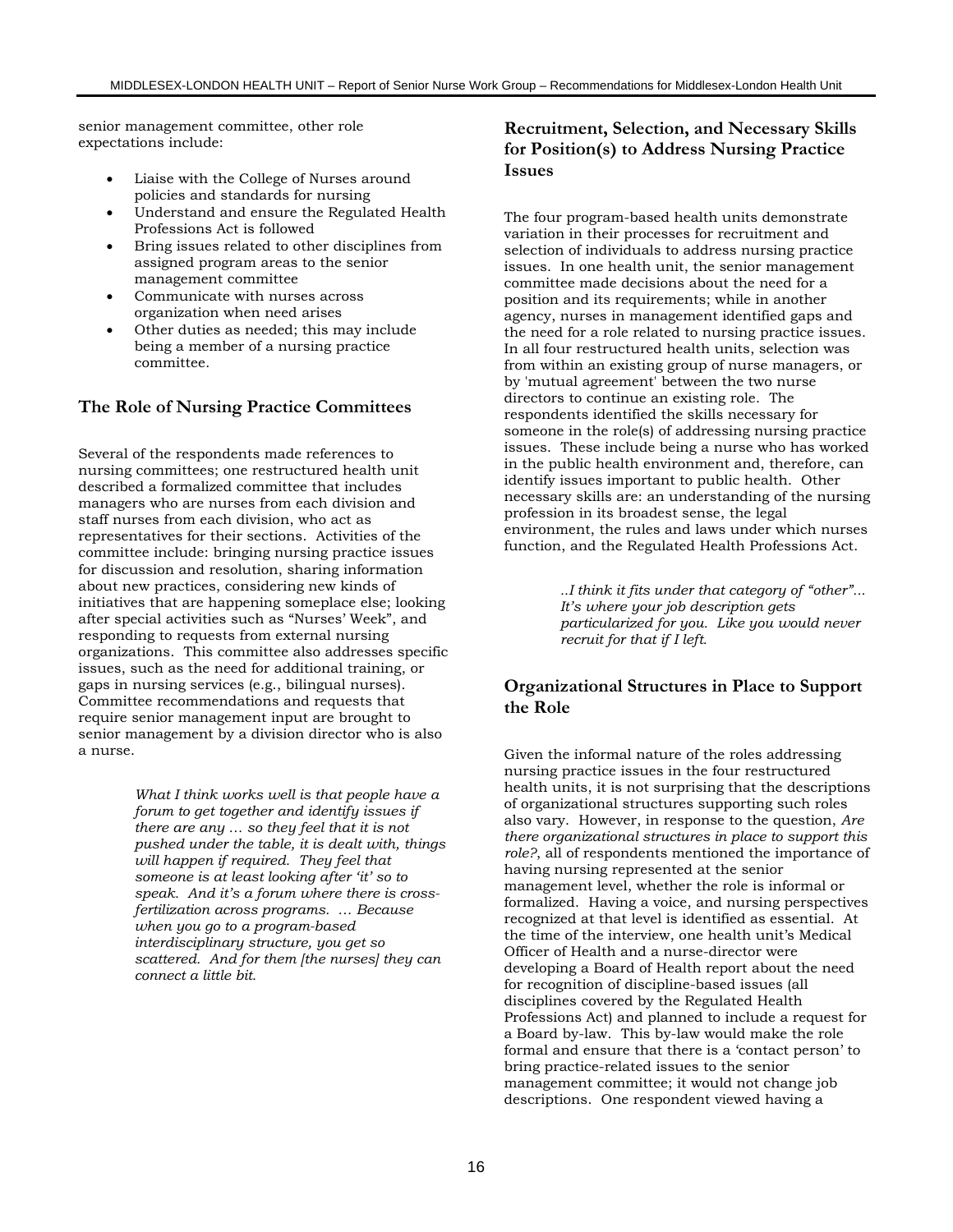nursing practice committee, whose role is recognized and acknowledged, as an important organizational support. Several respondents described how managers or assistant directors who are nurses provide discipline-related advice and assistance to non-nurse managers.

### **The Strengths of Present Arrangements for Addressing Nursing Practice Issues**

The strength of the arrangements in the responding health units rests in having a strong voice at the senior management level. As mentioned above, all of the health units have at least one nurse who is a director. This level of recognition for nursing issues provides validity and recognition at all levels of the organizations. As one Medical Officer of Health stated:

> *At the most senior level, our executive committee* [is] *where there is a forum for discipline-based issues to be raised, given that we have representation from a nurse. So that's very important, and in my view, carries some weight as the director of the H.U.*

Other respondents indicated that despite initial fears related to restructuring, the arrangements have worked well, and that more program-based issues than discipline-based issues arise.

# **The Limitations of Present Arrangements for Addressing Nursing Practice Issues**

The limitations of present arrangements for addressing nursing practice issues within the four restructured health units relate to the informal nature of the arrangements. Limitations include inadequate time and the somewhat "haphazard" nature of dealing with nursing practice issues when they are not a formal part of job descriptions. One respondent identified the need for non-nurse managers to *"know their limitations, what they know and what they don't know.. so they know when they need to consult."* This was acknowledged to be more of a "personality" issue, to be addressed at a job interview. Finally, there is the observation that, at one health unit, the front-line nursing staff *"perceive they are feeling less valued*" since moving to a program-based structure. The senior management committee is trying to address this situation by being responsive to professional practice issues.

### **Evaluation of the Effectiveness of the Present Arrangement**

The health units observed that the mechanisms that they have chosen seem to be functioning but none have designed any formal evaluation. Reasons for this vary from not having the time or resources to do a formal evaluation to, *"I am not sure what else would be an indicator of success other than the quality of the work"*. One respondent described reasons for eliminating a full-time, designated senior nursing officer position in one of the health units.

> [Re: temporary position of Senior Nursing Officer: What were the indicators that lead your organization to know that it was no longer required?] *The more and more we saw what was required in the job, it just got less and less. And the more we thought about it, a lot of the work was "make-work" stuff. No longer.. well, you know, value for money. And I think the incumbent agreed with that at the time. The issues were diminishing, that's all I can say. And there wasn't really enough to occupy a full-time position. When that situation arises, it creates all sorts of problems because then people do need to create issues to deal with. And yet that's a really difficult position sometimes.*

# **Other Challenges and Anticipated Changes**

A variety of challenges were mentioned, including the need to *"articulate what nursing practice issues are versus more general issues related to any discipline"*. This is seen as extremely important in an environment where nurses report to non-nurse managers. All of the health units described almost constant change and an evolution of roles related to nursing practice issues. Factors influencing these changes include both external factors such as municipal amalgamation and internal factors such as nurse dissatisfaction.

### **Advice and Additional Comments Related to the Public Health Sector**

Respondents had additional comments and suggestions related to addressing nursing practice issues in the context of restructuring from disciplinebased to program-based. Most are enthusiastic about the outcomes of the restructuring, suggesting that "form follows function" and that a programbased structure is a "much better fit with the mandatory programs in Ontario*"*. Working in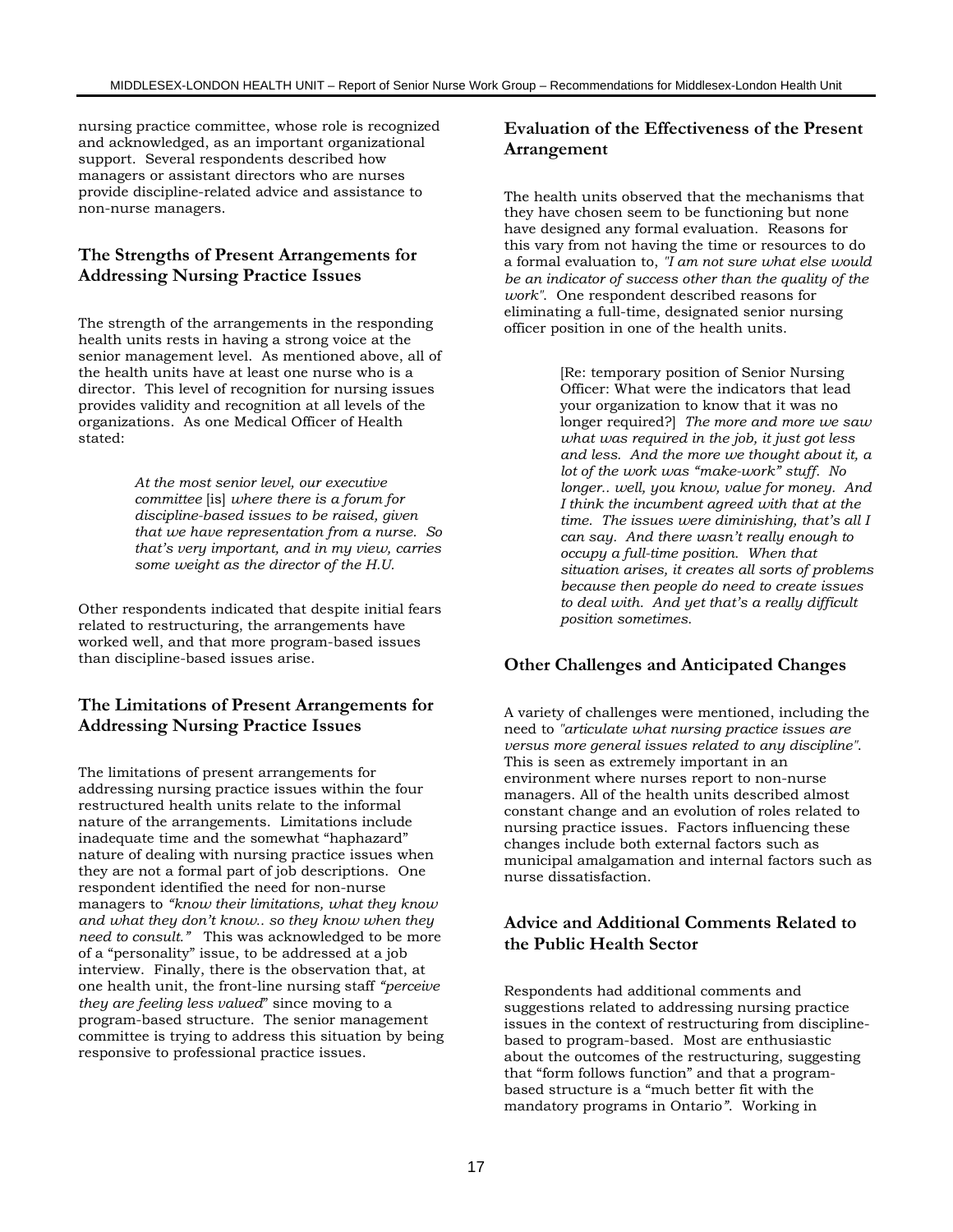multidisciplinary teams has provided opportunities for nurses to learn other perspectives and other ways of resolving issues; and generic senior management positions provide equal opportunities for all disciplines. Respondents acknowledged that restructuring can be very difficult initially, with nurses wondering: "How will they [non-nurse supervisors] know what I'm doing?" and "How can they [non-nurse supervisors] possibly supervise me when they are not in the same discipline?" and "We speak a different language." It needs to be recognized, from the outset of restructuring to a program-base, that there are practice-related issues that must be addressed, that nurses are licensed and have standards that determine how they practice. And it has been stressed that resources with discipline expertise (e.g., designated person, committee, director) need to be in place initially to address practice-related issues, and that these resources need to be well known and acknowledged throughout the organization. Several respondents echo the belief "..that you can have any discipline managing nursing and nurses managing any other disciplines as long as you have resources in place when you have discipline-related issues or disciplinespecific expertise."

> *Nursing is unique in the sense, like physicians, they are licensed, there are practice standards, and the organization is liable for those practice standards being addressed. Because there is a College, because they are licensed, because there are standards, it puts the organization in a different liability position. So you have to address it more.*

#### **Summary of Public Health Sector Interviews**

Respondents from four restructured health units described and recommended the need to address nursing practice issues within a program-based environment where nurses are members of multidisciplinary teams. Solutions were varied, including combinations of division directors who are nurses, program managers who advise non-nurse managers, and nursing practice committees. All of these health units had at least one division director who was a nurse and was a member of senior management. This representation at the senior management level was viewed as one of the major strengths of the arrangements that these health units had instituted. None of the restructured health units had a formalized arrangement, in which the role of addressing and resolving nursing practice issues was part of a job description. In all cases, it was considered "other duties as necessary" and done on a part-time basis. One health unit was initiating a

board by-law in recognition of the need for the role. Despite the lack of formal job descriptions, respondents identified role characteristics and the necessary skills for dealing with nursing practice issues. Role expectations included: bringing nursing practice issues to the senior management level, liaising with the College of Nurses around policies and standards for nursing, interpreting the Regulated Health Professions Act; communicating with nurses across the organization, participating in a nursing practice committee. A nurse with public health experience who had an understanding of nursing practice, the legal environment related to nursing, and the Regulated Health Professions Act would be considered the best candidate for the role. Limitations of the existing arrangements for addressing nursing practice issues in the restructured health units included not enough time to adequately address the role. None of the health units had formally evaluated their mechanisms for addressing nursing practice issues. The respondents described environments with almost constant change, indicating the need for some flexibility in arrangements dealing with nursing practice issues. And one of the challenges included the need to articulate nursing practice issues in contrast with more general issues related to all disciplines within a health unit.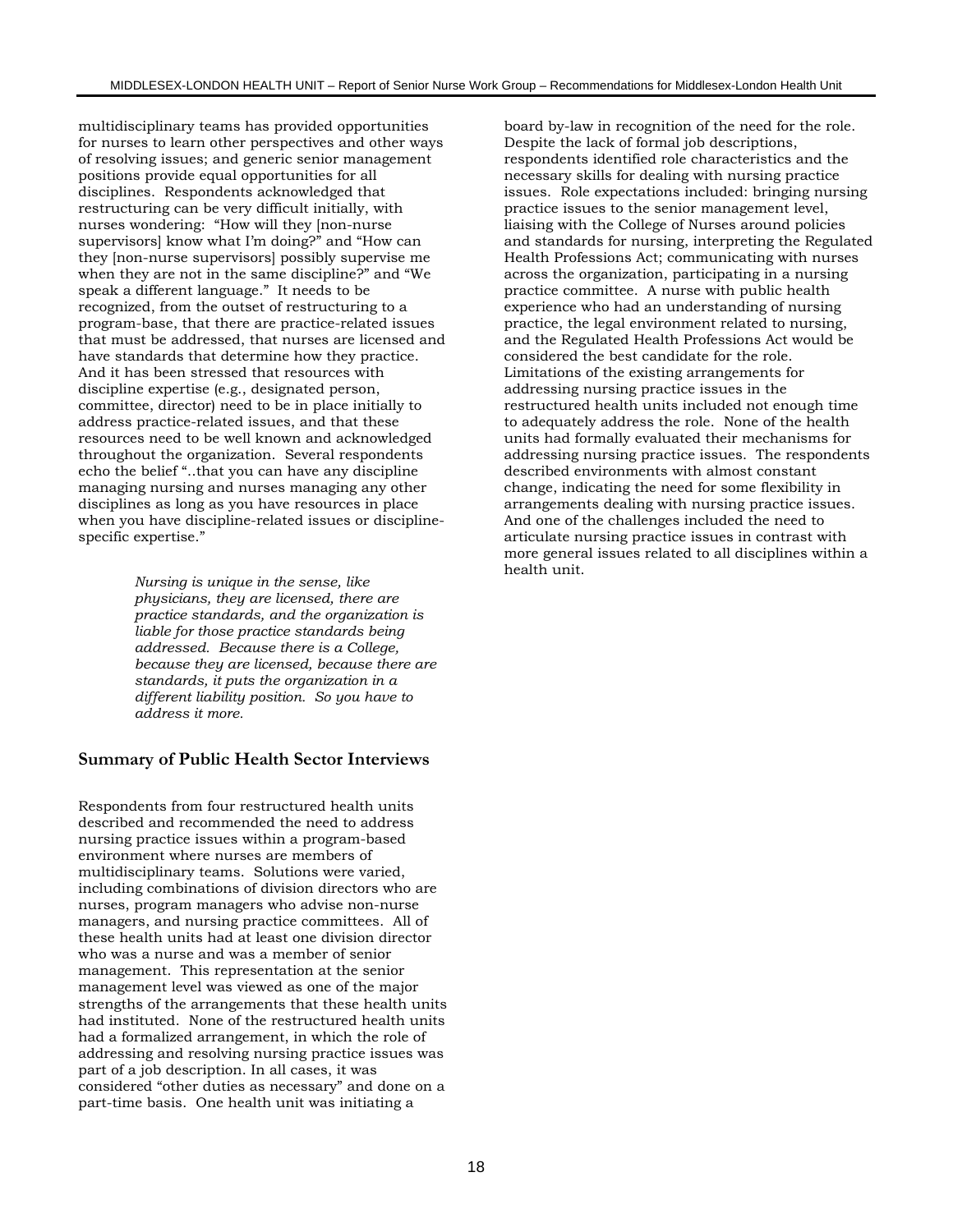# **Provincial/Professional Organizations**

Individuals from four professional nursing organizations and the Chief Nursing Officer for Ontario were interviewed regarding a nursing position responsible for addressing and resolving issues related to the discipline and practice of nursing within program-based public health units. The organizations represented were: the Ontario Nurses Association (ONA); the Registered Nurses Association of Ontario (RNAO); the Community Health Nurses Initiatives Group (CHNIG); and the Association of Nursing Directors and Supervisors of Ontario Official Health Agencies (ANDSOOHA) – Public Health Nursing Management. Their observations and opinions were based on broader perspectives than those of a single public health unit, and they were combined for this analysis. Not all questions were answered. In some cases, respondents viewed the questions as being outside of their experience. As one respondent said, "It's really hard for me to relate because of not working in that [restructured public health unit] situation."

### **The Strengths and Limitations of Having a Position Responsible for Nursing Practice Issues**

All of the respondents expressed strong opinions and observations about the need for a position to address nursing practice issues, and about the implications for nursing when restructuring from discipline-based to program-based health units. Depending on how they were framed, most of the respondents' observations and opinions formed either the strengths of having such a position, or the reasons such a position was necessary, or the limitations of eliminating such a position during restructuring. Some respondents acknowledged problems with restructuring but expressed their concerns as strengths associated with the need for a position and did not identify limitations.

> *I only see positives, and in fact the necessity to have such a position. Nurses consistently convey … the frustration they experience when they report to an individual who does not have a solid understanding of nursing issues and nursing practice. Indeed, organizations that have opted for a flat, programmatic approach with no clear nursing leadership are suffering today from poor morale levels and low productivity. In turn, clients are experiencing the results of disillusioned nurses.*

All of the respondents identified the need for a dedicated nursing voice at the senior management level to ensure:

- Decisions such as budget, patient care, and planning, were made with recognition of the principles and standards of nursing practice
- Patient care is not negatively impacted

*I don't think that a non-nurse understands the practice issues or the patient care issues of nursing.*

Issues of nursing are not minimized at the senior management level:

> *… in a program-based model it's expect*[ed] *that nurses will take off the nursing identity, … and will therefore be at the table without their professional identity.*

*If you don't have a strong nursing advocate at the decision-making table, you don't make decisions that support patients from a nursing perspective.*

• Prevention of frustration, low morale, low productivity, and disillusioned nurses resulting from lack of nursing leadership and having to report to non-nurses who do not understand nursing practices or patient care issues.

> *Program-based structures mean a non-nurse rather than a nurse in charge of nursing. It is really critical that there's an opportunity for nurses who are reporting to non-nurse managers be able to speak with a nurse manager regarding nursing practice issues.*

• Health units act in accordance with the Ontario's Nursing Task Force Report (1999, see Appendix J) that recommends health care service agencies ensure "that there is specific responsibility and accountability, at a senior management level, for professional nursing resources."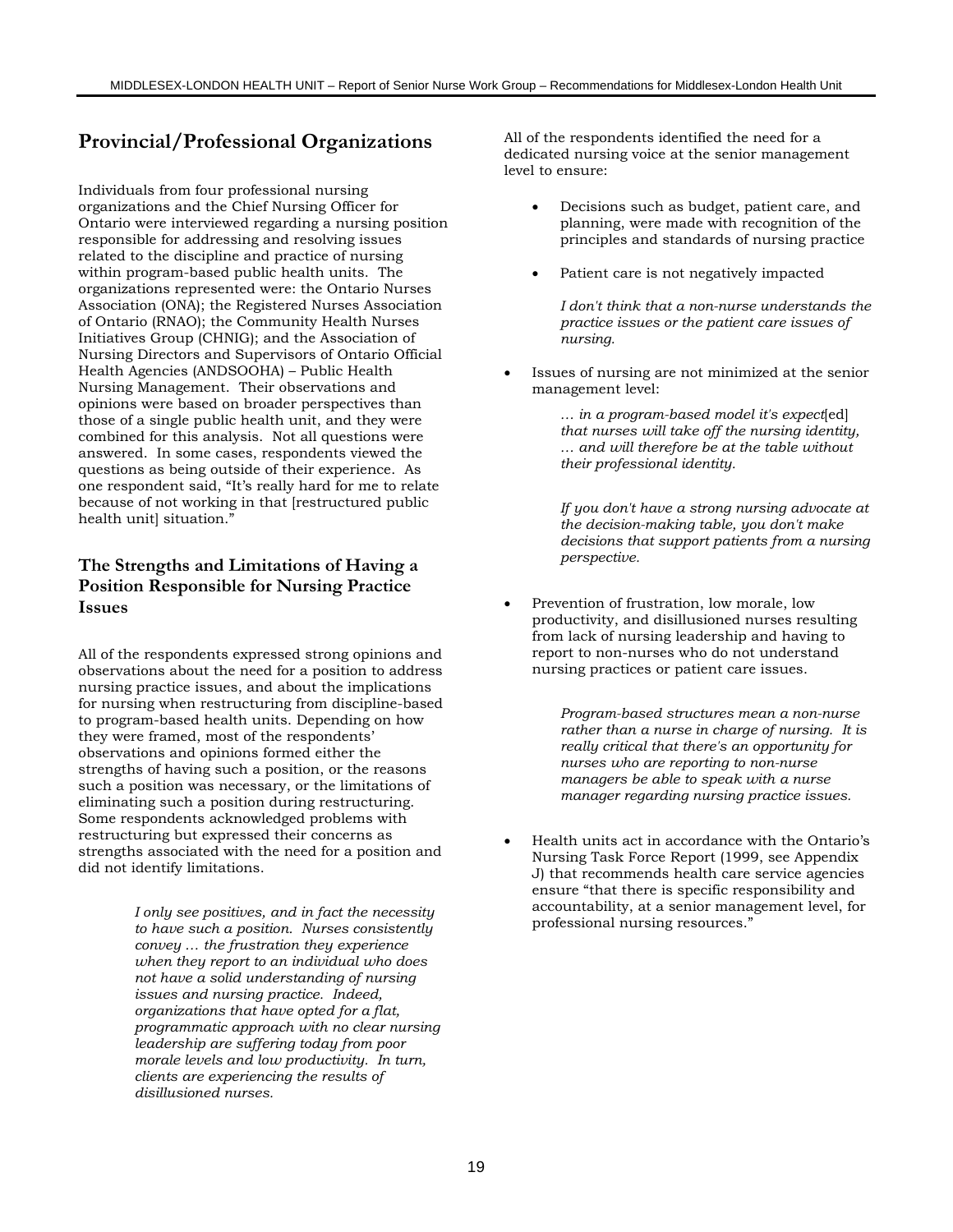# **Organizational Location, Supports, and Reporting Arrangement**

All respondents agreed that the position must be at the senior level of management, and be a member of the senior management committee, with the authority to ensure that decisions made at the executive level reflect nursing priorities. The position should report to the Medical Officer of Health or the senior administrator. The respondents also believed that the position should be formalized and recognized as the nursing leader within the organization. It was also suggested that the nurse leader be provided with human resources support, an assigned budget line, and that the leader's workload be such that this individual has "adequate time to address the issues".

> *They should be reporting to the Medical Officer of Health and they should be at the executive table. The reason I say that is because they* [nurses] *represent the largest group of providers in the organization. And if the issues they are encountering as a group, as it* [sic] *relates to nursing practice is not championed at that level, it may not happen. …*[organizational supports] *not to support the program management but to support the nurse, at the senior management table, and patient outcomes from a nursing perspective, where she* [senior nurse] *has a full voice and vote.*

### **Responsibilities**

Since all of the respondents believed that there should be a position dedicated to addressing nursing practice issues within a program-based structure, they also suggested an extensive list of responsibilities. These included:

- Budget decisions which support nursing perspectives
- Patient care decisions which support nursing perspectives
- Nursing human resources allocation
- Advocacy for nursing
- Authority over non-nurse managers related to safe nursing practice
- Ensuring that the standards of practice for nursing are met
- Ensuring that there is ongoing professional development and nursing career planning
- Liaising with nursing faculties to help predict and plan education changes for the future.

#### **Recruitment and Selection**

The respondents were very clear about the recruitment and necessary skills of the person responsible for addressing and resolving nursing practice issues in a public health unit. Their ideal candidate would:

- Be a nurse with public health experience and expertise
- Have a graduate degree
- Understand the organizational structure
- Understand the relevant legislation governing nursing
- See the big picture
- Be able to see "outside of the box"
- Have good interpersonal and negotiation skills
- Be a good communicator (written and verbal)
- Know how to read and critique research
- Be well connected in the profession
- Be eligible for a cross-appointment with an academic health science center (requiring a review process)
- Be aware of union issues.

One respondent indicated that the selection process depends on the structure as well as the goals of the organization. For example, if the organization is flat, with all program managers reporting to the Medical Officer of Health, someone could be recruited from outside of the organization. One respondent suggested three sources for recruiting external candidates: RNAO's *RN Journal*; the Globe and Mail Newspaper; and an executive search firm. If the health unit has existing directors who are nurses, selection from within would be more likely. It was suggested that there should be quite a bit of "up front work" to design a position that will work and not have an untenable situation. A hiring committee needs to be clear on what qualities and skill sets are desired in the nurse leader, keeping the "big picture" of nursing issues in mind.

Several respondents had suggestions for the hiring committee, which included:

- A credible nurse leader from outside the agency
- The MOH
- Several nurse managers
- Maybe several public health nurses
- Representatives from other disciplines
- Representation from the community. (e.g. District Health Council)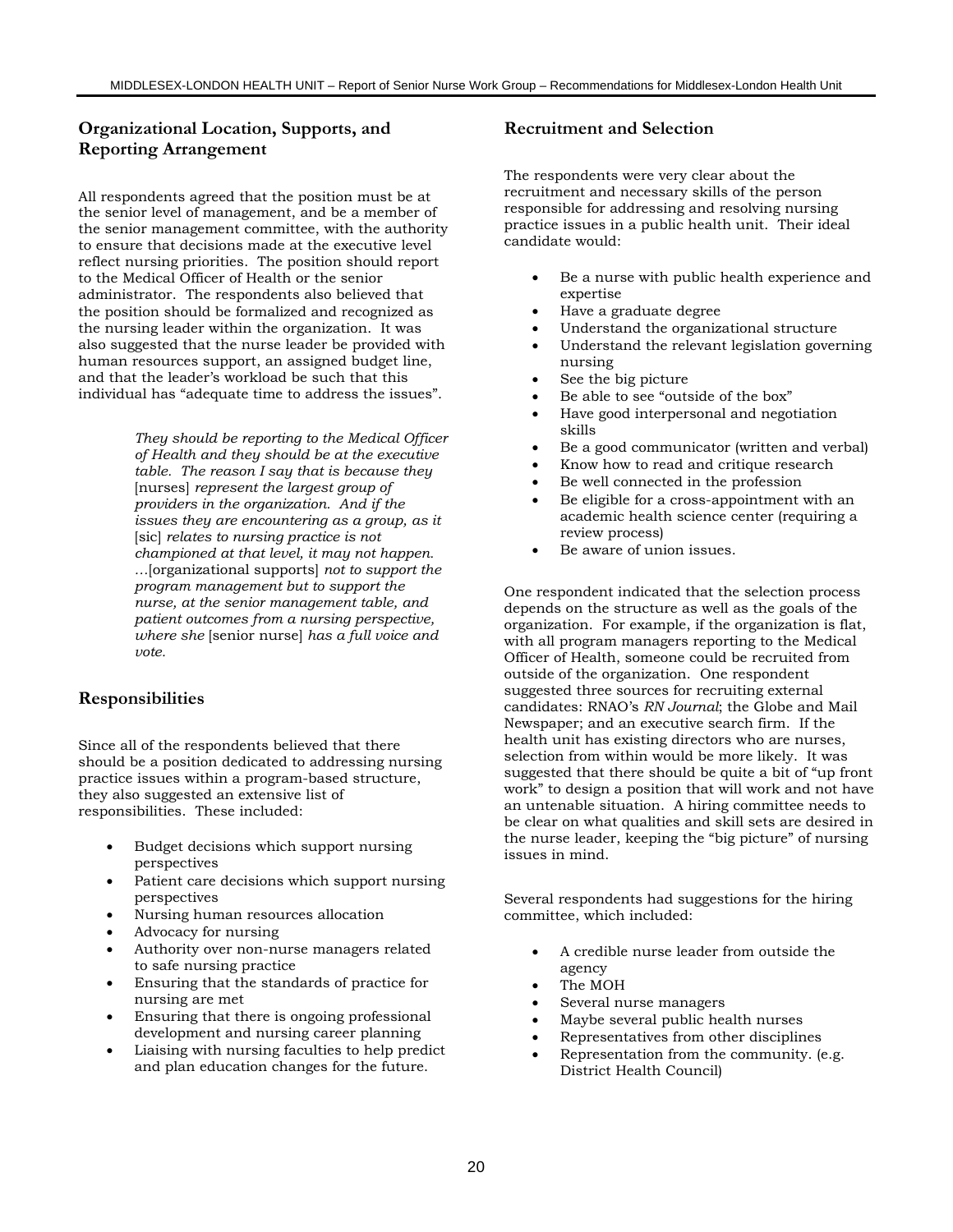*Staff input into criteria selection, interview process and decision regarding the best candidate. I would recommend having the participation of an external nurse leader in the interview process.*

In establishing a hiring committee, respondents noted that there needs to be acknowledgment and recognition of the various professions in the agency; consideration should be given to including a representative(s) from other professions on the hiring committee. This might foster broader agency support for the role and the selected individual. In suggesting this, one respondent acknowledged that the hiring committee was potentially too large, and might need to be "pared down", but emphasized that the need for credibility and acceptance of the position made this inclusiveness important.

#### **Challenges to Operationalizing the Role**

There were varied responses to the question, *"What do you see as the major challenges to operationalizing this role?"*. One respondent replied*:* "There should be no challenges in operationalizing this role since it is essential to ensure excellence in nursing practice and client outcomes." Another respondent identified workload as a potential problem, and that "one of the major challenges would be the balance of having nonnursing administrative staff to deal with". One respondent stated that a challenge to operationalizing a role responsible for nursing practice issues was the "legislated" structure of public health units, which allows for unilateral decisions to be made. Several respondents suggested that there may be concerns from other disciplines within public health (e.g., inspectors, nutritionists) - that they may "feel left out of the power structure", and that "maybe the other professional groups need to also be given the opportunity to identify there is a need for them". As one respondent commented:

> *There can be a big backlash – "Oh, there's the nurses asking again, they just want to be special" … We are only raising our concerns, we can't speak for other professional groups.*

There were a few final comments from provincial informants and some added advice, including establishing a nursing practice committee, and "be[ing] open to dialogue, hear the nurses". Reiterating the need for the position, one participant said, "We are such a large group of health care providers that it's really critical that we are performing at our optimal" and another said, "What's done should be to strengthen and unify nursing."

### **Summary of Provincial/Professional Organizations**

All respondents strongly supported the need for a position to address nursing practice issues and recommended the need for a dedicated nursing voice at the senior management level. Having the position formalized and seen as the nursing leader within the organization were viewed as critical elements. An extensive list of responsibilities focusing on internal and external activities was generated. Workload and the response of other disciplines to such a position were identified as potential challenges.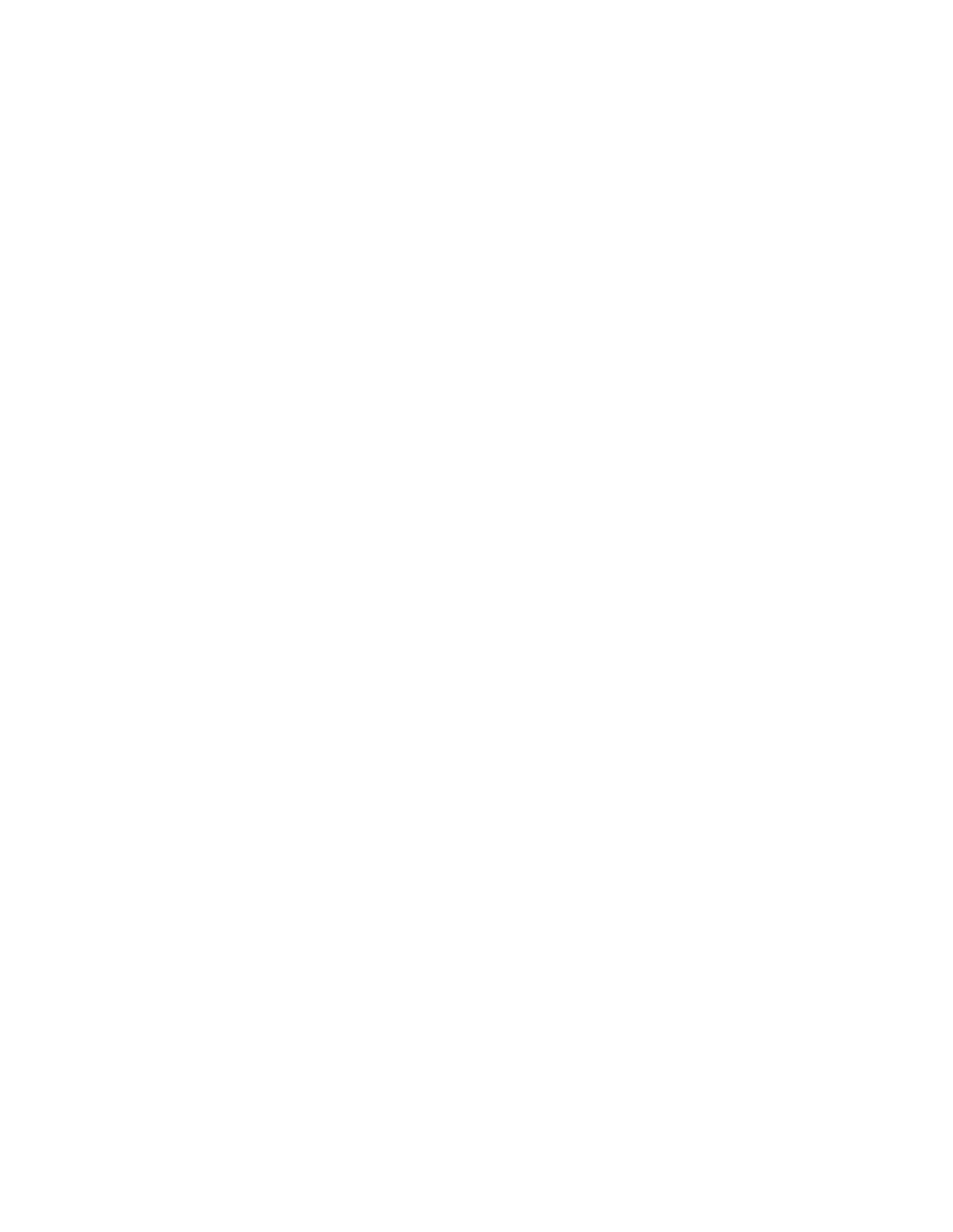# **Middlesex-London Health Unit Nurses**

Of the 117 surveys sent to all full-time, part-time and casual nurses, and managers who are nurses, 49 surveys were returned, resulting in a 42% response rate. Ninety-four percent of the respondents indicated that they were employed full-time or parttime and 6% were casual. The response rate is thought to be lower than expected in part due to the short time period respondents had to return the questionnaire. Only three casual nurses out of a possible 33 responded. Although casual nurses did receive a voice mail informing them of the survey, they may not have been scheduled to work during that period of time. If casual nurses are not included in the response rate, the response rate increases to 55%. The 55% response rate is consistent with a recent survey of nursing division staff education needs conducted at MLHU. When taking into account only full-time nurses, part-time nurses, and nurses managers, the staff education survey's response rate was 57%.

Results are presented below on a question-byquestion basis.

### **Senior Nursing Position?**

In response to the question, *Do you think MLHU should have a Senior Nurse Position?* 90% of respondents replied yes, while 10% were not certain. No one stated that this position was not necessary. Three main themes evolved from the nurses' comments as to why this position was needed. They identified that the position was needed to:

#### **1. Ensure and maintain the quality of nursing and nursing practice**

*Maintain current quality of care & excellence in nursing. Maintain partnership in London & entire nursing community that we have worked so hard to establish. Maintain nursing standards professional, legal, ethical. Provide mentorship in the development of new nursing leaders. Ultimate responsibility for decisions that affect nursing care provided to clients.*

*To ensure that nursing standards are maintained by all nurses. To honour the nursing profession.*

#### **2. Allow nurse's access to an administrative/ management professional who is of the same profession to:**

- Ensure professional needs and accountability issues are addressed
- Act as a resource
- Promote communication
- Provide a broader view of nursing that is beyond the program level.

This response stems from approximately one third of respondents who made comments expressing their perception that nurses would not necessarily be reporting directly to nurses.

> *Many nurses who have had a nursing leader will no longer have a Director or a manager who is a nurse. A "Senior Nursing Position" would ensure that all nurses' professional needs, accountability issues are addressed.*

*This is needed because the Director of Public Health Nursing position is disappearing and this position has traditionally ensured that these matters are addressed. There is no guarantee that there will be public health nurses in senior positions in the future.*

#### **3. Represent nurses at the senior level of management**

*To ensure adequate representation of nurses ("nursing") at the senior level of management. To ensure that nursing practice standard are maintained. To be a resource to both staff and management about nursing practice issues. To have someone who can interpret nursing practice standards to non-nursing management & staff when nursing staff work with/report to nonnursing staff.*

Individuals who indicated that they were either uncertain or did not feel there was a need for a Senior Nurse Position were also asked: *How do you see issues related to the discipline and practice of nursing being identified and resolved on an ongoing basis?* and *Are there any organizational structures in place to support this arrangement?* Although only 10% of respondents indicated that they were uncertain as to the need for a Senior Nurse Position, 16% of overall respondents answered these questions. Several of these individuals felt that a process could be put in place to bring issues forward to managers as the need arose. If nurses were reporting to a non-nurse manager or non-nurse director, the manager or director could be oriented to nursing standards in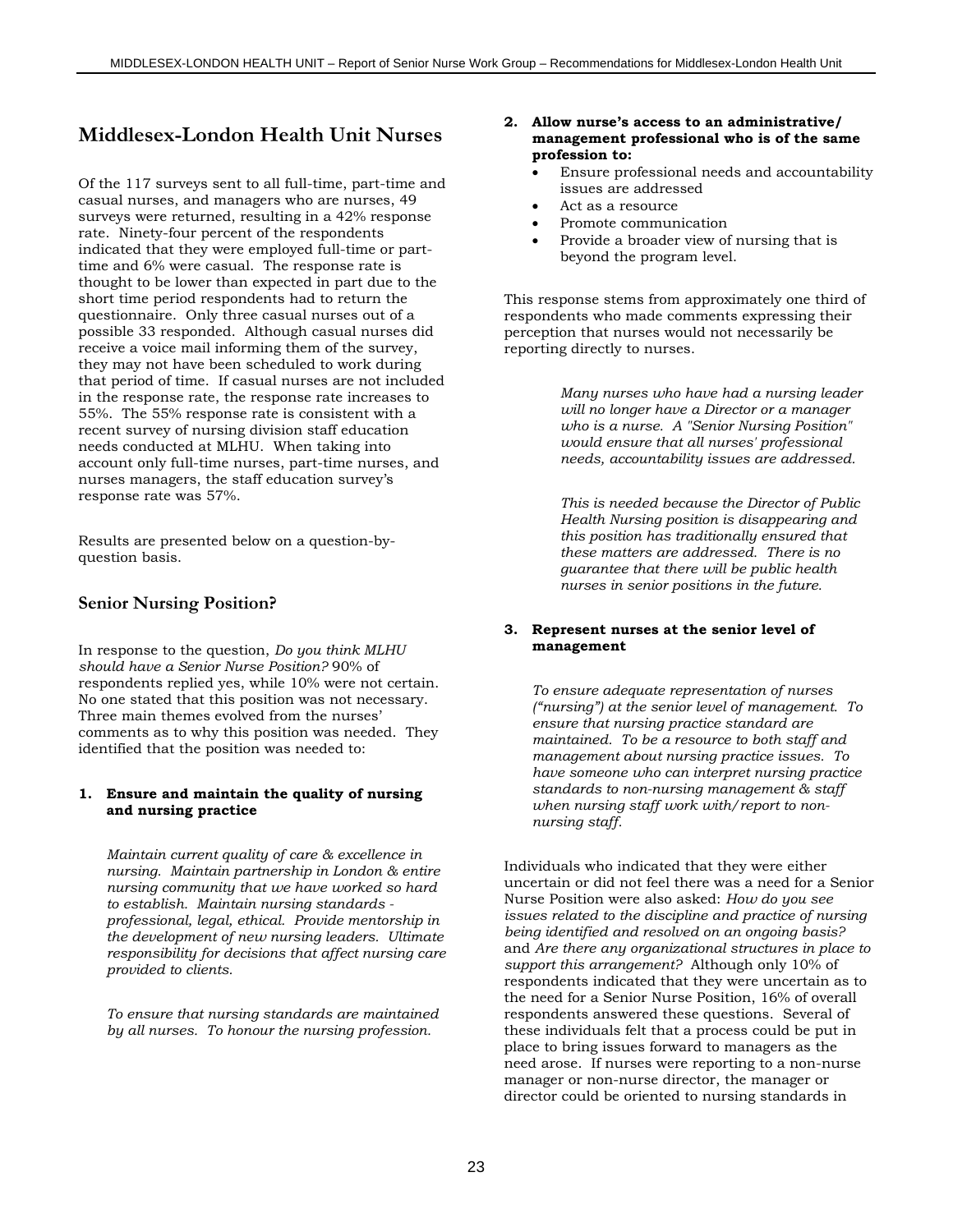order to assist nurses, if issues arose. A further suggestion was that the Liaison Committee1.could expand its current function.

1. The Liaison Committee is mandated by the collective agreement with the Ontario Nurses Association. It has both union and management members and deals with non-contractual, professional issues.

### **Major areas of responsibility for the role**

In response to the question*, What do you see as the major areas of responsibility for such a role?* (i.e., what types of issues/situation would this role deal with?)", a number of themes emerged. Overall it appears that respondents want to see a role that is multi-faceted. The areas of responsibility include:

#### **1. Practice Guidelines:**

a) Ensure that practice guidelines are adhered to by nurses and by the organization.

*Scope of practice/promoting excellence in practice. Documentation of nursing practice. Monitoring outcomes of nursing practice e.g., Quality Assurance* [QA]*. Reflective Practice/ CNO* [College of Nurses of Ontario*] Portfolio as part of QA. Ensuring that CNO Standards are addressed in performance appraisals. Consulting/coaching non-nurse managers.*

*This person should be at a level in the organization that would allow the autonomy to ensure the appropriate action occurs, e.g., a staff nurse may have a concern that a manager may not agree with - yet the staff nurse is right. The "Senior Nurse" should be in a position to side with whomever is correct.*

b) Promote/educate about nursing practice guidelines to others within the Middlesex-London Health Unit, in particular non-nurse managers.

*Assist management/staff (both nursing and non-nursing) with practice issues that would arise as part of the job i.e., What are the nursing standards relationship to an issue, who should do what (is this a nursing function? A function that non-nurses can also do?)*

#### **2. Advocate/Mentor/Consultant**

*Guide progress and development of nursing practices & the profession. Encourage, coach & support other nurses in the development of expertise, self-confidence and professionalism…*

*Role model & mentor to encourage, coach & support. Expertise in all professional issues. Advocate for nursing in multi-disciplinary situations - interpret professional issues to others. Partnerships with other community resources - in London but outside as well. Networking with nursing leaders at the provincial/federal level allows for inservice opportunities such as Kathleen MacMillan* [Provincial Chief Nursing Officer]*, Doris Grinspun* [Executive Director of the Registered Nursing Association of Ontario]*, etc., etc.*

**3. Provide input into the decision-making at the organizational level rather than to individual issues that can be handled at the manager/director level.**

*Spokesperson/advocate for the practice of nursing across the agency to the highest possible standard. "Trouble-shooter" around … concerns e.g., Documentation; inservice; education opportunities (not doing but ensuring availability for all). Communication (between all nurses in all services; with management).*

In addition, a few respondents felt that the Senior Nurse Position should be involved in operational issues such as hiring staff and nurses grieving job situations where the non-nursing director is unaware of standards of nursing practice.

### **Do supports need to be in place for this position to work?**

Forty-three of the 49 nurses answered this question, of whom 91% responded that supports needed to be in place in order for this position to work. One person indicated that supports were not necessary, and three people were uncertain. Respondents who advocated for supports were consistent in their comments on why they believed that supports were needed. As evidenced by the following comment, they indicated that the organization as a whole needed to commit to this position and the role it would serve: "It is essential that the position be supported by all individuals - especially the MOH*!* [Medical Officer of Health]". In addition, they identified that the person in this position would need to work collaboratively with all levels of employees and therefore, the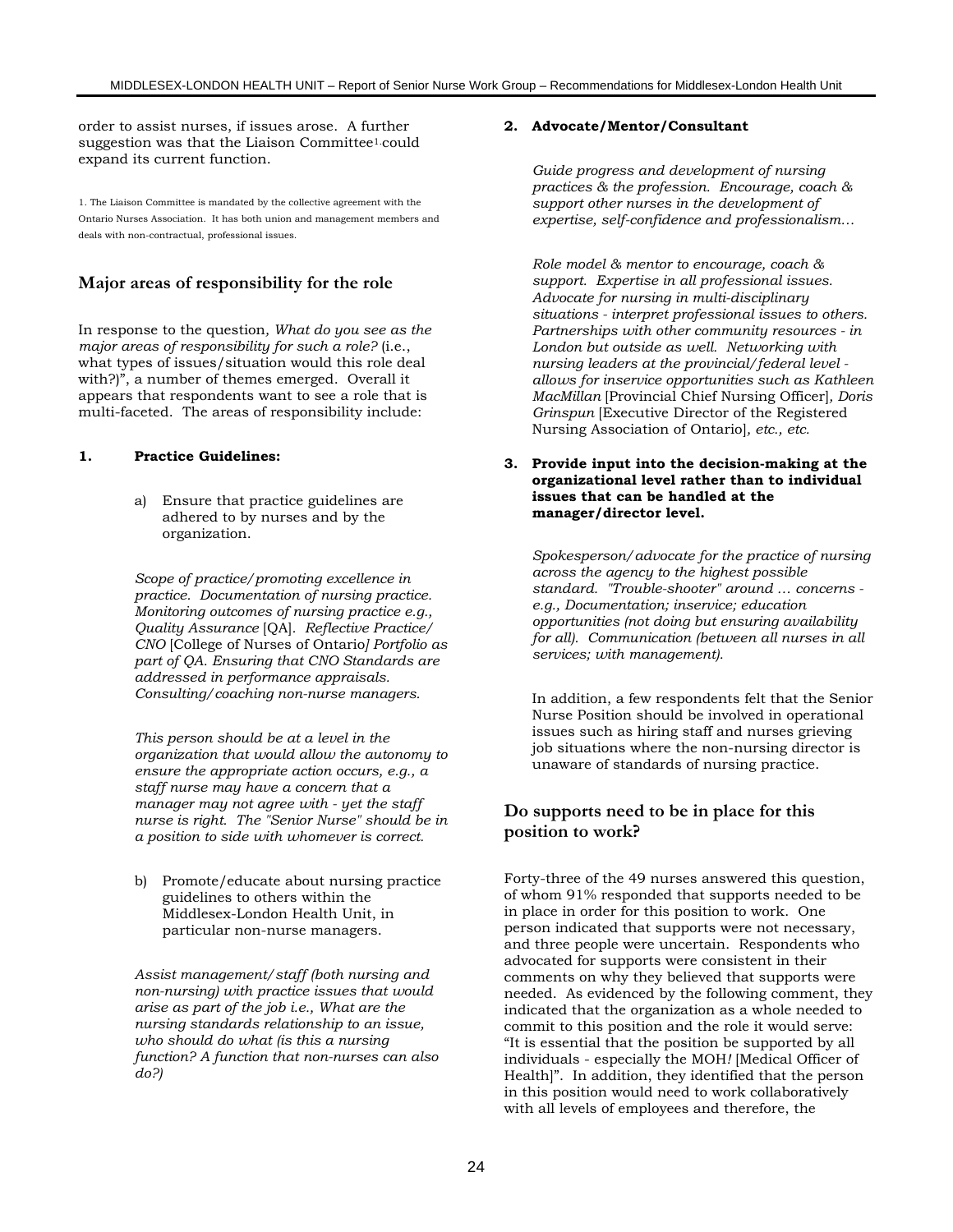position would need a clear description of responsibilities, decision-making authority, and a budget allocation.

> *Upper management must respect & trust this person and listen to their advice & recommendations.*

[Do supports need to be in place?] *Absolutely! This position needs to have the authority/ power to deal directly with Health Unit staff of all levels to communicate, deal with nursing issues.*

*Needs to sit a senior management table & have responsibility & authority legitimized for dealing with issues related to the discipline & practice of nursing. Role expectations need to be clear & common understanding across agency at all levels - senior & middle management & front line. Needs to have budget responsibility for addressing training related to nursing practice that crosses all services (other training should be responsibility of each service). Annual report to the Board of Health. Position requires a job description.*

*The position needs to be respected and supported by senior management. There needs to be adequate funding for the position.*

Comments also gave the impression that a Public Health Nurse could not hold the Senior Nurse position because of the level of decision-making authority: "I can't imagine how a staff level nurse [in such a position] would ever be taken seriously by upper management." This observation is strengthened by responses to the later question asking where the position should be placed within the MLHU organizational chart.

One person commented that the position should not be an "add-on" position.

#### **Major Challenges Implementing this Role**

In response to the question, *What do you see as the major challenges to implementing this role?* respondents identified challenges that centred around two areas: the organization and the position itself. More specifically, within the organization, a challenge would be to make the role understood, accepted, respected, valued and embraced by all.

Responses to this question are consistent with the need for organizational support, previously described:

> *Lack of understanding & appreciation of why position needed. Need to build a case that to be successful & maximize the potential benefits of this position it requires autonomy, authority & accountability. Current environment & feeling surrounding restructuring & new organizational chart. Lack of trust, anger, etc.*

Some concern was expressed as to whether other disciplines might perceive that the position is not needed or see nurses as an elitist group: "Why shouldn't PHI [Public Health Inspectors] have a Senior Inspector Position?

The second major challenge focused on the position itself. There is potential for the position to have a vast scope of responsibility. Thus, the position needs to have a clear and concise role description that includes what the role involves, decision-making authority, and reporting structure.

> *It will be difficult to find one person skilled & knowledgeable in so many different areas.*

*Allowing the nurse in this position to have power & decision-making abilities.*

A few respondents suggested that other challenges may arise in implementing the role or even as part of the role. These challenges include funding for the position, if it is newly created within the current organizational structure. Or, if the position is added to an existing assignment, there may be issues of time management and of managing conflicts of interest, if the "Senior Nurse" role conflicts with responsibilities of the existing assignment.

> *Finding position in present organization chart as MOH* [Medical Officer of Health] *does not want structure to change. Can't be a staff position as they need to have some power re: decisions & implementing change.*

*Building this role into someone's assignment deciding if it warrants 1/2 day or full day etc. - how does this person accommodate people should demands increase.*

The challenges tend to reinforce the responses about necessary supports being put in place for the position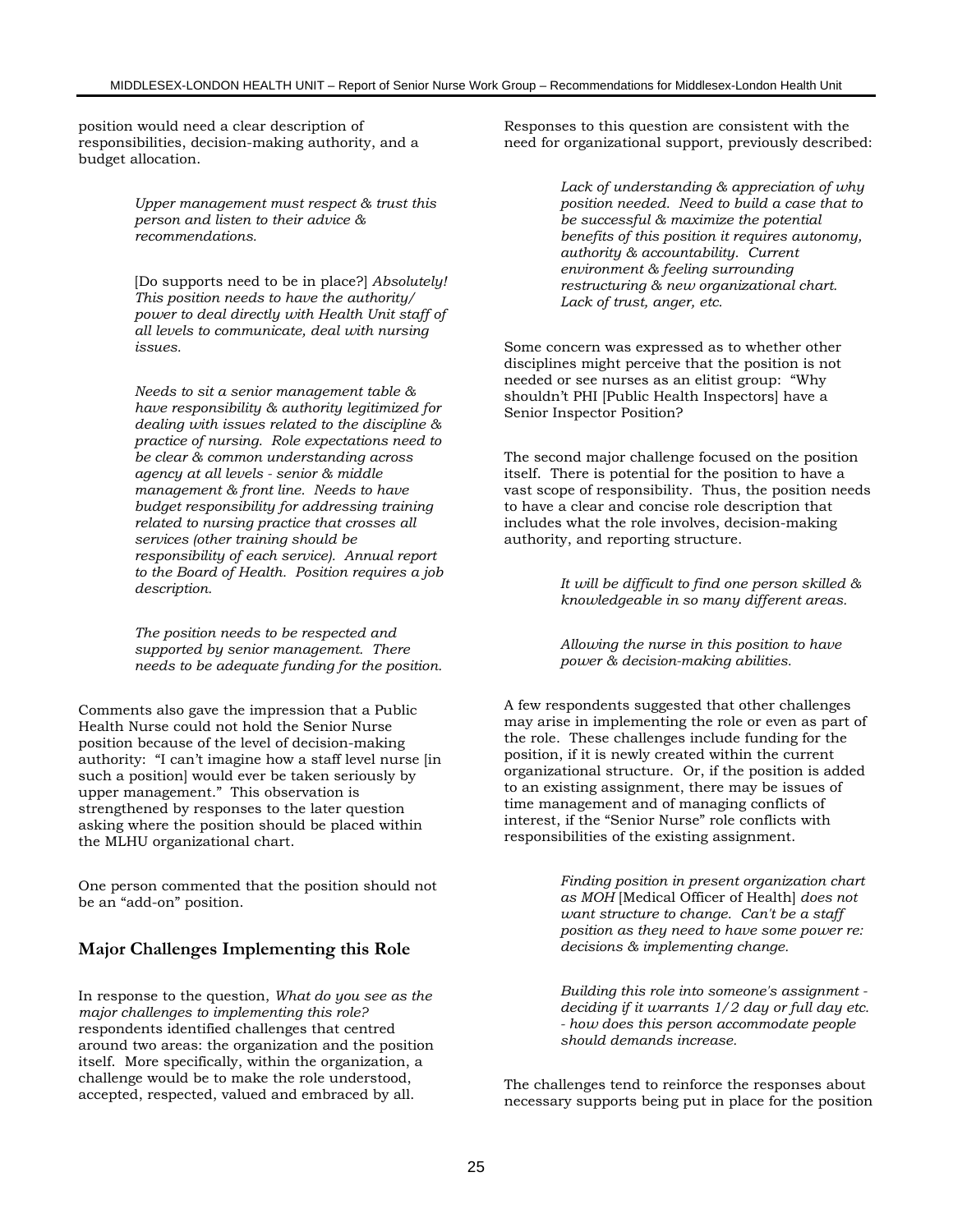to work. Essentially, it seems that if the supports are in place for this position then the challenges will be reduced or minimized. However, if the supports are not in place, then the challenges will definitely become issues.

#### **Placement of the Position**

Respondents were asked to *indicate where this position should be placed on the MLHU organizational chart and to whom should this position be reporting*. Responses varied. In terms of the reporting structure, some respondents saw this position at the Director level, reporting directly to the Medical Officer of Health; others indicated that the reporting also should be to the Board of Health. A few felt the position would be suited for a manager but raised the issues of who, then, the person would report to and in what department this position would be located.

Within the organizational chart many respondents stated that this position should not be directly part of one department, in order to allow accountability and availability to all nurses within the organization. Others thought that this position should be part of a dual role for either the Director of Family Health or for the Director, Research, Education, Evaluation, and Development, as long as these positions are held by a nurse.

> *Should liaise with all service areas that involve nursing (except Dental) - Report to the 4 directors involved - & if need be Central Resources & MOH* [Medical Officer of Health] *if further issues can't be resolved. Liaise with managers in each area, report to Directors where there are nurses.*

*The responsibility should be at the Manager or Director level and be part of that person's assignment. I do not see this as a separate position on the organizational chart, but it (the portfolio) does require that the person have some power and decision-making ability in the organization.*

*The Senior Nurse position should be directly below the MOH* [Medical Officer of Health] *because nurses are in all but one division and this position would need to address nursing issues across the whole agency.* [on the MLHU organizational chart this respondent placed the position on same line level as Central Resources]

#### **Skill Sets Required**

*What skill sets and qualifications are needed to be successful at this position*? The majority of respondents indicated that the Senior Nurse Position would require someone who holds a Master's degree, with a strong nursing background, and who is knowledgeable about current nursing practice. As captured in the following responses, skills that were deemed important for the person in the position include leadership experience, excellent communication and interpersonal skills, conflict resolution/negotiation skills, management skills, and collaborative skills. Additional requirements that were mentioned include: systems thinker, public health experience, and involvement in professional organizations.

> *Management skills/leadership role experience. Extensive public health nursing experience, experience in managing change/ development of staff. Needs to know how to assess staff needs and evaluate interventions. Master's level education.*

> *Nurse, prepared at Master's level as a minimum. Ability to think & plan critically, to see "the big picture". Effective negotiator, politically skilled - able to advocate strategically. Multi-tasked – well organized. Seen as credible & respected internally & externally. Excellent written & communication skills, strong presentation skills.*

#### **Processes for Recruitment and Selection**

*What process(es) should be used for recruitment and selection?* Recruitment for this position was suggested by many to be an internal posting, followed by an external advertising in the avenues of newspapers, universities, and journals. A few respondents felt that an internal candidate(s) already existed within the organization and that this person should be approached before an external process took place. As a few individuals felt this position should not be newly-created but part of an existing assignment, their process would then focus on who is qualified to undertake this position and who is interested in having it added to their role. It was not clear from the responses whether this suggestion was made because the individuals truly believed this was the best alternative or because they understood this to be the only option within the new organizational structure. Some respondents were aware of the Medical Officer's directive to the Work Group that any senior nurse position would be a function added to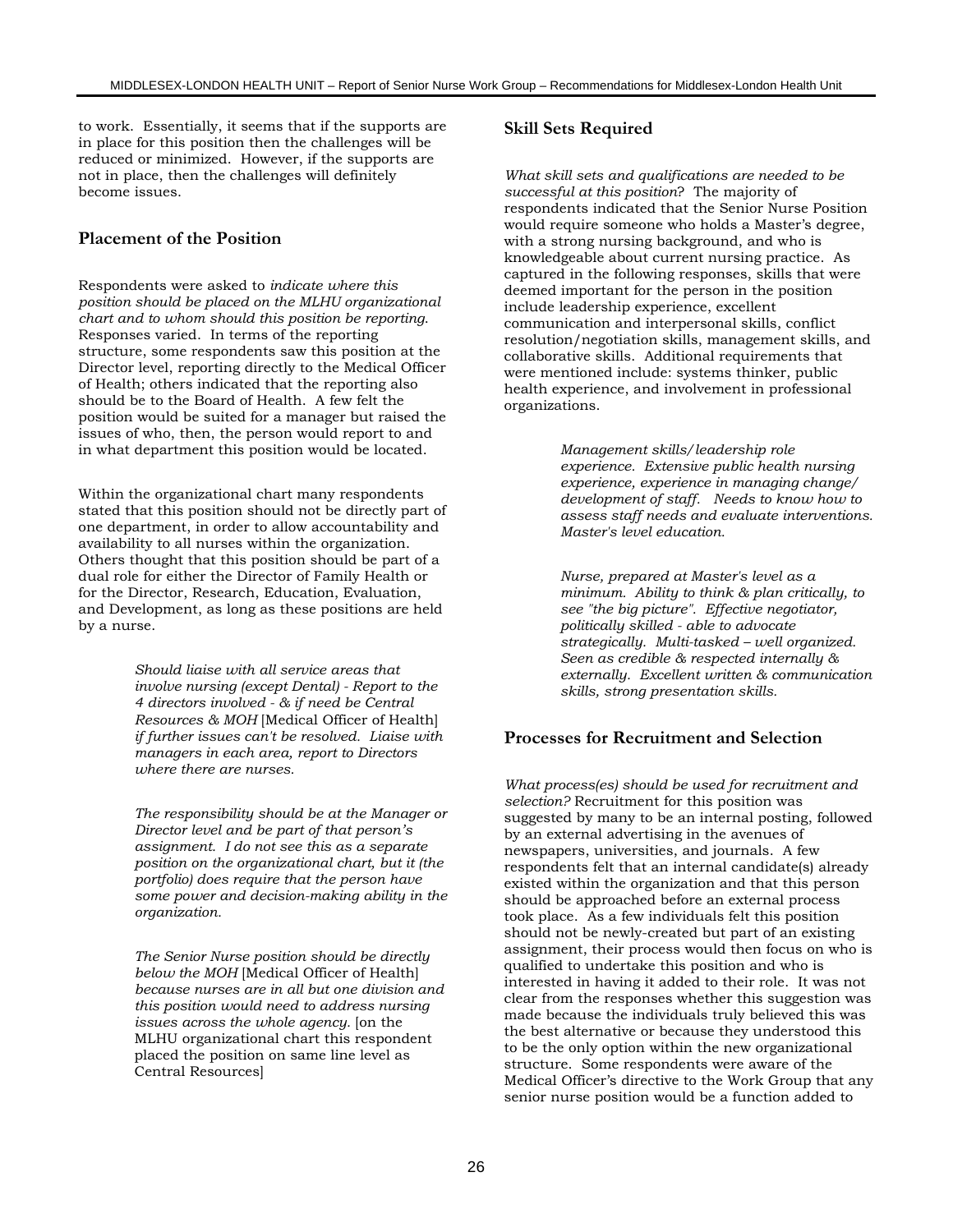the assignment of someone within the existing staff complement.

Respondents indicated that selection for this position should be conducted through an interview committee that could consist of the Medical Officer of Health, a Director (nursing background), a staff nursing representative, and a manager (non-nursing/ nursing). Some suggestions included: having external representation on the interview committees such as an ONA [Ontario Nurses Association] executive, while a few others suggested "voting" for a nominated person if this was an internal person. Examples of responses include:

> *Look within MLHU. Advertise provincially & federally. Selection committee made up almost exclusively of nurses from all levels departments/teams of staff. Also, representation from UWO* [University of Western Ontario] *& another CNO* [Chief Nursing Officer] *from different location. This committee* [Senior Nurse Position Work Group] *would do.*

> *Depends on where on the organizational chart the position ends up. If this is part of another job maybe this person should be chosen by the nursing staff from those functioning in the eligible positions.*

*Team interview process - nursing staff representation. Given that new structure combines many disciplines, representation from those disciplines could be a part of interview process.*

*Eligible nurses should volunteer for position. If required, have all nurses vote for their preference for nurse leader.*

#### **Summary of the Middlesex-London Health Unit Respondents**

Middlesex-London Health Unit nurses support and express that there is a need for a Senior Nurse Position to ensure and maintain quality of nursing and nursing practice within MLHU, to ensure that nurses have a "voice" at the management level, and to enable nurses to access an administrative/ management person who is a nurse. There appears to be a perception by approximately one third of respondents that, in the new organizational structure, nurses will potentially be reporting to a non-nurse manager.

Almost all respondents identified that organizational supports need to be in place for a Senior Nurse Position to work effectively. Organizational support, working collaboratively with managers and directors, and role definition are seen as supports that need to be in place for this position to be successful. Interestingly, these areas are also seen as major challenges to implementing this role within MLHU.

The Senior Nurse Position is seen as a role that must have decision-making authority; therefore, it needs to be at the Director level in MLHU's structure. The position is not necessarily linked directly with one Service but seen as a self-standing and working collaboratively with the Services which have nurses. A few respondents believe that this position could be part of an existing assignment of a Director as long as a nurse (e.g., Family Health or Research, Education, Evaluation, and Development) holds this position. However, it is not clear whether this view is expressed because the respondents' believe that the position will only be accepted as a dual role or whether they believe this is the most appropriate positioning. Whoever holds this position is expected to have a Master's degree, with a strong nursing background. A person with previous management experience is seen as ideal because such a candidate is more likely to have leadership experience and conflict resolution/negotiation skills.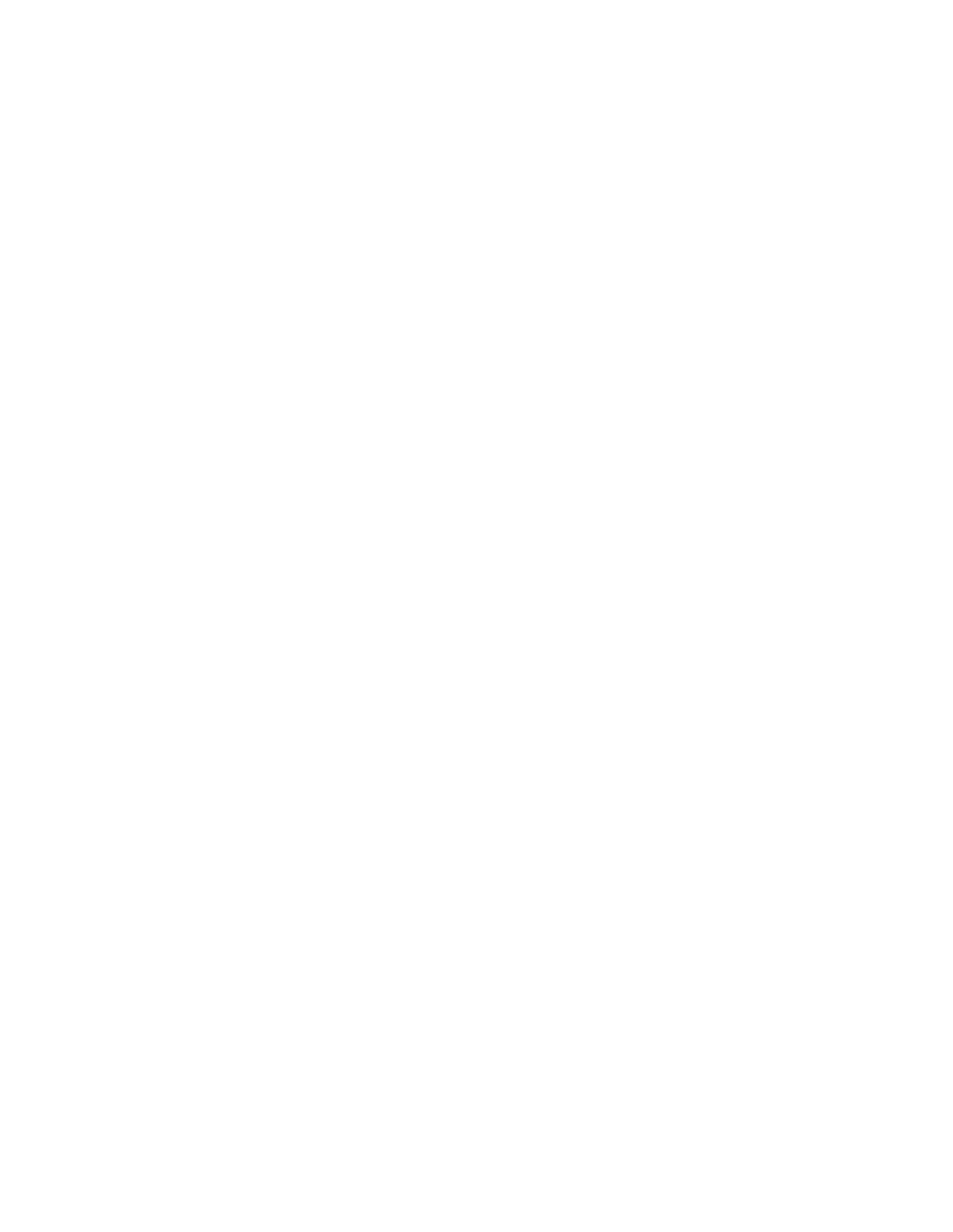# **Summary of Survey and Interview Results Across Sectors**

A summary of the results of the interviews and questionnaires from the four health care sectors surveyed (acute care, public health, provincial/professional organizations and nurses at MLHU) are in included in this section.

### **Senior Nursing Position**

All of the respondents across the four health care sectors included in this consultation support establishing a position(s) whose responsibilities include addressing and resolving, on an ongoing basis, issues related to the discipline and practice of nursing (see Table 1). Respondents from both the public health and acute care centers described experiences that included broader representation for nursing practice issues through nursing practice committees.

All agreed that nursing representation needs to be at a senior level within the organization. Respondents from the MLHU, the public health care sector and those from provincial/professional organizations also recommended that the position be part of the senior management, and report to the Medical Officer of Health or higher. Respondents from the acute care sector, which involved large, multisite organizations, described positions that were either part of the senior management committee or at the level of manager, and reporting to either a vice president or higher. There was a suggestion from the nurses at MLHU that the position be independent of any particular department. Only the acute care sector had full or part-time senior nurse positions formalized with a written job description. The respondents from the public health sector described part-time positions with no formalized job descriptions for the senior nursing function.

| <b>TABLE 1 Need for a Position</b>           |                                                                                                                                                                                                                                                                                                                                                                                                                   |  |
|----------------------------------------------|-------------------------------------------------------------------------------------------------------------------------------------------------------------------------------------------------------------------------------------------------------------------------------------------------------------------------------------------------------------------------------------------------------------------|--|
| <b>Health Care Sector</b>                    | <b>Summary of responses</b>                                                                                                                                                                                                                                                                                                                                                                                       |  |
| <b>Acute Care Sector</b>                     | Supports the need for a position<br>$\bullet$<br>Have formalized full or part-time positions dedicated to nursing practice<br>$\bullet$<br>issues, with written job descriptions<br>Positions are senior level, report to vice president or higher.<br>$\bullet$                                                                                                                                                  |  |
| Public Health Sector                         | Supports the need for a position<br>$\bullet$<br>No formal positions, but informal mechanisms<br>$\bullet$<br>Variety of solutions - shared responsibilities, including nursing practice<br>committee<br>All described as part-time roles by respondents<br>$\bullet$<br>At senior level as heads of divisions, part of senior management team; reports<br>$\bullet$<br>to Medical Officer of Health.             |  |
| Provincial/<br>Professional<br>Organizations | Strongly supports need for a position<br>$\bullet$<br>Strong concerns about the need to move to program-based structure and the<br>$\bullet$<br>implications for nursing in public health especially related to lack of nursing<br>leadership and nurses reporting to non-nurse managers<br>Position should be at senior level and member of senior management team,<br>٠<br>report to Medical Officer of Health. |  |
| <b>MLHU</b>                                  | Majority support the need for a position<br>$\bullet$<br>Position should be at senior level, to represent nurses; report directly to<br>$\bullet$<br>Medical Officer of Health (or higher)<br>Position should not be part of one department to allow accountability and<br>$\bullet$<br>availability across organization.                                                                                         |  |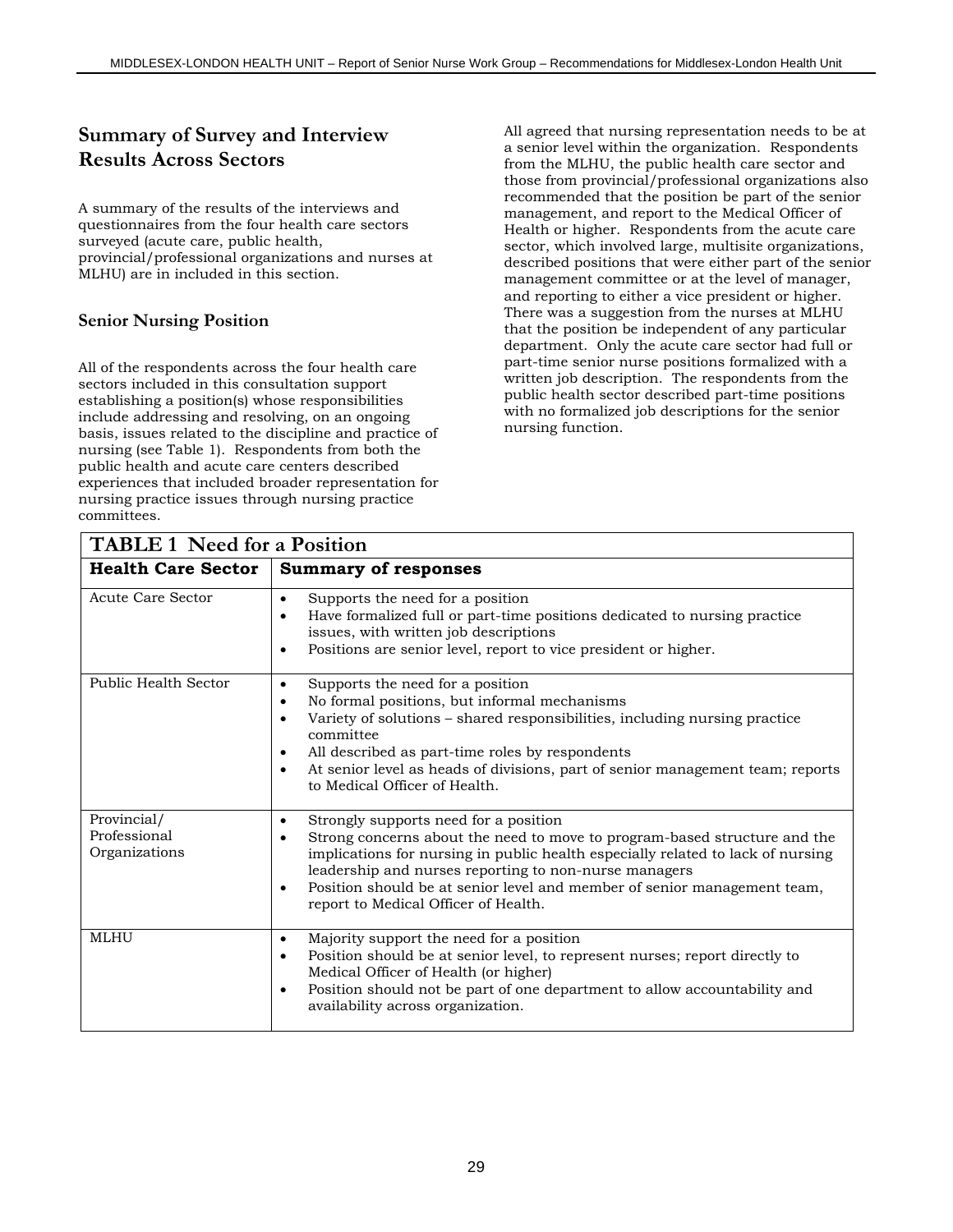### **Responsibilities of Senior Nursing Position**

Respondents from the four health care sectors described the responsibilities of a senior nursing position (see Table 2) as encompassing interactions at three levels: with nurses and other disciplines within the organization, at the senior management level of the organization; and beyond the organization. Respondents from public health and the acute care sector described nursing practice committees as important in addressing nursing practice issues on an ongoing basis and during times of changes such as restructuring. Across the organization, responsibilities of the senior nurse should include communication and collaboration with nurses and members of other professions to ensure adherence to standards of nursing practice, quality assurance, providing advice, mentoring nurses, encouraging their educational development, overseeing nursing

documentation standards and practice, and providing overall nursing leadership. Respondents from public health, acute care, and provincial/professional organizations recommended nursing representation at the senior management level to support nursing issues and to ensure that decisions are consistent with nursing practice standards and regulations. Other management level activities for the senior nurse include the possibility of administering a budget and having authority to allocate human resources for professional practice issues. Beyond the organization, the senior nurse should maintain a connection with the College of Nurses and other provincial associations, as well as stay informed about impending legislation and other initiatives that might impact on nursing within the health unit. Finally, the senior nurse should be linked with educational facilities to facilitate continuity and development of educational opportunities.

|                      | Table 2. Roles and Responsibilities                                                                                                                                                      |
|----------------------|------------------------------------------------------------------------------------------------------------------------------------------------------------------------------------------|
| <b>Health Care</b>   | Summary of responses by organizational level                                                                                                                                             |
| <b>Sector</b>        |                                                                                                                                                                                          |
| Acute Care<br>Sector | Organization-wide<br>Liaise with nurses in a variety of working environments to ensure nursing standards for                                                                             |
|                      | quality patient care are appropriately applied                                                                                                                                           |
|                      | Ensure role clarity<br>$\bullet$<br>Provide leadership for nursing<br>٠                                                                                                                  |
|                      | Ensure there is a system to facilitate continuous inquiry and learning by nurses<br>٠<br>Encourage educational development for nurses and consistency in educational<br>٠                |
|                      | preparedness of nurses within organization<br>Ensure there is a system for integration of nursing students into patient care teams<br>٠                                                  |
|                      | Promote nursing through interdisciplinary teamwork, and/or represent nursing on<br>$\bullet$<br>interdisciplinary professional practice committees                                       |
|                      | Act as mentor and facilitator for nursing practice committee and other professional<br>$\bullet$<br>practice committee.                                                                  |
|                      | Nursing practice committee                                                                                                                                                               |
|                      | Ensures nursing practice issues are addressed; plays an integral role in ensuring position is<br>in place during transition to program-based structure and other organizational changes. |
|                      | <b>Management</b>                                                                                                                                                                        |
|                      | Represent nursing at senior management level.                                                                                                                                            |
|                      | Beyond the organization                                                                                                                                                                  |
|                      | Maintain collaborative relationship with educational institutions<br>$\bullet$<br>Provide leadership within nursing at the community level<br>$\bullet$                                  |
|                      | Anticipate and interpret impending legislation, professional standards and trends in<br>practice and facilitate appropriate action.                                                      |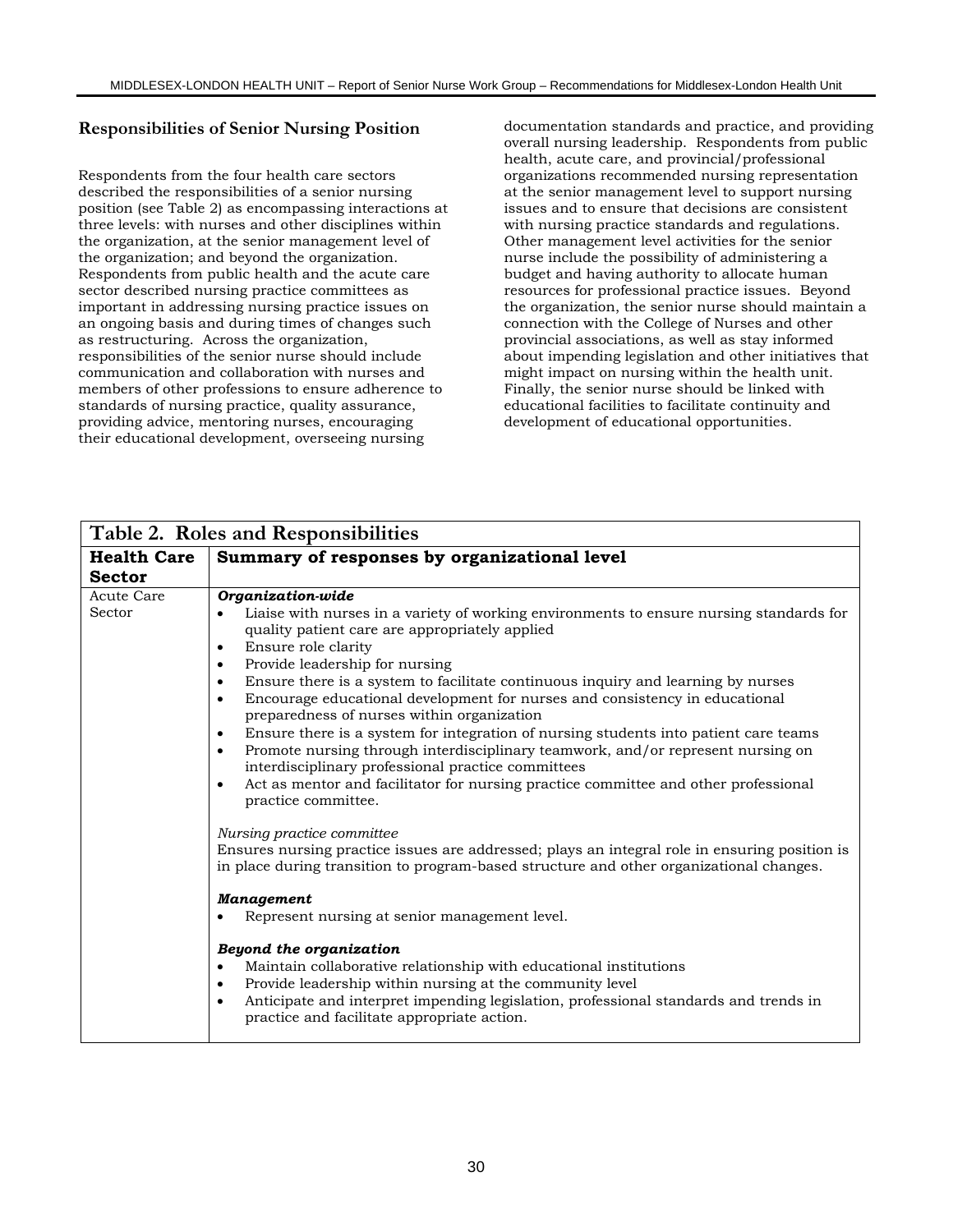| Public Health                                    | Organization-wide                                                                                                                                                                                                                                                                                                                                                                                           |  |  |
|--------------------------------------------------|-------------------------------------------------------------------------------------------------------------------------------------------------------------------------------------------------------------------------------------------------------------------------------------------------------------------------------------------------------------------------------------------------------------|--|--|
| Sector                                           | Communicate with nurses across organization when need arises                                                                                                                                                                                                                                                                                                                                                |  |  |
| Advise non-nurse managers as needed<br>$\bullet$ |                                                                                                                                                                                                                                                                                                                                                                                                             |  |  |
|                                                  | Understand and ensure the Regulated Health Professions Act is followed.                                                                                                                                                                                                                                                                                                                                     |  |  |
|                                                  | Nursing practice committee (described for one health unit)<br>Acts as a forum for bringing up nursing practice issues for discussion and resolution,<br>addressing special training needs or gaps in nursing functions; sharing information<br>about new practices, initiatives, special nursing activities; requests from external<br>nursing organizations; has organization wide nursing representation. |  |  |
|                                                  | <b>Management</b><br>Bring nursing practice issues to the senior management committee<br>Bring issues related to other disciplines within assigned program areas to the senior<br>$\bullet$<br>management committee<br>Other duties as needed, may include membership in nursing practice committee; take<br>committee issues to management as needed.                                                      |  |  |
|                                                  | Beyond the organization<br>Liaise with the College of Nurses around policies and standards for nursing.                                                                                                                                                                                                                                                                                                     |  |  |
| Provincial/<br>Professional<br>Organizations     | Organization-wide<br>Ensure that patient care is not negatively impacted [within program-based structure]<br>$\bullet$<br>and patient care decisions are made which support nursing perspectives<br>Be a strong nurse advocate<br>$\bullet$<br>Work toward prevention of frustration, low morale, low productivity, and<br>$\bullet$                                                                        |  |  |
|                                                  | disillusionment of nurses                                                                                                                                                                                                                                                                                                                                                                                   |  |  |
|                                                  | Ensure professional development and nursing career planning<br>$\bullet$                                                                                                                                                                                                                                                                                                                                    |  |  |
|                                                  |                                                                                                                                                                                                                                                                                                                                                                                                             |  |  |
|                                                  | Have authority over non-nurse managers related to unsafe nursing practice issues.<br>$\bullet$                                                                                                                                                                                                                                                                                                              |  |  |
|                                                  | <b>Management</b><br>Represent nursing at the senior management level.                                                                                                                                                                                                                                                                                                                                      |  |  |
|                                                  | Ensure decisions such as budget, patient care, planning are consistent with standards of<br>nursing practice                                                                                                                                                                                                                                                                                                |  |  |
|                                                  | Have authority for nursing human resources allocation                                                                                                                                                                                                                                                                                                                                                       |  |  |
|                                                  | Ensure health units act in accordance with the 1998 Nursing Task Force<br>Recommendations.                                                                                                                                                                                                                                                                                                                  |  |  |
|                                                  | Beyond the organization<br>Liaise with nursing faculties to help predict and plan education changes for future.                                                                                                                                                                                                                                                                                             |  |  |
|                                                  |                                                                                                                                                                                                                                                                                                                                                                                                             |  |  |
| <b>MLHU</b>                                      | Organization-wide<br>Work collaboratively with all levels of employees within MLHU<br>$\bullet$<br>Ensure that practice guidelines are adhered to by nurses and the organization -<br>$\bullet$<br>including promoting practice excellence, documentation, quality assurance, consult,<br>coach and promote/educate non-nurse managers about practice guidelines, ongoing<br>nursing education.             |  |  |
|                                                  | Advocate, mentor and consult; this includes supporting nurses in development<br>$\bullet$<br>expertise, etc.<br>Role model, mentor, encourage expertise, and interpret professional issues.<br>$\bullet$                                                                                                                                                                                                    |  |  |
|                                                  |                                                                                                                                                                                                                                                                                                                                                                                                             |  |  |
|                                                  | <b>Management</b><br>Influence and provide input about nursing practice into broader decision-making at<br>the organizational level.                                                                                                                                                                                                                                                                        |  |  |
|                                                  | Beyond the organization<br>Network at the provincial level.                                                                                                                                                                                                                                                                                                                                                 |  |  |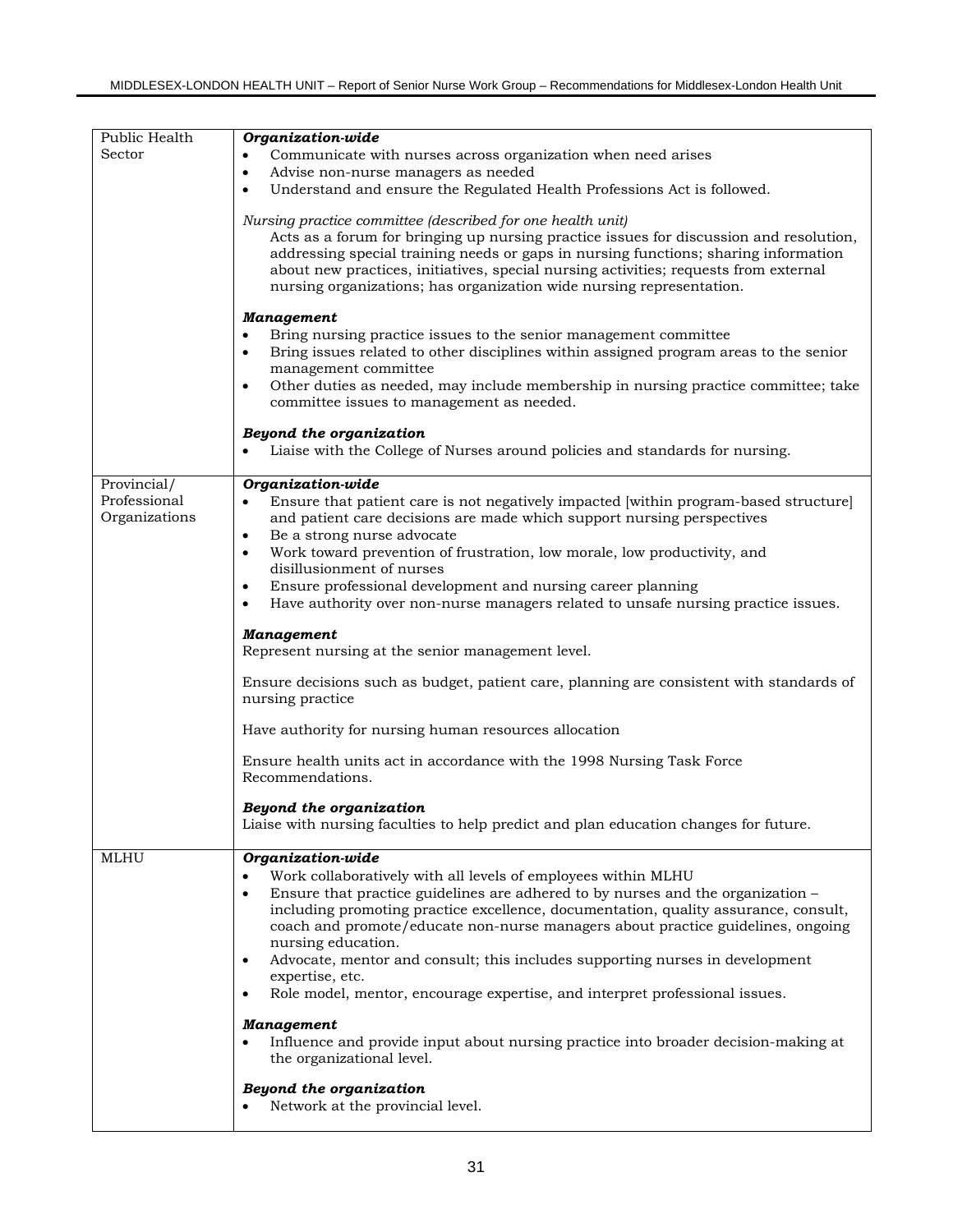# **Organizational Supports for Senior Nursing**

### **Position**

Table 3 clearly indicates that the senior nursing position needs to be supported by the organization to maximize the success and minimize the challenges. Placing the responsibility at a senior management level was seen as important in ensuring that decisions are made to support nursing's professional standards and practice, and that the senior nurse has authority to deal with staff at all levels.

Placement at this level gives the position visible organizational recognition and commitment. Respondents identified that reporting to someone who clearly understood the senior nurse role was viewed as supportive. While only respondents from the acute care sector described positions that were formalized with written job descriptions, respondents from the other three health care sectors mentioned the need for a clear and concise job description to encourage organization-wide recognition for the role. Allotment of adequate time to address all of the necessary responsibilities was also mentioned as an organizational support.

| <b>Table 3 Organizational Supports</b> |                                                                                                         |  |
|----------------------------------------|---------------------------------------------------------------------------------------------------------|--|
| <b>Health Care</b>                     | <b>Summary of responses</b>                                                                             |  |
| <b>Sector</b>                          |                                                                                                         |  |
| Acute Care Sector                      | A formalized written job description<br>$\bullet$                                                       |  |
|                                        | The senior level of the position is a support.<br>٠                                                     |  |
|                                        | Supervisor who understands senior nurse roles<br>$\bullet$                                              |  |
|                                        | Meeting with senior positions for other disciplines to address common issues.<br>٠                      |  |
| Public Health                          | At senior level as heads of divisions, part of senior management team<br>$\bullet$                      |  |
| Sector                                 | Formalize position, e.g., board by-law<br>٠                                                             |  |
|                                        | Position is recognized across organization<br>$\bullet$                                                 |  |
|                                        | Having a nursing practice committee whose role is recognized within organization<br>٠                   |  |
|                                        | Role includes advisory function for nurses within organization and for non-nurse<br>$\bullet$           |  |
|                                        | managers about nursing practice.                                                                        |  |
| Provincial/                            | The senior level of the position – authority to ensure decisions related to nursing are<br>$\bullet$    |  |
| Professional                           | made                                                                                                    |  |
| Organizations                          | Membership on senior management committee<br>$\bullet$                                                  |  |
|                                        | Position should be formalized and recognized across organization<br>٠                                   |  |
|                                        | Position should have resources, including budget line and human resources authority<br>$\bullet$        |  |
|                                        | Position should have adequate time to address necessary activities.<br>$\bullet$                        |  |
| <b>MLHU</b>                            | Organizational supports needed to ensure success of position and reduce challenges<br>$\bullet$         |  |
|                                        | Position at a senior management level<br>٠                                                              |  |
|                                        | Position needs a clear and concise job description and common understanding of<br>$\bullet$             |  |
|                                        | responsibilities and decision-making authority, and budget allocation                                   |  |
|                                        | Requires common understanding and commitment by entire organization for position<br>٠                   |  |
|                                        | Position requires the authority to deal directly with staff at all levels regarding issues<br>$\bullet$ |  |
|                                        | related to the discipline and practice of nursing.                                                      |  |
|                                        |                                                                                                         |  |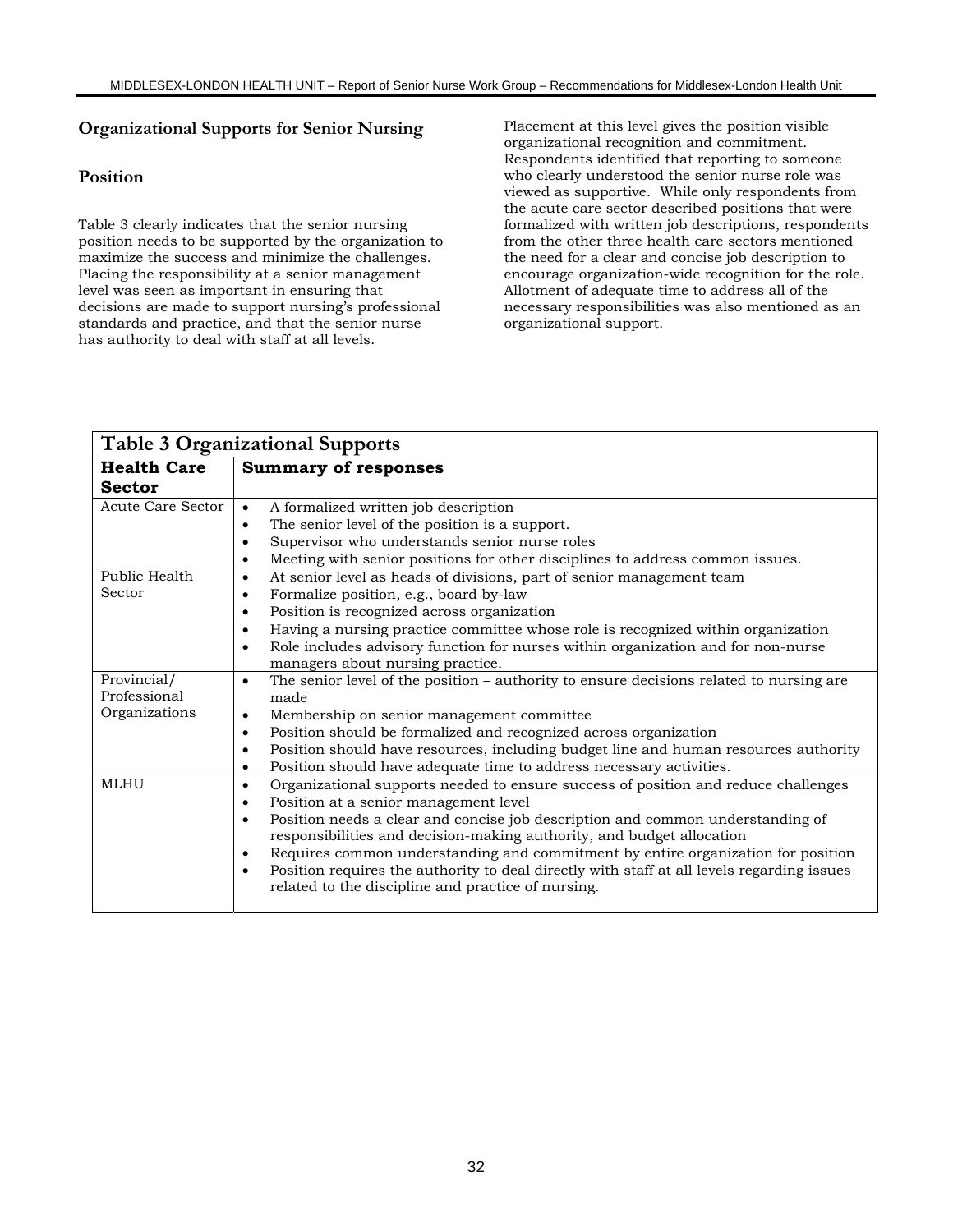# **Necessary Skills for Senior Nursing Position, Recruitment and Selection**

The most consistent response from all of the health care sectors represented in this consultation stated that the successful candidate must be a nurse with experience in public health nursing. Respondents from MLHU, the acute care sector and provincial/professional organizations also believe a graduate degree is necessary. The senior nurse should be knowledgeable about current nursing practice, with an understanding of the standards and relevant legislation governing nurses within the organization. This person should be a member of professional nursing organizations, and possibly hold, or be eligible to hold, a cross-appointment at an academic institution. Respondents also identified

demonstrated expertise in management, leadership, negotiation and conflict resolution as well as a shared decision-making style and teamwork and collaborative skills. The senior nurse should have strong organizational, communication, and interpersonal skills, and be able to 'think outside of the box'. Finally respondents from both acute care and provincial/professional organizations mentioned that the individual in this role must understand the organizational structure. While the positions described by respondents from public health were recruited from within the organizations, at least one acute care center had external recruitment, and respondents from both the MLHU and provincial/ professional organizations suggested selection by a committee with broad agency-wide representation (see Table 4).

|                      | Table 4 Skills, Recruitment and Selection                                                                                                                                                                                                                                                                                                                                                                                                                                                                                                                                                                                                                                                                                                                                                                                                                 |
|----------------------|-----------------------------------------------------------------------------------------------------------------------------------------------------------------------------------------------------------------------------------------------------------------------------------------------------------------------------------------------------------------------------------------------------------------------------------------------------------------------------------------------------------------------------------------------------------------------------------------------------------------------------------------------------------------------------------------------------------------------------------------------------------------------------------------------------------------------------------------------------------|
| <b>Health Care</b>   | <b>Summary of responses</b>                                                                                                                                                                                                                                                                                                                                                                                                                                                                                                                                                                                                                                                                                                                                                                                                                               |
| <b>Sector</b>        |                                                                                                                                                                                                                                                                                                                                                                                                                                                                                                                                                                                                                                                                                                                                                                                                                                                           |
| Acute Care Sector    | <b>Skills</b><br>A nurse licensed by the College of Nurses, with a background in clinical nursing<br>$\bullet$<br>practice and demonstrated clinical expertise, and a Master's or doctorate degree<br>A member of professional nursing organizations<br>$\bullet$<br>Demonstrated leadership<br>$\bullet$<br>Demonstrated effective teamwork, shared decision-making ability,<br>$\bullet$<br>consultative/collaborative skills, and has effective organizational, interpersonal<br>and group skills<br>Demonstrated experience in integration of practice, education, and research<br>$\bullet$<br>Understands differences between operational and professional practice issues and<br>$\bullet$<br>is prepared to think 'out of the box' and find new ways of addressing professional<br>practice issues<br>Is interested in the position.<br>$\bullet$ |
|                      | Recruitment/Selection<br>Recruitment and selection practices varied, e.g. one position was recruited from<br>elsewhere, another from within.                                                                                                                                                                                                                                                                                                                                                                                                                                                                                                                                                                                                                                                                                                              |
| Public Health Sector | <b>Skills</b><br>A nurse with public health experience<br>$\bullet$<br>Understands the nursing profession in the broadest sense<br>$\bullet$<br>Understands the legal environment for nursing, the rules and laws under which<br>$\bullet$<br>nurses function and understands the Regulated Health Professions Act.<br>Recruitment<br>Because positions were informally part of existing positions, there was no formal<br>$\bullet$                                                                                                                                                                                                                                                                                                                                                                                                                      |
|                      | recruitment among the health units interviewed.<br><b>Selection</b><br>Selection was made by a variety of mechanisms, including mutual agreement<br>between two directors, and selection from within by the senior management<br>committee.                                                                                                                                                                                                                                                                                                                                                                                                                                                                                                                                                                                                               |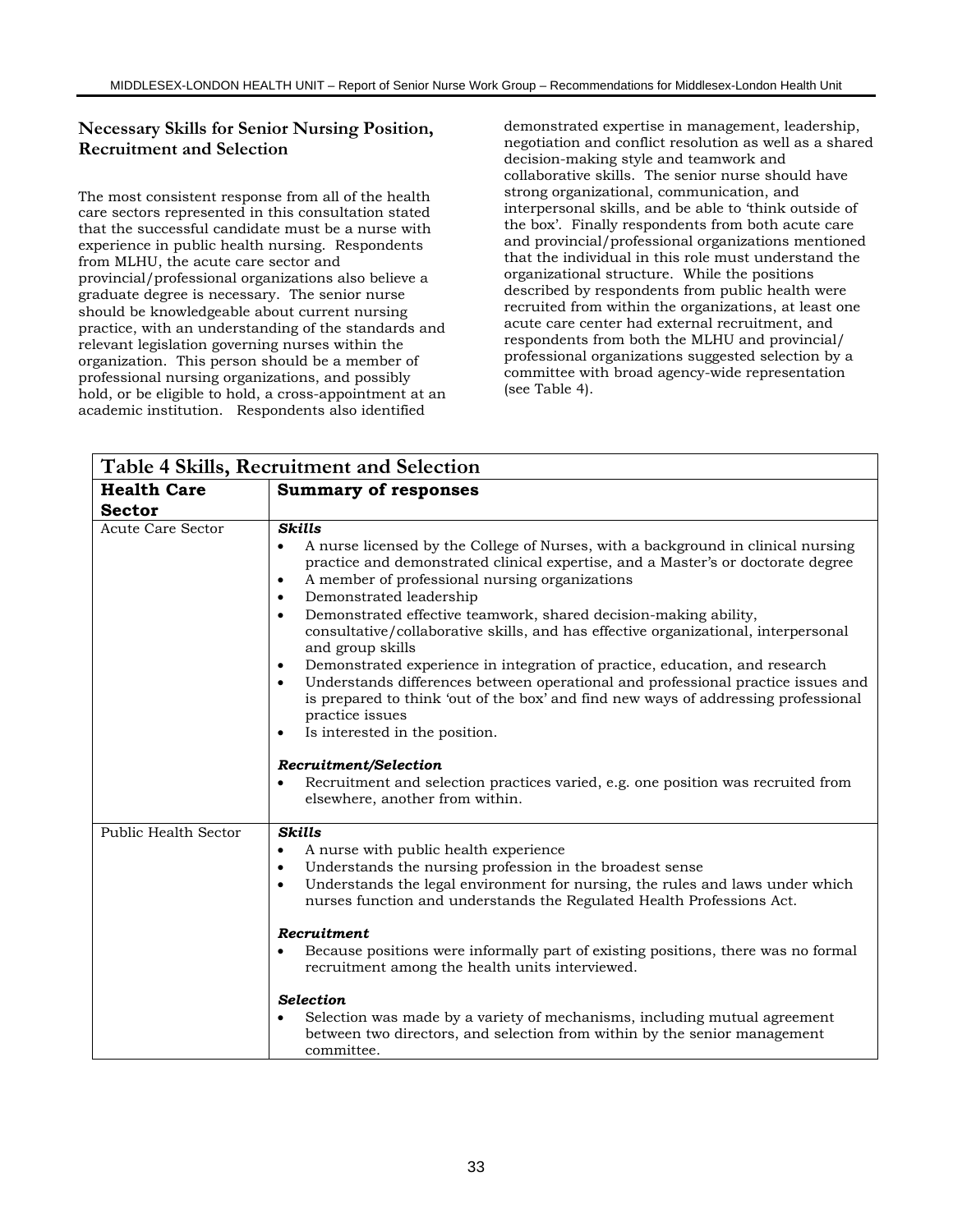| Provincial/                   | <b>Skills</b>                                                                                                                                                                                                                                                                                                                                                                                                                                                                                                                 |  |
|-------------------------------|-------------------------------------------------------------------------------------------------------------------------------------------------------------------------------------------------------------------------------------------------------------------------------------------------------------------------------------------------------------------------------------------------------------------------------------------------------------------------------------------------------------------------------|--|
| Professional<br>Organizations | A nurse with public health experience and expertise, and a graduate degree<br>Understands the relevant legislation governing nursing<br>٠<br>Understands the organizational structure, and is aware of union issues<br>$\bullet$<br>Is well connected in the profession<br>٠<br>Has good interpersonal and negotiation skills, is a good communicator (written and<br>$\bullet$<br>verbal)<br>Knows how to read and critique research, and is eligible for a cross appointment with<br>٠<br>an academic health science center |  |
|                               | Sees the big picture.<br>٠                                                                                                                                                                                                                                                                                                                                                                                                                                                                                                    |  |
|                               | Recruitment<br>Recruitment from within if organization has directors who are nurses, or, if necessary<br>(e.g., flat organizational structure) external recruitment through sources such as<br>RNAO's RN Journal, the Globe and Mail, or an executive search firm.                                                                                                                                                                                                                                                            |  |
|                               | <b>Selection</b>                                                                                                                                                                                                                                                                                                                                                                                                                                                                                                              |  |
|                               | Selection committee with representation from across organization to ensure credibility<br>and acceptance, e.g. include nurse leader from outside organization, the Medical<br>Officer of Health, nurse managers, staff nurses, representatives from other<br>disciplines, someone from the community (e.g. District Health Council).                                                                                                                                                                                          |  |
| <b>MLHU</b>                   | <b>Skills</b><br>A nurse with a Master's degree and a strong nursing background and public health<br>٠                                                                                                                                                                                                                                                                                                                                                                                                                        |  |
|                               | experience<br>Knowledgeable about current nursing practice and is involved in nursing professional<br>$\bullet$<br>organizations<br>Leadership experience and management, conflict resolution and negotiation skills<br>٠<br>Collaborative; communication and interpersonal skills<br>٠<br>Is a systems thinker<br>٠<br>Interested in taking on this position as part of job.<br>$\bullet$                                                                                                                                    |  |
|                               | Recruitment<br>Is recruited through internal posting first then external, may possibly be part of<br>existing position.                                                                                                                                                                                                                                                                                                                                                                                                       |  |
|                               | <b>Selection</b><br>Selection by a representative committee including the Medical Officer of Health, a<br>Director with nursing background, a staff nurse representative, and a manager, with<br>possible inclusion of an ONA executive.                                                                                                                                                                                                                                                                                      |  |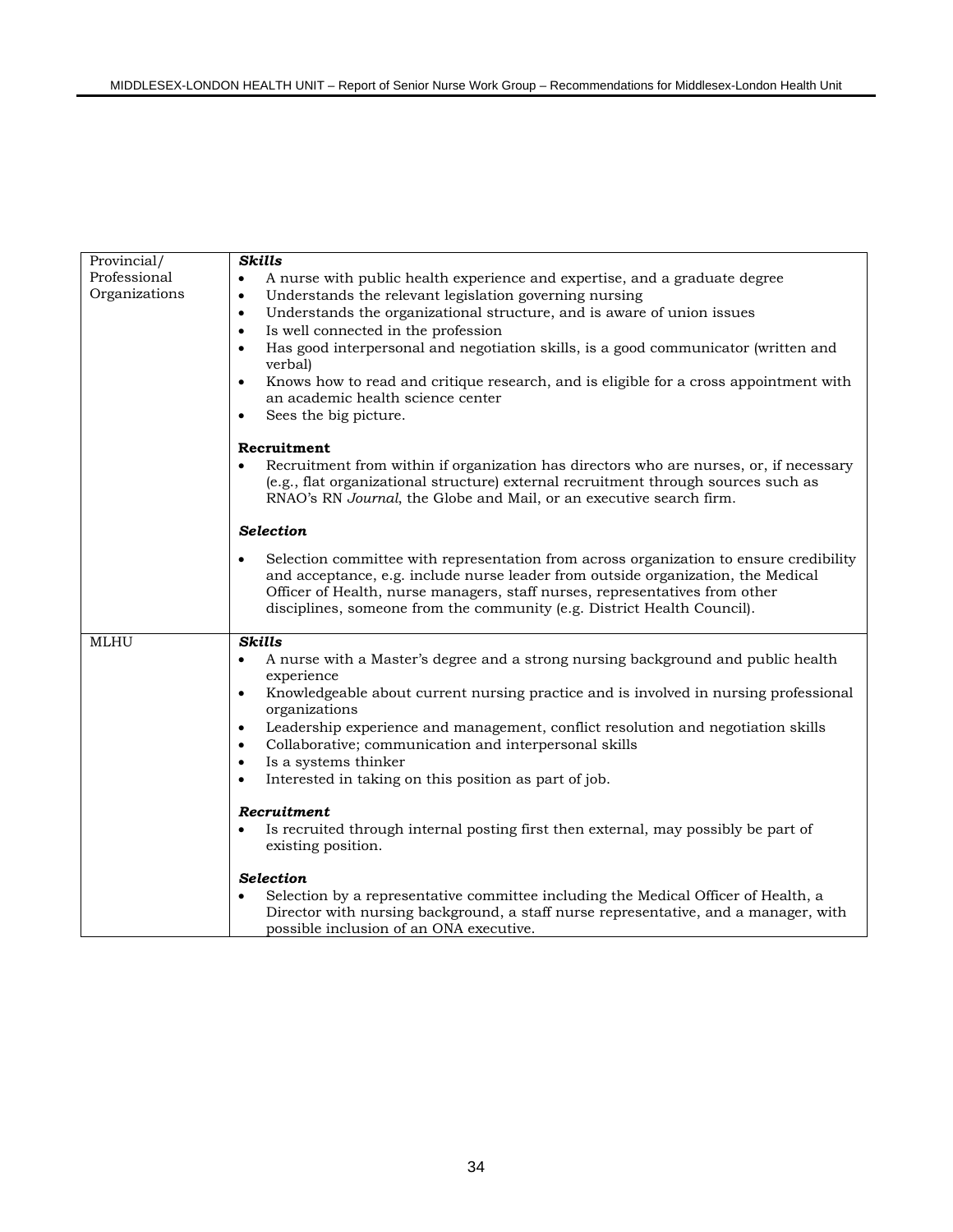### **Evaluation of Senior Nurse Position**

One respondent from the acute care sector described a formal evaluation with annual identification of goals and accomplishments; another described outcomes of work done by a nursing practice committee (see Table 5).

Otherwise, evaluations of the senior nursing positions, as described by respondents in the public health and acute care sectors, were informal, if done at all. One public health respondent cited inadequate time and resources for evaluation. A few respondents from both sectors mentioned that changing/evolving roles and environments made evaluation difficult.

#### **Strengths and limitations associated with senior nurse position**

Respondents from the two health care sectors (public health and acute care) that had a senior nurse position offered differing observations regarding its associated strengths (see Table 6). The part-time positions within public health included representation at the senior management level, which afforded validity and recognition for the position across the organization. In a comment about the program-based structure, one health unit respondent pointed out that most of the issues that needed to be dealt with were program-based, and not related to discipline-specific issues. Strengths described by respondents in acute care reflected the large size and complexity of the organizations, and included the observations that the full-time senior nurse position allowed for a greater focus on nursing issues, and that the senior nurse participation on interdisciplinary teams facilitated communication and understanding across disciplines.

In terms of limitations associated with senior nurse positions, respondents from all four sectors mentioned lack of time or heavy workload as problematic. Respondents from acute care and the MLHU raised the issue of lack of understanding about the role across the organization. Respondents from public health mentioned a need for clarity about nursing practice issues versus other disciplinerelated issues, particularly with non-nurse managers. Non-nurse managers must be able to recognize their own limitations in dealing with nursing practice issues and seek help from appropriate sources. Respondents from MLHU and provincial/professional organizations expressed concern that by establishing a senior nurse position, nurses could be viewed as 'elitist' or trying to be special.

| Table 5 Evaluation of Position |                                                                                                                                                                                                                                                                                                                                                                      |  |
|--------------------------------|----------------------------------------------------------------------------------------------------------------------------------------------------------------------------------------------------------------------------------------------------------------------------------------------------------------------------------------------------------------------|--|
| <b>Health Care Sector</b>      | <b>Summary of responses</b>                                                                                                                                                                                                                                                                                                                                          |  |
| Acute Care Sector              | Formal in one location, with annual identification of goals and<br>٠<br>accomplishments<br>Nursing practice committee helped identify evaluation<br>٠<br>outcomes for integration of nursing across sites<br>One respondent suggested that the senior nursing role needs<br>$\bullet$<br>to continue to evolve and adapt to ongoing changes in acute<br>care sector. |  |
| Public Health Sector           | No formal evaluation of position among respondents<br>٠<br>Informally, "the system seems to be functioning"<br>٠<br>Limited time and resources for evaluation<br>٠<br>Senior nursing role changing in response to changes in public<br>٠<br>health environment.                                                                                                      |  |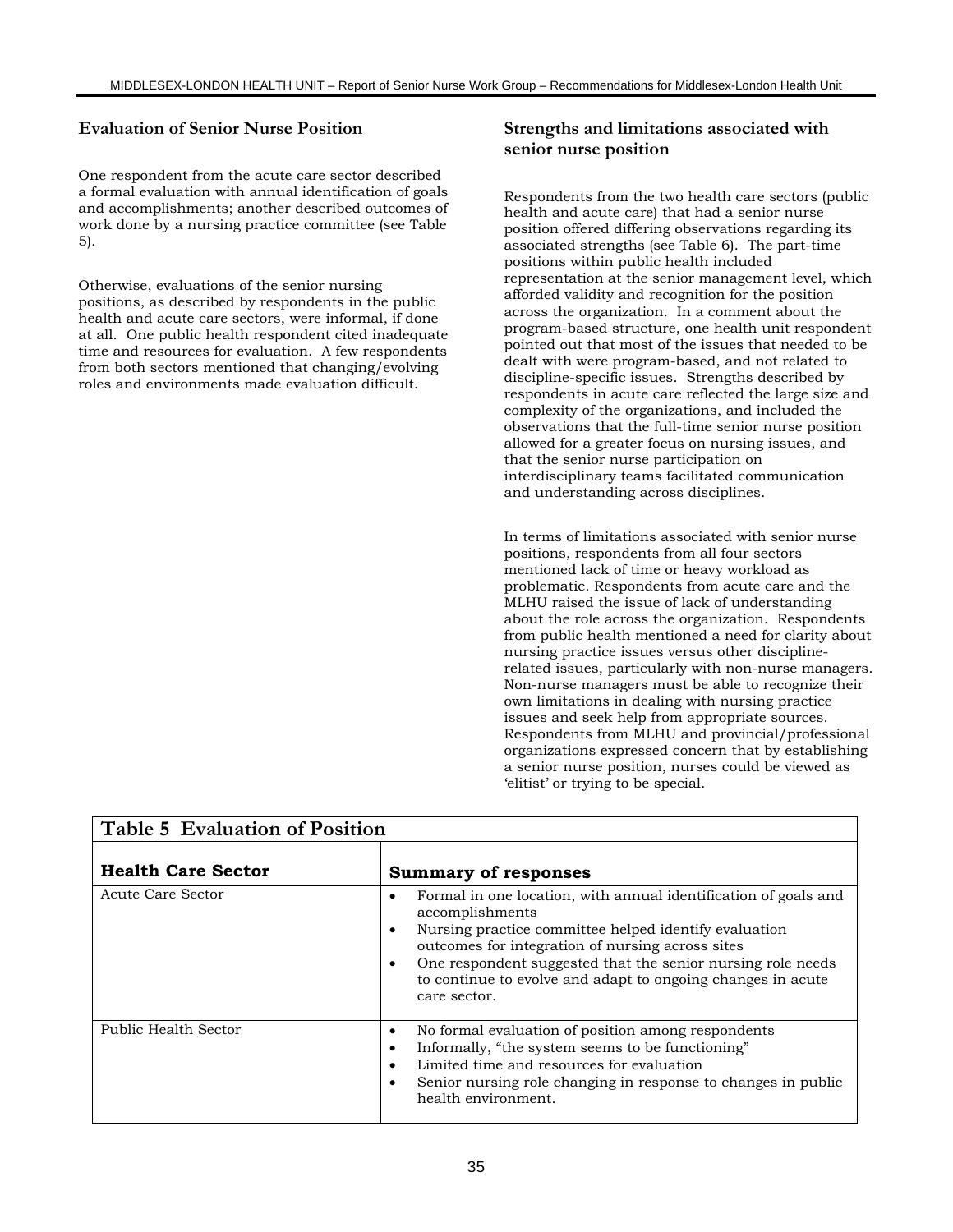| Table 6 Strengths and Limitations Related to Senior Nursing Position |                                                                                                                                                                                                                                                                                                                                                                                                                                                                                    |  |
|----------------------------------------------------------------------|------------------------------------------------------------------------------------------------------------------------------------------------------------------------------------------------------------------------------------------------------------------------------------------------------------------------------------------------------------------------------------------------------------------------------------------------------------------------------------|--|
| <b>Health Care</b><br><b>Sector</b>                                  | <b>Summary of responses</b>                                                                                                                                                                                                                                                                                                                                                                                                                                                        |  |
| <b>Acute Care Sector</b>                                             | Strengths:<br>Participation on interdisciplinary teams facilitates issue resolution, communication<br>and understanding across disciplines<br>When formalized, easier for supervisor to understand role<br>$\bullet$<br>Full-time in position allows more of a focus on nursing.<br>$\bullet$                                                                                                                                                                                      |  |
|                                                                      | Limitations:<br>Position is challenging<br>Role clarity can be an issue in large, multisite organization<br>$\bullet$<br>Having enough time to address all that needs to be addressed.<br>$\bullet$                                                                                                                                                                                                                                                                                |  |
| Public Health<br>Sector                                              | Strengths:<br>Having nursing representation at the senior management level<br>Senior level recognition of nursing issues provides validity and recognition for<br>position across organization<br>Management can focus on program issues if nursing discipline issues are dealt with<br>$\bullet$<br>proactively.                                                                                                                                                                  |  |
|                                                                      | Limitations:<br>Need for clarity about what are nursing practice issues versus issues common across<br>$\bullet$<br>disciplines, especially if nurses report to non-nurse managers<br>Inadequate time contributes to 'haphazard' nature of dealing with nursing issues<br>$\bullet$<br>Non-nursing managers need to recognize their own limitations regarding nursing<br>practice and know when to consult<br>Position may need to change as health unit environment changes.<br>٠ |  |
| Provincial/<br>Professional<br>Organizations                         | Strengths:<br>Position will address nursing practice issues<br>٠<br>Ensures management decisions are consistent with nursing standards<br>٠<br>Creating position supports the recommendation of Ontario Nursing Task Force<br>$\bullet$<br>Ensures nursing issues receive appropriate attention at the senior management<br>٠<br>level.                                                                                                                                            |  |
|                                                                      | Limitations:<br>Workload may be a problem<br>$\bullet$<br>Concerns that other disciplines may "feel left out of power structure"<br>$\bullet$<br>May need to examine such a position for other disciplines<br>٠<br>May be a backlash - perception by others that nurses are elitist.<br>٠                                                                                                                                                                                          |  |
| MLHU                                                                 | Strengths:<br>Ensure and maintain the quality of nursing and nursing practice<br>٠<br>Allow nurses access to an administrator/manager who is a nurse<br>٠<br>Represent nursing at the senior management level<br>$\bullet$                                                                                                                                                                                                                                                         |  |
|                                                                      | Limitations:<br>Position may not be understood, accepted, respected, valued or embraced across<br>$\bullet$<br>organization<br>Nurses may be seen as elitist by other disciplines<br>Responsibility beyond scope of position<br>Funding for position may be a problem<br>$\bullet$<br>Time management and conflicting responsibilities may be problem if part of existing<br>$\bullet$<br>assignment.                                                                              |  |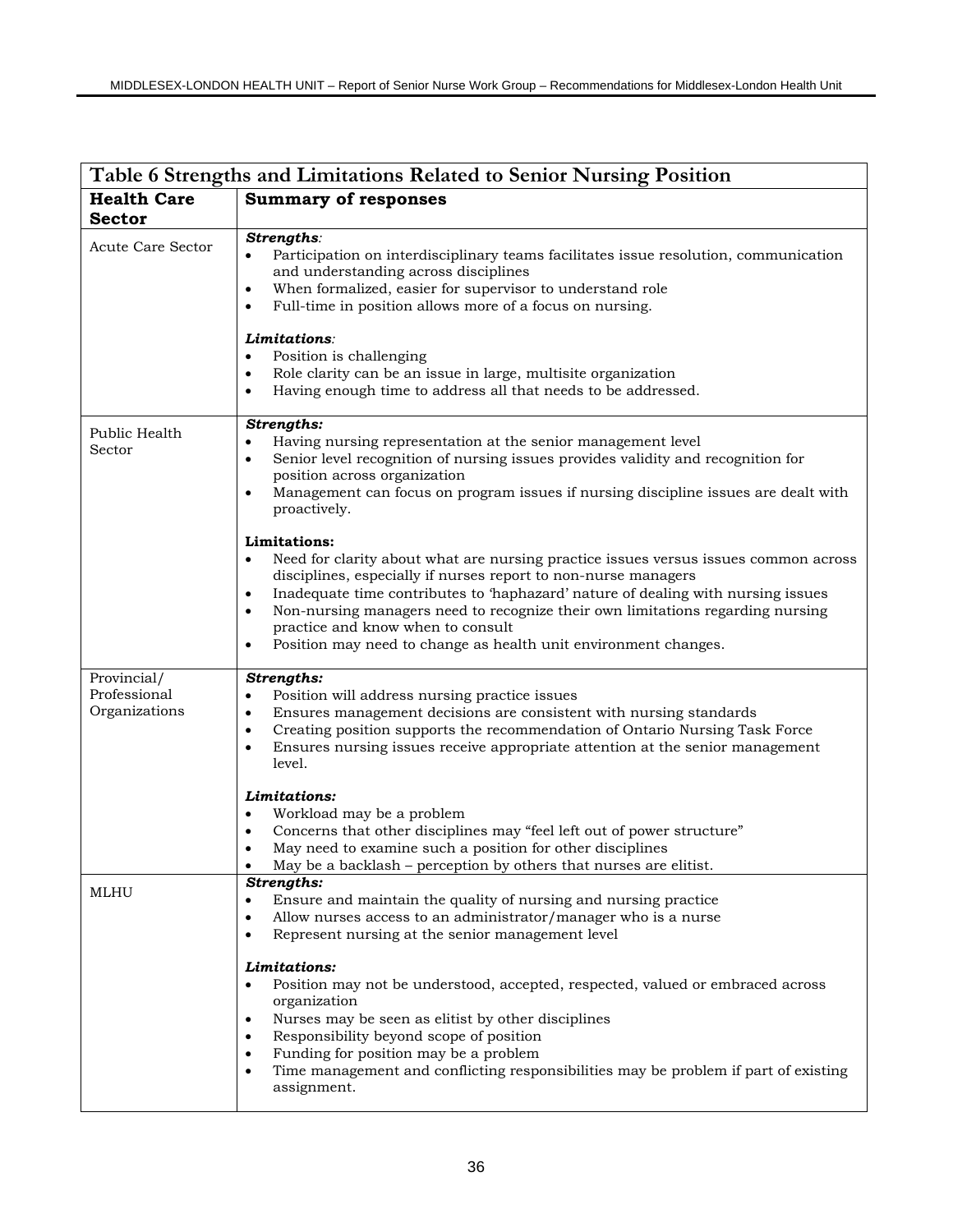# **Observations, Advice and Suggestions Related to Senior Nursing Position**

A number of the observations offered by respondents from public health, acute care, and provincial/professional organizations related to restructuring from discipline-based to a programbased structure (see Table 7). While acknowledging difficulties such as concerns about nurses reporting to non-nurse managers, all of the respondents from public health and acute care preferred a programbased structure. The respondents from all three sectors did offer some suggestions to the MLHU, including the need to acknowledge the concerns and to ensure that some mechanism is in place (position, committee etc.) initially to address nursing practicerelated issues. The position or other mechanism needs to be recognized and supported across the organization, and the solution needs to serve nursing in a positive sense, "what is done strengthens and unifies nursing."

|                                              | Table / Observations, Auvice and ouggestions related to ochion Fraising                                                                                                                                                                                                                                                                                                                                                                                                                                                                    |
|----------------------------------------------|--------------------------------------------------------------------------------------------------------------------------------------------------------------------------------------------------------------------------------------------------------------------------------------------------------------------------------------------------------------------------------------------------------------------------------------------------------------------------------------------------------------------------------------------|
| <b>Positions</b>                             |                                                                                                                                                                                                                                                                                                                                                                                                                                                                                                                                            |
| <b>Health Care</b>                           | <b>Summary of Responses</b>                                                                                                                                                                                                                                                                                                                                                                                                                                                                                                                |
| <b>Sector</b>                                |                                                                                                                                                                                                                                                                                                                                                                                                                                                                                                                                            |
| Acute Care Sector                            | It is difficult going from traditional discipline-based to program-based<br>structure; practice issues do arise and need to be addressed<br>Try the structure with a senior nursing position for two or three years<br>Secure organization-wide support for the position<br>Make sure the right person is put into the position.<br>$\bullet$                                                                                                                                                                                              |
| Public Health Sector                         | Restructuring can be initially difficult, leading to concerns about nurses<br>٠<br>working under non-nurse managers; having a senior nurse can lessen the<br>challenges<br>Needs to recognize 'up front' that because nursing has practice standards<br>and liability issues, nursing practice issues need to be addressed<br>Resources with nursing discipline expertise (e.g. designated person,<br>٠<br>committee) and recognition across the organization need to be in place<br>initially to address nursing practice related issues. |
| Provincial/<br>Professional<br>Organizations | Have a nurse practice committee.<br>٠<br>"Be open to dialogue, hear the nurses"<br>٠<br>Ensure that what is done [related to senior nursing position] strengthens<br>and unifies nursing.                                                                                                                                                                                                                                                                                                                                                  |

# **Table 7 Observations, Advice and Suggestions Related to Senior Nursing**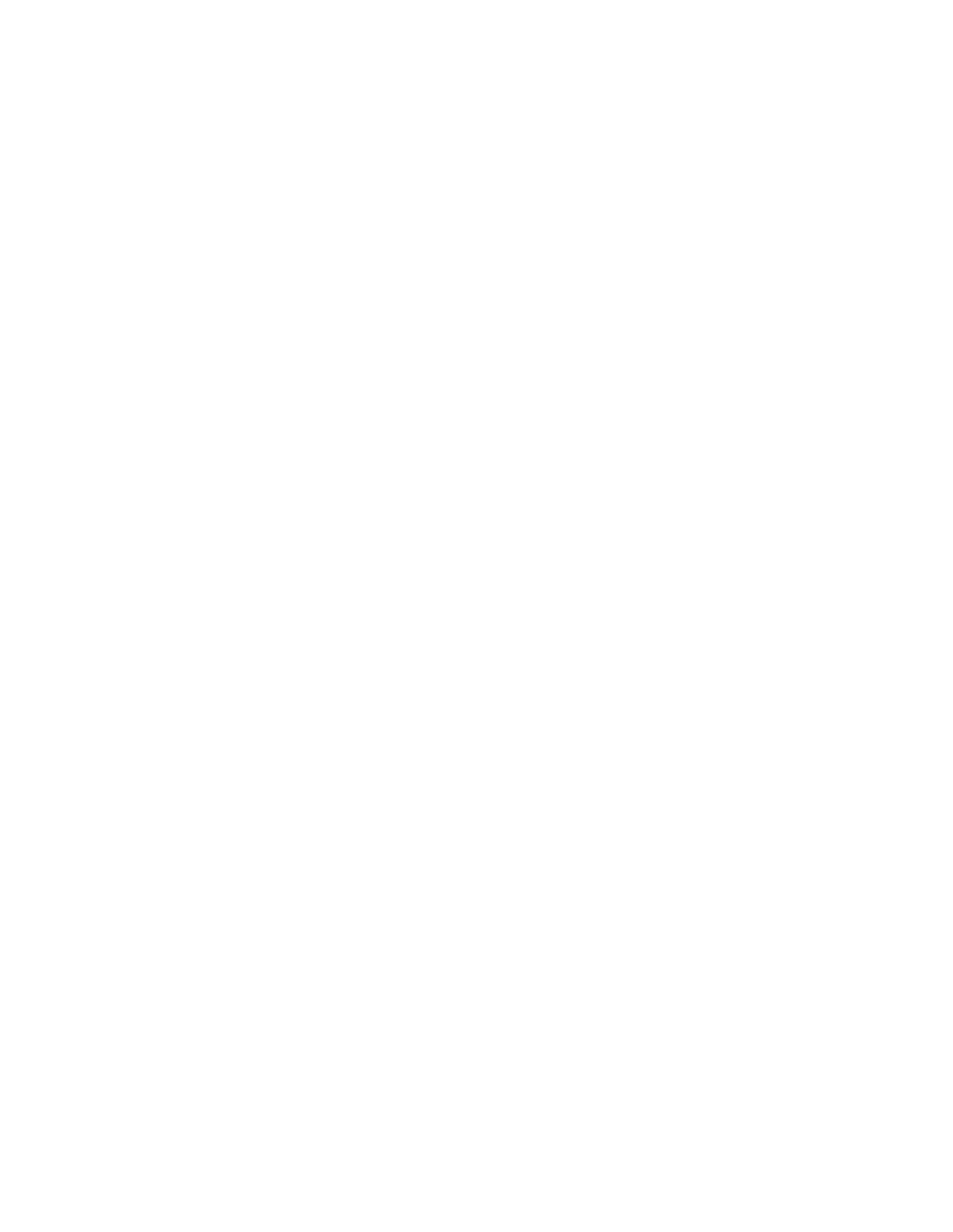# **Other Sources of Data Collection**

### **Email Survey of Ontario Health Units**

When the issue of a senior nursing leader was first emerging at Middlesex-London Health Unit (MLHU), an informal email was sent to a distribution list of 28 nursing contacts at 17 health units in Ontario. This email asked how their health units were addressing the issue of a Chief Nursing Officer or Nursing Practice Leader. In addition, they were invited to identify any related issues that had emerged or that they were anticipating in the near future.

Representatives from nine health units responded. In addition, a response representing the Community Health Nurses Initiatives Group was received. Some of the email responses duplicate information received through the more formal key informant survey of public health units that was conducted later on by an external consultant.

One respondent indicated that management at her health unit was preparing recommendations for adoption by the Board of Health. They were planning to recommend bylaws to entrench the role of a senior practice leader in the agency structure. When passed, the bylaws will establish this role for each of the professions regulated by the Regulated Health Professions Act or required in health units under the Health Promotion and Protection Act, provided that there is more than one person employed in that category by the health unit. This health unit is also considering recommending that these roles be assigned to senior managers who have direct input into key agency decisions, including budgetary issues. Management at this health unit identifies two unresolved issues: they anticipate a possibility that, in a program-based structure, not all the professions will be represented at the senior management level and they also perceive that there may be job evaluation implications if some senior staff have these additional responsibilities while others, in the same position and at the same pay level, do not.

Two health units, both in a program-based structure, are exploring how best to address the issue of chief nursing officer. One is examining the possibility of a nurse practice leader and discipline-based committee. The other has identified the creation of discipline specific committees in its strategic plan and is pondering an implementation plan. The respondent from the latter health unit also expressed the belief that, from a liability perspective, the nursing practice leader should be in a senior manager position.

The remaining six health units have no formalized process or position for addressing practice issues or for the creation of a Chief Nursing Officer. All of the responding health units report that a nurse at a managerial or director level has assumed the role. Some respondents listed the responsibilities of this individual. These range from maintaining a binder of College of Nurses requirements, to responding to requests for assistance from non-nurse managers of nurses, to responding to issues identified by nurses. One described a more extensive role that includes distribution of College of Nurses information to nursing staff and ensuring that related policies are in place. Examples of these policies include credentialling requirements, licensing requirements, provision of quality care, risk management guidelines, safety of clients, safety of staff, professional development needs assessment and appropriate nursing staff education. One respondent described her broad role as follows:

> *By having this responsibility within a management portfolio we can easily track what activities are occurring and ensure that the information is built into our policies and procedures. Many of these items I delegate to others, such as staff development, however as manager I ensure that professional development committees exist, that an annual educational needs assessment is conducted and that there is an adequate budget for nursing education.*

As the following comments indicate, respondents identified that discipline-specific issues are often neglected when no formal designated practice leader or committee is in place.

> *There is not a great deal of proactive work around Nursing since we shifted away from a discipline-based structure in the early 90's.*

*In practical terms, there is little time nor support for a disciplinary focus of any kind since the highest value is placed on interdisciplinary work…*

*Over the years we have invited speakers from College of Nurses etc. to discuss professional issues and invited all of the nurses in the agency to attend. However this has fallen off over the years as we have become more program specific.*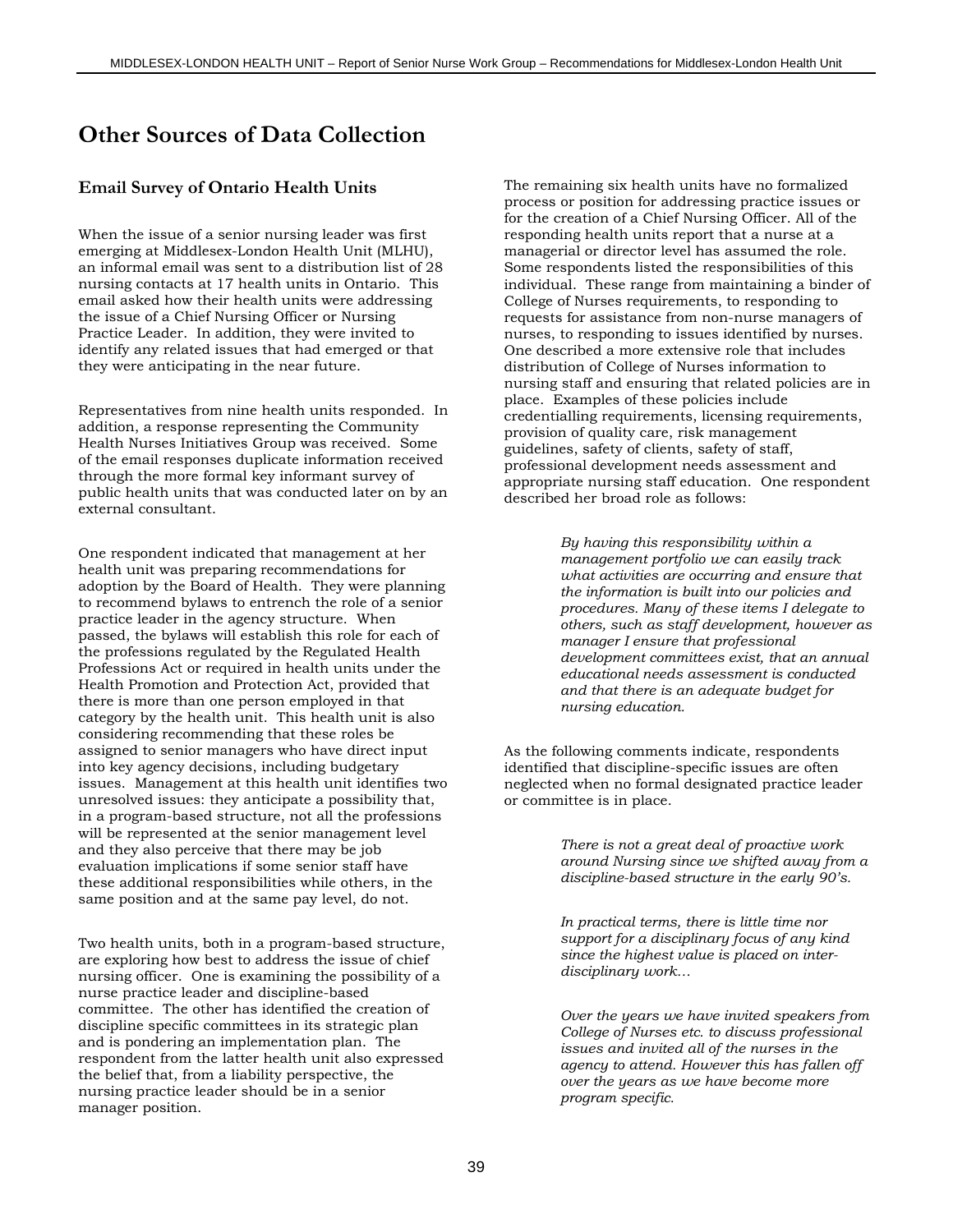The Community Health Nurses Initiatives Group (CHNIG) provided anecdotal information from nurses working in the Healthy Babies, Healthy Children Program in health units that do not have a formally designated Chief Nursing Officer. CHNIG described how some of these nurses report to non-nurse managers "with minimal understanding of the nursing process. Consequently, they receive minimal support for their professional practice." These nurses report that some of these managers place such strict parameters on home visiting that nurses have minimal time for nursing assessments, interventions, client advocacy, breastfeeding home visiting or clinics. They noted that in some of these communities, there is no other breastfeeding support service. The following comments reflect the experiences of those who responded:

> *Nurses have consulted with the College of Nurses of Ont*[ario] *about these and similar practice issues. They were advised that PHNs* [public health nurses] *would not be meeting professional standards of practice if they did not offer support when the client has been assessed by the nurse as needing nursing intervention. Consequently, a few PHNs in some areas have decided to do the needed home visiting on their own time.*

*Nurses are experiencing declining job satisfaction, decreased respect for their professional abilities and increasing frustration over limitations placed on their practice. They are looking for some strategies that will support them in their role as registered nurses. In listening to their stories and experiences I believe that formally designating a Chief Nursing Officer in each Health Unit who is a strong advocate for professional nursing practice standards will offer some needed support to these front-line nurses.*

#### **Summary**

Nine of seventeen health units (52%) responded to this informal request for information about their current activities related to a Chief Nursing Officer. One reported a plan in progress and two were exploring the issue. All had informal arrangements whereby a nurse who is a manager or director assumed varying scopes of responsibility for professional practice issues. Several themes emerged. These included:

- Decreasing attention paid to professional issues with the move to a program-based structure
- Competing demands of program-based responsibilities for those who had informal roles for professional practice issues
- Overall support by nursing respondents for the assignment of discipline-leader roles at a managerial or director level to ensure direct input into decision-making, policy and procedure or to address potential liability issues.

One health unit stated a concern that a compensation issue might arise from formal job evaluation, if some individuals at the same organizational level and salary grid carried additional responsibilities for professional practice.

# A Nurse's Story<sup>1.</sup>

During the course of developing this report, Work Group members had occasions when they met with colleagues from other health units for program purposes. On at least one of these occasions a member mentioned in passing the planned restructure of the Middlesex-London Health Unit and the Work Group's assignment. A nurse from another health unit, who reported to a non-nurse manager passed the following note to the committee member:

> *Reorganization of our Health Unit 5 years ago left us without a Nursing Leader. Since then I have been asked to make baby visits when I was sick. The purchase of scales to weigh babies was cancelled. Computers were ordered instead -- our work is not recognized as important.*

*Managers are continually arguing with the College of Nurses, and new PHN's are left with little or no orientation (certainly no mentoring).*

*Our manager continually is unable to understand the difference between acute care and health promotion. Programs are put before the consideration of patient care.*

1. Used with permission.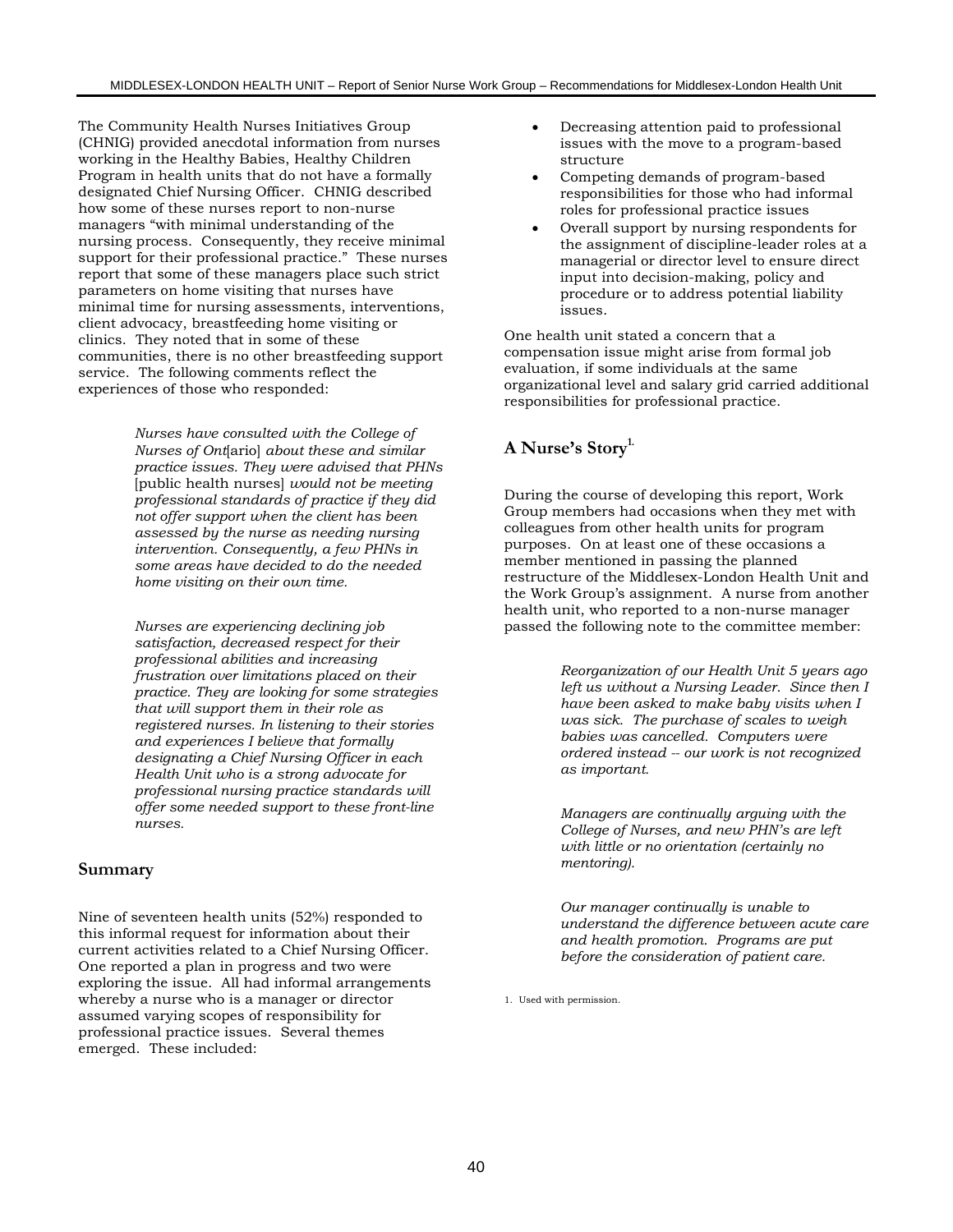# **Discussion and Implications**

Both external key informants and MLHU nursing staff indicated an overwhelming support for a formalized senior nurse position that has decisionmaking authority at the senior management level. These findings are consistent with the literature.

Competent professional practice is viewed as the foundation for proficient client-centered service (Young et al., 1997). Nursing leadership at the senior management level is essential to ensure the delivery of quality care (Brittan & Langill, 1997). Adamson et al. (1999) found that it was impractical and confusing to the staff to have a 'Professional Leader" in a staff role at the London Health Sciences Centre which was reorganized to program-based structure in 1995. Magnet hospitals in the USA are recognized for their ability to recruit and retain nurses leading to better patient outcomes. Nursing leadership that is highly visible, exacts high standards of nursing practice and upholds a position of power and status within the hospital organization, is one key to magnet hospital success (Scott, et al., 1999).

The responsibilities, skill sets and personal attributes of the senior nurse identified in the findings are consistent with those cited in the literature. Leadership qualities, relevant experience, and graduate education are the requisites for this nurse leader position (Comack et al., 1997). In the findings, the suggested role expectations of the 'senior nurse' appeared to be all-encompassing as expressed by one respondent: "It will be difficult to find one person skilled and knowledgeable in so many different areas." Therefore, role clarity, with clear levels of authority, accountability, and working relationships, is important to ensure successful implementation of the nurse leader role (Brittain & Langill, 1997).

The perception that the practice of nursing is not being valued, associated with the feelings of anxiety and fear due to organizational change, are serious concerns expressed by the respondents. "Fear is a powerful deterrent to successful change" (Sorells-Jones, 1997). Structure and process that would empower staff are necessary for a smooth transition to the new culture (Comack et al., 1997). Both the external and internal respondents recognized the importance of organizational support at all levels as an essential element to sustain the senior nurse role. Organizational support was also identified as a major challenge for implementation of the senior nurse position.

None of the health units where the key informants worked had a formal evaluation process in place for a nurse leader role. Evaluation of the nurse leader role over time is important to gauge its impact on the nursing practice in restructured organizations. Some methods for evaluation may include staff satisfaction and empowerment surveys, client and staff focus groups, annual performance reviews, research projects and publications (Bournes & DasGupta, 1997; Ross et al., 1996).

After carefully reviewing the findings and the literature, the Work Group, set about the task of how best to address the process for managing professional nursing practice issues within the program-based structure being implemented at Middlesex-London Health Unit. During their deliberations, members were clear that management of professional nursing issues included anticipatory and proactive measures (such as updating nurses on changes in legislated/ regulated requirements and standards) as well as dealing with professional practice issues that arise in the course of day to day public health nursing. The Work Group differentiated between professional practice issues and clinical practice issues. They particularly liked the concept of a "context expert" rather than a "content expert" and recognized that whatever mechanism was put in place to deal with practice issues, the person(s) responsible would be accountable to the nurses working in the agency as well as to the agency.

The members acknowledged that in one health unit, a senior nurse role was discontinued because of a lack of practice issues and that one acute care respondent had hinted that there might not be issues at a health unit due to a smaller nursing staff and the homogeneity of their education. Still, the Work Group concluded that it would be more strategic for the health unit to create a formal mechanism than not to do so. Lastly, the Work Group recognized that professional practice issues are enmeshed with agency accountability and liability and that public health nurses constitute the largest discipline working for the Middlesex-London Health Unit; especially for these reasons, along with need for visible, cross-disciplinary support, they decided that a mechanism for ensuring nursing representation at the senior management level was imperative.

There were other areas of discussion as well. Members of the Work Group were intrigued by the concept of "magnet" hospitals and briefly discussed the possibility of actively building "magnet" health units. In contemplating the fact that the practice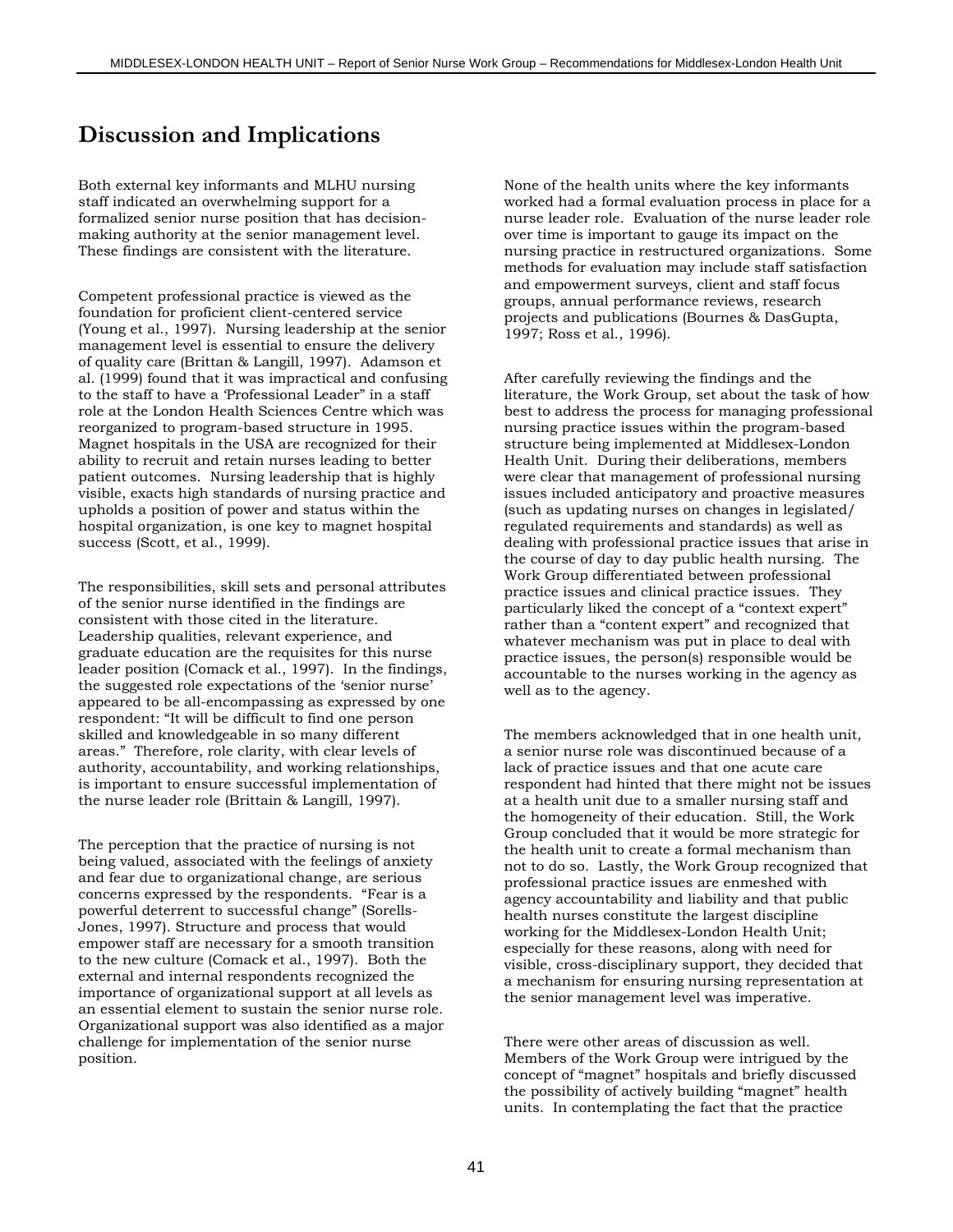issues were likely to be similar from one programbased health unit to the next, and realizing that health units in the Southwest regions might not have the human resources to attend to professional issues, the Work Group also discussed the feasibility of one mechanism/role that would serve several health units or even the entire region. The recommendation concerning this was made with caution because some members of the Work Group anticipate that the nursing representation at the senior management level of the relevant health units could be compromised. This concern was counterbalanced by the possibility of a consistent, dedicated, reliable and credible mechanism for public health nursing in the Southwest.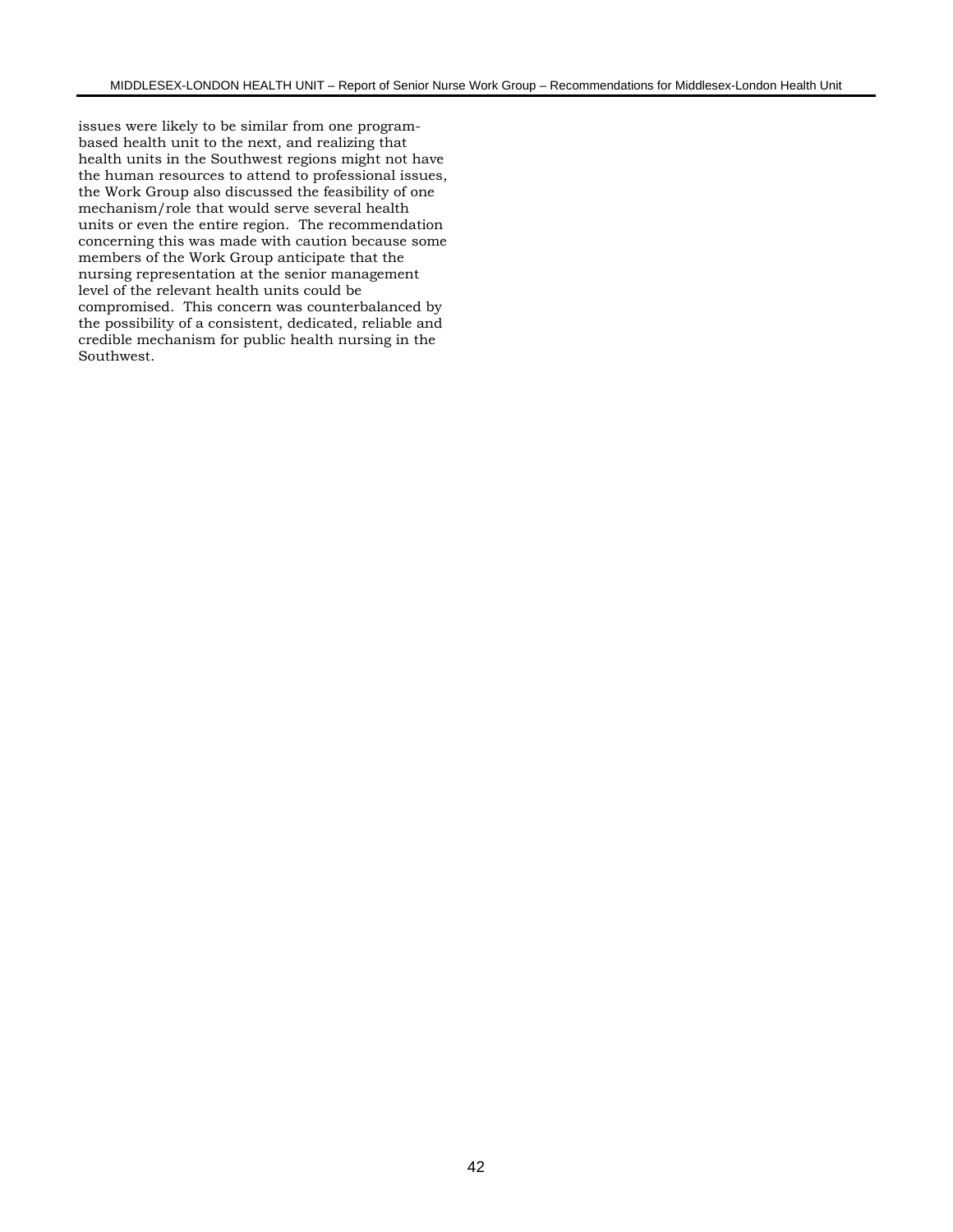# **Limitations**

#### **1) Process**

The timeline for conducting this study restricted the amount that could be reasonably done, especially when it was concurrent with a restructuring process, accreditation preparation and other full-time job responsibilities.

Given a longer time line or more resources the committee would have:

- Sought representation from other disciplines within the health unit
- Sought external representation
- Consulted more widely within all the sectors in the report
- Used additional strategies for consultation, such as focus groups.

Dealing with professional practice issues in a program-based structure is relatively new to public health. Mechanisms are not well established or evaluated.

#### **2) Recommendations**

Parameters were set on the recommendations in that it was clear from the beginning that any allocation of human resources would have to come from within the existing complement and that no new positions could be created. Further it was clarified that increasing the number of people who are part of Directors' Committee would not be an acceptable option.

Given these restrictions the committee:

- Did not take into consideration the possibility of recruiting from outside of the health unit
- Recognized that the duties for the Professional Leader and Professional Practice Council would likely be in addition to current duties and thus restricted the time allocation
- Determined that the importance of the Professional Leader being a Director outweighed the limitation that there is a minimal number of qualified nursing candidates to choose from
- Acknowledged that the Director/Professional Leader may need to respond to organizational issues in which professional and program priorities conflict; this situation is no different in discipline-based structures where a Director of a discipline may experience the same conflict.

The Work Group recognized the importance of implementing the recommendations concurrent with the timeline for restructuring. This timeline restricted the viable options for the selection process.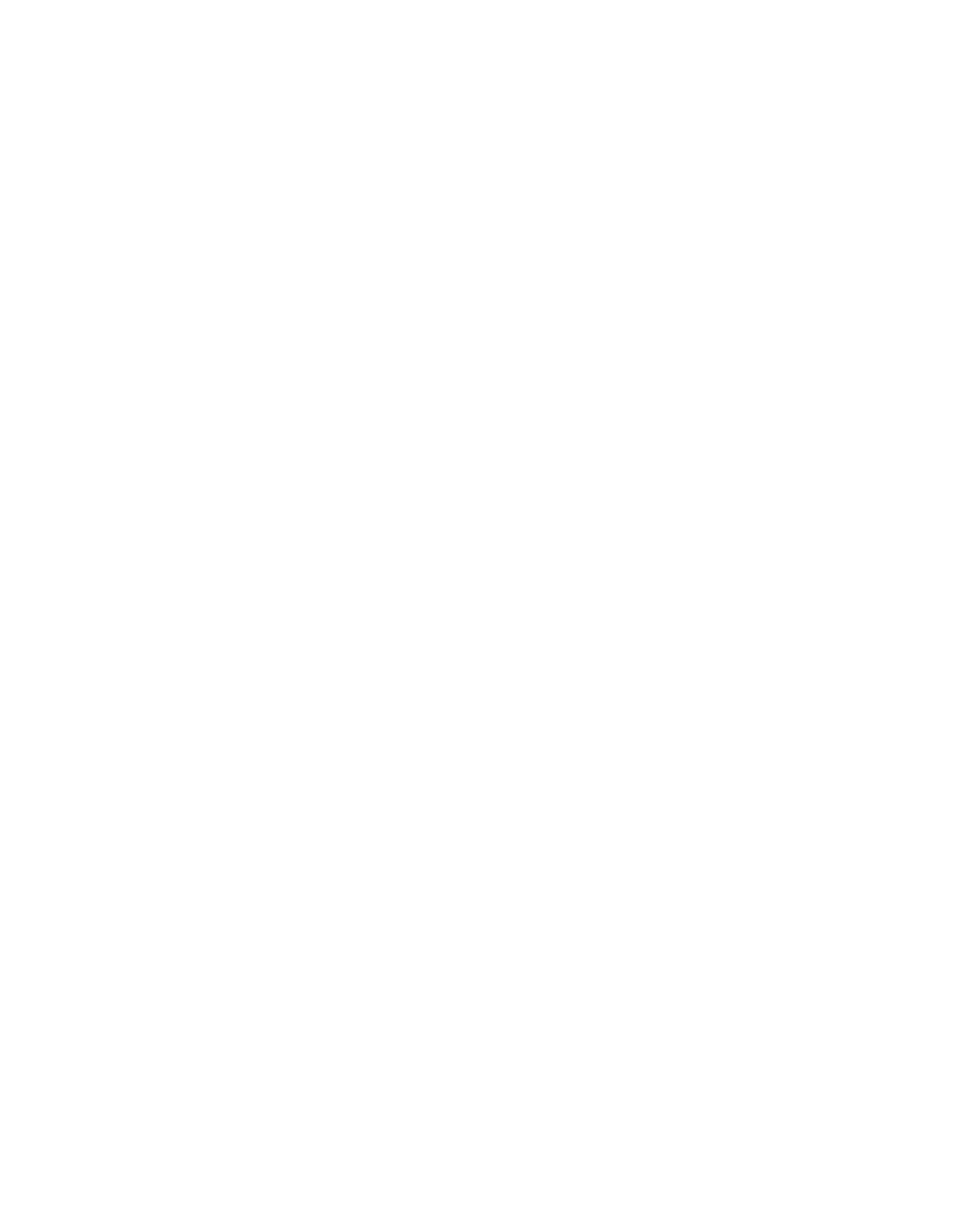# **Recommendations**

The Work Group recommends that:

- 1. The Middlesex-London Health Unit will best address professional nursing practice issues by creating a formal mechanism within its new program-based structure. This formal mechanism should take the form of a Professional Practice Council-Nursing and a formally created role of Professional Leader-Nursing.
- 2. Management at Middlesex-London Health Unit facilitate the establishment of a Professional Practice Council–Nursing by ensuring that there is nursing staff representation from each Service in which nurses work, in addition to the Professional Leader–Nursing (see Appendix H for draft terms of reference). Further, that management initiates these mechanisms to coincide with the implementation of the programbased structure for the Health Unit, i.e., January 8, 2001.
- 3. The Medical Officer of Health assign the role of Professional Leader–Nursing to a Service Director who is a nurse, for a two year term and allot adequate time for the Professional Leader to meet the related responsibilities and to be accessible, in this role, to Health Unit staff. The Professional Leader will take the lead in establishing the Professional Practice Council-Nursing. Thereafter, the Professional Practice Council– Nursing will assign the role to a candidate who has the qualifications and attributes they have established for the role (see Appendix I for draft role description). The Professional Leader-Nursing will have dual accountability – to the Council and to Directors' Committee.
- 4. A budget and support staff time is allocated to the Leader and Council to support implementation of an action plan.
- 5. Management ensure that all staff at MLHU are oriented to the role of the Professional Leader-Nursing.
- 6. A formal evaluation of the effectiveness of the Professional Leader role and the Professional Council role is initiated in the first year and completed in the second year. The Council provides the leadership in setting up a process for evaluation. Strong consideration should be

given to involving an evaluator external to the Council.

- 7. A Board report be prepared annually outlining the activities and outcomes of the Council and the Professional Leader-Nursing.
- 8. Concurrent with implementing the other recommendations, the Middlesex-London Health Unit explore the feasibility of negotiating with other health units in Southwest Ontario to cost share a full-time Professional Leader–Nursing who would serve all of the cost-sharing health units.
- 9. Management ensure that this report be widely disseminated to all MLHU staff, MLHU Board of Health through a Board Report, MLHU library, Ontario Health Units, ANDSOOHA, the Provincial Chief Nursing Officer, the Chief Medical Officer of Health, RNAO, CHNIG, UWO Faculty of Health Sciences, and all respondents who participated in the interviews for this report.
- 10. The Work Group be disbanded.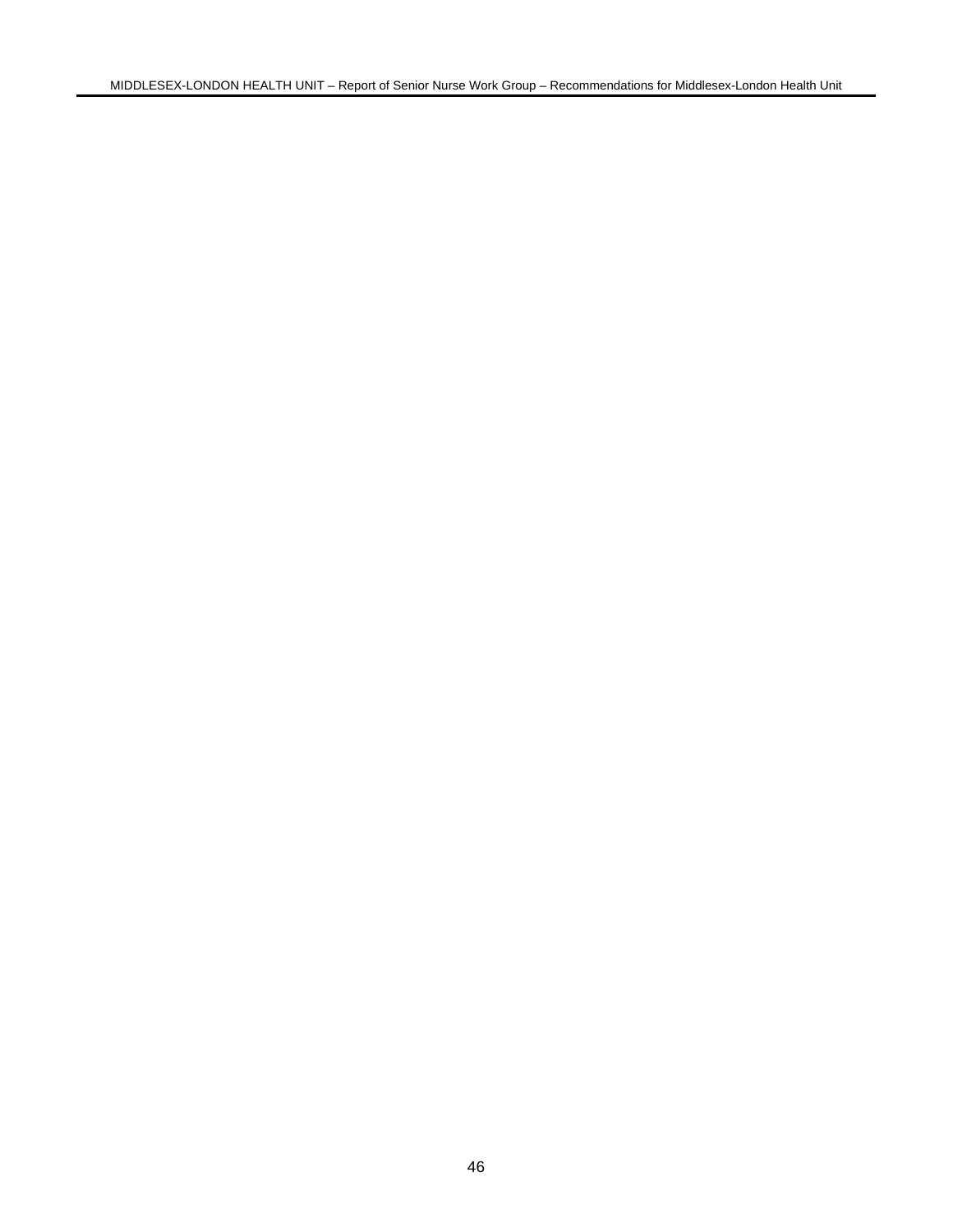# **References**

Adamson, B., Shackleton, T., Wong, C., Prendergast, M., & Payne, E. (1999). The criteria of a professional leader role in an academic health sciences centre. Health Care Management Forum 12 (2), 42-47.

Bournes, D. A., & DasGupta, T. L. (1997). Professional practice leader: A transformation role that addresses human diversity. Nursing Administration Quarterly 21(4), 61-68.

Brittan, B., & Langill, G. (1997). Structuring the design and implementation of leadership and teamwork for program management. Health Care Management Forum 10(2), 50-52.

Buchan, J. (1999). Still attractive after all these years? Magnet hospitals in a changing health care environment. Journal of Advanced Nursing, 30 (1), 100-108.

Comack, M., Brady, J., & Porter-O'Grady, T. (1997). Professional practice: A framework for transition to a new culture. Journal of Nursing Administration 27(12), 32-41.

Fine, M. (1994). Dis-tance and other stances: Negotiations of power inside feminist research. In A. Gitlin (Ed). Power and method: Political activism and educational research (pp. 13-35). London: Routledge.

Hoffart, N., & Woods, C. Q. (1996). Elements of a nursing professional practice model. Journal of Professional Nursing 12(6), 354-364.

Mason, D. (2000). Nursing's best kept secret. Magnet hospitals can save health care. American Journal of Nursing, 100 (3), 7.

McDaniel, C. & Wolf, G. (1992). Transformational leadership in nursing service. A test of theory. Journal of Nursing Administration, 22 (20), 60-65.

Ontario Ministry of Health and Long-Term Care (1999). Report of the Nursing Task Force: Good Nursing, Good Health: An Investment for the 21st Century. (www.gov.on.ca/MOH/english/pub/ministry/nurserep99/issues.html)

Registered Nurses Association of Ontario, (1999) Policy statement: Value of leadership in nursing administration. Toronto: RNAO.

Rose, M. D., & Reynolds, B. M. (1995). How to make professional practice models work. Critical Care Nursing Quarterly 18(3), 1-6.

Ross, E., Macdonald, C., McDermott, K., & Veldhorst, G. (1996). The chief of nursing practice: A model for nursing leadership. Canadian Journal of Nursing Administration 9(1), 7-22.

Scott, J.G., Sochalski, J. & Aiken, L. (1999). Review of magnet hospital research. Findings and implications for professional nursing practice. Journal of Nursing Administration, 29(1), 9-19.

Sorells-Jones, J. (1997). The challenge of making it real: Interdisciplinary practice in a "seamless" organization. Nursing Administration Quarterly 21(2), 20-30.

Young, J. M., Ang, R. & Findlay, T. (1997). Interdisciplinary professional practice leadership within a program model: BC Rehab's experience. Health Care Management Forum 19(4), 48-50.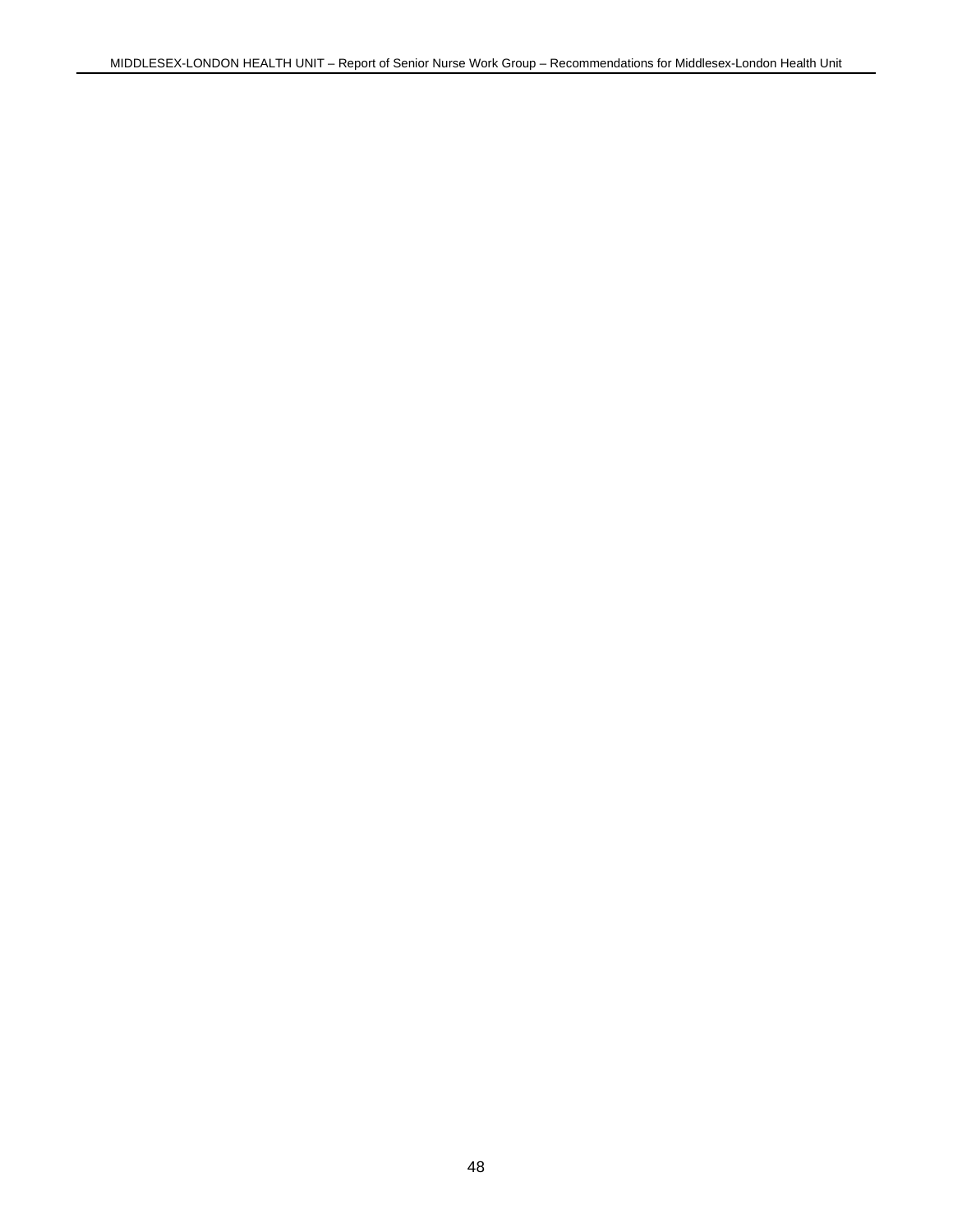# **Annotated Bibliography**

#### **1. Adamson, B., Shackleton, T. L., Wong, C., Prendergast, M., & Payne , E. (1999) The criteria of a professional leader role in an academic health sciences centre. Health Care Management Forum, Summer, 12 (2), 42-47.**

```
Setting: Victoria Campus, London Health Sciences Centre, London, Ontario
      Profession Leader
```
A Nursing Profession Leader (PL) was one of 14 positions designated for each of the clinical professions identified in the 1995 organizational restructuring. The mandate of the new role was to 1) facilitate the advancement of professional practice; 2) promote discussion of professional issues within the organization; 3) represent the profession in internal and external forums; 4) develop and foster links with the university to promote education and research; 5) optimize opportunities to enhance the level of interdisciplinary processes across the organization; and 6) manage core functions of the discipline as assigned. The role was seen as similar to former departmental, supervisor or manager roles in the previous organizational structure.

Four key components were common to all PL roles: professional leadership for practice; professional education and research activities; quality improvement; and profession resource planning. Specific activities for each component are included on page 43. Time commitment for the PL role varied by the size of the discipline and was negotiated with individual PLs. The authors acknowledge that the time required to prepare, educate and provide ongoing support to professional staff involved in the organizational change was underestimated.

Core competencies used to select internal candidates were: transformational leadership skills, commitment to interdisciplinary practice and patient-centred care, excellent verbal and written skills, political and health systems awareness, consumer and community responsiveness, professional issue expertise, change agent skills, collaboration and team building skills, commitment to academic pursuits, flexible, innovative, excellent conceptual and problem solving skills and systems thinking.

A matrix reporting structure was used whereby PLs reported to the Vice-President of Patient-Centred Care and to the Manager of Patient Care Support Services (for further detail see pg. 43). Determining appropriate compensation was an unresolved implementation challenge.

An important aspect of operationalizing the PL role in this setting was the creation of PL Council. An overview of this group including accountability and core functions are outlined (see pg. 44).

The authors conclude that strong leadership and specific purposeful administrative strategies are required for the introduction and administration of any new role in a dynamic changing environment. Profession leadership was seen as an essential component of organizational renewal and especially critical to empowering staff in developing new competencies, developing greater appreciation of the interdependencies among professions and enhancing ability to function more autonomously in the transition to a program management organizational structure.

#### **2. Aiken, L.H. & Patrician, P.A. (2000). Measuring organizational traits of hospitals: The revised nurse work index. Nursing Research, 49 (3), 146-153.**

| Setting:    | <b>USA</b> |
|-------------|------------|
| Title Used: | N/A        |

The organizational context in which nurses practice is important in explaining variation in patient outcomes, but research had been hampered by the absence of instruments to measure organizational attributes empirically. The revised Nursing Work Index (NWI-R) was used in a national AIDS care study and was found to capture organizational attributes that characterize professional nursing practice environments. The NWI and NWI-R were developed directly from the findings associated with the early research on magnet hospitals.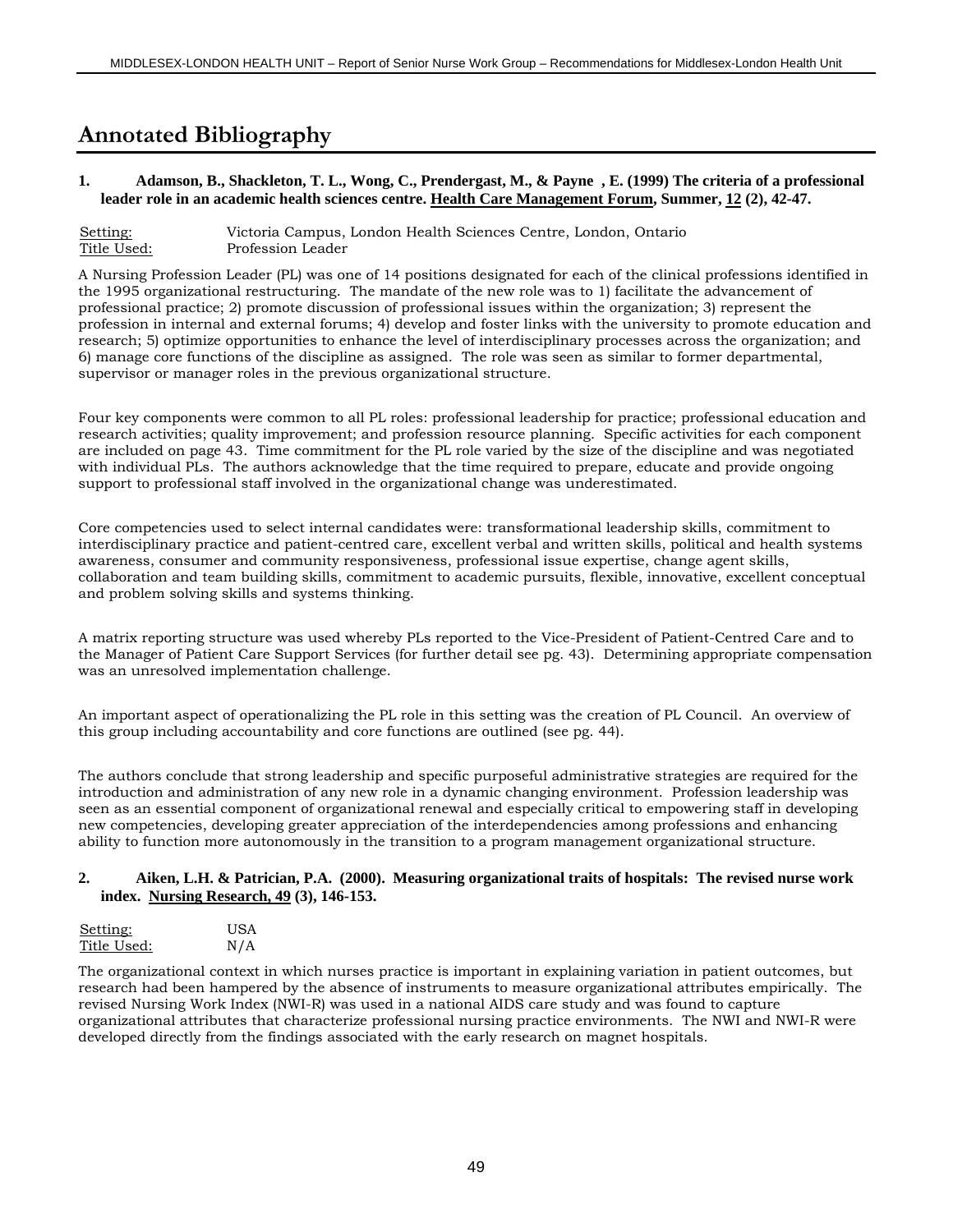A professional nurse practice environment empowers nurses to exercise control over the delivery of nursing care and provides them with increased opportunities for autonomy, accountability, and control over the environment in which they deliver care.

Characteristics of these practice environments were first identified in the 1980's with research into the 'magnet' hospitals that were able to recruit and retain nursing staff. These hospitals were 'characterized by their staff nurses as having adequate staffing levels; flexible scheduling; strong, supportive and visible nurse leadership; recognition for excellence in practice; participative management with open communication; good relationships with physicians; salaried rather than hourly compensation for nurses; professional development; and career advancement opportunities. These institutions were also found to have a somewhat richer nursing skill mix, reflecting the high priority they placed on quality patient care" (p. 147).

Later studies showed that magnet hospital nurses reported greater job satisfaction and adequate to excellent staffing levels. These hospitals were successful in attracting and retaining nurses over at least a decade despite cyclical national and regional nursing shortages. They also demonstrated lower mortality rates than matched controls.

#### **3. Brittan, B., & Langill, G. (1997). Structuring the design and implementation of leadership and teamwork for program management. Health Care Management Forum, 10 (2), 50-52.**

| Setting:    | Royal Ottawa Health Care Group |
|-------------|--------------------------------|
| Title Used: | Discipline Leader              |

As part of a program management model, discipline leader roles were created to monitor and ensure the quality of care provided by various clinical disciplines. The authors highlight in their conclusions the importance of clear accountability, clear working relationships and accountability between discipline leaders and program managers and clear role relationships.

#### **4. Bournes, D. A. & DasGupta, T. L. (1997). Professional practice leader: A transformational role that addresses human diversity. Nursing Administration Quarterly, 21 (4), 61-68.**

| Setting:    | Sunnybrook Health Science Centre, Toronto, Ontario |
|-------------|----------------------------------------------------|
| Title Used: | Professional Practice Leader                       |

This article used Parse's Theory of Human Becoming and describes the Professional Practice Leader's role as providing leadership that facilitates a shift from nursing that focuses on assessing, diagnosing and categorizing clients into pre-established problem-oriented categories to one where the nurse works in true partnership with clients. The role description offered for the PPL is closer to that of a Clinical Nurse Specialist as described in other literature. A definition of shared governance (sharing responsibility & accountability for practice) is included (pg. 63). The authors do emphasize that one of the key roles of a PPL is to create an environment where it is safe for nurses to create visions and challenge current reality. They comment: "There is nothing more important than a supportive environment when persons are in the process of disengaging themselves from old expectations, old assumptions and old identities. The neutral zone must be crossed before one feels comfortable with a new identity based on new conditions" (pg. 65).

#### **5. Buchan, J. (1994). Lessons from America? US magnet hospitals and their implications for UK nursing. Journal of Advanced Nursing, 19, 373-384.**

| Setting:    | N/A |
|-------------|-----|
| Title Used: | N/A |

This paper critically reviews the appropriateness of the concept of the USA magnet hospitals for the UK nursing market. It reviews key characteristics of 'magnet hospitals' that typically demonstrate lower nurse turnover and higher levels of reported job satisfaction than other hospitals. Detailed case studies of employment practice in 10 USA hospitals and 10 Scottish hospitals are reported with attention to remuneration, methods of organizing nursing care, establishment-setting and flexible hours. The paper concludes that there are features of magnet hospitals that are relevant and applicable to the UK but cautions against a piecemeal approach. "Successful employment and deployment of nurses is not automatic result of adopting any particular form of managerial practice or organizational structure. …The commitment of management, and the availability of appropriate resources and expertise is also required" (p.384).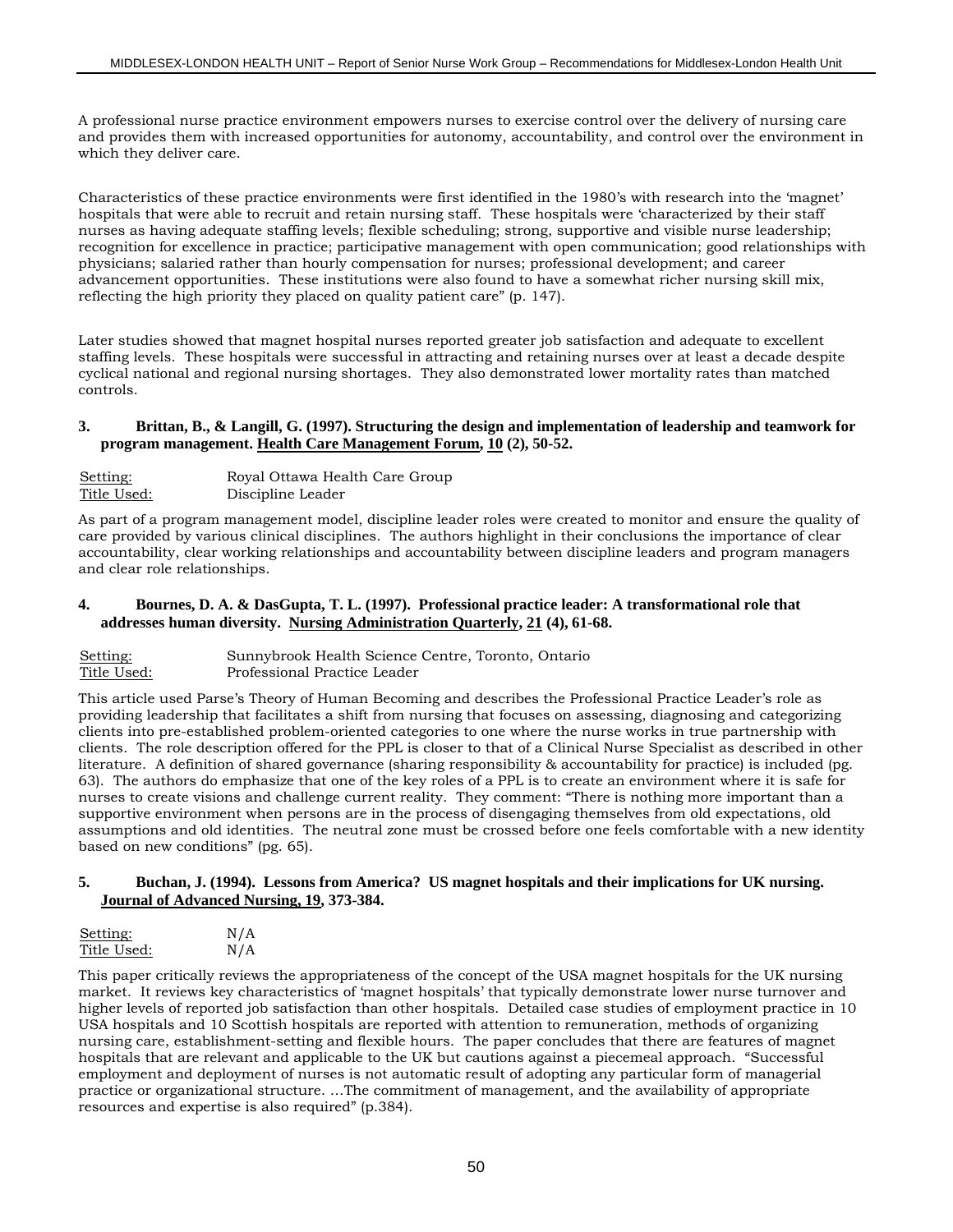#### **6. Buchan, J. (1999). Still attractive after all these years? Magnet hospitals in a changing health care environment. Journal of Advanced Nursing, 30 (1), 100-108.**

| Setting:    | Hospitals in the USA |
|-------------|----------------------|
| Title Used: | N/A                  |

'Magnet hospitals' is a term used to highlight hospitals that have a good reputation for recruitment and retention of registered nurses. This study examines the research base for magnet hospitals and assesses the relevance of the concept to hospitals in the United Kingdom. Key characteristics of magnet hospitals are grouped into three main categories: administration, professional practice and professional development.

Characteristics of administration include a participatory and supportive management style, well-prepared and qualified nurse executives, a decentralized organizational structure, adequate nurse staffing, deployment of clinical specialists, flexible work schedules, and clinical career opportunities (clinical ladders).

Professional practice characteristics that contribute to a magnet hospital include professional practice models of delivery of care, professional autonomy and responsibility, availability of specialist advice and emphasis on teaching responsibilities of staff.

In the area of professional development, magnet hospitals usually have a planned orientation for staff, with emphasis on service/continuing education, competency based clinical ladders and management development.

With respect to administration, there is emphasis on open, participatory management with an emphasis on twoway communication with staff and led by well-qualified nurse executives in a decentralized structure.

These characteristics are not in themselves new or novel but magnet hospitals plan for and integrate these characteristics within a strategic framework.

Recent research has linked organizational characteristics of hospitals with outcomes of care (i.e., mortality rates), reflecting new priorities in the management of nursing resources in the USA.

Staff shortages are not currently a main policy issue in the USA but quality of care and organizational efficiency in health care are now key factors. Magnet hospitals appear by one measure to provide better care.

The American Nurses Credentialling Center (ANCC) has established a magnet-oriented credentialling system for hospitals in the USA. Their approach monitors and revisits participant organizations. The authors support both monitoring and a process of re-accreditation to maintain a 'live' register of magnet hospitals.

The US Congress established an Institute of Medicine Commission to examine the adequacy of the nursing workforce in the USA to meet health care demands. The Commission, in its report expressed concern about the increased use of ancillary nursing personnel as employers come under increasing cost-containment pressure and resort to 'cheaper' mixes of staff. Cost containment has driven changes in the nursing labour market and organization of US hospitals; the result has been that some of the first-identified magnet hospitals have lost core characteristics of 'magnetism' while other have retained these characteristics despite organizational change..

#### **7. Comack, M., Brady, J., & Porter-O'Grady, T. (1997). Professional practice: A framework for transition to a new culture. Journal of Nursing Administration, 27 (12), 32-41.**

| Setting:    | Toronto East General, Toronto, Ontario |
|-------------|----------------------------------------|
| Title Used: | Profession Leader                      |

Ensuring that professional practice standards continued as the hospital moved to population-based services was identified as an important issue. The personal attributes of the experienced, knowledgeable individual traditionally providing professional leadership in the role of manager or director were identified as a potential missing link in the new system. The authors describe an Essential Elements Model (see pg. 34) which articulates independent and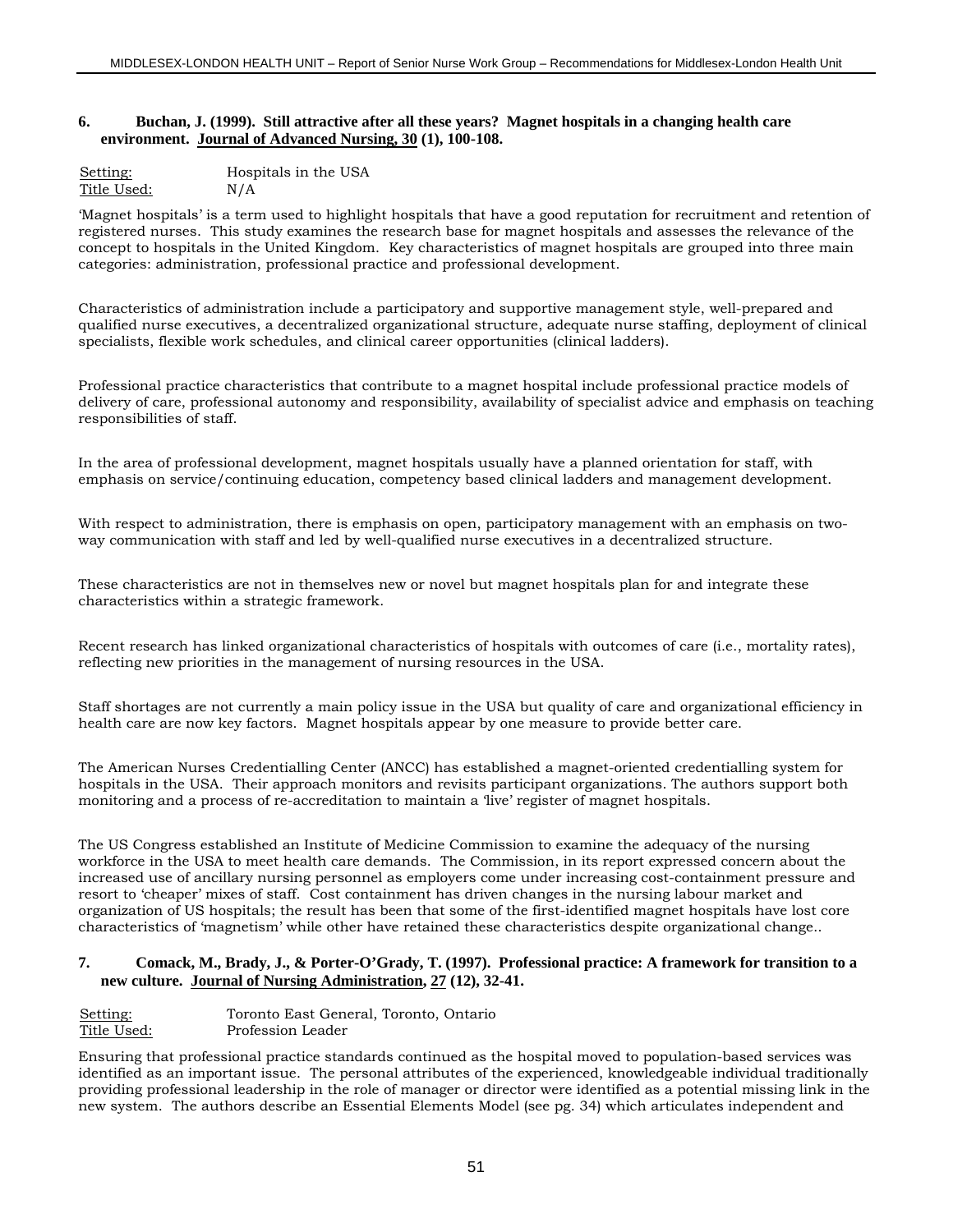interdependent functions of the Profession Leader within four domains – practice, leadership, research/CQI and education with activities identified for each domain (e.g. regulations, standards, professional development, profession leadership, research, vision, creativity). The role of the PL was held by unionized staff. This position was seen as an interim step to ensure the integrity of each profession during the transition to a new culture and combined direct care responsibilities with what traditionally is considered management responsibilities. The newly defined PL accountabilities were similar if not the same as the supervisor's role in the previous structure. Salary remuneration was identified as an unresolved issue. The authors provide a thorough description of two groups – Professional Practice Committee and Nursing Practice Council. Both were identified as temporary with specific terms of reference and work plans.

#### **8. Hoffart, N., & Woods, C. Q., (1996). Elements of a nursing professional practice model, Journal of Professional Nursing, 12 (6), 354-364.**

| Setting:    | N/A |
|-------------|-----|
| Title Used: | N/A |

This article is included for two key points: accountability without power leads to frustration and failure (p. 361); it takes at least one year for an innovation to "settle in", hence repeated follow-up surveys after that period are recommended (p. 362). An interesting article that describes a professional practice model designed to support nurse control over the delivery of nursing care and the environment in which care is delivered.

#### **9. Kramer, M. and Schmalenberg, C. (1988). Magnet hospitals: Part I. Institutions of excellence. Journal of Nursing Administration, 18 (1), 13-24.**

| Setting:    | USA magnet hospitals |
|-------------|----------------------|
| Title Used: | N/A                  |

Using the eight characteristics identified by Peters and Waterman in their book *In Search of Excellence* this study analyzes 16 magnet hospitals to determine if they possess characteristics similar to the best run companies in the corporate community. Analysis indicates a strong correspondence and that these conditions have enabled the studied hospitals to deal effectively with the nursing shortage. The article then examines how these hospitals have integrated the first three principles of excellence: bias for action (fluidity and informality that allows for quick and easy communication at all levels), staying close to the customer to ensure a quality product and service reliability, and fostering an environment of autonomy and entrepreneurship that supports experimentation from both a value and a physical resource perspective.

#### **10. Kramer, M. and Schmalenberg, C. (1988). Magnet hospitals: Part II. Institutions of excellence. Journal of Nursing Administration, 18 (2), 11-19.**

| Setting:    | USA magnet hospitals |
|-------------|----------------------|
| Title Used: | N/A                  |

The authors continue their examination of magnet hospitals with respect to the identified characteristics of bestrun companies in the corporate community. These characteristics include productivity through people (treating people with dignity and high performance expectations), and a hands-on, value driven culture leadership (leaders create, instill and clarify the value system of the company).

Leadership is an interactive flow of pathfinding, decision-making and implementation. One individual is not enough; it is the team at the top that is crucial. Top nursing executives in magnet hospitals were seen as visionary, enthusiastic leaders in nursing who "stir emotion" and were supported by a strong, cohesive and well-educated nursing management team.

Unlike excellent corporations that remain with the business they know best, magnet hospitals were diversifying.

Magnet hospitals demonstrated a strong belief in decentralization, and especially valued the quick decisions and quality actions that the flexibility and control of practice at the unit level permitted, although some were moving toward more centralized standards for documentation, records and some policies and procedures. Magnet hospitals also demonstrated loose-tight properties wherein there is lots of individual autonomy, flexible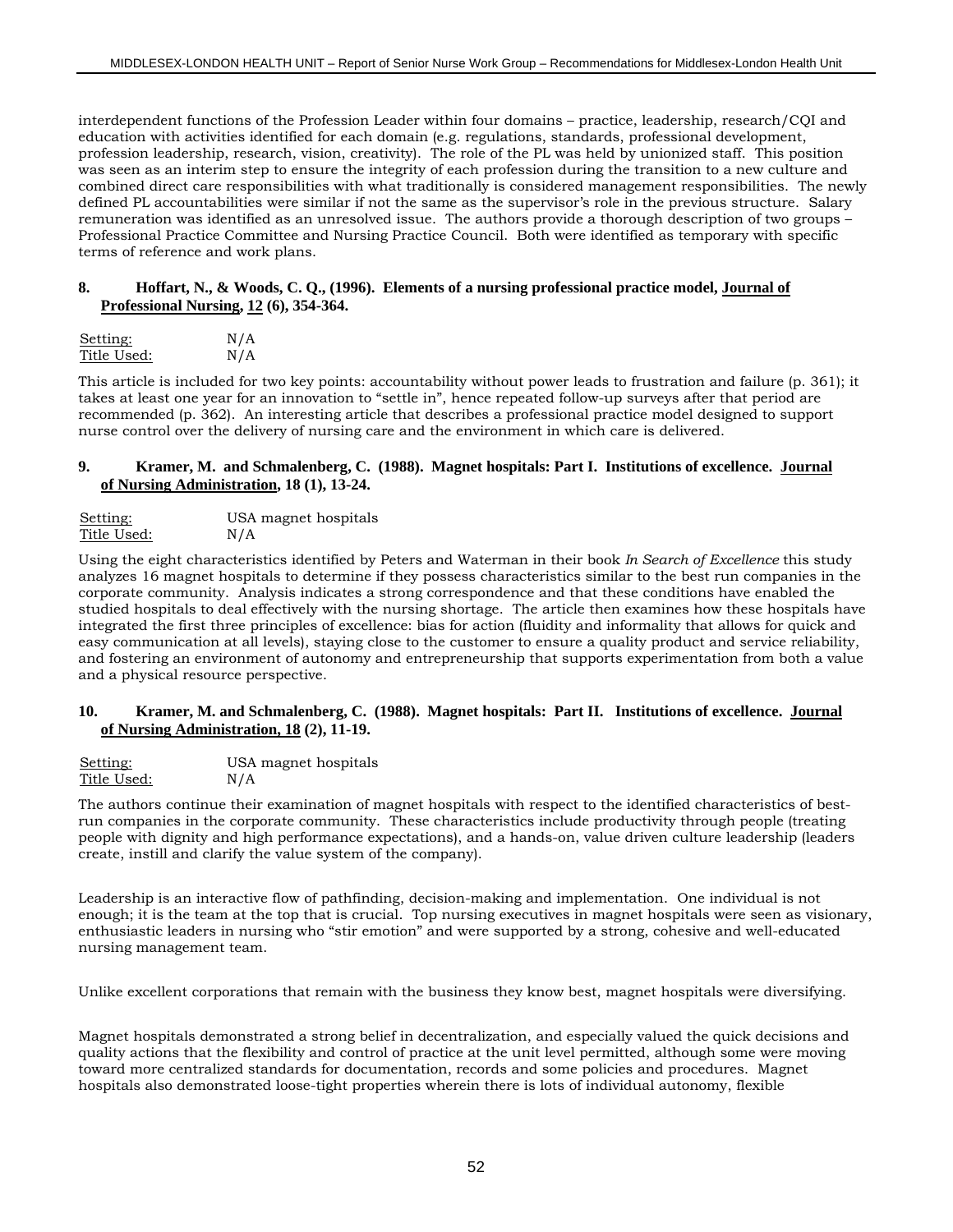organizational structure, extensive experimentation, copious feedback and informality coupled with a tight, culturally driven and controlled seer of rigidly shared values.

The authors conclude that health care organizations need to look to the characteristics of both the excellent companies and the magnet hospitals as models. They assert that more attention is needed in selection of management teams who can instill, clarify and protect the agency's core values and that there must be congruence between nursing's core values and the remainder of the hospital. In magnet hospitals, patient care is the product and nursing is the main department in this product line. "The central theme of all excellent companies is that everything, all other departments, must support the product line"(p. 17).

Magnet hospitals have created conditions that minimize the internal nursing shortage; nurses prefer to work in these hospitals.

#### **11. Kramer, M. (1990). The magnet hospitals. Excellence revisited. Journal of Nursing Administration, 20 (9), 35-44.**

| Setting:    | USA hospitals |
|-------------|---------------|
| Title Used: | N/A           |

One third of the magnet hospitals that were identified in the original study by the American Nurses' Association were revisited in 1986 and again in 1989. Generally these were acute care, urban and medium to large-sized community or medical center hospitals. Although some of these hospitals have increased the number of beds and others decreased, overall they have maintained their market share. All of these hospitals reported selectivity in filling staff vacancies while about half noted that qualified applicants for leadership and managerial positions were much scarcer than for experienced staff positions.

Most dramatic in the changes observed was the debureaucratization of the nursing department through flattening of the structure and increased professionalization, as evidenced by a larger percentage of registered nurses in the department work force. Flattening resulted in a marked increase in the nurse managerial span of control and flattened departmental structure. Layers of clinical decision-making above the level of the head nurse were markedly reduced or eliminated. Assistant directors of nursing were specialists in budget, financial, strategic or operational planning, education and research, personnel issues, etc. Staffing, scheduling and staff replacements were decentralized to the unit or service level. Concurrently, the number of patient care units for which head nurses were responsible were increased.

About half of the magnet hospitals in the study had moved to a salaried status for nurses. Most of the hospitals had a system of autonomous, self-managed, self-governed operation at the unit level and systematic, participative, representative involvement by unit staff nurses in nursing department-wide governance issues, especially related to clinical decision-making and nurse-physician collaboration.

Nursing care delivery systems seemed to be in an experimental phase with two trends emerging: an all RN staff with some nursing and non-nursing assistants assigned to the nurse and/or differentiated practice at the RN level based on educational preparation.

Findings around core values of these hospitals are in line with research around the core values of best run companies. There is a culture of excellence, of respect for all, of competence and scholarship, of quality care through autonomy at the front-line, competence and pride in self and work, and cost-effectiveness.

Quality nursing leadership is essential to a culture of excellence.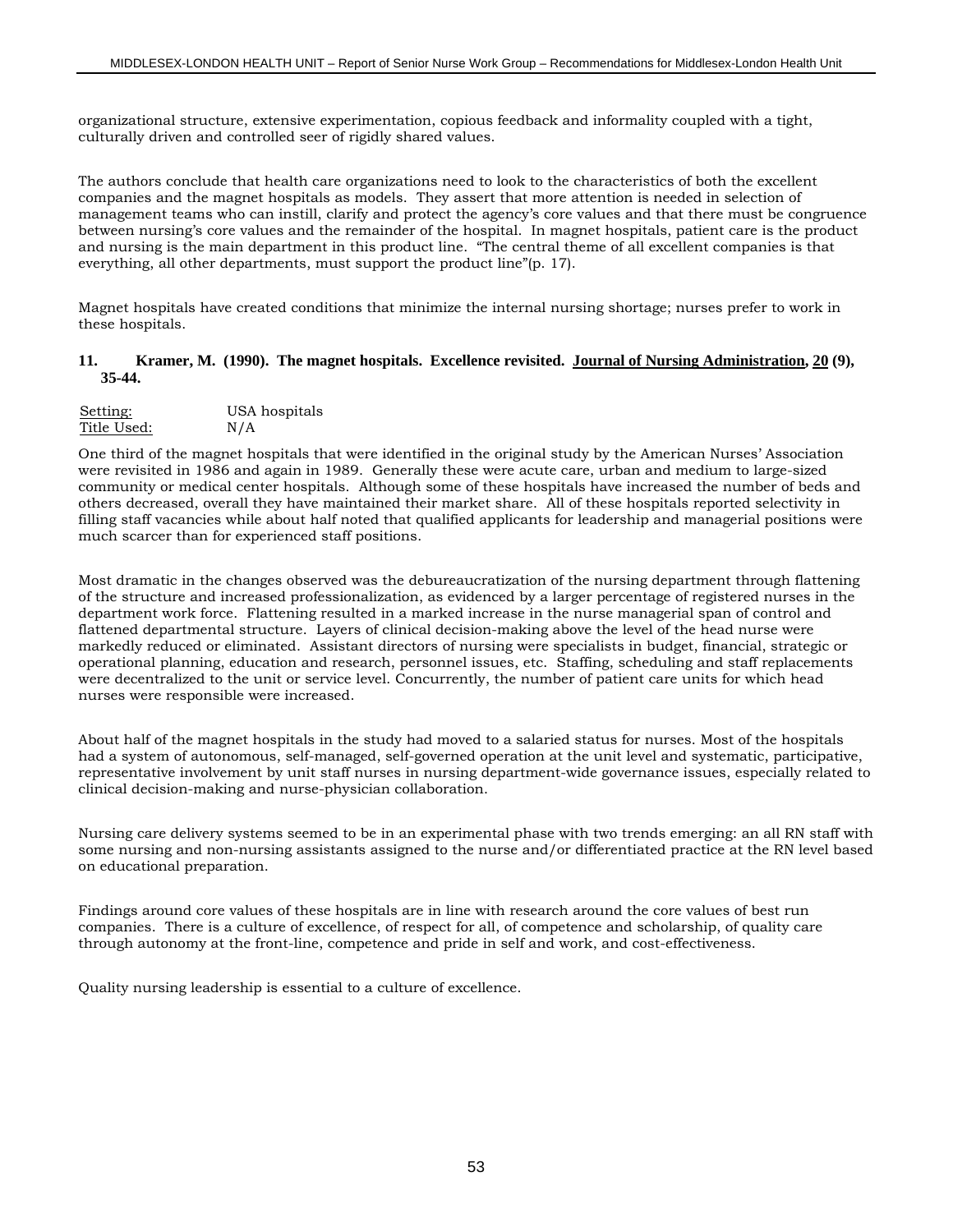#### **12. Mason, D. (2000). Nursing's best-kept secret. Magnet hospitals can save health care. American Journal of Nursing, 100 (3), 7.**

| Setting:    | USA hospitals |
|-------------|---------------|
| Title Used: | N/A           |

External consultants to hospitals have advised hospitals to meet financial goals by reducing professional nursing staff. There is an alternative. 'Magnet hospitals' are cost-efficient, have shorter lengths of stay, higher patient satisfaction rates, lower mortality rates and lower rates of nurse burnout and needlesticks to nurses. The American Nurses Credentialling Center (ANCC) accredits magnet hospitals and has demonstrated that nurses at ANCC magnet hospital "have fewer patients in their workloads, better support services, greater participation in policy decisions, and more powerful chief nurse executives" (p. 7).

#### **13. McDaniel, C. and Wolf, G. (1992). Transformational leadership in nursing service. A test of theory. Journal of Nursing Administration, 22 (20), 60-65.**

| Setting:    | Nursing department of one Pennsylvania, USA health facility |
|-------------|-------------------------------------------------------------|
| Title Used: | Nurse executive                                             |

In this study the authors test the theory of transformational leadership in one nursing department with an executive, mid level administrators and staff nurses. Transformational leaders pay attention to employees and demonstrate an understanding of the specific employee situation. Followers exhibit a desire to emulate the qualities of the their leader and are stimulated by their leader to be intellectually curious, try out new behavior and seek new solutions to old problems. Transformational leadership is shown to be highly congruent with the characteristics of magnet hospital leadership and is related to work satisfaction and higher productivity among employees. Dimensions of transformational leadership can be learned in leadership programs. Nurse executives can model these behaviors and create structures to reinforce these qualities. Such structures may take the form of innovation teams, problem-solving groups, quality circles, journal clubs, committee structures or inservice programs.

#### **14. Rose, M. D., & Reynolds, B. M., (1995). How to make professional practice models work. Critical Care Nursing Quarterly, 18 (3), 1-6**

This article addresses issues related to designing and implementing a professional practice model, principles for successful organizational change and changes in the nurse manager's role necessitated by a changing work environment. It is included in this annotated bibliography for its reference to the following: 1) the reasons for implementing a model must be unique to the particular setting; 2) mapping the boundaries of authority, and control fosters trust between management and staff; and 3) if clear role expectations are not defined, confusion and distrust will occur.

#### **15. Ross, E., Macdonald, C., McDermott, K. and Veldhorst, G. (1996). The chief of nursing practice: A model for nursing leadership. Canadian Journal of Nursing Administration, 9, (1), 7-22.**

| Setting:    | Women's College Hospital, Toronto, Ontario |
|-------------|--------------------------------------------|
| Title Used: | Chief of Nursing Practice                  |

With reorganization in 1991 to a program management structure, issues identified by nursing staff included: 1) loss of a voice for nursing at the senior management level; 2) maintenance of professional standards of nursing practice; 3) representation to the external nursing communities; and 4) links with the academic community. A task force, with internal and external nursing representatives recommended that a new senior nurse position – Chief of Nursing Practice, reporting directly to the Board and CEO be established. The authors clearly acknowledge that the importance of this position reporting to the Board and CEO cannot be overstated.

Role expectations included: 1) articulating a vision for nursing; 2) enhancing the value and image of nursing within and externally; 3) maintaining and strengthening contact with external nursing communities; 4) being a resource for nursing practice issues; 5) developing and directing decision-making committees for professional practice; 6) being a nursing voice on senior level committees; and 7) advancing nursing research and nursing practice. Personal prerequisites identified for the position were: honesty, integrity, humour, enthusiasm, energy and exemplary communication and listening skills. Role requirements identified by the task force included educational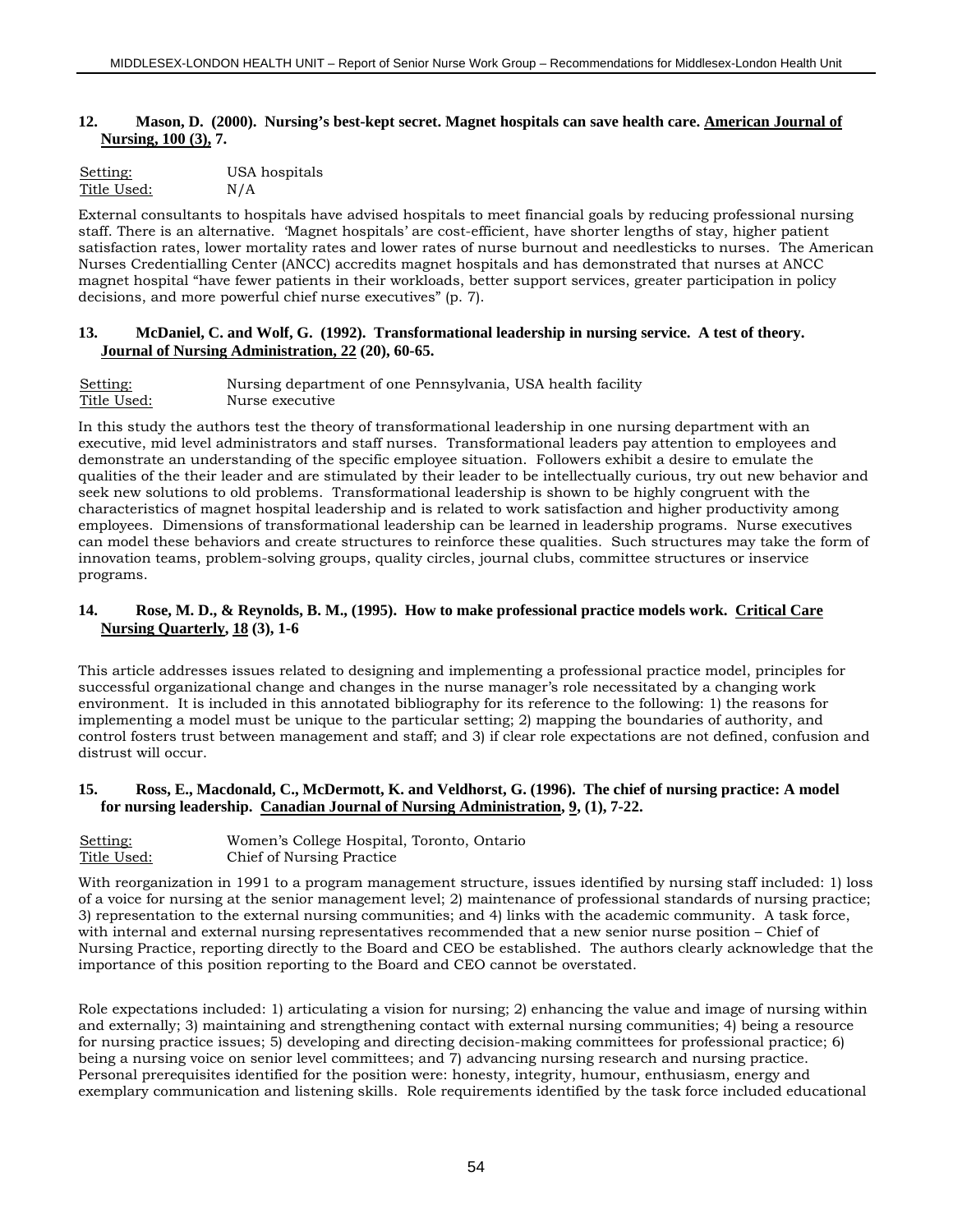qualification of Master's in Nursing, with PhD preferred, demonstrated evidence of supporting nurses with political activity and demonstrated active involvement in nursing organizations at the provincial and/or national level.

The authors emphasize that when traditional management roles are eliminated, new models of nursing leadership are needed if nurses are to continue to provide quality patient care. The position of the chief of nursing practice is a role model for nursing leadership and one viewed as pivotal for the professional identity of nursing and for the provision of high quality patient care. Evaluation within 3-5 years is suggested.

#### **16. Scott, J.G., Sochalski, J. and Aiken, L. (1999). Review of magnet hospital research. Findings and implications for professional nursing practice. Journal of Nursing Administration, 29(1), 9-19.**

Setting: USA hospitals Title Used: Nurse administrators, Chief Nurse, Nurse Executive

This article synthesizes the magnet hospital research that describes and evaluates the professional practice of nurses within these institutions and it identifies areas for future research to advance professional nursing models within current hospital organizations.

Research subsequent to the identification of characteristics on magnet hospitals illuminated the professional nursing practice of nurse administrators and staff members. Visibility and staff support were reported as important and effective traits of magnet hospital nurse leaders.

Leadership attributes of the nurse administrators were identified and included:

- Is visionary and enthusiastic
- *Is supportive and knowledgeable*
- *Maintains high standards and high staff expectations*
- *Values education and professional development of all nurses within the organization*
- *Upholds position of power and status within the hospital organization*
- *Is highly visible to staff nurses*
- *Is responsive and maintains open lines of communication*
- *Is actively involved in state and national professional organizations (p.10).*

Chief nurses at magnet hospitals were able to create an organizational culture that enhanced staff satisfaction and fostered professional growth through autonomy, collaborative relationships, and status. Although the administrators' active involvement in staff issues existed, it did not result in authoritarian control over clinical issues. . The nurse executives' presence and communication skills supported staff involvement in decisions and their control over patient care issues.

Nursing staff in magnet hospitals also exhibited characteristics in common. These included their ability to establish a patient-nurse relationship, autonomy and control and the presence of collaborative nurse-physician relationships at the level of the patients.

When compared with matched control hospitals, magnet hospitals showed lower mortality rates and higher patient satisfaction.

The authors assert that the leadership attributes of nurse executives remain relevant in contemporary health care settings and that there is increased demand for nursing leaders to use these skills in communities. The nurse executive is a team builder who supports the professional development of staff that fosters both accountability and sounder clinical decision-making. The nurse leader must understand both the clinical discipline of nursing and the major financial and other challenges that an institution faces. " If the nurse executive is perceived as such a leader, the nursing organization may be integrated into the larger institution without losing its identity. Also, the greater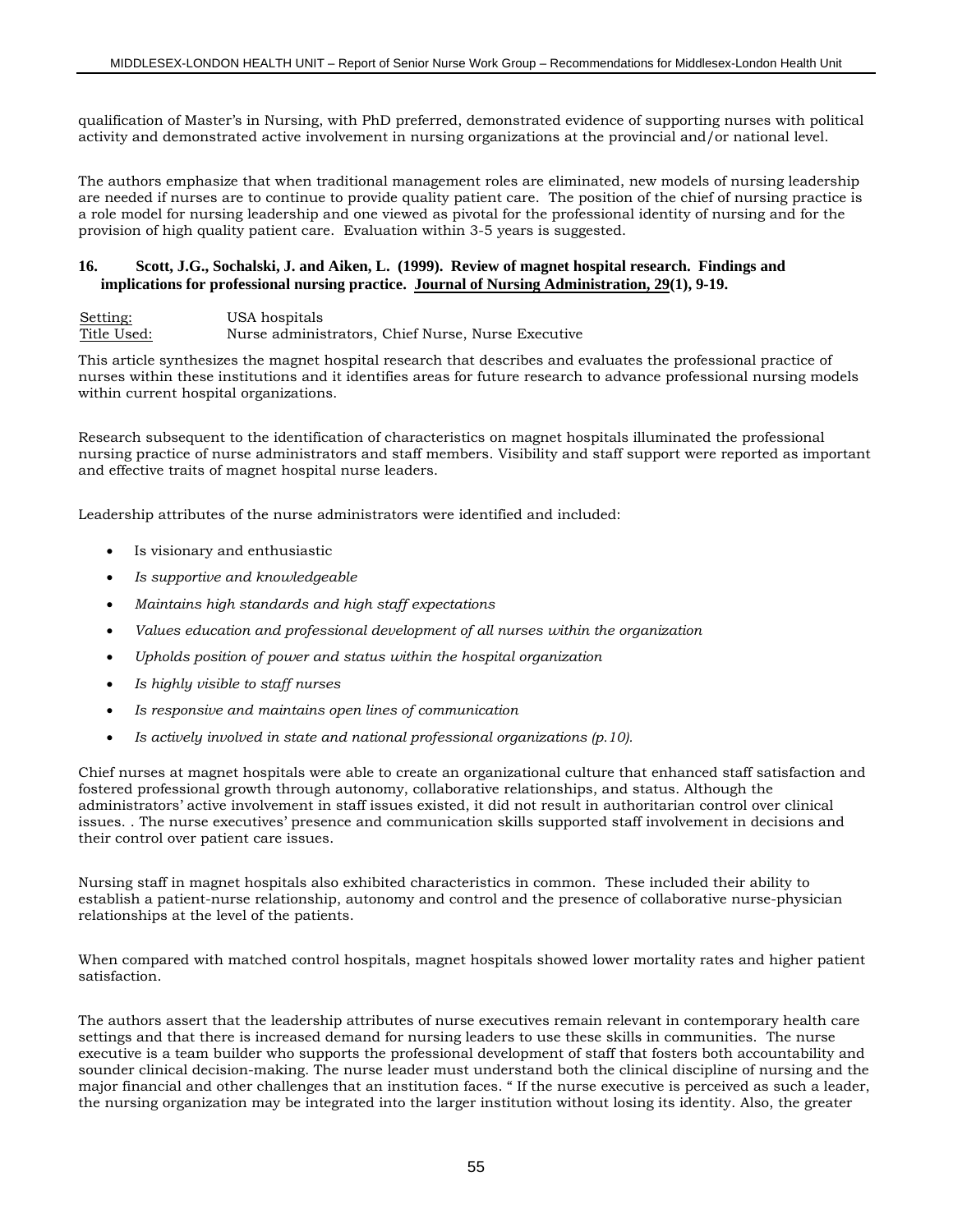visibility of the nurse executive to the staff nurses fosters recognition of their work and gives them greater opportunity to express their concerns and suggestions" (p. 10). Communication between the nurse executive and the staff must be open and effective. Communicating about nursing to those outside the institution in dealing with funding issues, patient advocacy, and shaping public opinion on health care issues, is becoming increasingly important.

#### **17. Sorrells-Jones, J. (1997). The challenge of making it real: Interdisciplinary practice in a "seamless" organization. Nursing Administration Quarterly, 21 (2), 20-30.**

| Setting:    | University of Virginia Medical Centre, Charlottesville, Virginia |  |
|-------------|------------------------------------------------------------------|--|
| Title Used: | Lead Role                                                        |  |

This article describes restructuring in an academic medical centre which saw the Division of Nursing eliminated along with 35% of previously existing management positions. The title of nurse manager was also eliminated and the position of patient care services administrator introduced. A chief nurse executive with a dual role as chief patient services officer was included in the new model. One of the biggest concerns with restructuring centered on a professional identity. The author acknowledges that many legitimate functions are served by an unidisciplinary department in addition to administrative functions such as: 1) co-ordinating education activities for discipline members and students; 2) easy access to expert professional consultation; 3) oversight of the discipline's standards of care and practice; 4) socialization of new practitioners into the discipline; 5) high level peer review activities that require knowledge of the professional practice of the discipline.

The need for a professional spokesperson or "point person" was identified for all major professional disciplines. The term "lead role" was adopted. The lead role is a staff role, not a line one, and included no administrative responsibilities. The role focused on professional issues and on being the professional leader of the discipline. The individual selected for this role is given time up to 50% for these professional duties. Activities include: convening regular meetings of the discipline staff, ensuring that all of the professionals of a particular discipline have an opportunity to meet regularly, to maintain their own professional identity and relationships and to deal with discipline-specific practice issues and standards.

The author differentiates between multi-disciplinary and interdisciplinary practice (see pg. 26) and concluded that most professionals simply do not know how to work together in teams, especially teams of "equals". Several contributing factors were identified including: an astonishing lack of understanding between disciplines about practices of each other; problematic lack of a common vocabulary; limited ability or apparent willingness to confront and handle conflict. These factors are not unlike the experiences of others in other settings, but this facility was surprised by the depth and intensity of all of the contributing factors. At the time of writing, "leads" were continuing in place for each of the major professional disciplines. Limited discussion of specific implementation issues related to restructuring is evident.

#### **18. Young, J. M., Ang, R., & Findlay, T. (1997). Interdisciplinary professional practice leadership within a program model: BC Rehab's experience, Health Care Management Forum, 19 (4), 48-50.**

| Setting:    | BC Rehab, tertiary care rehabilitation facility |
|-------------|-------------------------------------------------|
| Title Used: | Practice Leader                                 |

Issues identified as this facility shifted from a departmental organizational structure to a program management model included: maintenance of professional standards, education of students, loss of professional identity and continuing education. Accountable to the Vice President, Professional Practice Leaders (PL) were designated for each of 10 disciplines. PL responsibilities crossed all services and programs and included: 1) provision of effective and efficient clinical service; 2) establishment of standards of practice; 3) coordination of student education; 4) promotion and facilitation of continuing education and research; 5) monitoring issues and trends in professional practice; 6) development of practice goals and objectives; 7) establishing and evaluating discipline specific quality management practices. Practice Leaders are included in decisions concerning human resources, quality management, research, professional development and student education. Additional responsibilities included: development of committees and delivery systems to support professional practice, assessment of discipline education needs, management of budgets for professional development within the specified discipline and implementation of educational programs.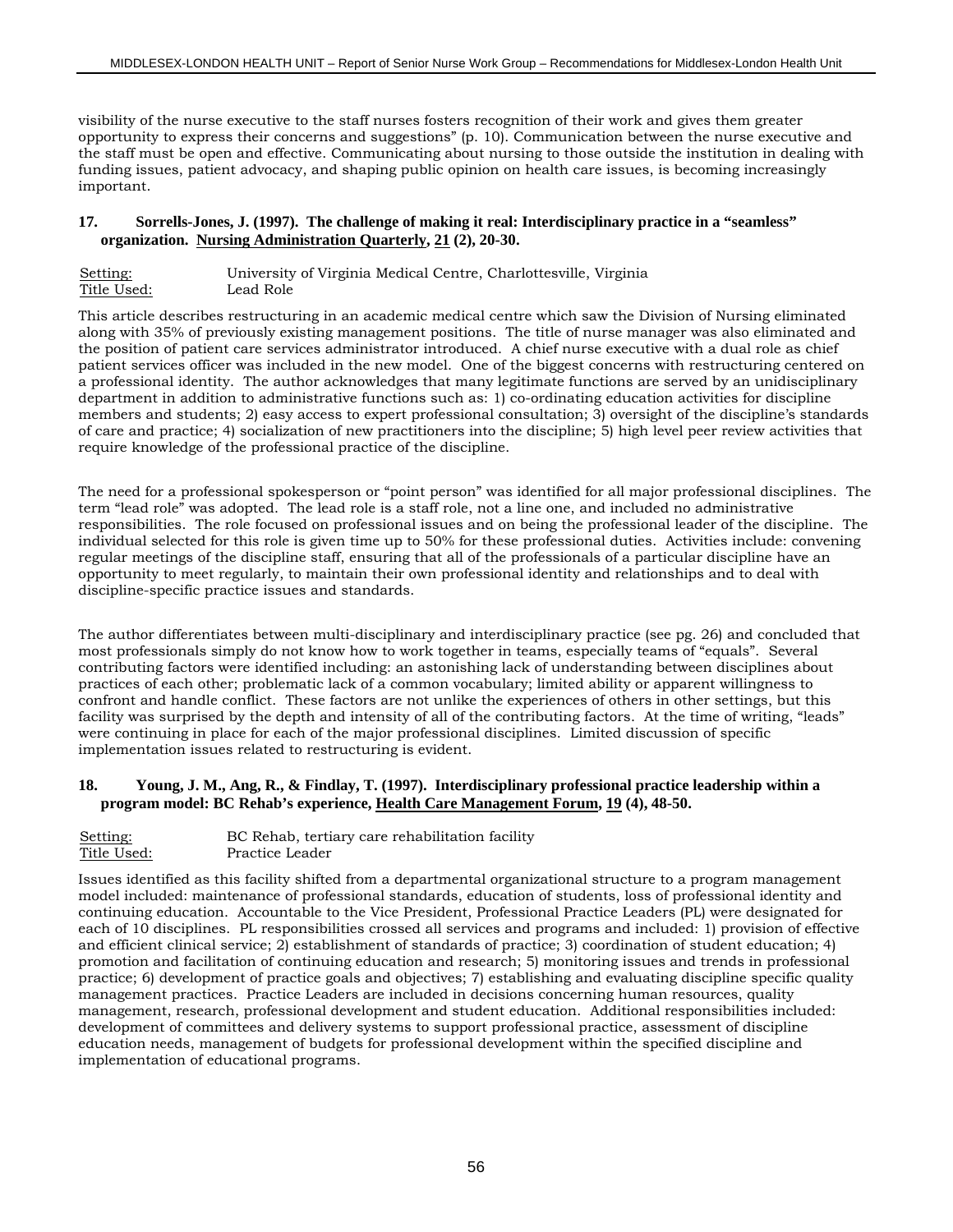Effective working relationships with academic institutions, professional licensing associations and other external agencies as well as having an academic appointment were identified as important for several reasons, i.e. to keep informed of developments within the discipline, to employ external resources to further professional practice within the agency and to positively influence professional practice and teaching within the external community. The PL's work closely with Program and Service Directors, e.g. Human Resources to define professional qualifications and competencies, to determine staff requirements, orientation, hiring, performance appraisals and disciplinary activities.

The amount of time allocated to the role varied primarily on the number of staff within the discipline (e.g. Nursing, OT, PT and Social Work were full time positions).

Lack of clarity around the roles of Program Directors and PLs was a major concern. Although PLs in this model have no final authority over budgets, and Program Directors made the final decisions in all administrative matters, they were compelled to work with PLs and Clinical Program Directors in coming to decisions. Biweekly meetings of PLs, Vice President of Rehabilitation and Residential Services and Program and Service Directors served as a forum for discussion, information sharing, problem solving, operational decision making and consensus building around common issues.

The authors acknowledge there is a danger that "leadership and authority within a professional discipline may be viewed as holdovers or remnants of the departmental model and therefore incongruent with program management". They conclude that it "must be remembered however that competent professional practice is the foundation of clinical services". Practice leaders were viewed in this organization as being in a unique position to promote interdisciplinary client-focused services and to foster collaborative approaches where otherwise adversarial or competitive relationships may exist.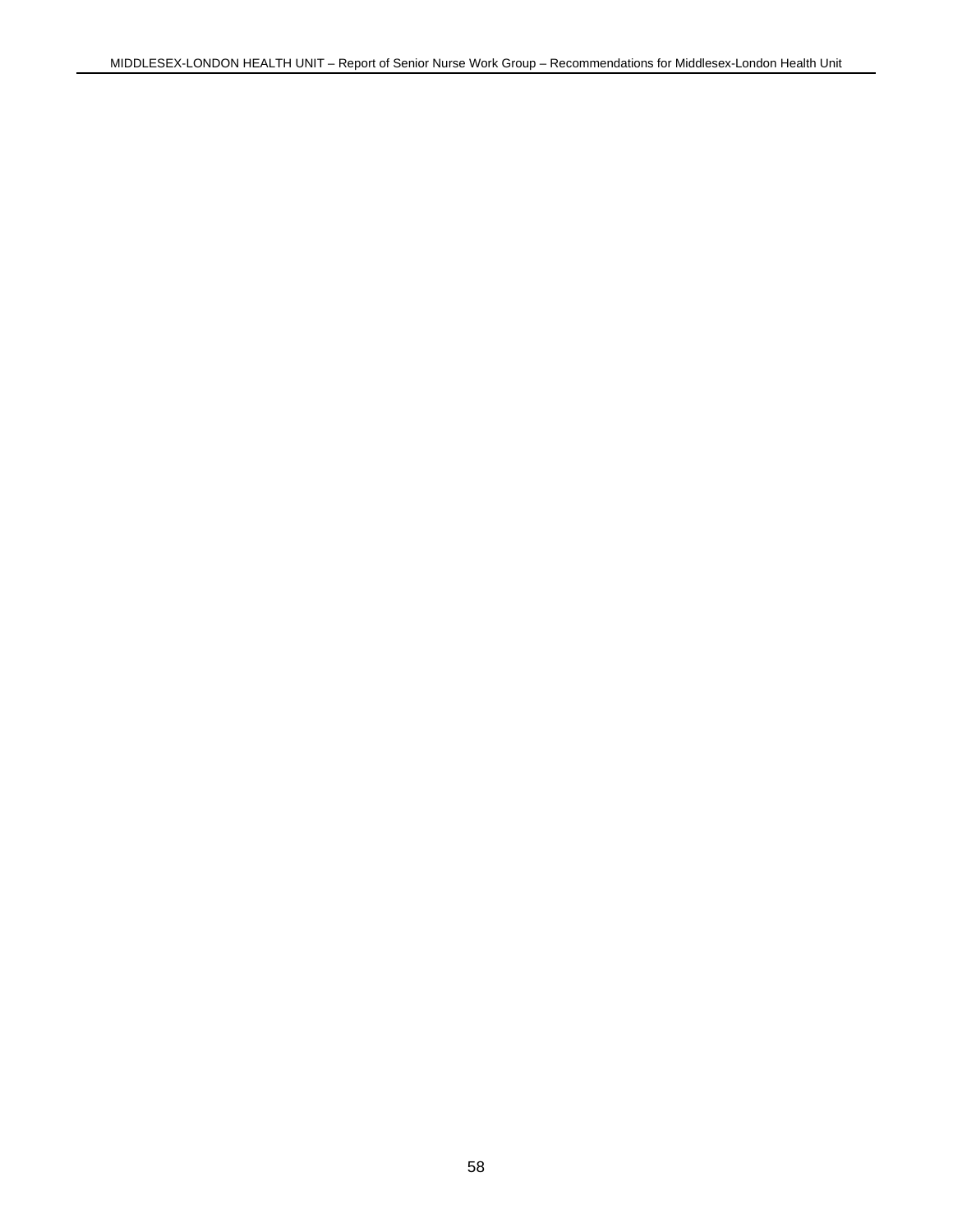# **Appendix A – Correspondence from Nursing Action Team - including notes from September 19, 2000**

Dr. Graham Pollett Medical Officer of Health Middlesex-London Health Unit 50 King St. London, Ontario N6A 5L7

Tuesday, September 26, 2000

Dear Dr. Pollett,

Thank you for agreeing to meet with the Nursing Action Team of public health nurses this past week. We view your attendance at this meeting as a positive response to the collective concerns of Middlesex-London Health Unit nurses. It was important to these nurses that this forum be initiated so that our perspectives could be shared and so that we could receive information that had been previously unavailable to us. As discussed, please find enclosed the summary of our presentation in its unedited form.

We recognize that there is significant diversity of thought with respect to nursing leadership at Middlesex-London Health Unit.

We believe that, for the most part, our current questions have been answered, our perspectives have been heard and respected.

The Middlesex-London Health Unit has been a leader among Ontario health units in providing service to the public. This is due in part to the visionary thinking of nursing leaders who have worked collaboratively with colleagues in all circles – within the Nursing Division, the agency, within the broader community and across the province. For example, the Middlesex-London Health Unit Nursing Division retained home visiting as a priority vehicle for the delivery of health care to the most challenged sectors of our community. This set us in good stead for the implementation of the Healthy Babies, Healthy Children initiative.

We believe that to maintain this excellence, we must have an experienced nurse leader, with the power to make decisions at the senior management level (minimum director position). This person must be in a position to:

- ensure quality of nursing care,
- ensure quality of system effectiveness,
- allocate staff, financial and other resources,
- support new nursing leaders,
- contribute to the outcomes and successes of the current restructuring process, and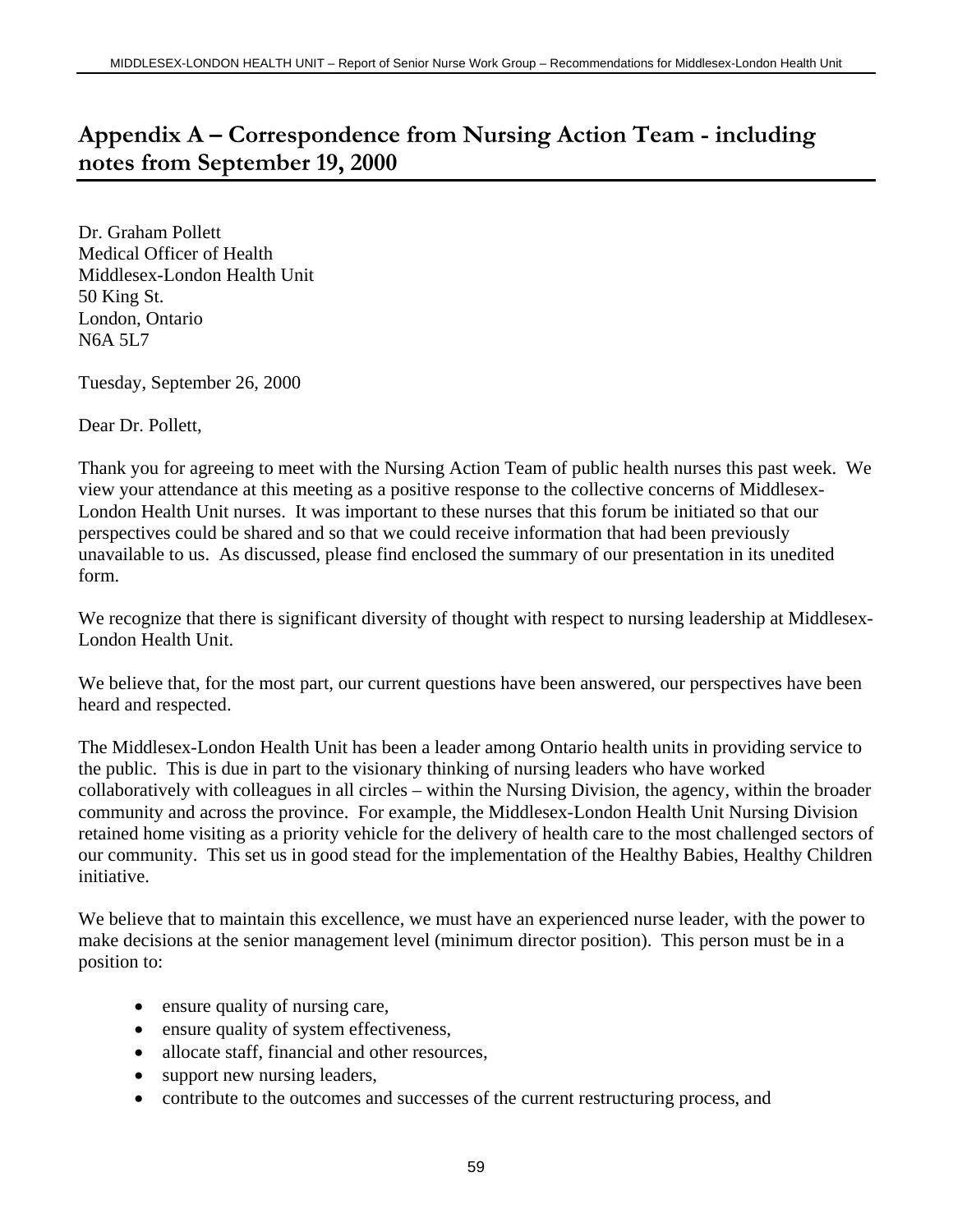- be accountable directly to the Board of Directors. We understand from our discussion with you:
	- that you are committed to supporting a senior nursing leader role, as a necessary part of restructuring
	- that the visioning and development of this role will fall within the responsibilities of the Senior Nurse Position Project Team chaired by Charlene Beynon, Director of Education and Research.
	- that the Senior Nurse Position Project Team is currently in the process of developing terms of reference and a work plan.
	- that staff input through the Nursing Action Team will be incorporated in the terms of reference formulation process.
	- that these terms of reference will be made available to all staff.
	- are confident that a CNO could be a likely outcome of the process described and that at this time, and
	- that presenting to the Board of Directors would be "out of process" and premature, until the Senior Nurse Position Project Team makes its recommendations.

As you consider the issues that we have raised, and as you consider the value that a Chief Nursing Officer might have in the immediate transition toward restructuring, we would be pleased to work with both you and the assigned Senior Nurse Position Project Team to initiate this role at the earliest possible time. We believe that there is sufficient evidence to support the value and "fit" of this role at Middlesex-London Health Unit.

The Nursing Action Team has brought closure to our group's activities *with the understanding that future professional nursing issues will be managed* through the usual channels as needed. We look forward to your comments and reply.

Yours sincerely,

The Nursing Action Team

Contacts: Pam Dietrich Karleen Mepham Maureen Mouritzen Linda Olsen Barb Sussex

cc Diane Bewick and Nurse Managers Charlene Beynon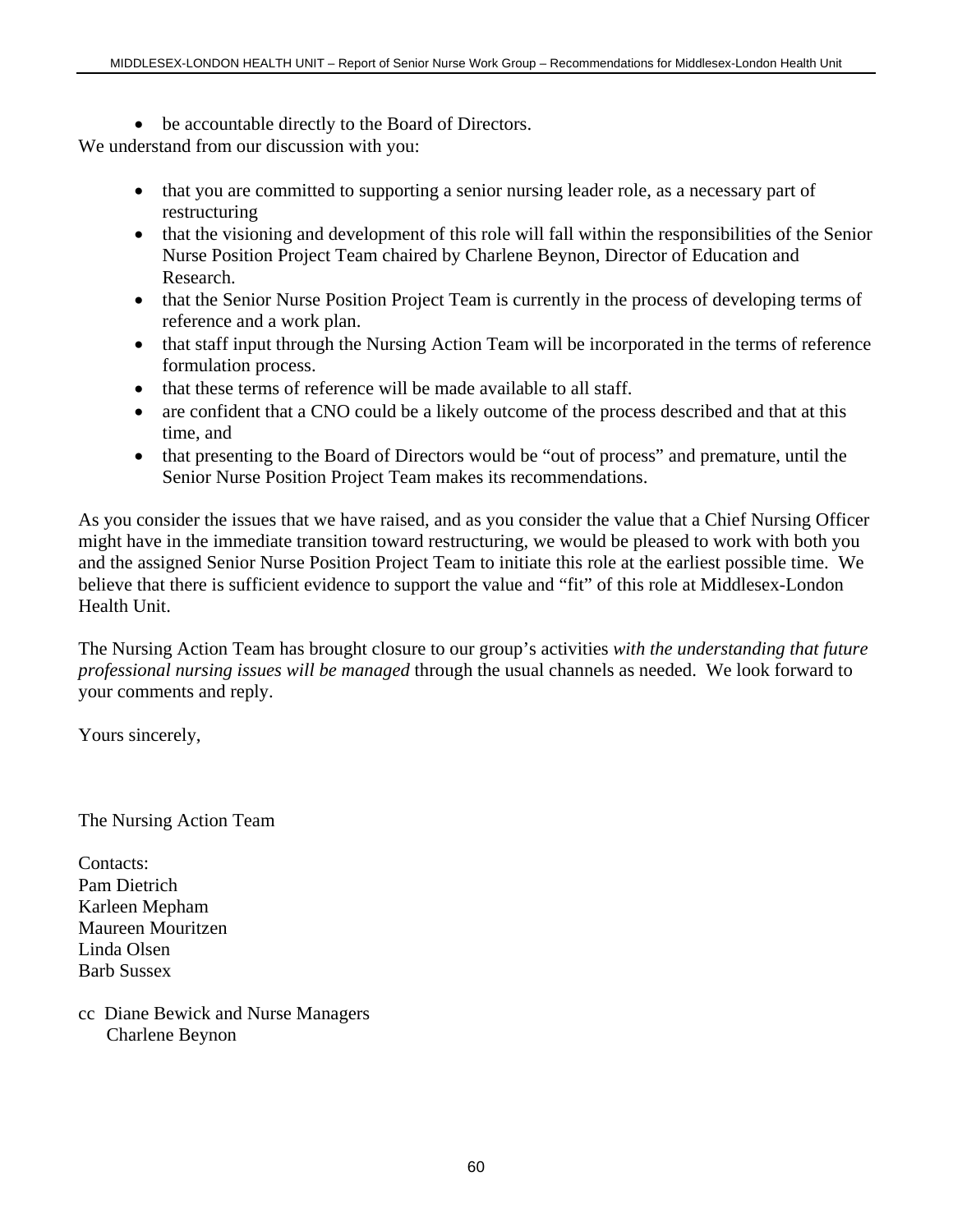### **Meeting of the Nursing Action Team with Dr. Graham Pollett MOH**

Middlesex-London Health Unit Tuesday, September 19, 2000 Middlesex County Rooms 9 and 10 1200-1300 hrs

### **Agenda**

1. Welcome and Background Information – Barb Sussex ONA Executive Moderator of today's discussion

# 2. Presentation of Rational for Chief Nursing Officer at MLHU

Pam Dietrich, RN Public Health Nurse RNAO and ONA Member

Karleen Mepham, RN Public Health Nurse and Coordinator of Family Home Visitors RNAO and ONA Member

Maureen Mouritzen, RN Public Health Nurse RNAO and ONA Member

- 3. Dialogue among MLHU nursing staff and Dr. Pollett
- 4. Future planning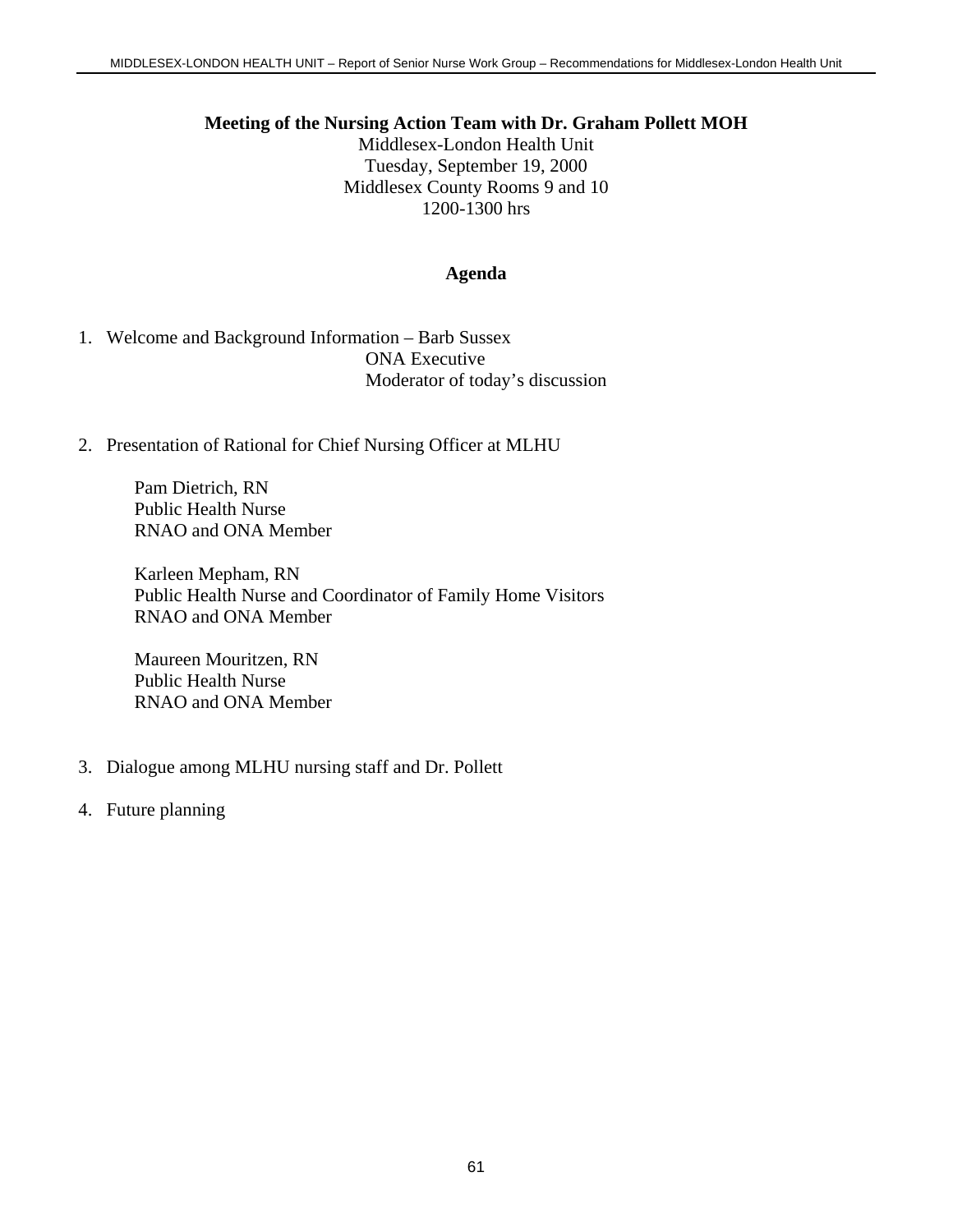# **KEY POINTS FOR RECOMMENDING A CHIEF NURSING OFFICER OF HEALTH Meeting between Nursing Action Team and Graham Pollett September 19, 2000**

# **QUALITY OF CARE**

# **RNAO Definition**

• Nursing contributes a holistic and comprehensive approach to health care that allows for integrated care to Ontario's communities

# **Discussion**

- Quality of Care is a legislated requirement of all nurses in Ontario
- Quality of Care is impacted by a wide variety of variables such as leadership, professional development, performance appraisals
- Ouality of Care is attained through accountability, leadership, advocacy and communication at every level of service
- The things that help this are a nursing analysis at all levels of service whether in 1:1, groups, populations, program or policy development
- This then helps nursing service to be bounded and non-diluted (in its practice/service delivery)
- Quality of Care is delivered in partnerships with the community. Public Health Nurses are uniquely educated at the baccalaureate level to be able to do this. Nurses have had a key role in establishing partnerships in the community and the public expects to see this. Partnerships are established and maintained by the skills that Public Health Nurses easily use. These partnerships act as vehicle to harvest the greatest potential in terms outcomes for clients and community
- "can't expect plumbing (Medical or other non-nursing leadership) to conduct electricity" (Nursing)

# **SYSTEM EFFECTIVENESS**

• RNAO Definition the schemata below briefly demonstrates the current health care system

|                     | compressed       | integrated decision-making |
|---------------------|------------------|----------------------------|
|                     | heavier workload | at clinical corporate and  |
|                     |                  | operational levels         |
| Nurses are able to: |                  |                            |
| assess              |                  |                            |

asses evaluate and provide evidenced based practice within this besieged situation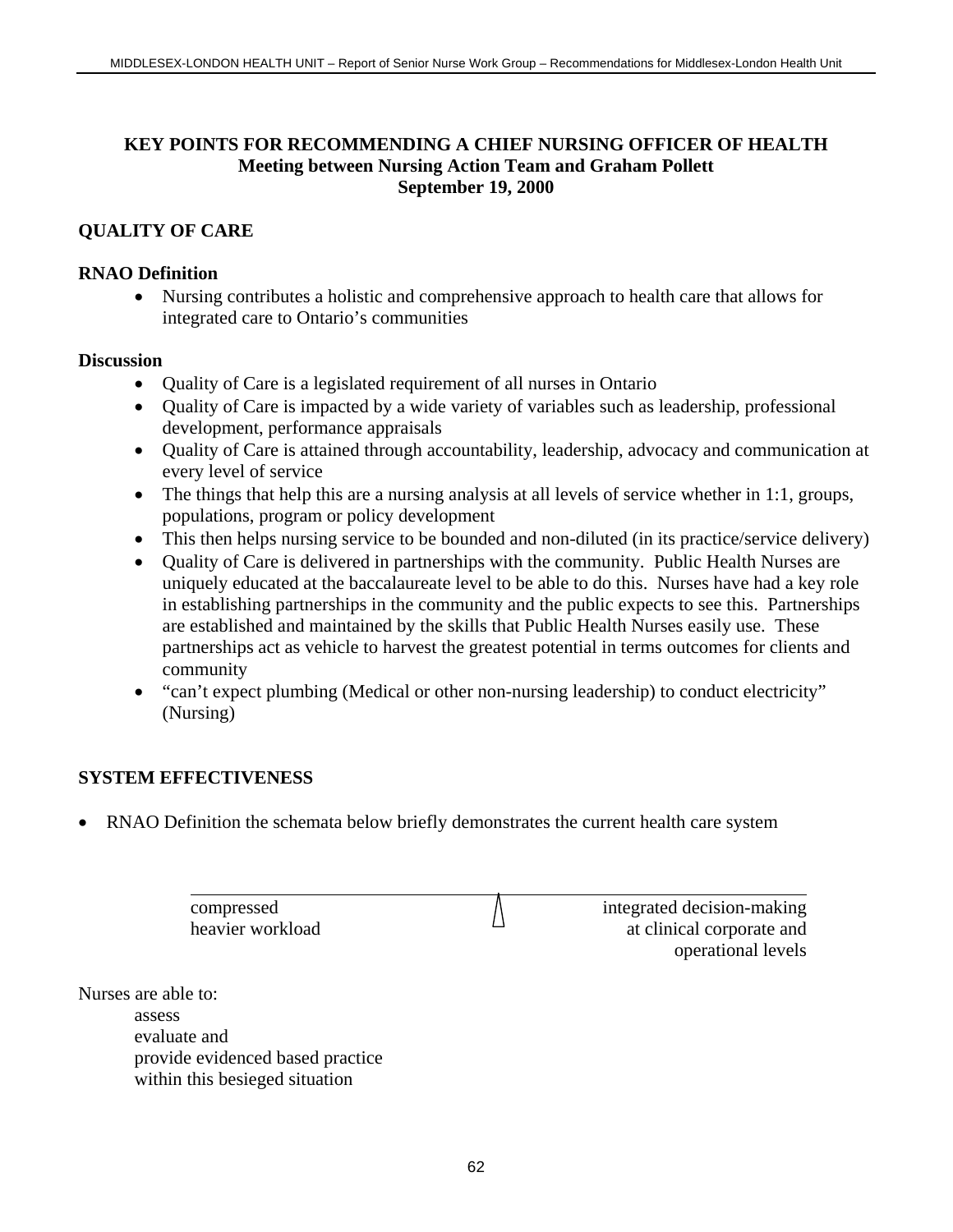# **Discussion**

- The assignment of Kathleen Macmillan to the provincial CNO position
	- $\blacktriangleright$  "indicates how serious the Ministry is about strengthening the Nursing profession in Ontario"
	- $\blacktriangleright$  Furthermore, "the Ministry is committed to following through all of the recommendations of the Nursing Task Force". This task force recommended nursing leadership that has the authority, accountability and autonomy to operationalize nursing care delivery (Supporting the Profession to Protect the Public).
- In the recent RNAO Policy Statement Value of Leadership in Nursing Administration, it was identified that:
	- There is a "concern that Ontario residents are experiencing decreased access to professional nursing care" and that
	- Nursing leadership is particularly indispensable in times of tumultuous change"
- Quality of care, the health care system and the nursing profession are all interlinked components of the bigger system i.e., when one is adversely affected the others are impacted. When the nursing professionals involved in a system are not supported by qualified, discipline-specific leadership, many side effects are inevitable:
	- e.g. low retention of staff who want to be lead by nurses;
	- I low staff morale and energy;
	- $\blacktriangleright$  the inappropriate loss of nursing attention, focus and output related to continually having to orientate non-nursing leadership to nursing care
	- a lack of advocacy on the Nursing profession's behalf
- In February 2000 Memorandum to all MOHs in the province, Colin D'Cunha and Kathleen MacMillan jointly recommended that the contributions of Public Health Nurses be supported through the creation of visible leadership positions as recommended by the Minister's Task Force (i.e. leadership requires "authority and accountability for professional nursing practice, resource utilization and for decisions that affect the health care consumer")
- There is a risk of losing status as a Teaching Health Unit when nursing is one of the main professionals that would use the MLHU for student development e.g. student placements are in flux and in jeopardy because we can't make a commitment at this point

# **IMPLICATIONS FOR THE PROFESSION**

# **RNAO Definition**

- Leadership/mentoring
- Translation of bigger picture/evolving nursing knowledge theory
- Visionary
- Authority accountability and autonomy to operationalize nursing care delivery

# **Discussion**

- Nursing like any professional discipline is best lead by its own discipline
- While the influence of other disciplines is beneficial, these other disciplines can hardly be expected to adequately provide the leadership that would understand promote strengthen or challenge the unique contribution that nursing provides to the community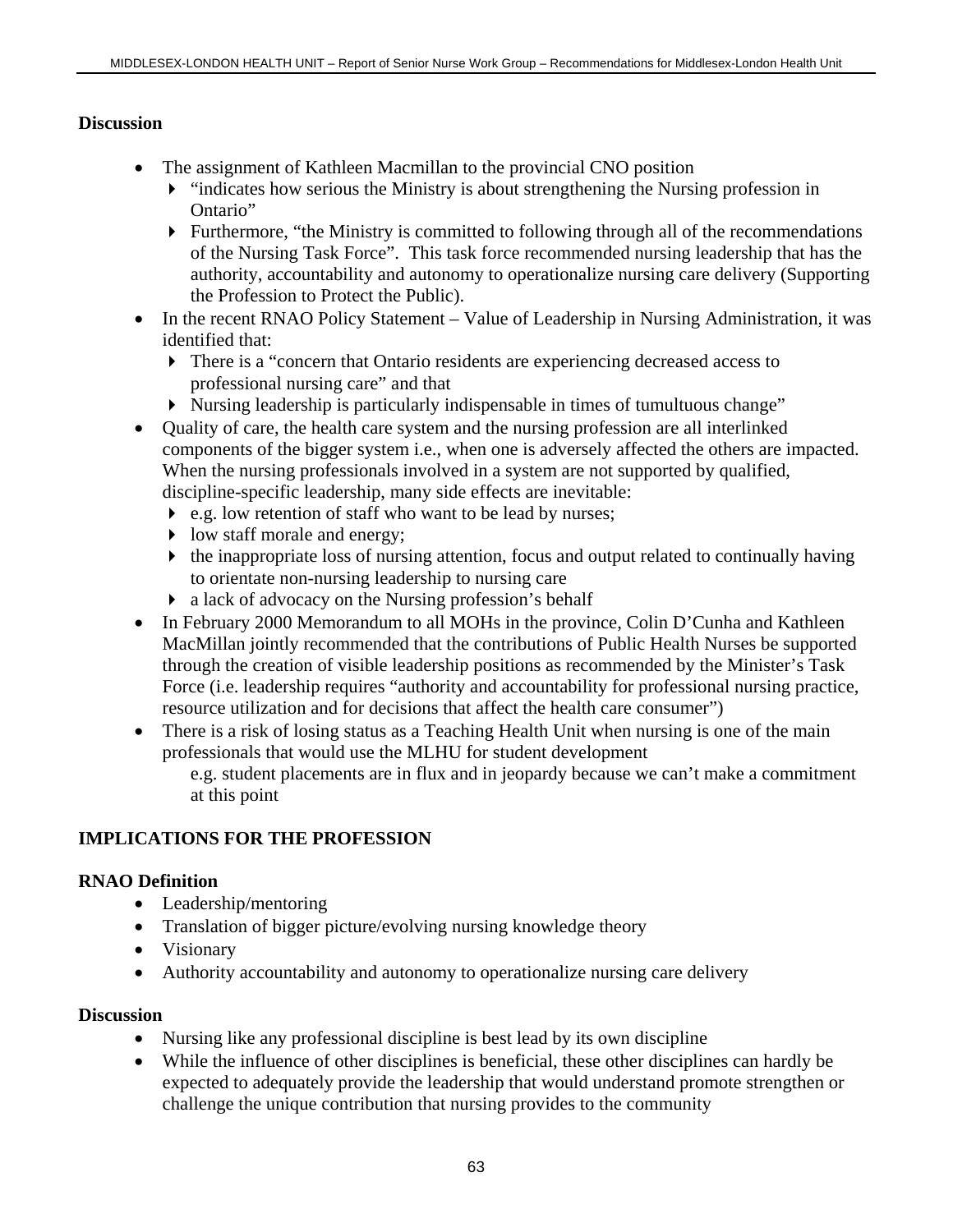- When clinical placements are being sought for nursing students, clearly present nursing leadership is a selection criteria. If this is absent in Public Health settings, then this is counterproductive to future the health of our community
- Less than half of the nurse registered are either not working of are  $\frac{1}{2}$  time and

# **RATIONALE FOR CNO**

# **Discussion**

- The Middlesex-London Health Unit has exhibited wisdom in the past, to do the "different" thing", to be visionary and on the "cutting edge". This has proven to be most strategic and prudent. For example, keeping home visiting as a priority vehicle for the delivery of health care to the most challenged sectors of our community, set us in good stead for the implementation of the Healthy Babies, Healthy Children initiative.
- A CNO would be able to augment the big picture, multi sector perspective in which to position and predict future health care decisions.
- Why does a nursing leader need to be a nurse? Who else could support the following characteristics of Public Health Nurses?
	- 1. Public Health Nurses work outside the "medical model" of interpreting and delivering service to clients.
	- 2. Public Health Nurses also have a long history of comprehensive, integrated servicedevelopment, implementation and evaluation in the community.
	- 3. Public Health Nurses are familiar with the impact of the social determinants of health on the lives and health of the individuals, communities and whole systems. *This is one of our unique contributions and is unprecedented in any other profession.*
	- 4. Nurses have a social and political analysis that translates through service in such manners as advocacy and impacting on health care legislation for women, children and communities living in poverty.
	- 5. Public Health Nurses have a wide breadth of skills in communication, teaching, home visiting, assessment, service coordination, coalition building and much more. They also possess the ability to transfer these skills and knowledge from one situation to another. They are often the glue that holds together the fabric of communities and systems during change.

Any leader, other than a nurse would not have the qualifications, analysis, interpretation or skills necessary to assist Public Health Nurses with the ongoing provision of this breadth of service to the community

- From recent survey, nurses are "the most trusted professional" in the public's eye
- Public Health Nurses are ambassadors and "communicators" for the health unit. Clear leadership that is congruent with nursing perspectives will support and enhance their ongoing "dialogue with community".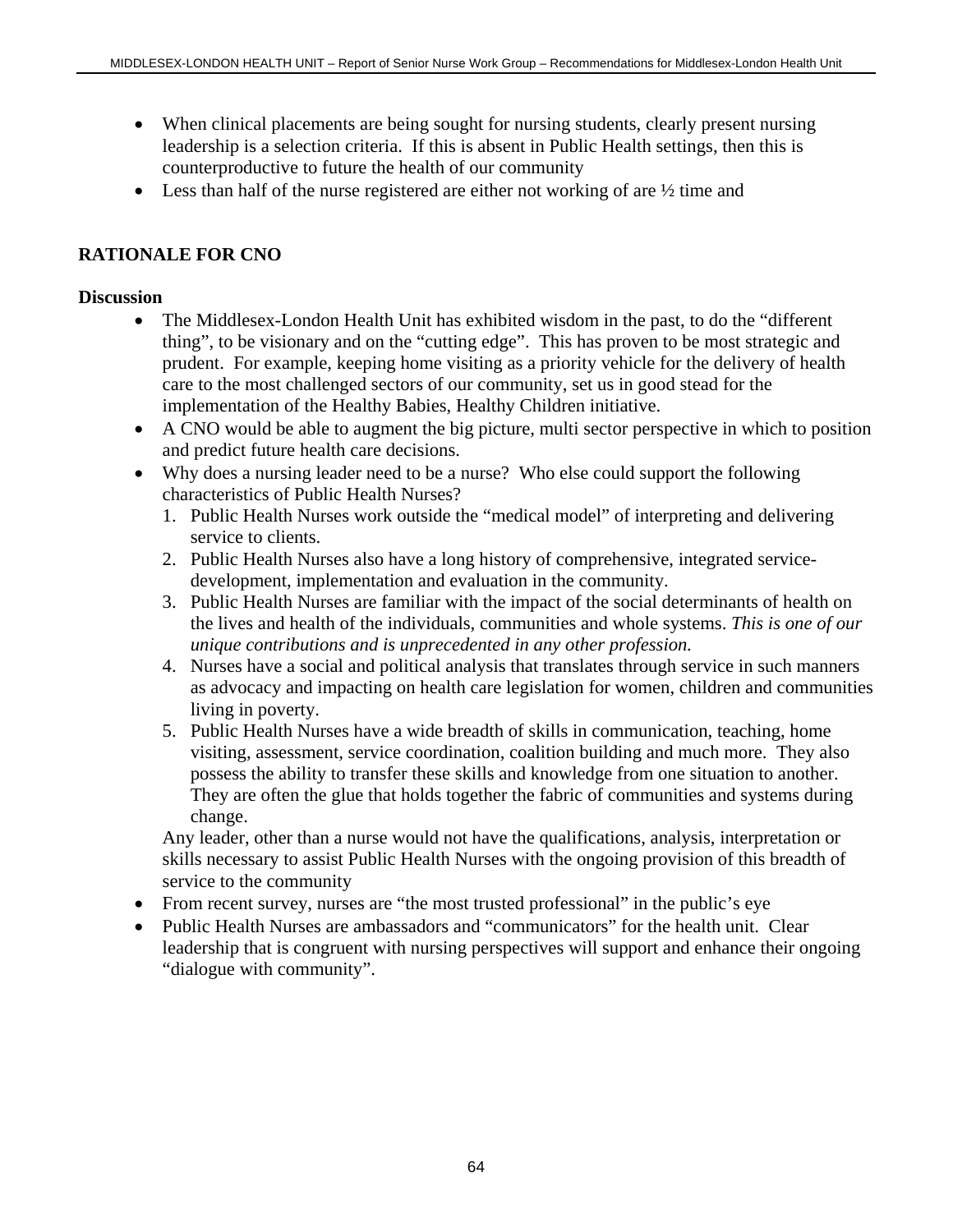### **EXAMPLES OF OUTCOMES WHEN THERE IS A LACK OF** *EMPOWERED* **NURSE LEADERSHIP**

### **Discussion**

- different charting practices (?within College regulations or not)
- duplication of externally driven processes between 4 different divisions (e.g. performance appraisals)
- outflux of senior Nursing Managers (rationale)
- for nurses who are considering leadership, wondering who is going to be their leader
- workload of managers when they are having to mentor other non-nursing managers therefore less available to staff

Our mission statement declares:

- *1. "we believe that staff are essential to the delivery of effective programs and services and therefore are our most valued resource"*
- 2. *"the organizational culture that fosters ongoing learning is essential to ensure excellence in public health programs"* and
- *3. "the effective and efficient use of public health resources and in being accountable to our stake holders for the development and delivery of quality public health programs and services"*
- *4. "community partnerships are essential to achievement of our common goals"*

For Middlesex-London Health Unit nurses, having access to mentorship, communication and learning opportunities *through a nursing leader* would be the best and most expedient way to ensure that these values are operationalized.

The RNAO task force recommendations are also in harmony with these values through the provision of a strong Nursing Leadership presence in Ontario health units.

*What is the rationale for not having a CNO?*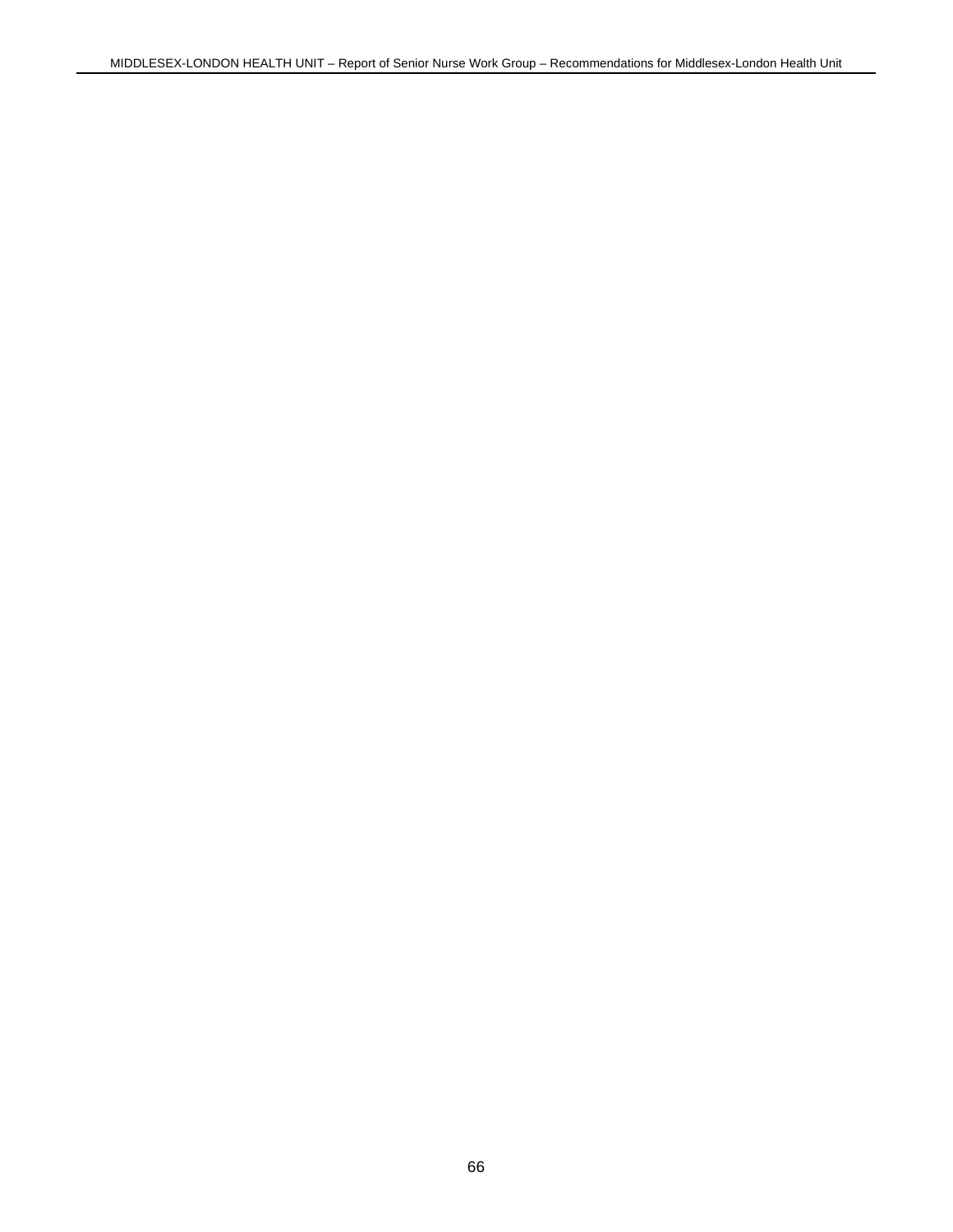## **Appendix B – Work Group Members**

# **Senior Nurse Position Work Group**

# **Work Group Members**

Charlene Beynon, Director REED Services, Chair Yolanda Camiletti, Community Health Nursing Specialist Nancy Forbes, Administrative Assistant Amy Mak, Public Health Nurse (Replaced Linda Olson) Linda Olson, Public Health Nurse, ONA Local 036, Bargaining Unit Representative (Replaced by Amy Mak) Sharon Mytka, Manager, Public Health Nursing, Prevention Team Barb Sussex, Public Health Nurse, ONA Local 036, Bargaining Unit President Bob Totten, Acting Manager Human Resources & Labour Relations (Replaced by Louise Tyler) Louise Tyler, Manager Human Resources & Labour Relations (Replaced Bob Totten) Bonnie Lynn Wright, Nurse Researcher/Educator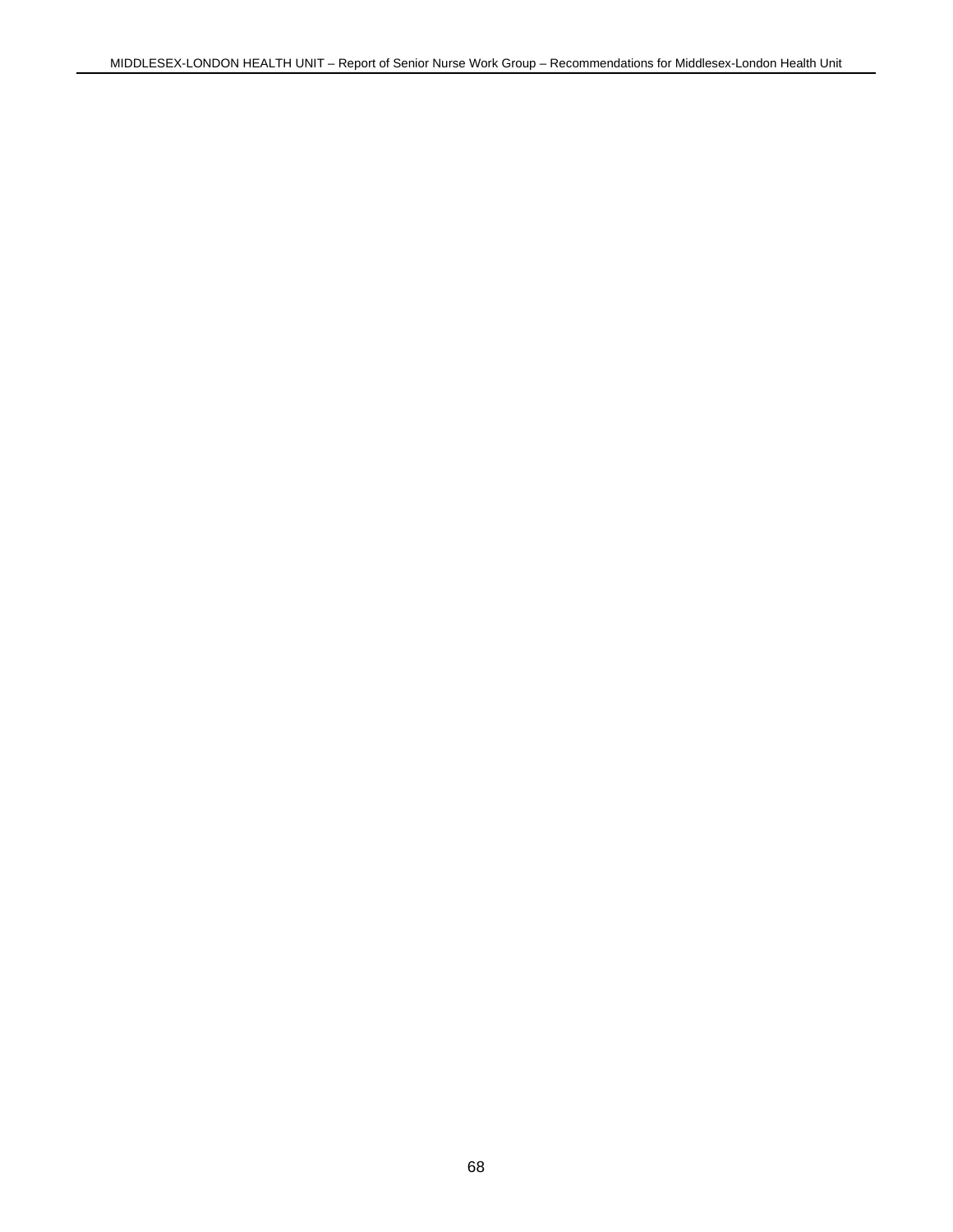## **Appendix C – Terms of Reference**



Middlesex-London Health Unit "Senior Nurse Position" Work Group Terms of Reference

### **Purpose**

The Work Group will develop recommendations for a role within the existing complement that ensures that on a continuing basis, issues related to the discipline and practice of nursing are identified and resolved.

### **Reporting Relationship**

Accountable to the Directors Committee through the Chair.

### **Deliverables**

The final product will be a report identifying recommendations re:

- scope of responsibilities i.e. role description<sup>1</sup>
- qualifications/skill sets required
- process for selection
- position title
- infrastructure required to support the implementation and sustainability of the role e.g. accountability, reporting structure
- process for evaluation, including who will be responsible for the evaluation

1 Although the role may be filled by a member of the management staff, no staff will report directly to the role.

#### **Timeline**

Recommendations are to be presented to the Directors Committee at the December 13, 2000 meeting to allow implementation by January 8, 2001. The committee will disband following the presentation to Directors Committee.

#### **Membership**

Acting Director, Human Resources & Labour Relations Manager, 3 nursing staff, 1 Nurse Manager, Nurse Researcher/Educator, PHRED Program, Director, REED Services. Additional expertise to be sought as needed. Chair to be identified by the members.

#### **Minutes**

Approved minutes will be e-mailed to all nurses at MLHU. Minutes will be available from the Chair.

2000/09/21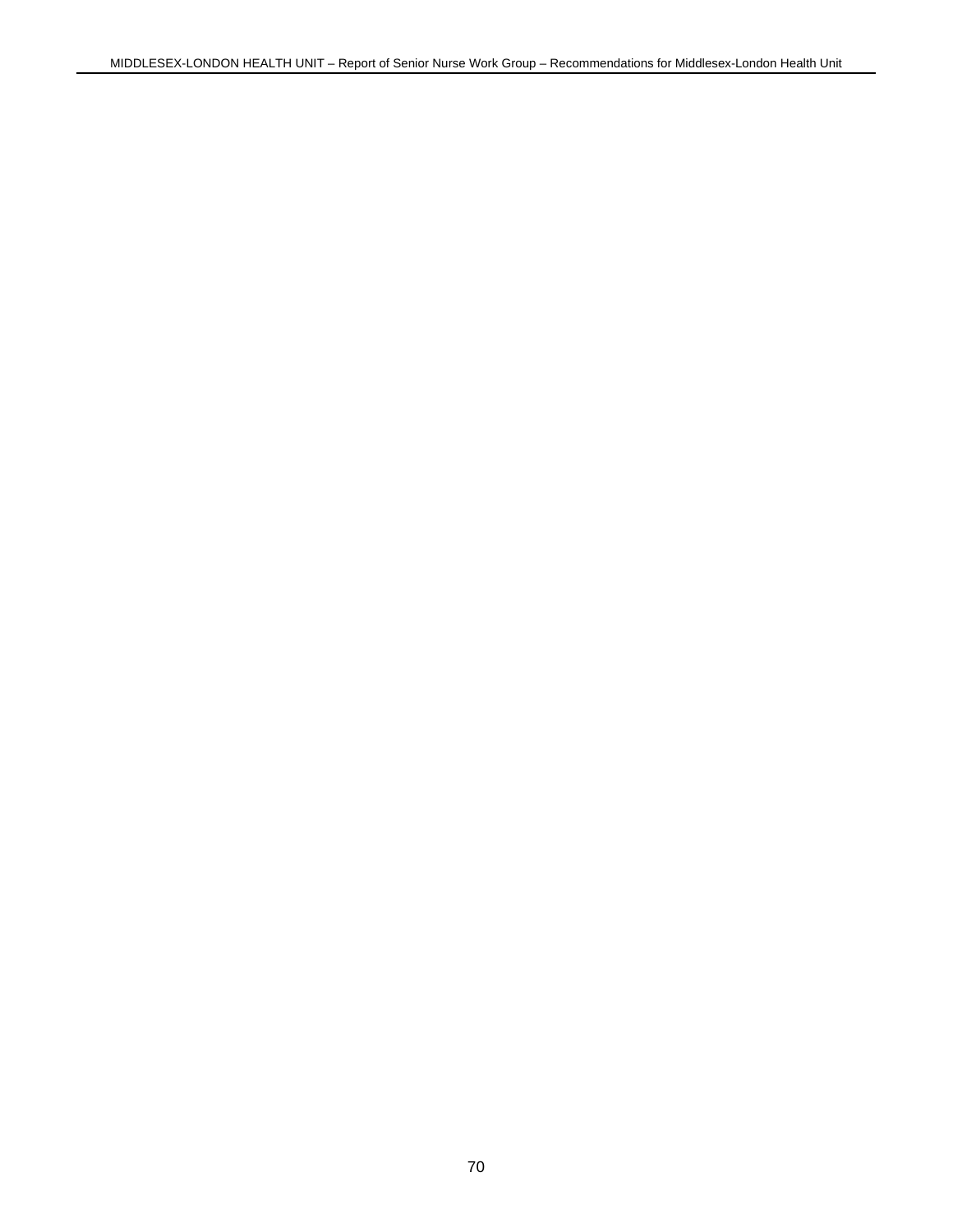# **Appendix D - Correspondence from Ministry of Health & Long Term Care, February 2000**

**Ministry of Health** and Long-Term Care

Ministere de la Santé et des Soins de longue durée

**Public Health Branch Sth Floor, 5700 Youge Str** Teresto ON M2M 4KS

5700, rue Yange, de étage<br>Toronin ON M2M 4KS

n de la mach pub

Telephone/Téléphone: Facumile/Télécopieur: (416) 327-7392 (416) 327-7438



February 18, 2000

| <b>MEMORANDUM TO:</b> | <b>Medical Officers of Health</b> |  |
|-----------------------|-----------------------------------|--|
| RE:                   | <b>Public Health Nurses</b>       |  |

Dear Colleague:

Our organizations have undergone marked change to reflect our goal of increasing public sector partnerships to design and deliver public health programs that can actueve our goals for the health of Ontario's citizens. At this time in our evolunon, we need to ensure that we are also taking full advantage of the rich mix of health professionals who comprise the public health team. Many of you have already done so.

Public Health Nurses have a long history of contribution to public health services and the recent expansion of the Healthy Babies, Healthy Children program is one mdication of their important role. In order to ensure that this rich contribution can be felt and supported, we would like to propose some options for Public Health Units who have not already done so, to create a visible leadership position with the Public Health Unit. This action would also serve to meet one of the important recommendations of the Minister's Task Force on Nursing which delivered its report in January, 1999.

Options that many organizations have used include:

- designate a senior nurse to be responsible for nursing quality assurance,
- designate a senior nurse to be "Nursing Practice Leader", or
- designate a "Chief Nursing Officer" for the Public Health Unit.

One of these options may be appropriate to your individual organization. If you would like clarification, please contact the Chief Medical Officer or the Provincial Chief Nursing Officer at the Ministry of Health. We would be pleased to provide assistance or advice.

Sincerely,

Colin D'Cunha, MBBS, MHSc, FRCPC Director, Public Health Branch and Chief Medical Officer of Health

Kathleen MacMillan, RN, MA, MSc Provincial Chief Nursing Officer **Nursing Secretariat** 

<sup>&</sup>quot;...require that health care delivery organizations in every sector of the system designate a nursing orofessional(s) with authority and accountability for professional nursing practice, resource utilization and for iecisions that affect the health care consumer." (Nursing Task Force, January, 1999, pg. 11)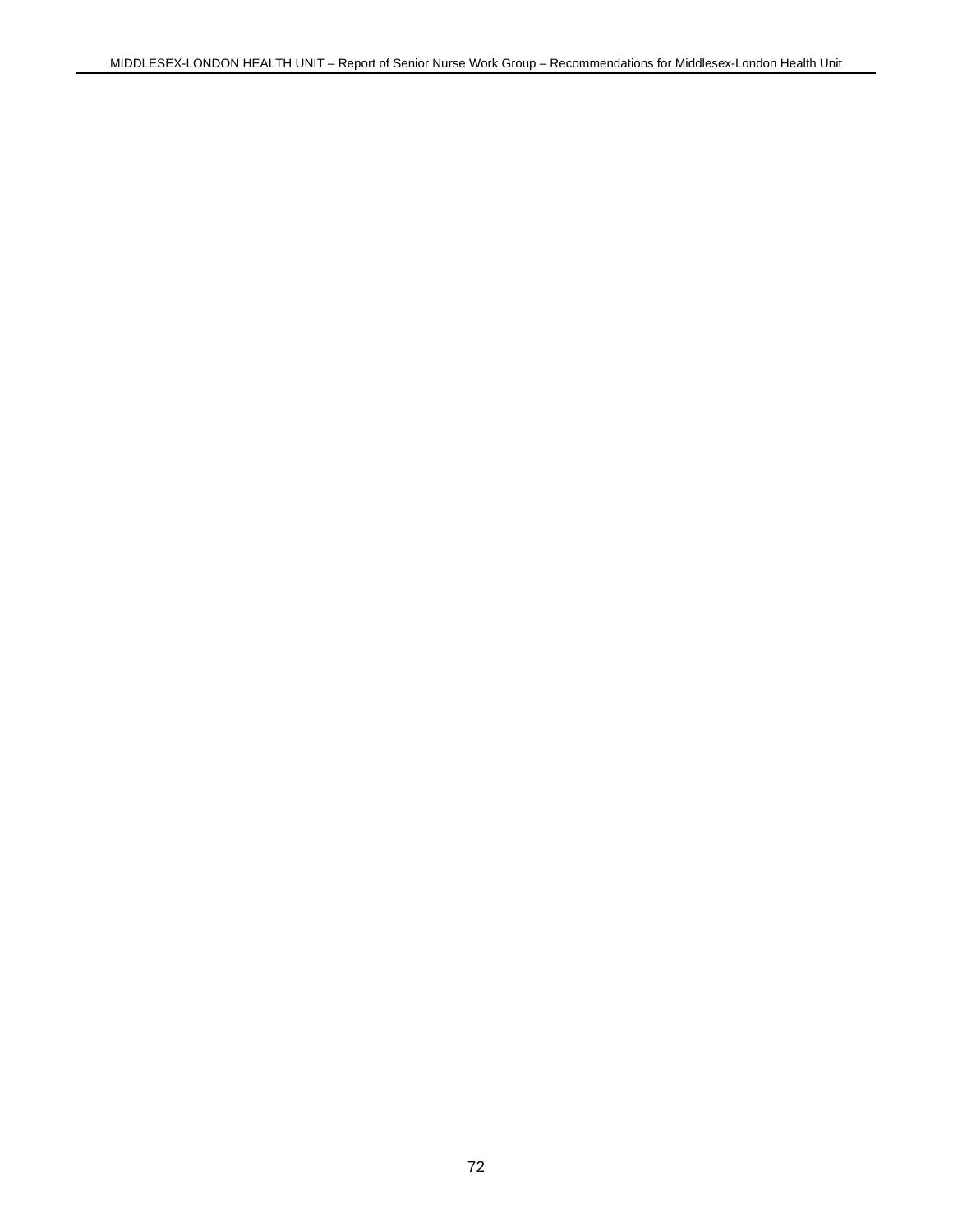# **Appendix E – Data Collection Tools**

- "Senior Nurse Position" Work Group Key Informants Interviews
- "Senior Nurse Position" Work Group Key Informants Interviews Provincial
- Middlesex-London Health Unit "Senior Nurse Position" Staff Questionnaire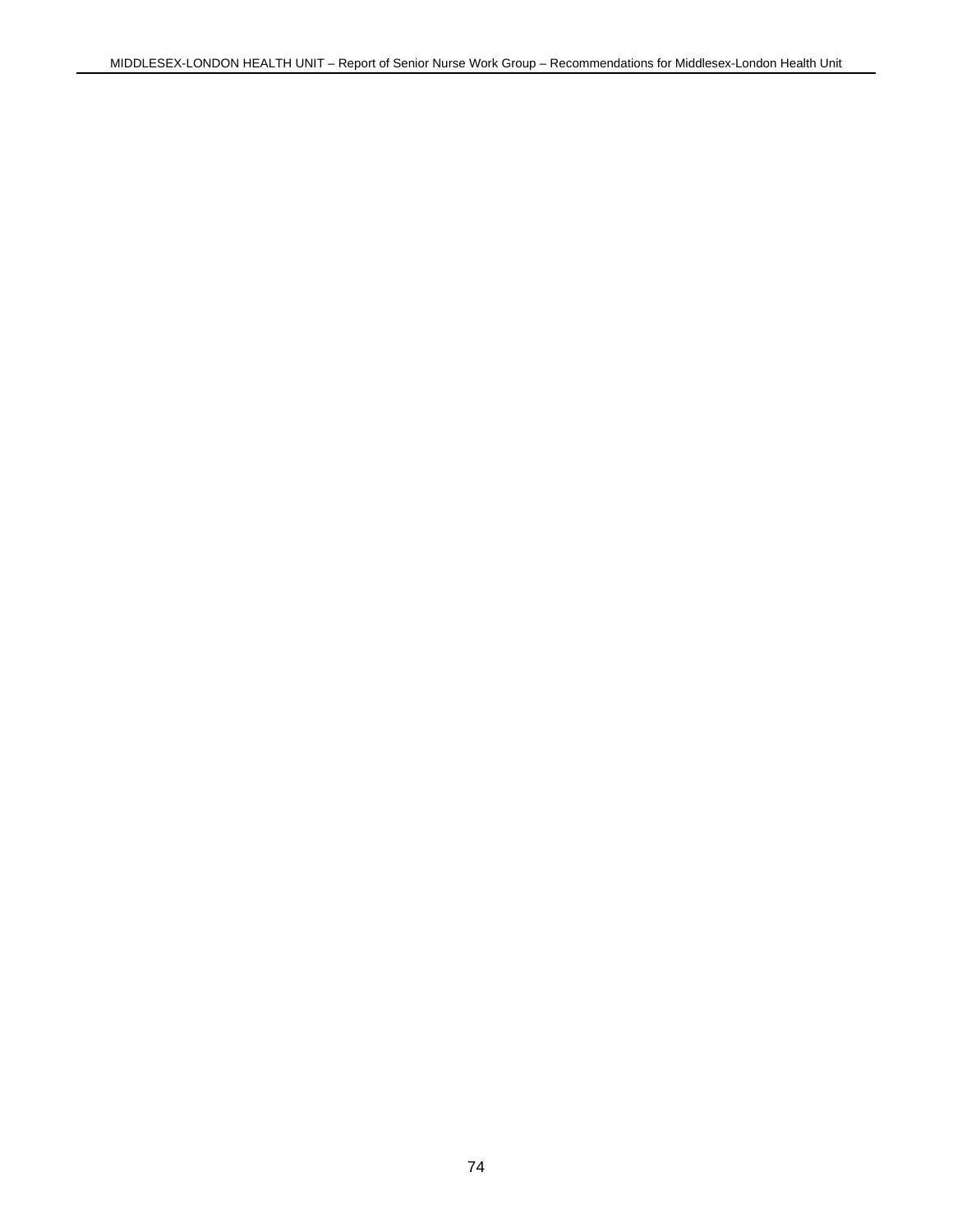| <b>Informant Profile:</b><br>Name:<br>Agency: <u>Agency:</u><br><b>Position/Title:</b><br>Phone:<br>$\overline{\text{Ext.}}$ #<br><b>E-Mail Address:</b><br>1. Is there a position(s) in your organization responsible for addressing and resolving on ongoing basis, issues<br>related to the discipline and practice of nursing?<br>YES NO<br>If no, proceed to question $# 9$<br>If yes:<br>how long has such a position been in place?<br>process used to recruit?<br>process used to select<br>where is the position located on the organizational chart?<br>$\overline{\phantom{a}}$ |  | "Senior Nurse Position" Work Group<br><b>Key Informant Interviews</b> |  |
|--------------------------------------------------------------------------------------------------------------------------------------------------------------------------------------------------------------------------------------------------------------------------------------------------------------------------------------------------------------------------------------------------------------------------------------------------------------------------------------------------------------------------------------------------------------------------------------------|--|-----------------------------------------------------------------------|--|
|                                                                                                                                                                                                                                                                                                                                                                                                                                                                                                                                                                                            |  |                                                                       |  |
|                                                                                                                                                                                                                                                                                                                                                                                                                                                                                                                                                                                            |  |                                                                       |  |
|                                                                                                                                                                                                                                                                                                                                                                                                                                                                                                                                                                                            |  |                                                                       |  |
|                                                                                                                                                                                                                                                                                                                                                                                                                                                                                                                                                                                            |  |                                                                       |  |
|                                                                                                                                                                                                                                                                                                                                                                                                                                                                                                                                                                                            |  |                                                                       |  |
|                                                                                                                                                                                                                                                                                                                                                                                                                                                                                                                                                                                            |  |                                                                       |  |
|                                                                                                                                                                                                                                                                                                                                                                                                                                                                                                                                                                                            |  |                                                                       |  |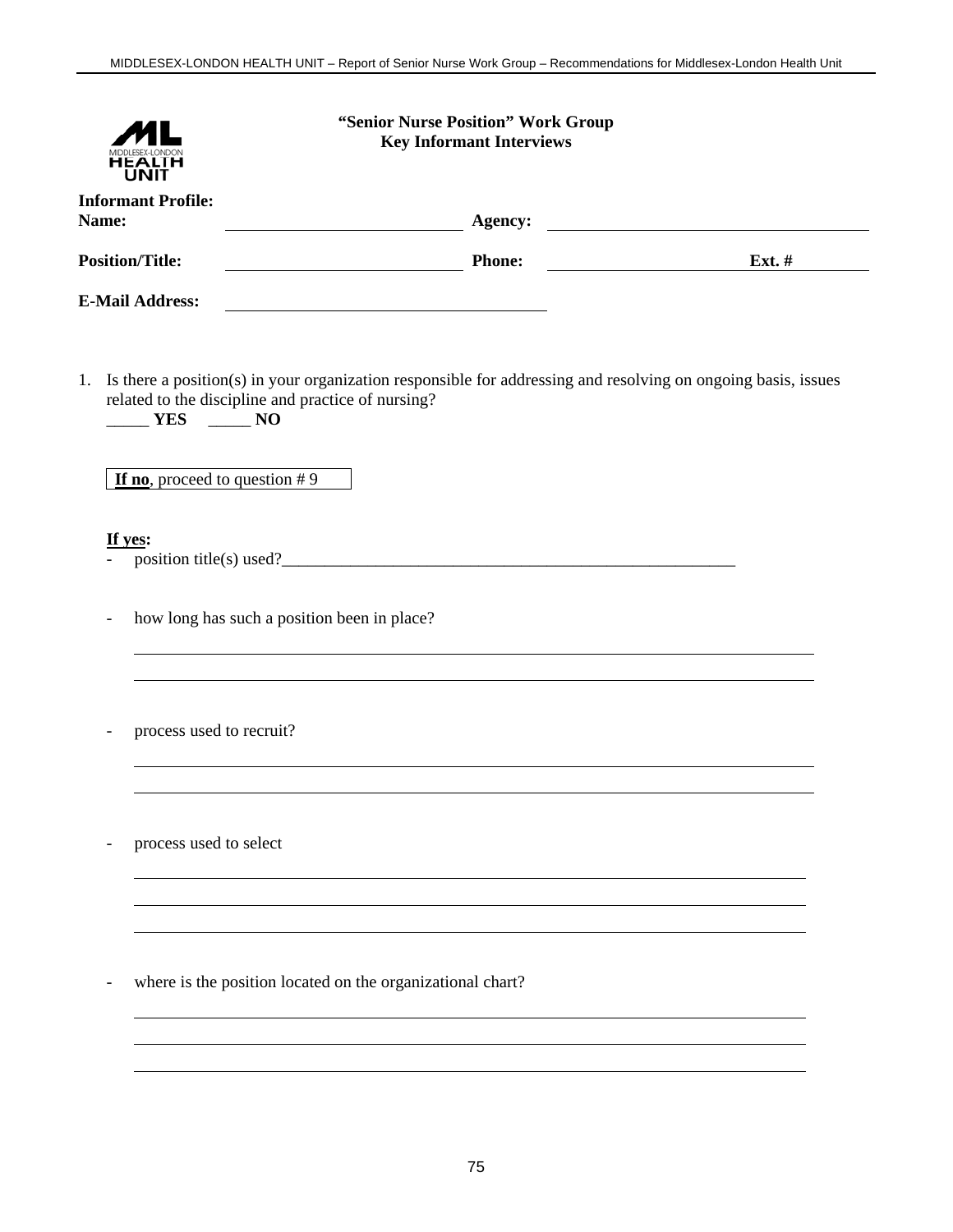| $\frac{1}{2}$ other (please specify)                                                         |  |
|----------------------------------------------------------------------------------------------|--|
|                                                                                              |  |
| does this position carry other assignments, ________ YES _______ NO. If yes, please describe |  |

2 What are the role expectations for this position? Request a job description **\*If interviewing more than one informant from the same institution, request once) \*** 

**Interviewer Probe:** what types of issues/ situations would this role deal with?

3 What skills are needed in order to be successful in this role?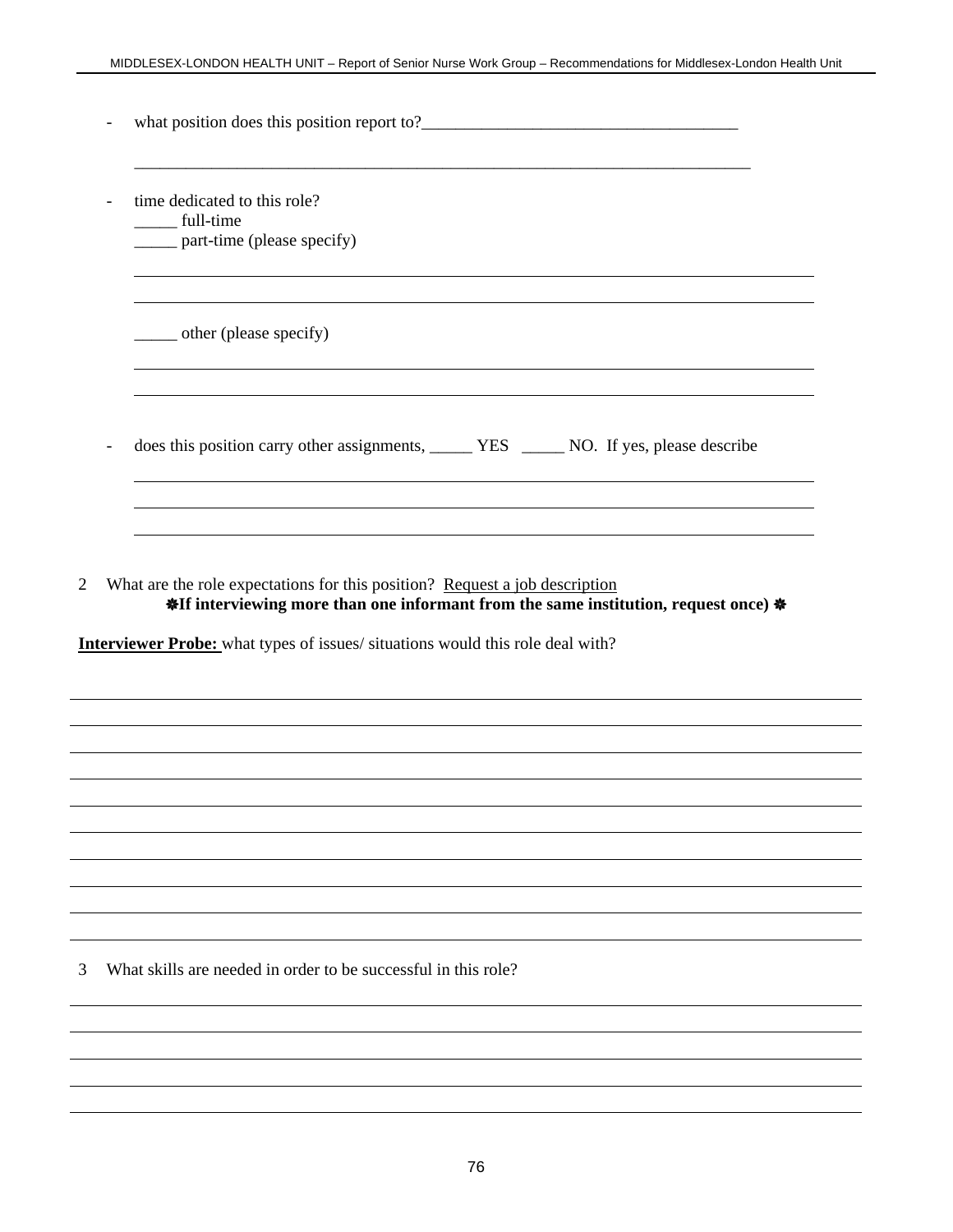4. Are there organizational structures in place to support this role? Yes\_\_\_\_\_\_ No\_\_\_\_\_\_\_

### **If yes,** please describe:

5. What do you see as the strengths and limitations of this role i.e. what is working and what isn't?

Strengths:

### **Limitations**

Any other challenges:

6. Has the effectiveness of this role i.e. not the person holding the position been evaluated?

Yes\_\_\_\_\_\_\_\_\_ No\_\_\_\_\_\_\_\_\_ Do Not Know \_\_\_\_\_\_\_

**If yes**, please describe the process used to evaluate the role: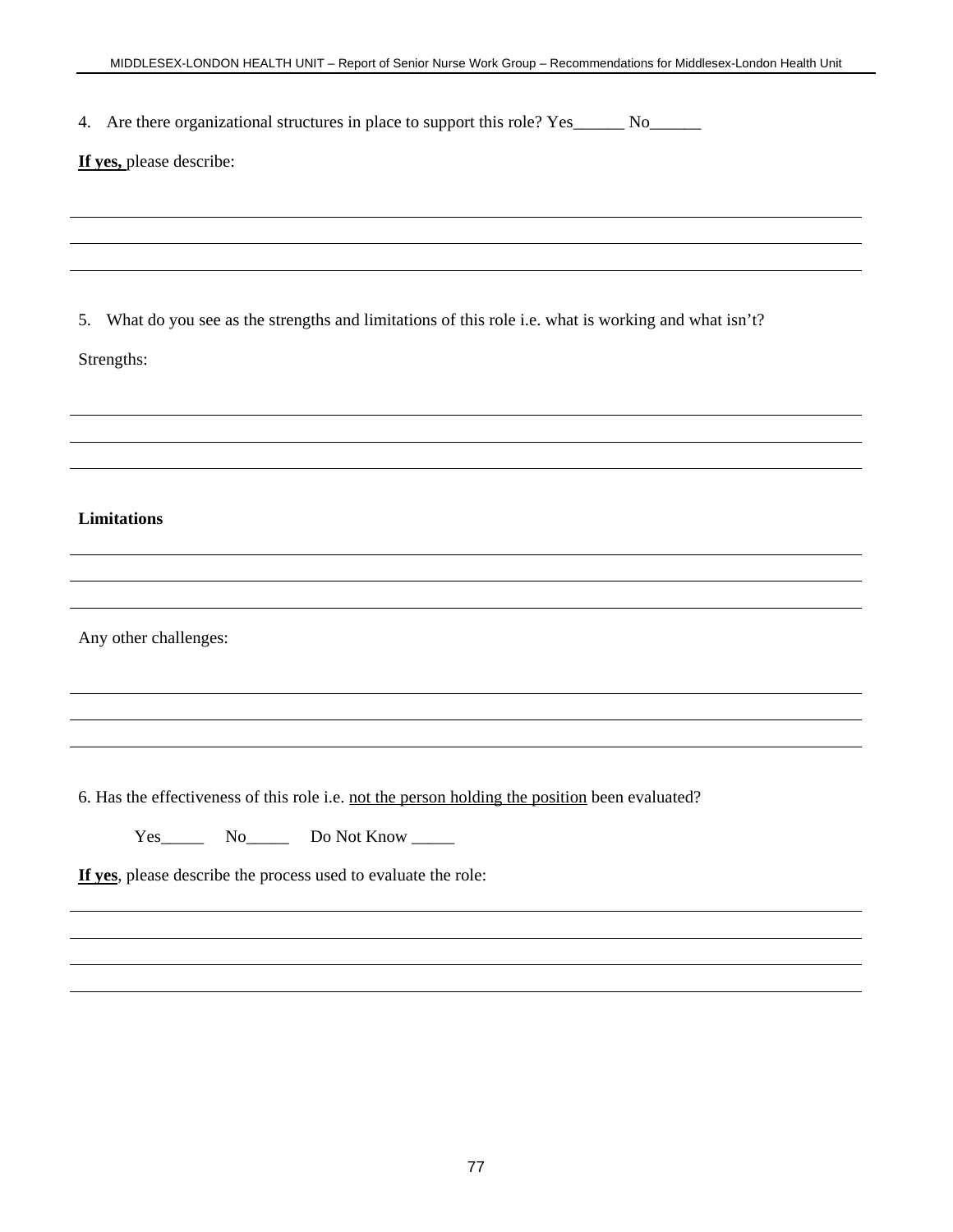7. Are you anticipating any changes to this position? Yes\_\_\_\_\_\_ No\_\_\_\_\_\_\_\_

**If yes**, please describe:

8. Do you have any additional comments or advice:

**Thank You!**

**Interviewer Notes:**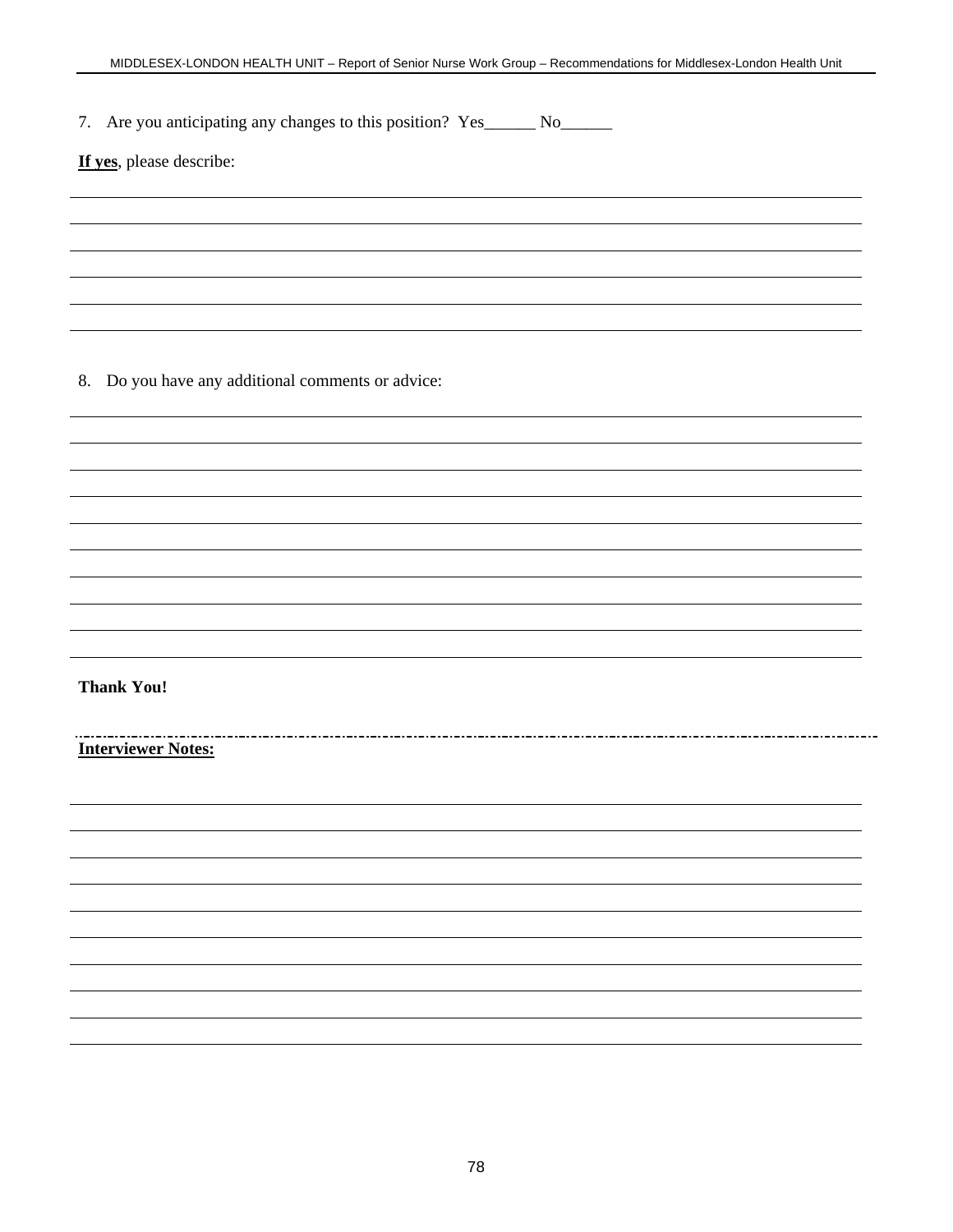### **If no position in place:**

9. How are issues related to the discipline and practice of nursing identified and resolved on an ongoing basis in your organization?

| 10. Are there organizational structures in place to support this arrangement? Yes |  |  |  |
|-----------------------------------------------------------------------------------|--|--|--|
|                                                                                   |  |  |  |

**If yes,** please describe:

11. What do you see as the strengths and limitations of this arrangement i.e. what is working and what isn't?

Strengths:

Limitations:

Any other challenges:

12. Has the effectiveness of this arrangement i.e. not the individual(s) been evaluated?

Yes\_\_\_\_\_\_\_\_\_ No\_\_\_\_\_\_\_\_\_\_ Do Not Know\_\_\_\_\_\_\_

**If yes**, please describe: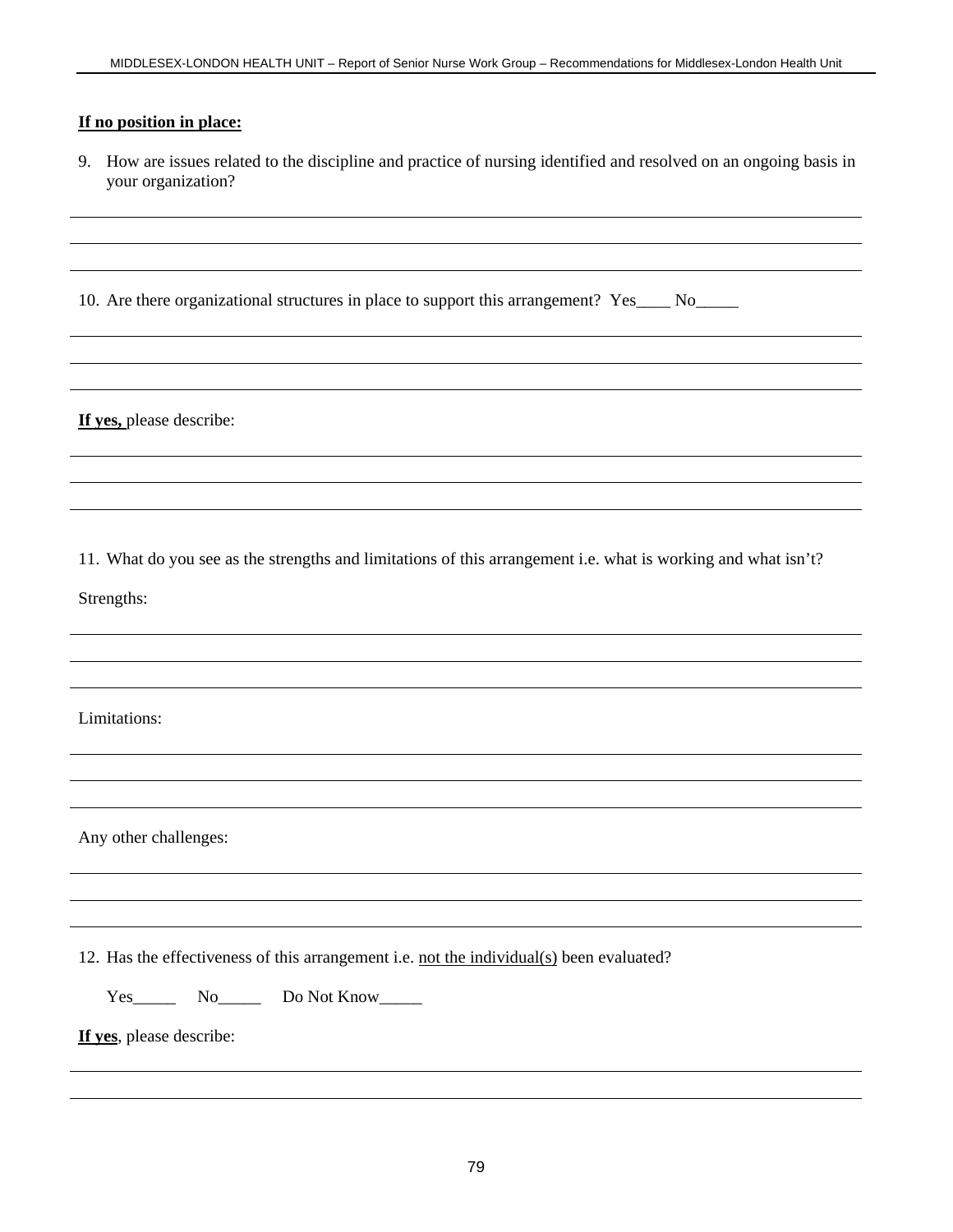13. Are you anticipating any changes to this arrangement? Yes\_\_\_\_\_\_ No\_\_\_\_\_\_\_

**If yes**, please describe:

14. Do you have any additional comments or advice:

**Thank You!**

#### **Interviewer Notes:**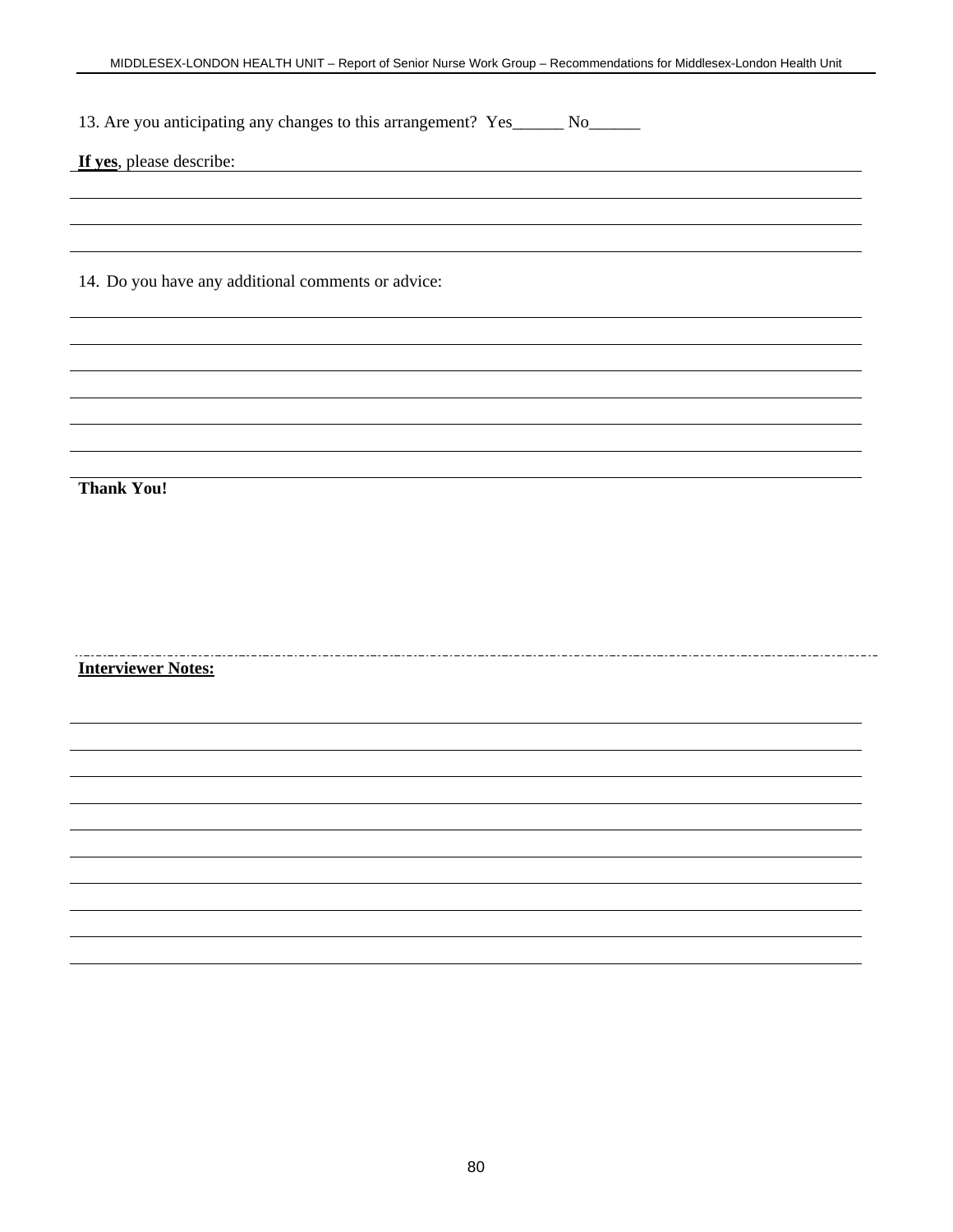|                                    |                                                                         |                     | "Senior Nurse Position" Work Group<br>Key Informant Interviews - Provincial                             |                                                                                                                       |  |
|------------------------------------|-------------------------------------------------------------------------|---------------------|---------------------------------------------------------------------------------------------------------|-----------------------------------------------------------------------------------------------------------------------|--|
| <b>Informant Profile:</b><br>Name: |                                                                         | Agency/Association: |                                                                                                         |                                                                                                                       |  |
|                                    | <b>Position/Title:</b>                                                  |                     | <b>Phone:</b>                                                                                           | Ext. #                                                                                                                |  |
|                                    | <b>E-Mail Address:</b>                                                  |                     |                                                                                                         |                                                                                                                       |  |
| 1.                                 | Pros:                                                                   |                     | addressing and resolving on an ongoing basis, issues related to the discipline and practice of nursing? | In a program-based organizational structure what do you see as the pros and cons of having a position responsible for |  |
|                                    |                                                                         |                     |                                                                                                         |                                                                                                                       |  |
|                                    |                                                                         |                     |                                                                                                         |                                                                                                                       |  |
|                                    |                                                                         |                     |                                                                                                         |                                                                                                                       |  |
|                                    | Cons:                                                                   |                     |                                                                                                         |                                                                                                                       |  |
|                                    |                                                                         |                     |                                                                                                         |                                                                                                                       |  |
|                                    |                                                                         |                     |                                                                                                         |                                                                                                                       |  |
|                                    |                                                                         |                     |                                                                                                         |                                                                                                                       |  |
| 2.                                 | Where should this position be located in the organizational chart? Why? |                     |                                                                                                         |                                                                                                                       |  |
|                                    |                                                                         |                     |                                                                                                         |                                                                                                                       |  |
|                                    |                                                                         |                     |                                                                                                         |                                                                                                                       |  |
| 3.                                 | What position should this position report to? Why?                      |                     |                                                                                                         |                                                                                                                       |  |
|                                    |                                                                         |                     |                                                                                                         |                                                                                                                       |  |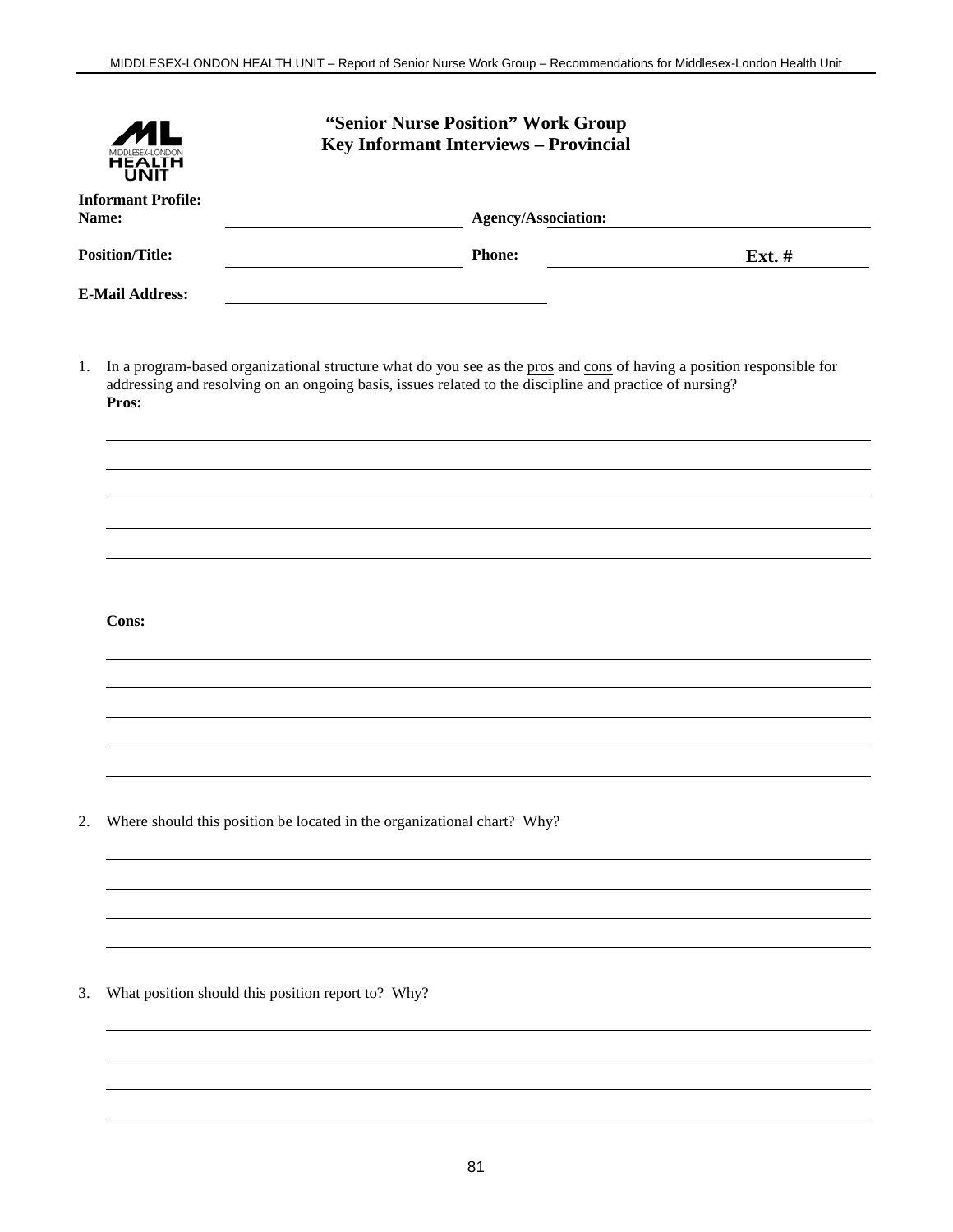4. Should there be organizational structures in place to support this role? If yes, please describe:

If no, why not?

- 5. What do you see as the major areas of responsibility for such a role? (i.e. what types of issues/situations would this role deal with?)
- 6. What do you see as the major challenges to operationalizing this role?

7. What skill sets and qualifications are needed to be successful in this role?

8. What process(es) should be used for recruitment?

9. What process(es) should be used for selection?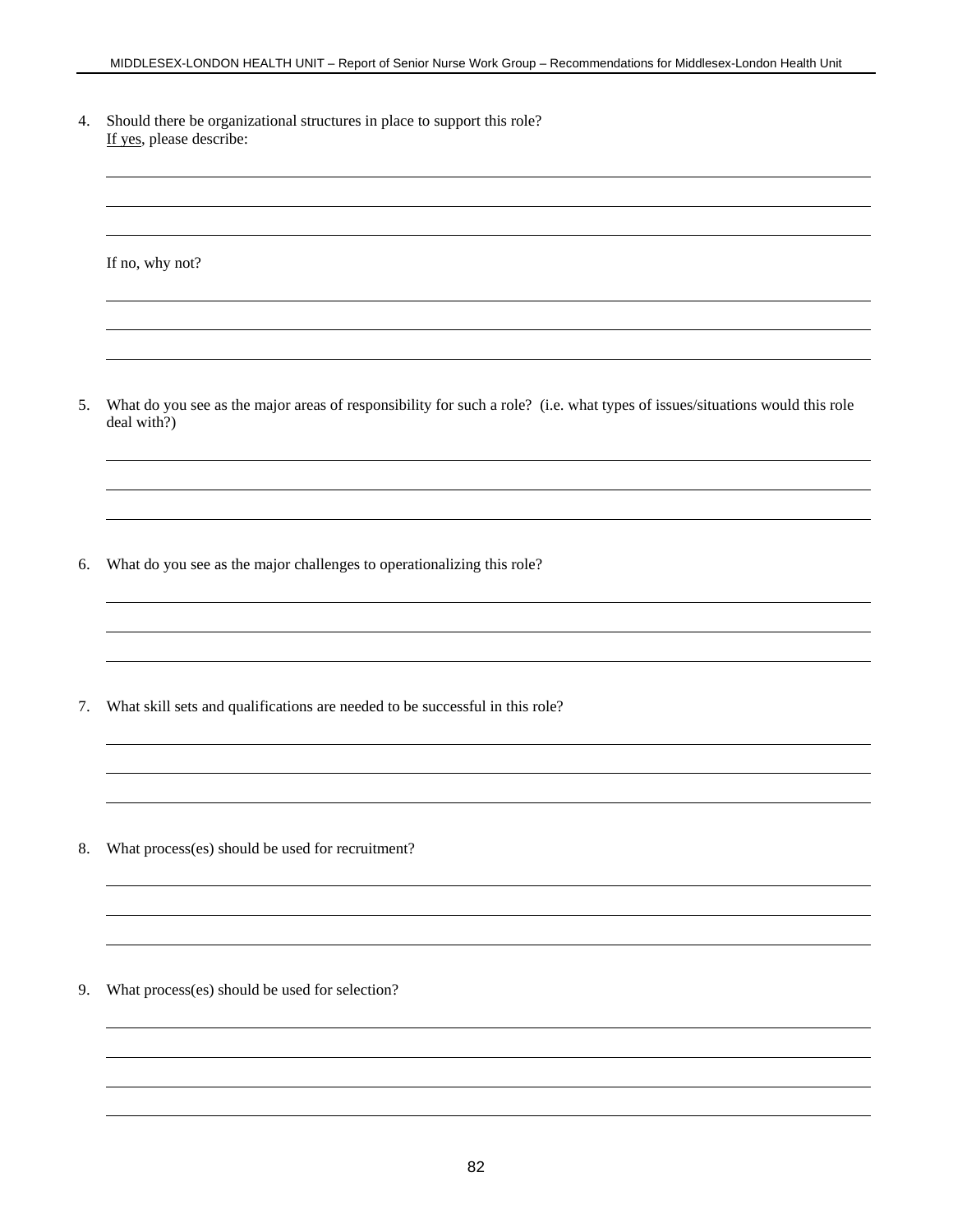10. Any additional opinions, reflections, advice . . .

| Thank you!                |
|---------------------------|
|                           |
|                           |
|                           |
|                           |
| <b>Interviewer Notes:</b> |
|                           |
|                           |
|                           |
|                           |
|                           |
|                           |
|                           |
|                           |
|                           |
|                           |
|                           |
|                           |
|                           |
|                           |
|                           |
|                           |
|                           |
|                           |
|                           |
|                           |
|                           |
|                           |
|                           |
|                           |
|                           |
|                           |
|                           |
|                           |
|                           |
|                           |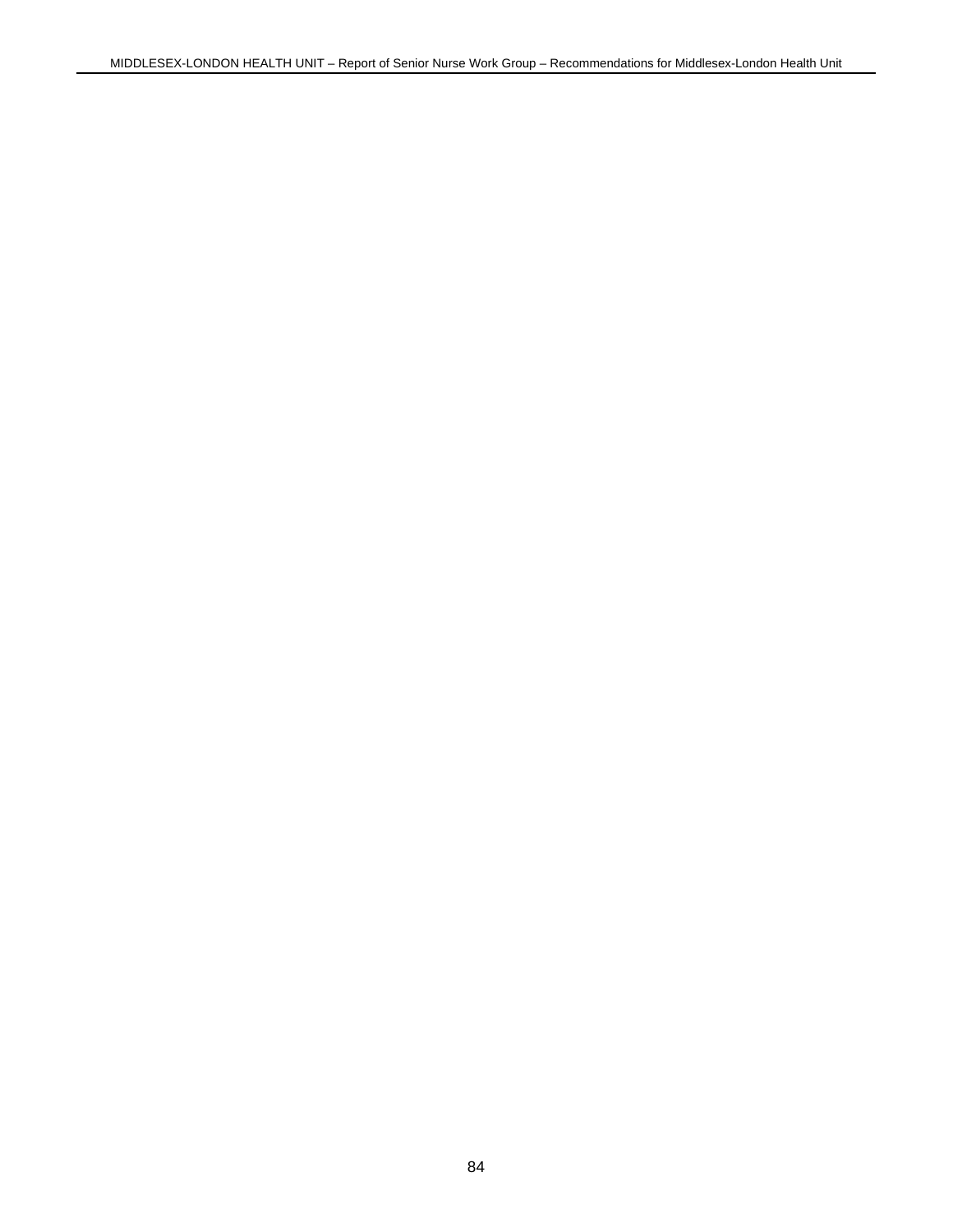### **Middlesex-London Health Unit** "Senior Nurse Position" Staff Questionnaire

# **Please return by Friday October 20th to the box marked "Senior Nurse Position" Questionnaires in the mailroom, Public Health Nursing Division.**

### **Please check:**

1. Do you think MLHU should have a "Senior Nursing Position"? \_\_\_\_ Yes \_\_\_\_\_\_ No \_\_\_\_\_\_ Uncertain Why:

**If yes – go to #2** 

**If no – go to #10**

2. What do you see as the major areas of responsibility for such a role? (i.e. what types of issues/situations would this role deal with?)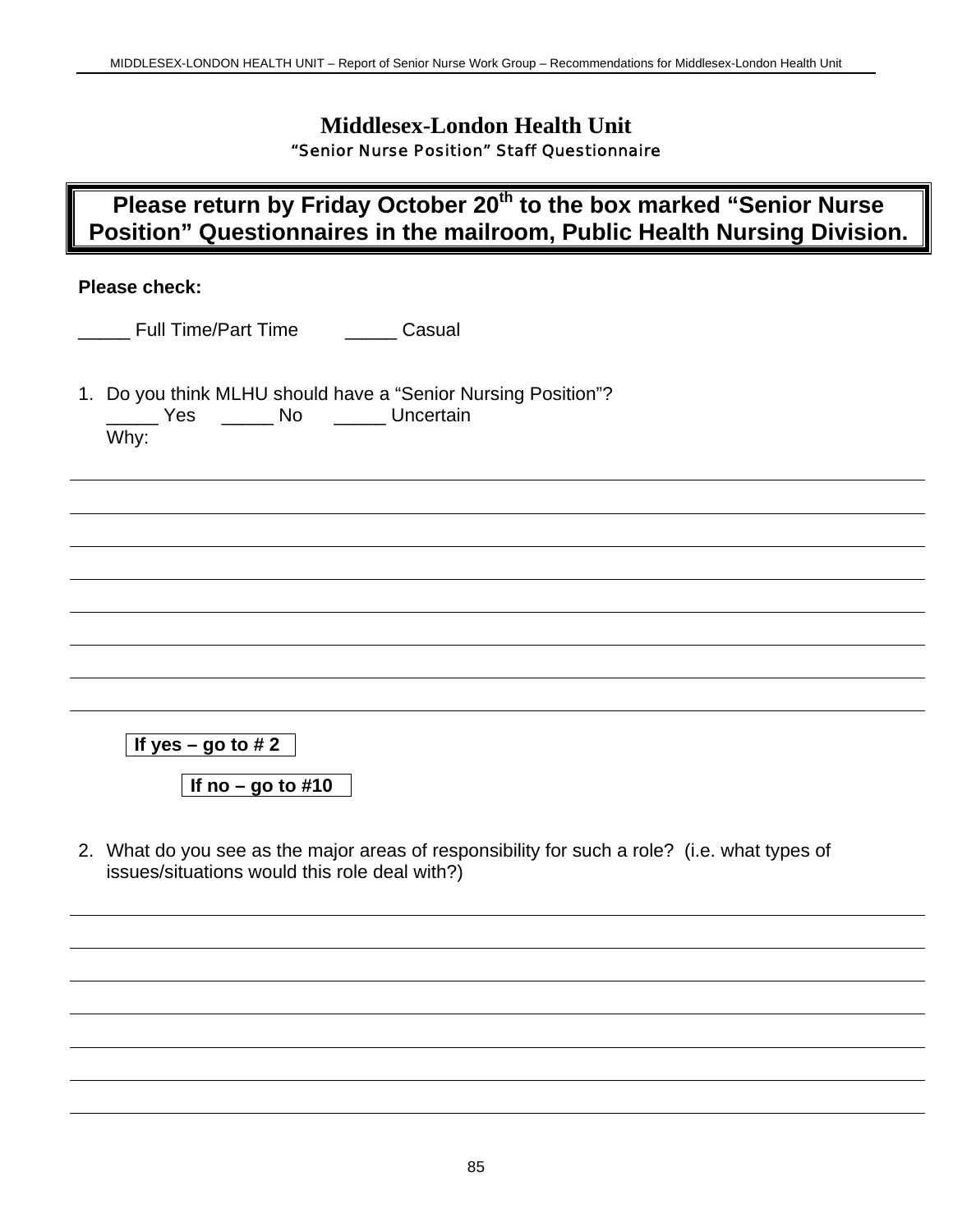3. Do supports need to be in place for this position to work?<br>
WES \_\_\_\_\_\_\_ NO \_\_\_\_\_\_ Uncertain \_\_\_\_\_ YES \_\_\_\_\_ NO \_\_\_\_\_ Uncertain Comment:

4. Please indicate where this position should be placed on the MLHU Organizational Chart? Who should this position be reporting to?

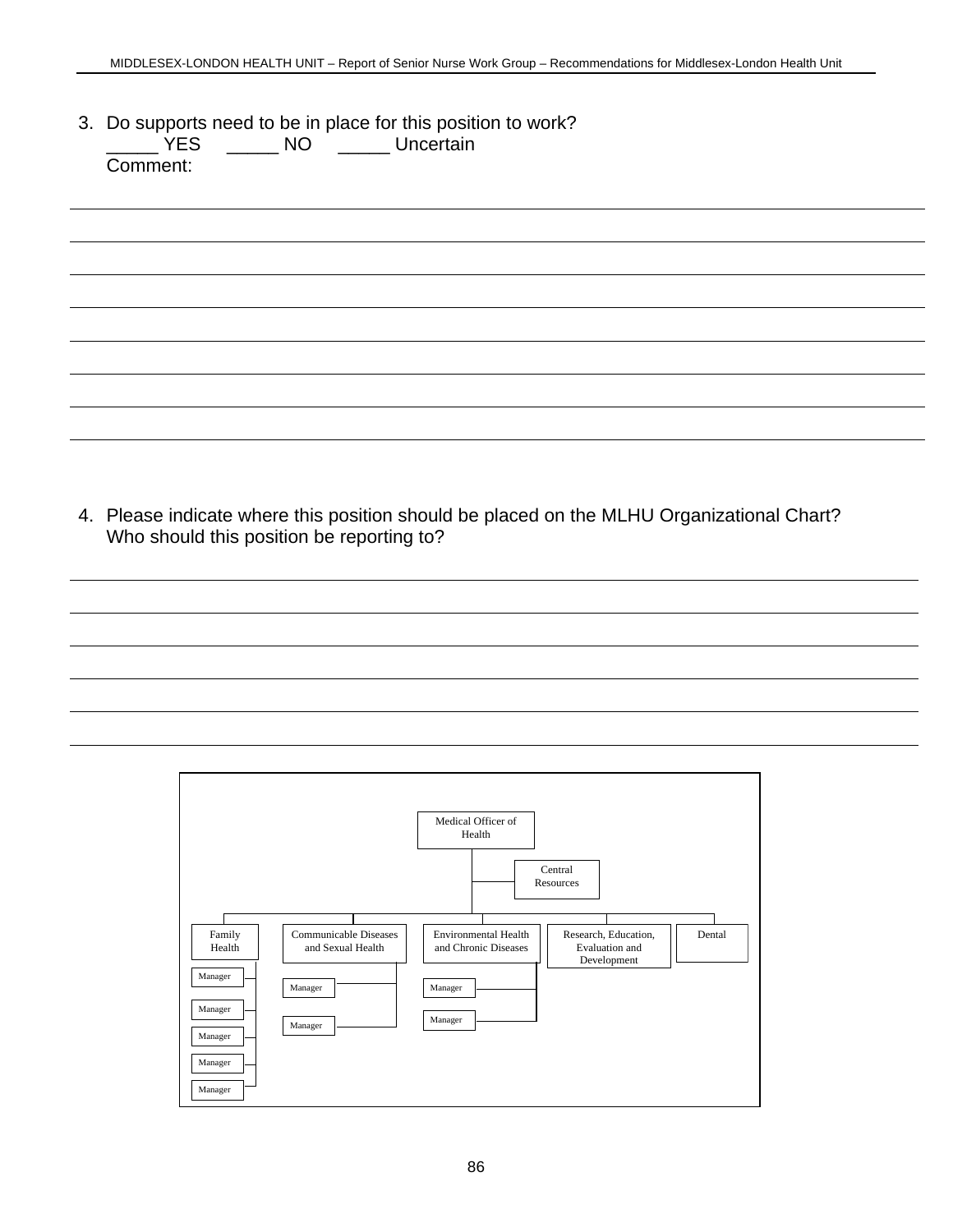5. What do you see as the major challenges to implementing this role?

6. What skill sets and qualifications are needed to be successful in this role?

7. What process(es) should be used for recruitment?

8. What process(es) should be used for selection?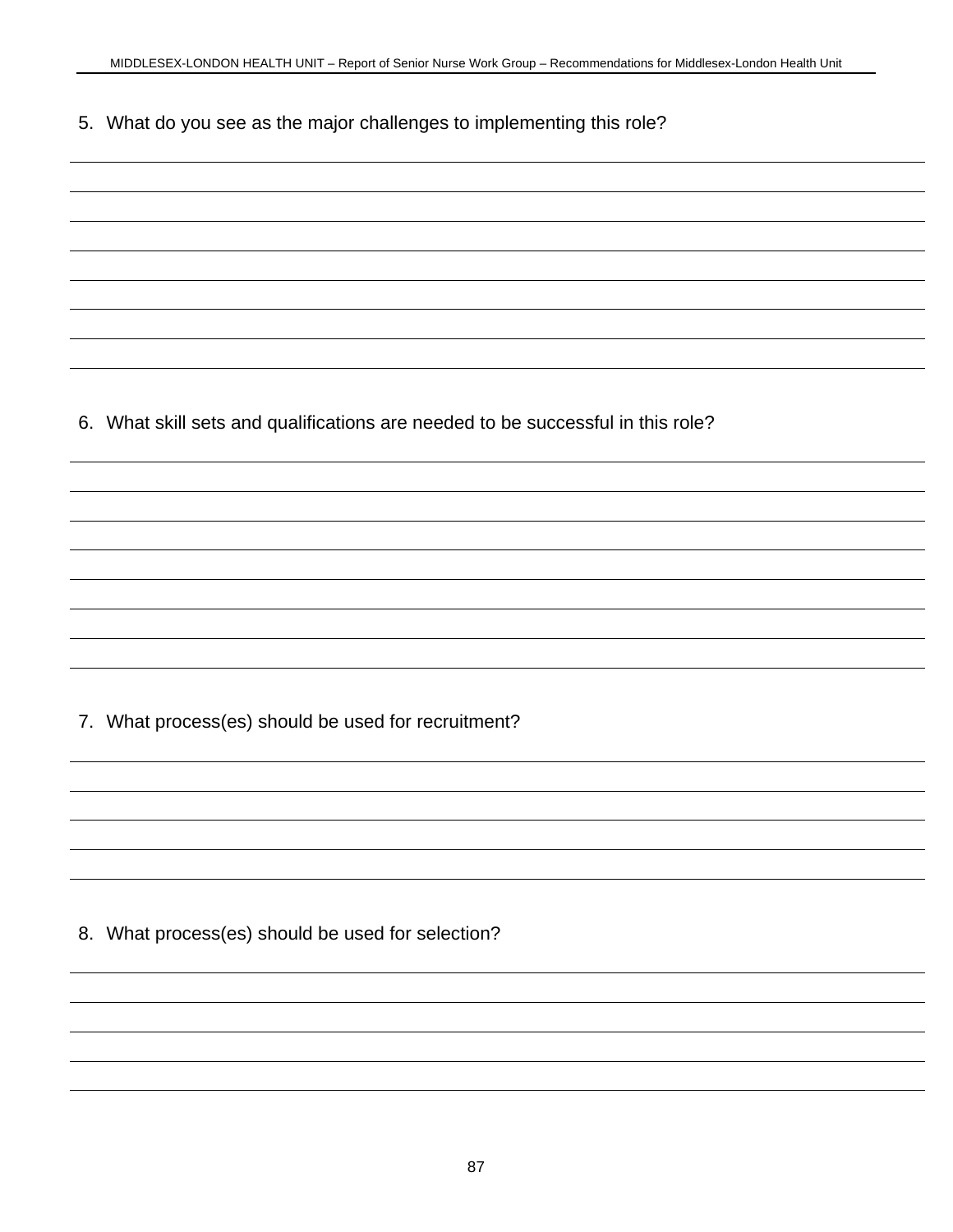### 9. Any additional comments?

# **Thank you for participating!**

### **If no or uncertain:**

10. How do you see issues related to the discipline and practice of nursing being identified and resolved on an ongoing basis?

11. Are there organizational structures in place to support this arrangement? \_\_\_\_ YES \_\_\_\_\_ NO \_\_\_\_\_ Uncertain If yes, please describe: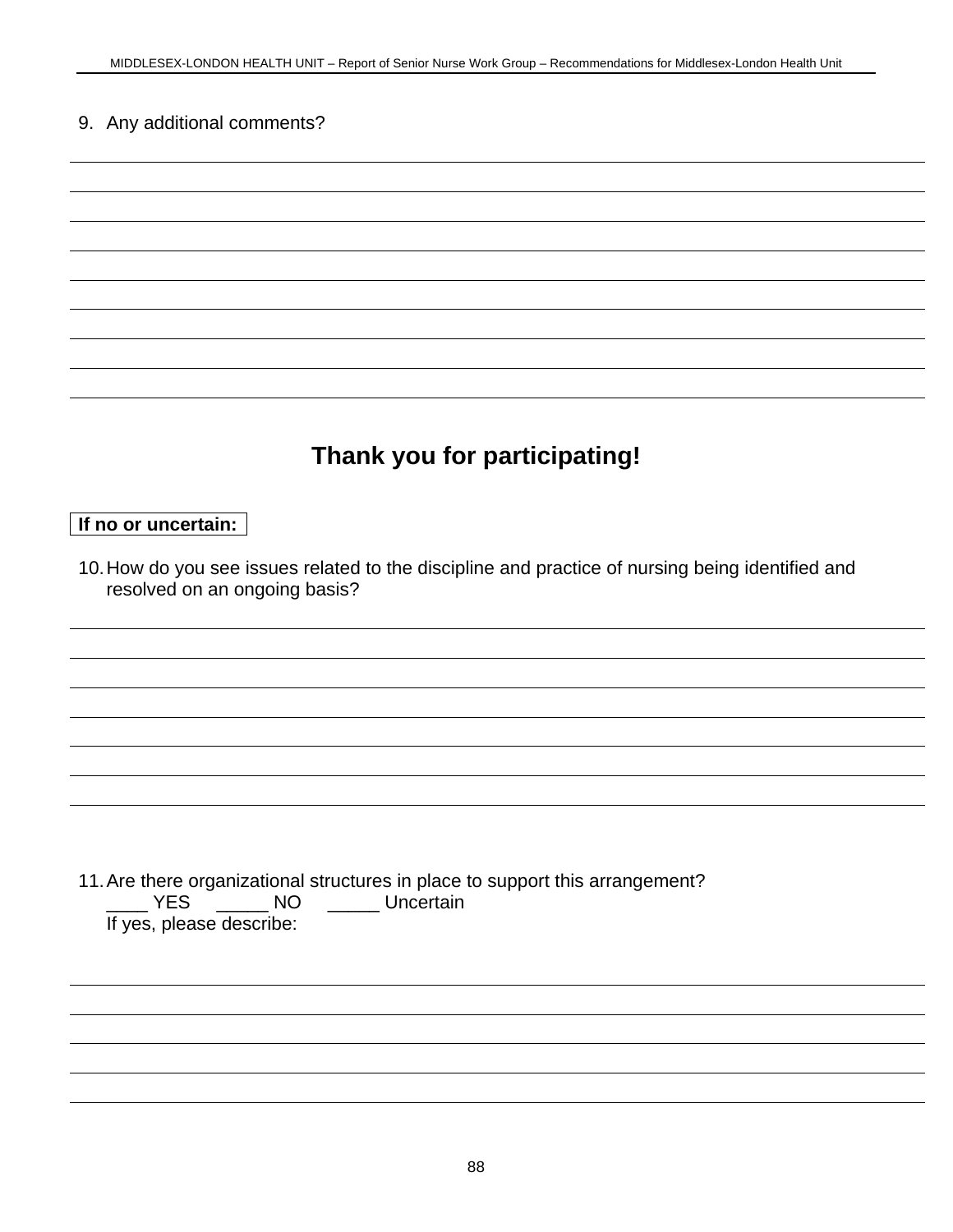## 12. Additional Comments:

**Thank you for participating!**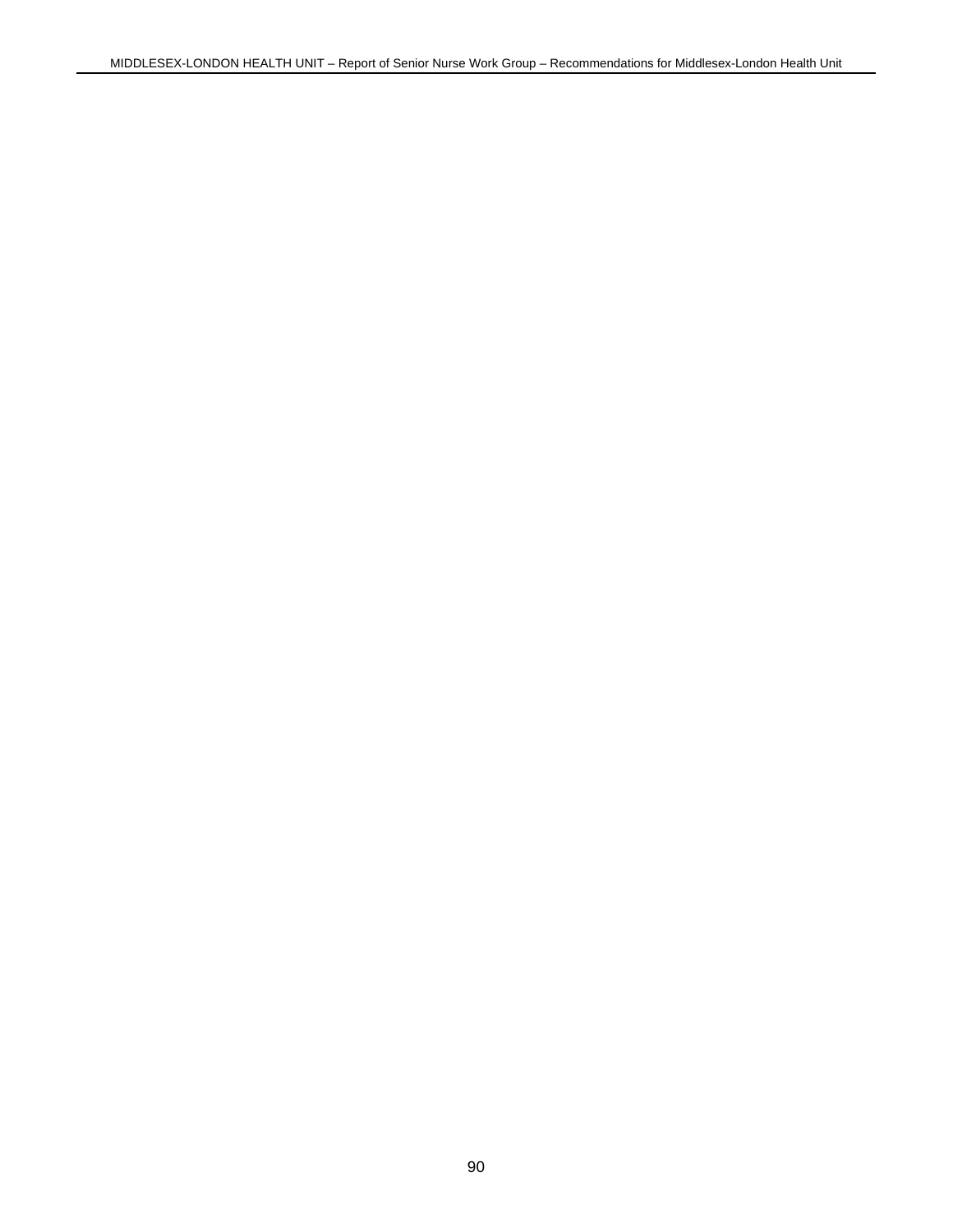## **Appendix F – Sample of Correspondence Sent to Key Informants**

October 2, 2000

{*name*} Fax: {*address*}

Dear \_\_\_\_\_\_\_\_\_\_\_\_\_\_\_\_\_\_\_\_\_\_:

I am writing to ask for your assistance. Middlesex-London Health Unit is currently undergoing organizational restructuring to reflect a program-based model. The "divisions" in this structure now being referred to as Services are:

- Family Health
- Communicable Disease and Sexual Health
- Environmental Health and Chronic Diseases
- Research, Education, Evaluation and Development
- Dental

In the new model there is the potential for Public Health Nurses to report to non-nursing managers. Consequently, at the request of senior management, a Work Group is developing recommendations for a position that identifies and addresses, on an ongoing basis, nursing practice and professional issues. Other responsibilities might include being vigilant of emerging trends, advocating for nursing and ensuring that the delivery of public health nursing services within Middlesex and London is not adversely affected. This will not be a new position but rather will become part of a current portfolio. Would you be willing to be interviewed to assist us with our deliberations? If you are not the appropriate person to respond to this request, please advise who we should be contacting.

Kathy Ellis, an independent program evaluation consultant, on contract with Middlesex-London Health Unit, will be conducting telephone interviews with key informants and opinion leaders such as yourself. A copy of the questions will be sent to you prior to the interview. It is anticipated that this will require 20-30 minutes of your time. We would like to have the interviews completed by October 27, 2000.

With your permission, to facilitate accurate data collection, we would like to tape the interviews. If you would prefer that we not tape your comments, we still would like to interview you. Only members of our project team, including Administrative Assistants, would have access to the tape. The tape would be destroyed following the analysis and individuals and specific agencies will not be identified by name in any presentations, final report or publication. We will be looking for common themes in order to identify recommendations pertinent to our health unit. We would be pleased to share a copy of our findings.

Nancy Forbes, Administrative Assistant will be contacting you in the next few days. We do hope that you will be willing to be interviewed. Your perspective and experiences would be most helpful to the Work Group as we develop recommendations for this position at Middlesex-London Health Unit.

If you have any questions, please contact me or Nancy Forbes, Administrative Assistant, 519-663-5317 ext. 2462 or by e-mail at nancy.forbes@mlhu.on.

Yours truly,

Charlene Beynon Director Research, Education, Evaluation & Development (REED) Services 519-663-5317 ext. 2484 cbeynon@julian.uwo.ca

CB/nlf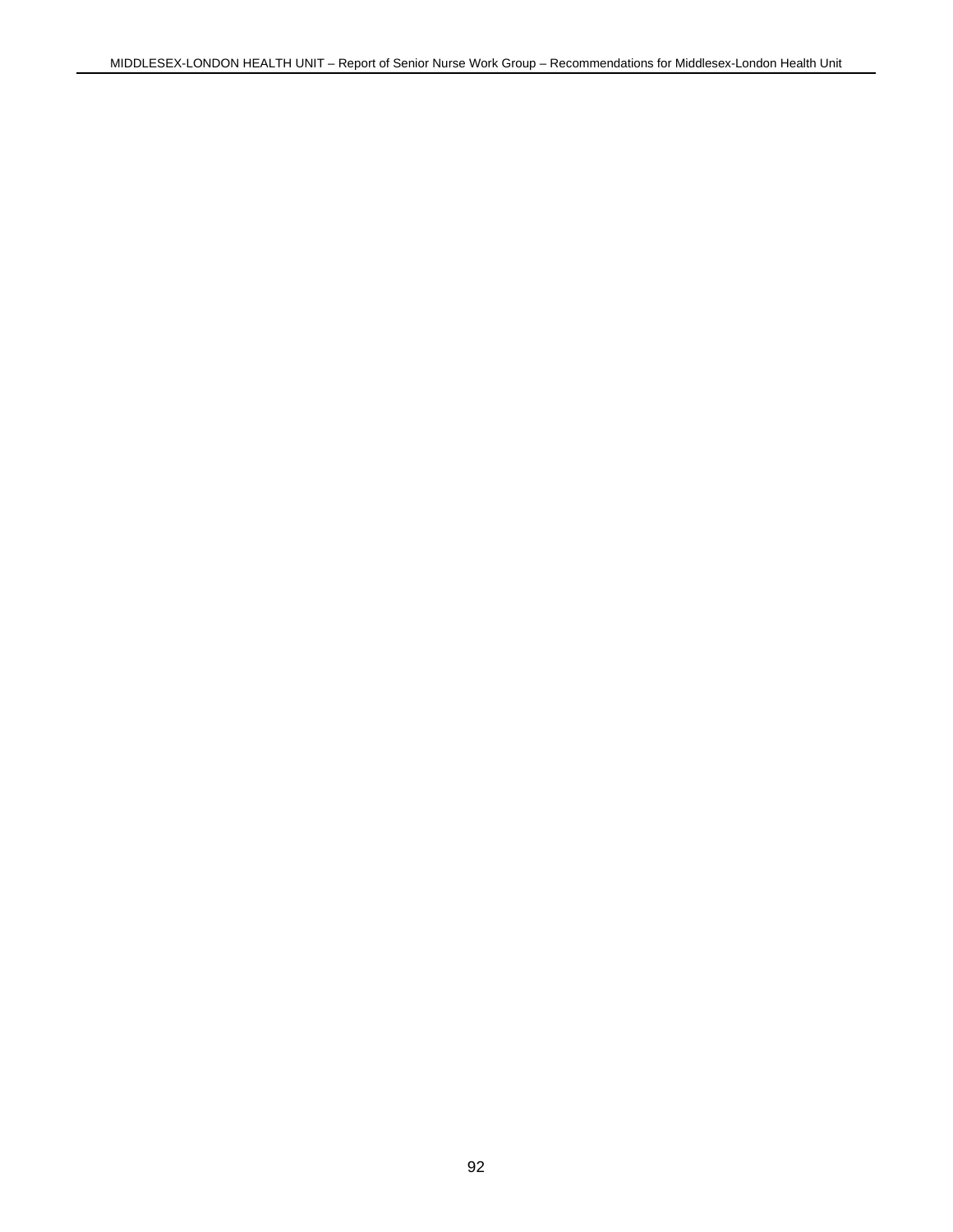## **Appendix G – Key Informants**

The Senior Nurse Position Work Group wish to thank the following for their input by participating in this consultation:

Bonnie Adamson, Seaforth General Hospital

Evelyn Butler, ANDSOOHA, Public Health Nursing Management

Dr. Adeline Falk-Rafael, Community Health Nurses Initiatives Group

Joyce Fox, Simcoe County District Health Unit

Jane Gianfrancisco, Regional Municipality of Waterloo Community Health Department

Doris Grinspun, RNAO

Dr. Hanif Kassam, Regional Municipality of Waterloo Community Health Department

Rosemary Kohr, London Health Science Centre

Sandra Laclé, Sudbury & District Health Unit

Kathleen MacMillan, Chief Nursing Officer, Province of Ontario

Maureen Murphy, Region of Ottawa-Carleton Health Department

Dr. George Pasut, Simcoe County District Health Unit

Karen Perkin, St. Joseph Health Care Centre

Eleanor Ross, International Council of Nurses, Geneva

Dr. Penny Sutcliffe, Sudbury & District Health Unit

Barb Wahl, Ontario Nurses Association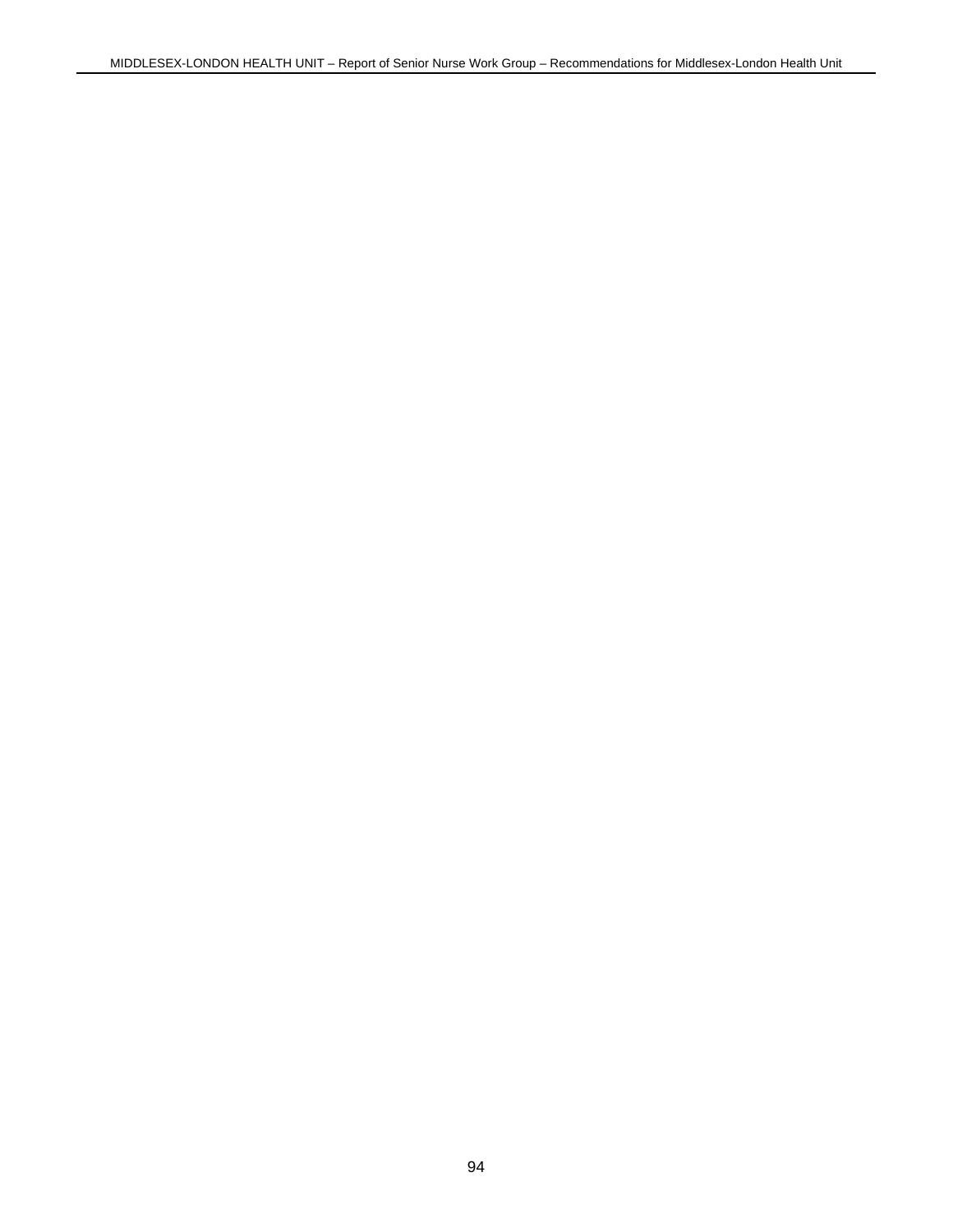## **Appendix H - Appendix H - Professional Practice Council-Nursing – Draft Terms of Reference**

### **Draft**

Professional Practice Council–Nursing Terms of Reference

### Purpose:

To contribute to quality assurance in nursing practice, a quality work environment and excellence in practice by identifying and responding to professional nursing issues.

### Membership:

- Professional Practice Leader–Nursing
- At least one staff nurse representative selected by peers from each service in which nurses work. Consider:
	- Representation by population
	- Representation by a non-nurse to whom nurses report.

### Duties of Members/Committee:

- Members will represent their nursing colleagues through contributions to the agenda and active participation in addressing issues arising.
- Staff representatives will bring meeting reports back to their colleagues in their respective Service.
- Representation to senior management via the Professional Leader–Nursing; the Professional Leader will update Directors' Committee, quarterly or as needed.
- Communicate and assist with the application of College of Nurses of Ontario professional standards, expectations and programs and other legislative and regulatory requirements for nurses.
- Examine the implications of impending legislation, professional standards and trends in practice and facilitate appropriate action.
- Support research and education in quality assurance. Foster evidence-based practice and excellence in nursing care.
- Assist coworkers to understand the contribution of nursing to specific client outcomes.

### Decision-Making:

Consensus will be the preferred method of decision-making. When consensus is not reached, a vote will be taken.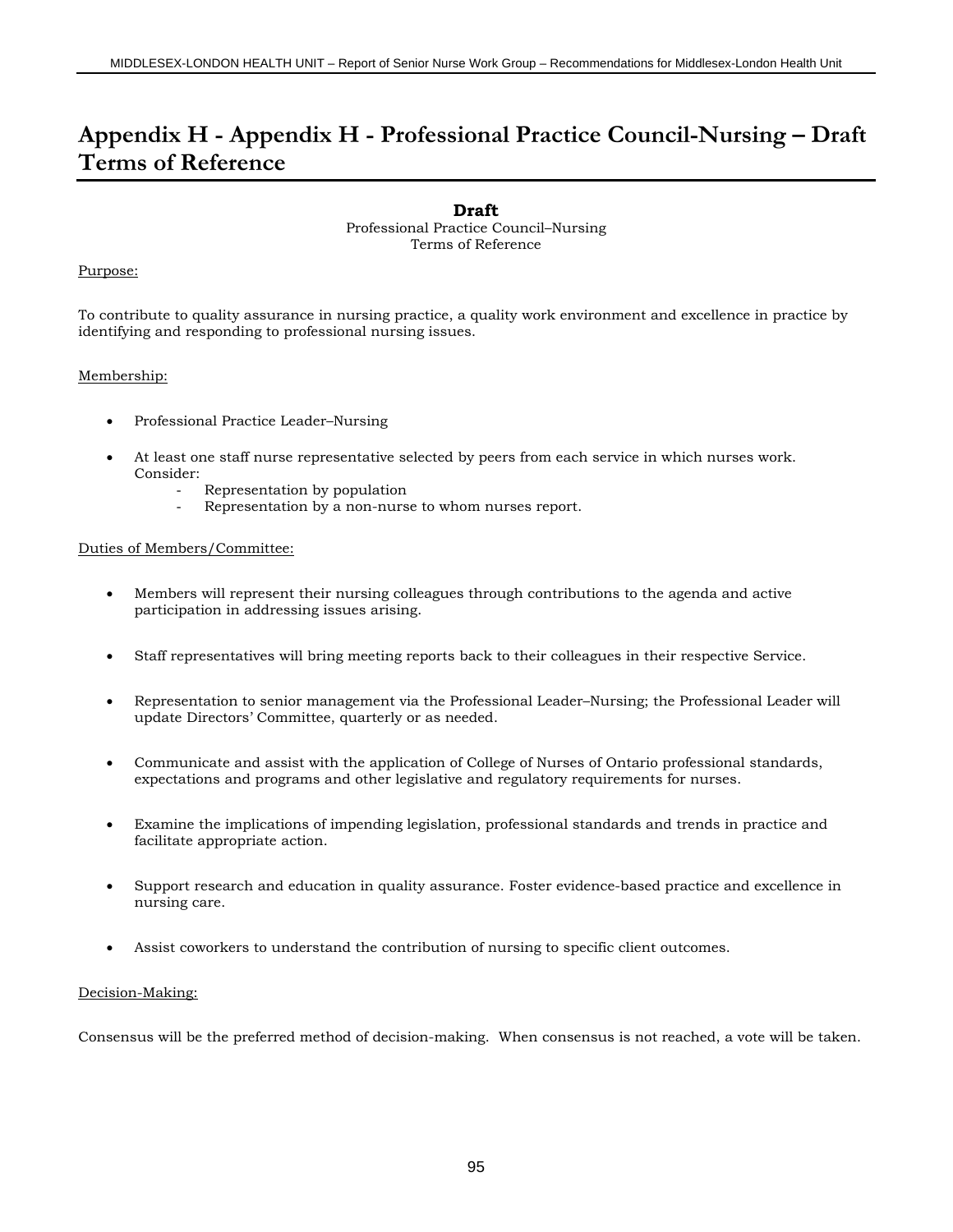### Chair:

• The first meeting to be chaired by the Professional Leader–Nursing; the agenda of the first meeting will include the selection of a Chair from the membership.

### Agency Support

- An allocated budget and dedicated administrative support for Council activities
- Allocated time for members to participate in meetings and conduct related business between meetings.

### Meetings:

At least monthly for the first six months , then bimonthly or at the call of the Chair.

### Minutes:

Minutes of all meetings to be recorded by Administrative Assistant. Approved minutes are made available to all Health Unit staff.

### Term of Office:

Two years, staggered replacement for members including a two year term of office for the Chair.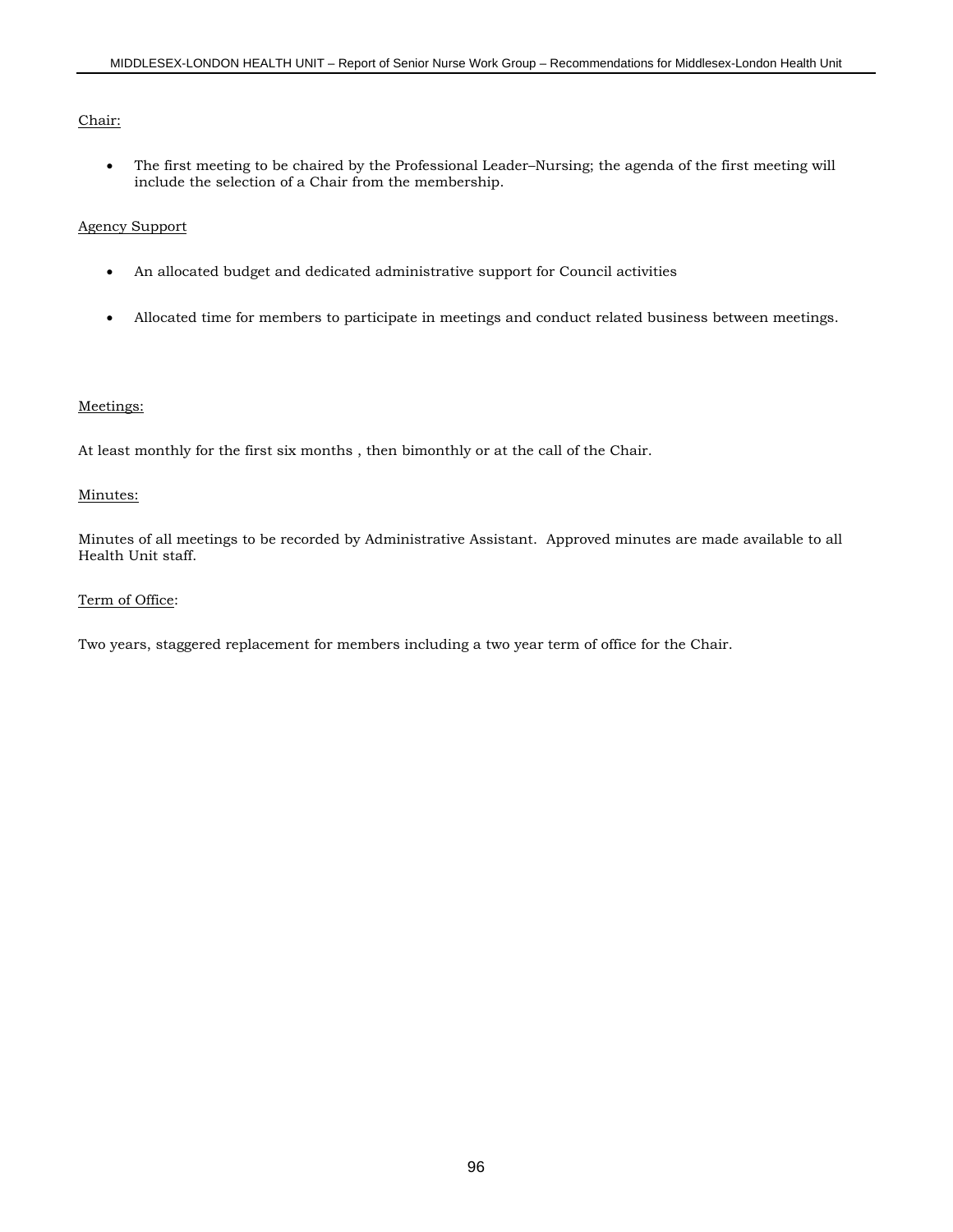**Draft**

## **Appendix I – Draft Role Description: Professional Leader-Nursing**

|                                                               |                                                                        | Diait<br>Role Description |           |  |  |
|---------------------------------------------------------------|------------------------------------------------------------------------|---------------------------|-----------|--|--|
| Title:                                                        | Professional Leader-Nursing                                            |                           |           |  |  |
| Salary Range: $N/A$                                           |                                                                        | Status:                   | Non-Union |  |  |
| Reports to:                                                   | Professional Practice Council-Nursing and to MLHU Directors' Committee |                           |           |  |  |
|                                                               | Time Allocation: Seven hours/week, flexible time                       |                           |           |  |  |
|                                                               |                                                                        |                           |           |  |  |
| Signature:                                                    | Graham Pollett, Medical Officer of Health                              |                           |           |  |  |
| Louise Tyler, Manager of Human Resources and Labour Relations |                                                                        |                           |           |  |  |

**Summary:** Professional Leader–Nursing contributes to quality assurance of nursing practice by interpreting and assisting with the application of the College of Nurses of Ontario Professional Standards, expectations and programs, and other legislative and regulatory requirements impacting on the practice of nurses working at Middlesex-London Health Unit. Role models, mentors and helps guide the progress and development of public health nursing practice and the nursing profession. Promotes professionalism and leads to excellence.

**Staff:** No direct supervision; administrative support as required

### **Responsibilities:**

- Assumes the leadership role for professional nursing practice at Middlesex-London Health Unit.
- Works with the Professional Practice Council–Nursing, health unit management and staff to communicate, interpret and assist with the application of College of Nurses of Ontario professional standards, expectations and programs and other legislative and regulatory requirements for nurses. Acts as a mentor and facilitator for the Professional Practice Council–Nursing.
- Maintains membership and active participation in professional nursing organizations.
- Foresees implications of impending legislation, professional standards and trends in practice and facilitates appropriate action.
- Manages an allocated budget for the Professional Practice Council.
- Represents nursing practice issues at the Directors' Committee.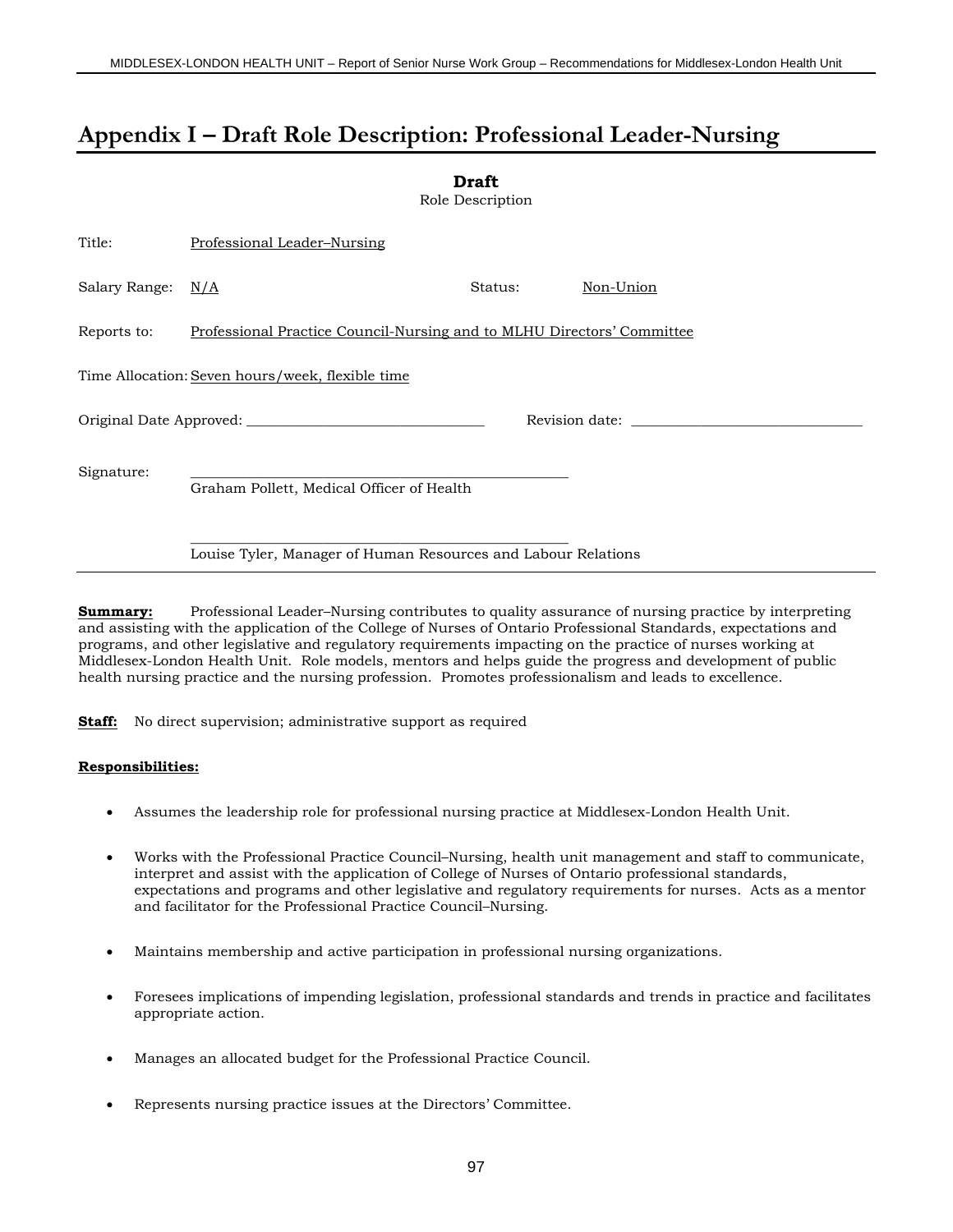- Advocates for appropriate nursing and other human resources that lead to excellent client care.
- Works collaboratively to support research and education in quality assurance and excellence in nursing care. Assists management and staff to acculturate evidence-based practice. Ensures there is a system to facilitate continuous inquiry and learning by nurses. Participates in orientation of nursing staff.
- Collaborates with interdisciplinary teams to address systems issues related to the practice of nursing and client care.
- Assists teams to understand the contribution of nursing to specific client outcomes.
- Maintains collaborative relationships with colleges, universities and other academic bodies.
- Contributes to the job and professional satisfaction of MLHU employees by advocating for management and professional practices that contribute to a quality workplace.
- Provides leadership within the discipline at the community level.
- Is easily accessible.

### **Qualifications:**

- A Director within the Middlesex-London Health Unit who is a nurse
- Baccalaureate Degree in Nursing which includes Public Health Nursing preparation
- Master's prepared in Nursing or relevant equivalent
- Current registration with the Ontario College of Nurses
- Excellent communication and interpersonal skill, both oral and written
- Computer literate
- Current CPR certificate
- Current Ontario driver's license and use of a car